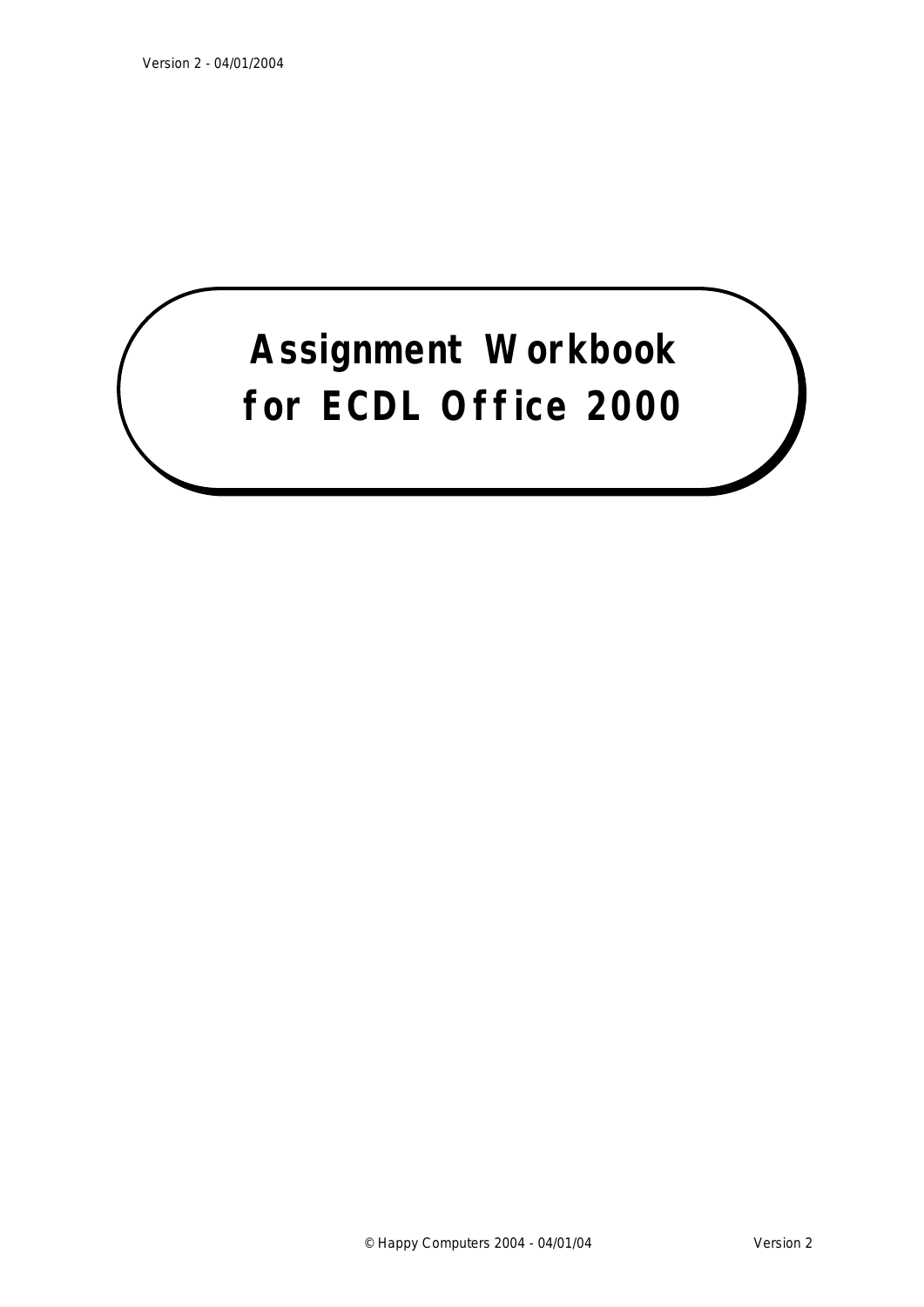### **1.1 Contents**

| 1.1 | Contents                                        |  |
|-----|-------------------------------------------------|--|
|     |                                                 |  |
| 2.1 |                                                 |  |
| 2.2 |                                                 |  |
| 2.3 |                                                 |  |
| 2.4 |                                                 |  |
|     | 3 Module 2 - Using the PC and Managing Files 19 |  |
| 3.1 |                                                 |  |
| 3.2 |                                                 |  |
| 3.3 |                                                 |  |
| 3.4 |                                                 |  |
| 3.5 |                                                 |  |
|     |                                                 |  |
| 4.1 |                                                 |  |
| 4.2 |                                                 |  |
| 4.3 |                                                 |  |
| 4.4 |                                                 |  |
| 4.5 |                                                 |  |
| 4.6 |                                                 |  |
| 4.7 |                                                 |  |
|     |                                                 |  |
| 5.1 |                                                 |  |
| 5.2 |                                                 |  |
| 5.3 |                                                 |  |
| 5.4 |                                                 |  |
| 5.5 |                                                 |  |
| 5.6 |                                                 |  |
| 5.7 |                                                 |  |
| 5.8 |                                                 |  |
|     |                                                 |  |
| 6.1 |                                                 |  |
| 6.2 |                                                 |  |
| 6.3 |                                                 |  |
| 6.4 |                                                 |  |
| 6.5 |                                                 |  |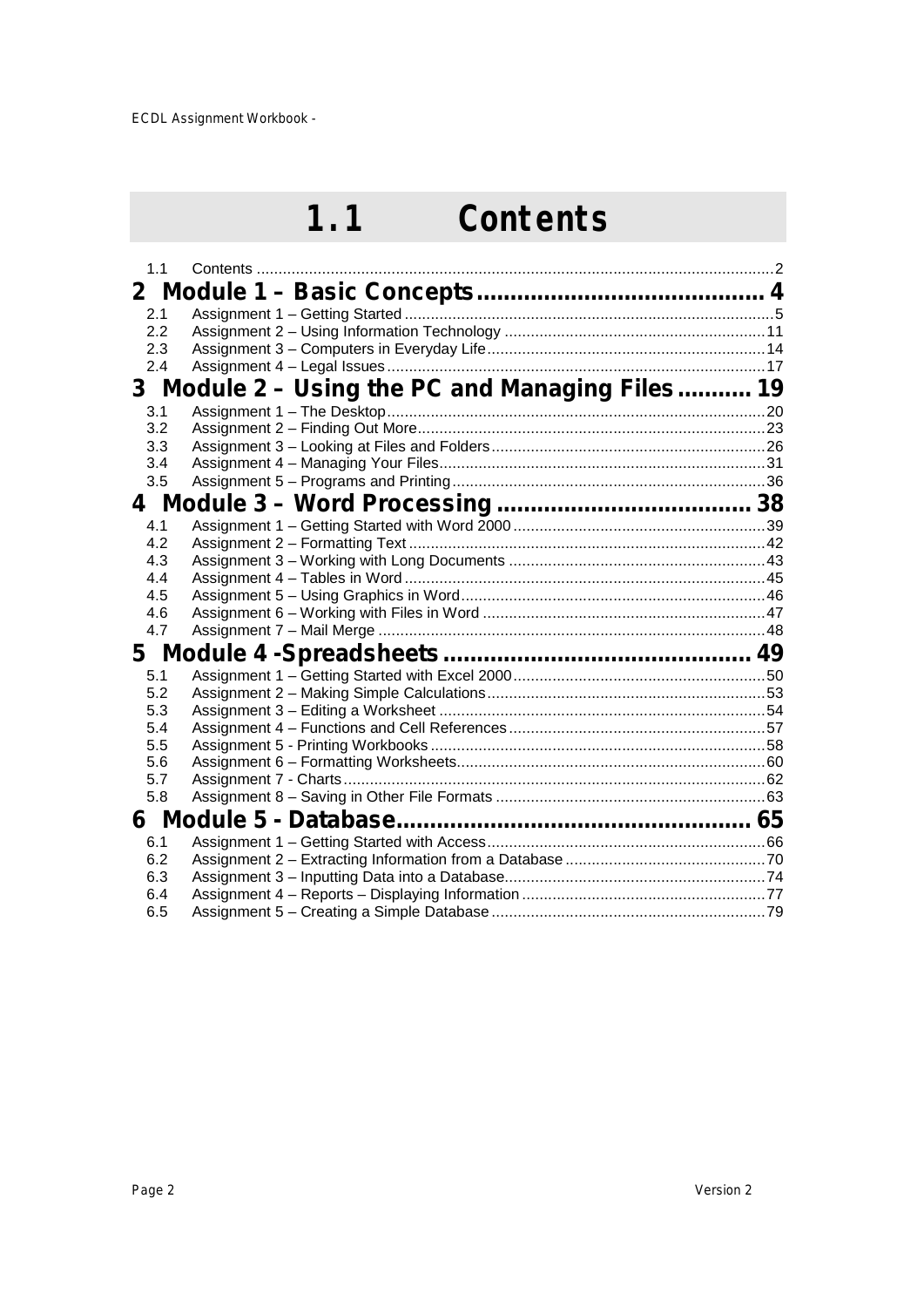| 7.1  |                                                 |  |
|------|-------------------------------------------------|--|
| 7.2  |                                                 |  |
| 7.3  |                                                 |  |
| 7.4  |                                                 |  |
| 7.5  |                                                 |  |
| 7.6  |                                                 |  |
| 7.7  |                                                 |  |
| 7.8  |                                                 |  |
| 7.9  |                                                 |  |
| 7.10 |                                                 |  |
| 7.11 |                                                 |  |
| 7.12 |                                                 |  |
|      | 8 Module 7 – Information and Communication  107 |  |
| 8.1  |                                                 |  |
| 8.2  |                                                 |  |
| 8.3  |                                                 |  |
| 8.4  |                                                 |  |
| 8.5  |                                                 |  |
| 8.6  |                                                 |  |
| 8.7  |                                                 |  |
| 8.8  |                                                 |  |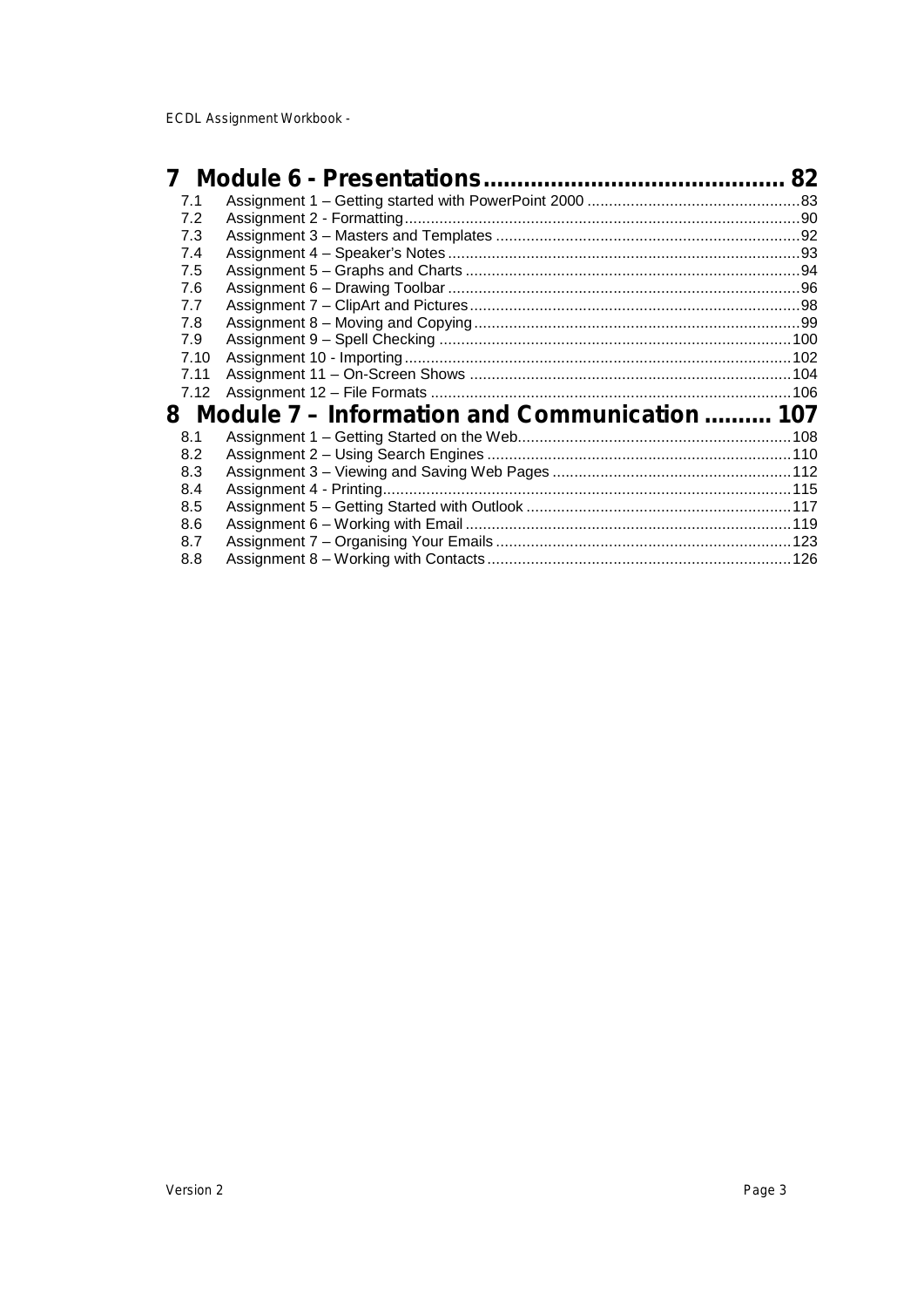# **2 Module 1 – Basic**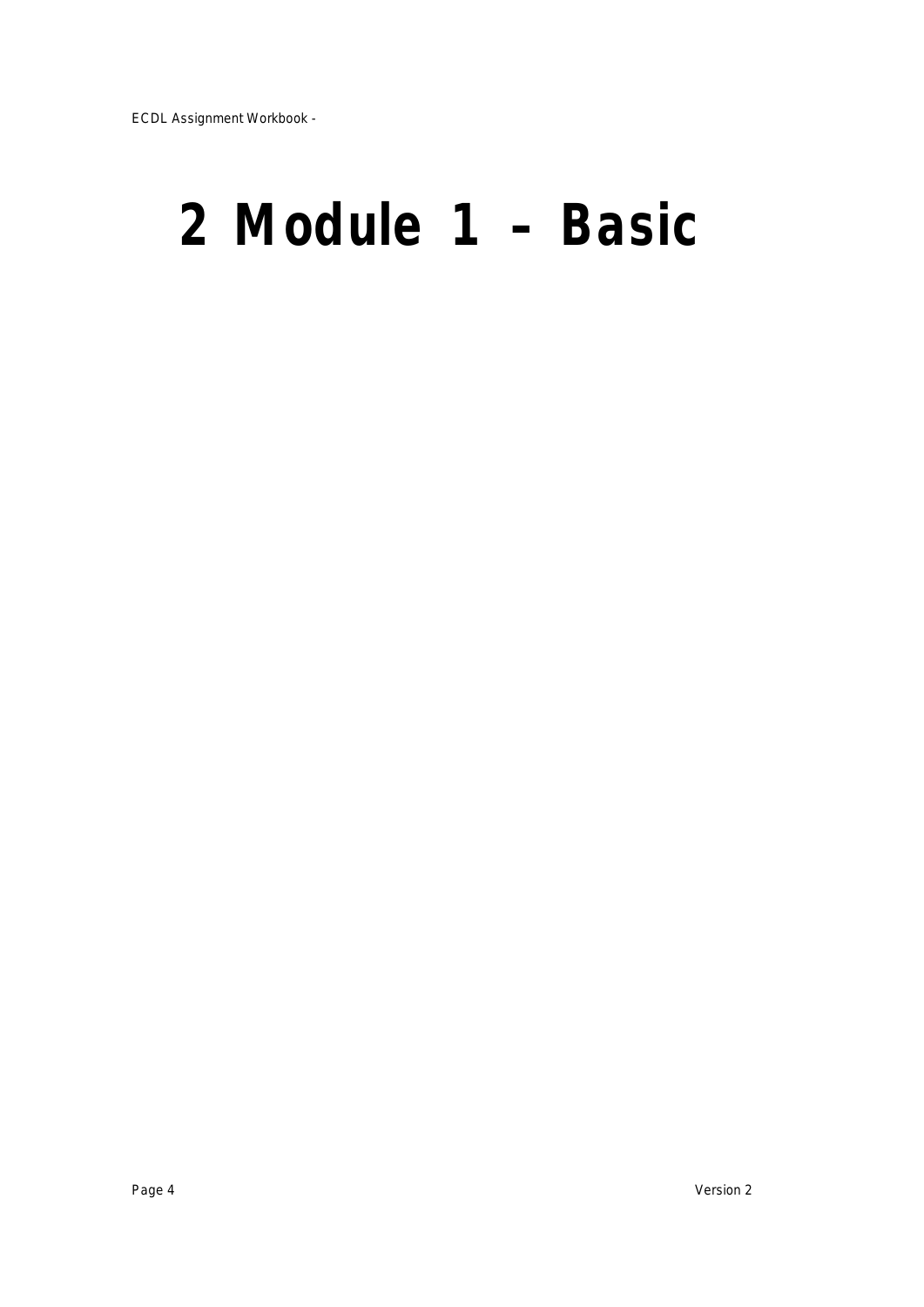## **2.1Assignment 1 – Getting Started**

The aim of this assignment is to practise the lessons in the Getting Started section of ECDL Module 1.

### **Computer Terminology**

1. How would you define the term "hardware"?

Answer:

2. Think of one example of computer hardware.

Answer:

3. In your own words, write a definition of the term "software" below.

Answer:

4. What examples of computer software can you think of?

Answer:

5. What does PC stand for?

Answer:

6. What is a mainframe computer?

Answer:

7. Who might use a mainframe or what might it be used for?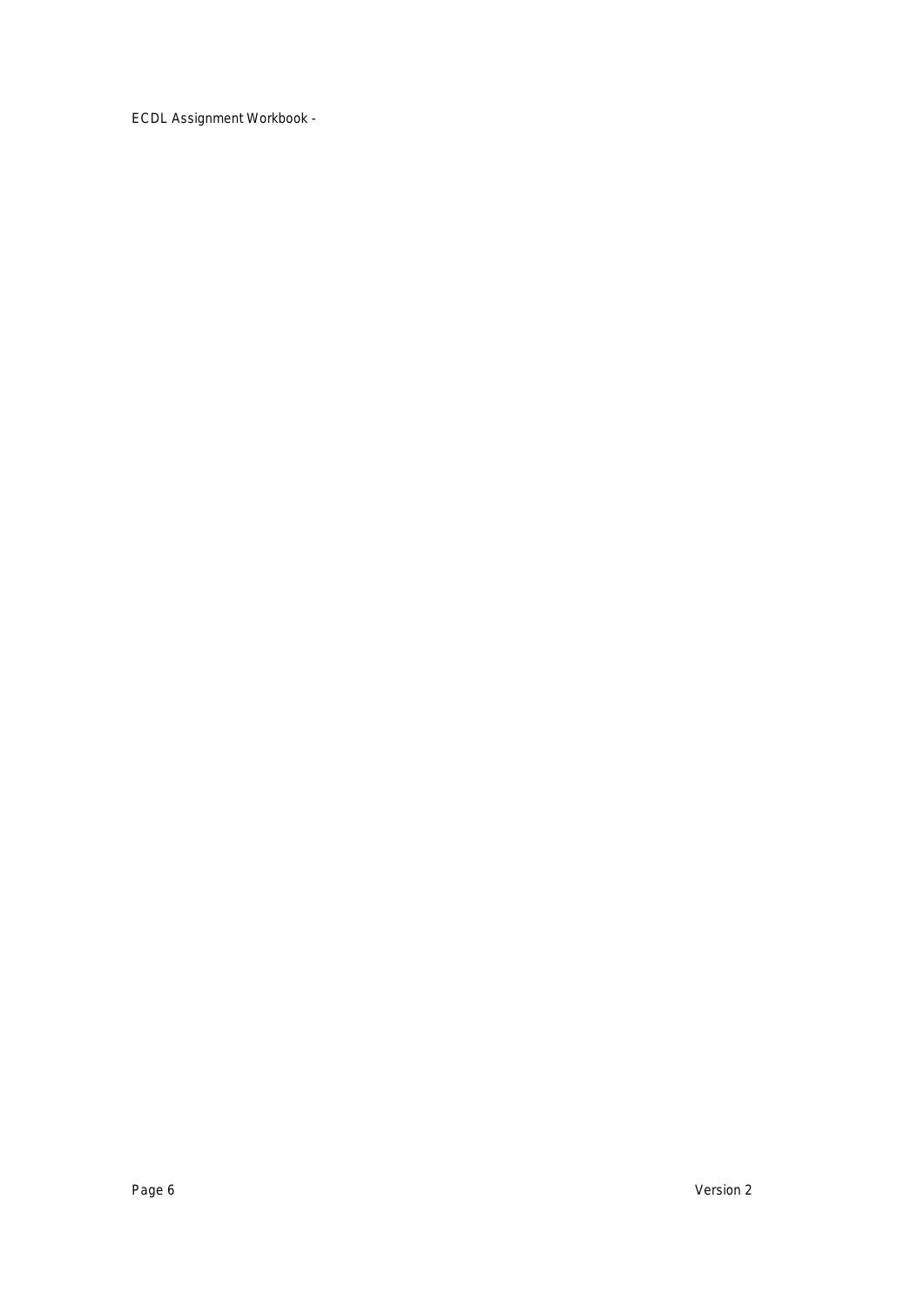8. What about a minicomputer? Who might use this type of computer, or what would it be used for?

Answer:

9. What are the differences between a PC, a minicomputer and a mainframe?

Answer:

10. What are the differences between a dumb terminal and an intelligent terminal?

Answer:

### **Computer Hardware**

1. Think of one difference between a desktop and a tower computer. Write this below.

Answer:

2. Write below the names of five pieces of hardware that make up a computer.

Answer:

3. What do you understand by the term "RAM"?

Answer:

4. What unit is RAM measured in?

Answer:

5. How would having more RAM affect the performance of your computer?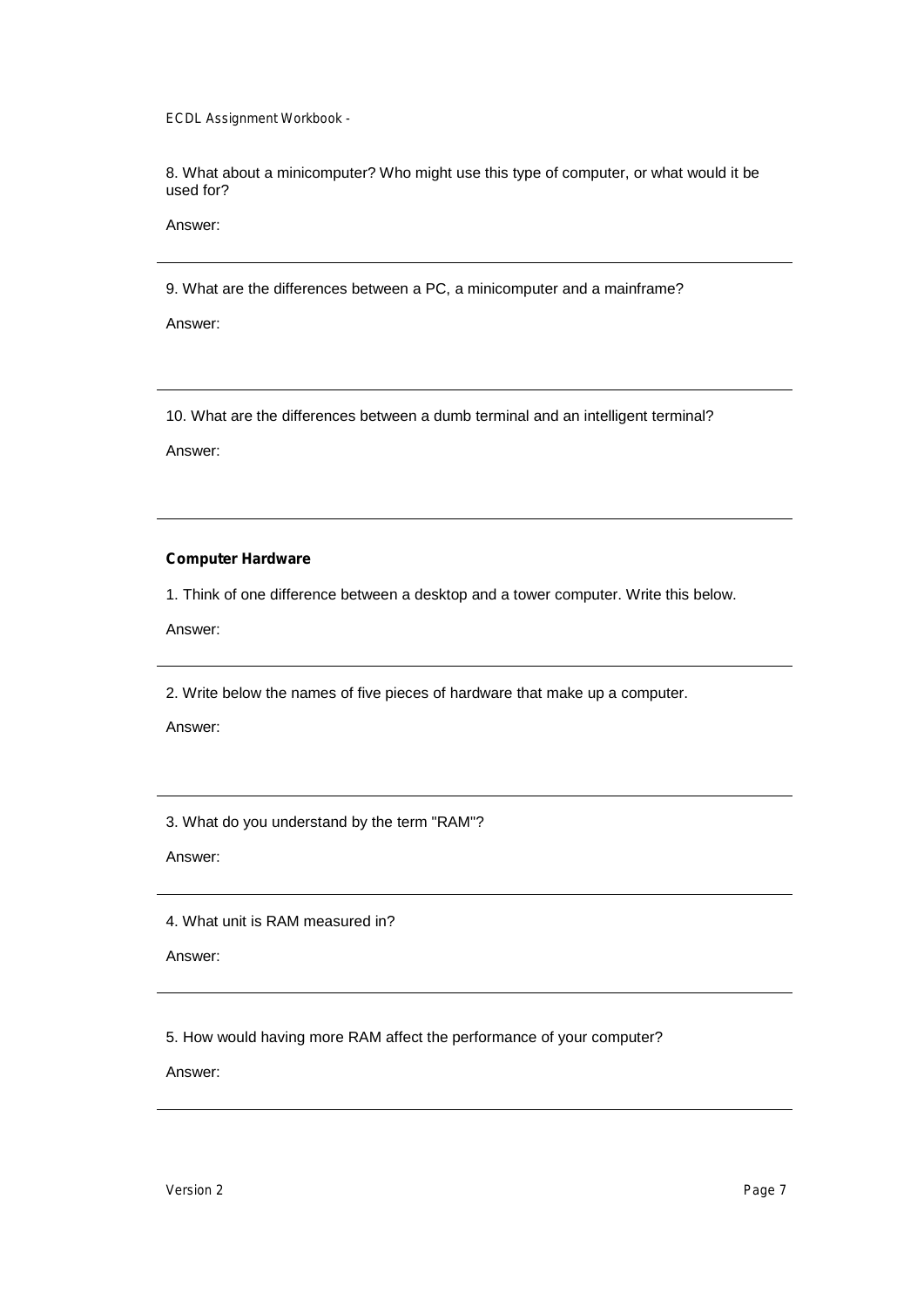6. What unit is the processing speed of the computer measured in?

Answer:

7. What does the unit you identified in the previous answer measure about the processor? (What is the processor doing?)

Answer:

8. What effect does the speed of the processor have on a computer?

Answer:

9. Think about what the functions of a hard drive are. Write them below.

Answer:

### **Computer Software**

1. What is the difference between system software and application software?

Answer:

2. Write below one type of application software.

Answer:

3. Think of one example of system software a computer might use and write this below.

Answer:

4. Name two of the stages of creating software below.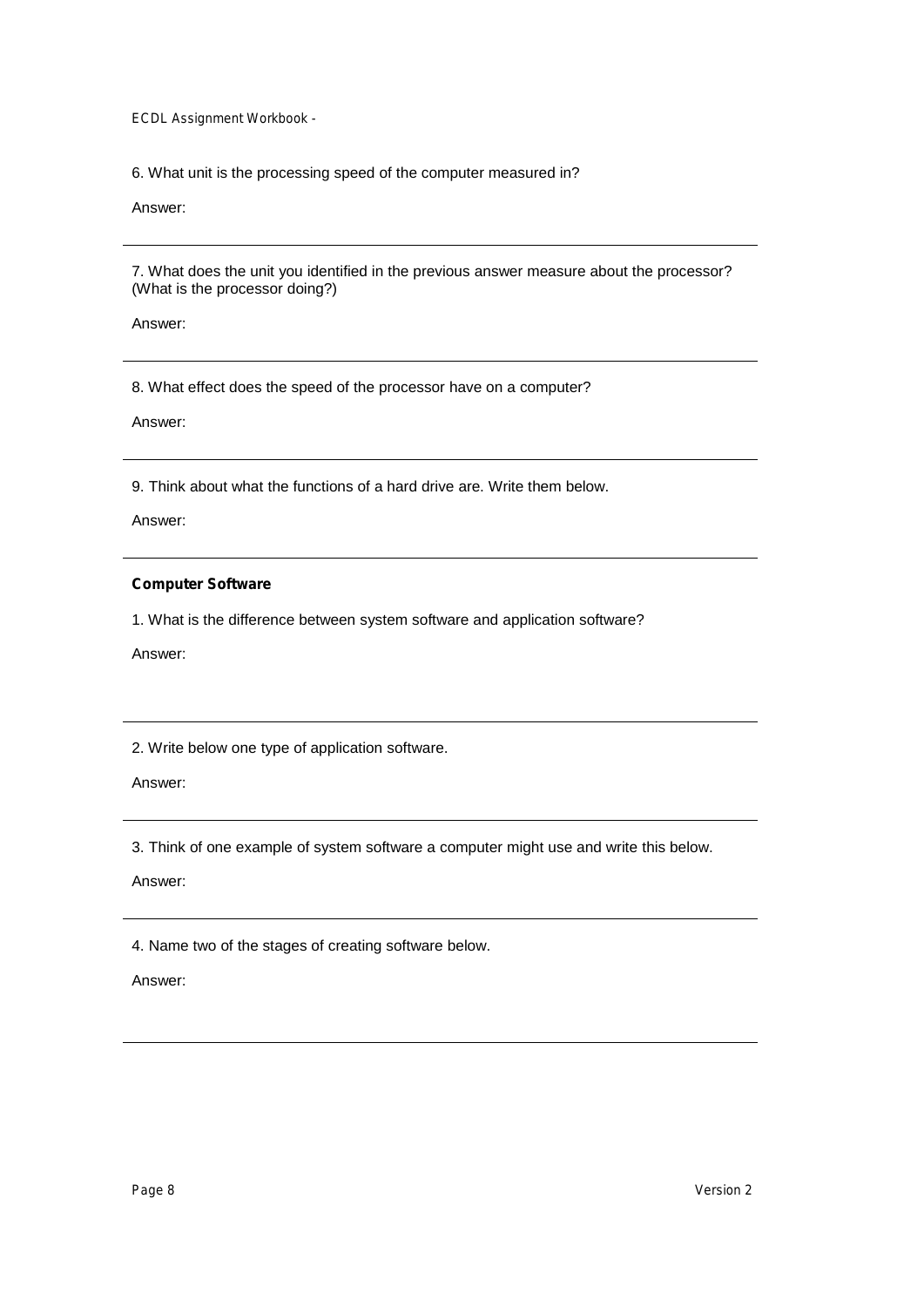5. Give two examples of the type of data that you might find on your computer.

Answer:

6. What do you understand by the term "bug" in relation to computers?

Answer:

#### **Computer Memory and Storage**

1. What is ROM?

Answer:

2. What is the difference between RAM and ROM?

Answer:

3. What is the smallest unit of measurement for computer memory?

Answer:

4. How many bytes are there in a kilobyte?

Answer:

5. What would be a shorter way of writing 1000 MB?

Answer:

6. How many kilobytes are there in a gigabyte?

### Answer:

7. How many characters could an 8 GB hard drive store?

Answer:

*Version 2 Page 9*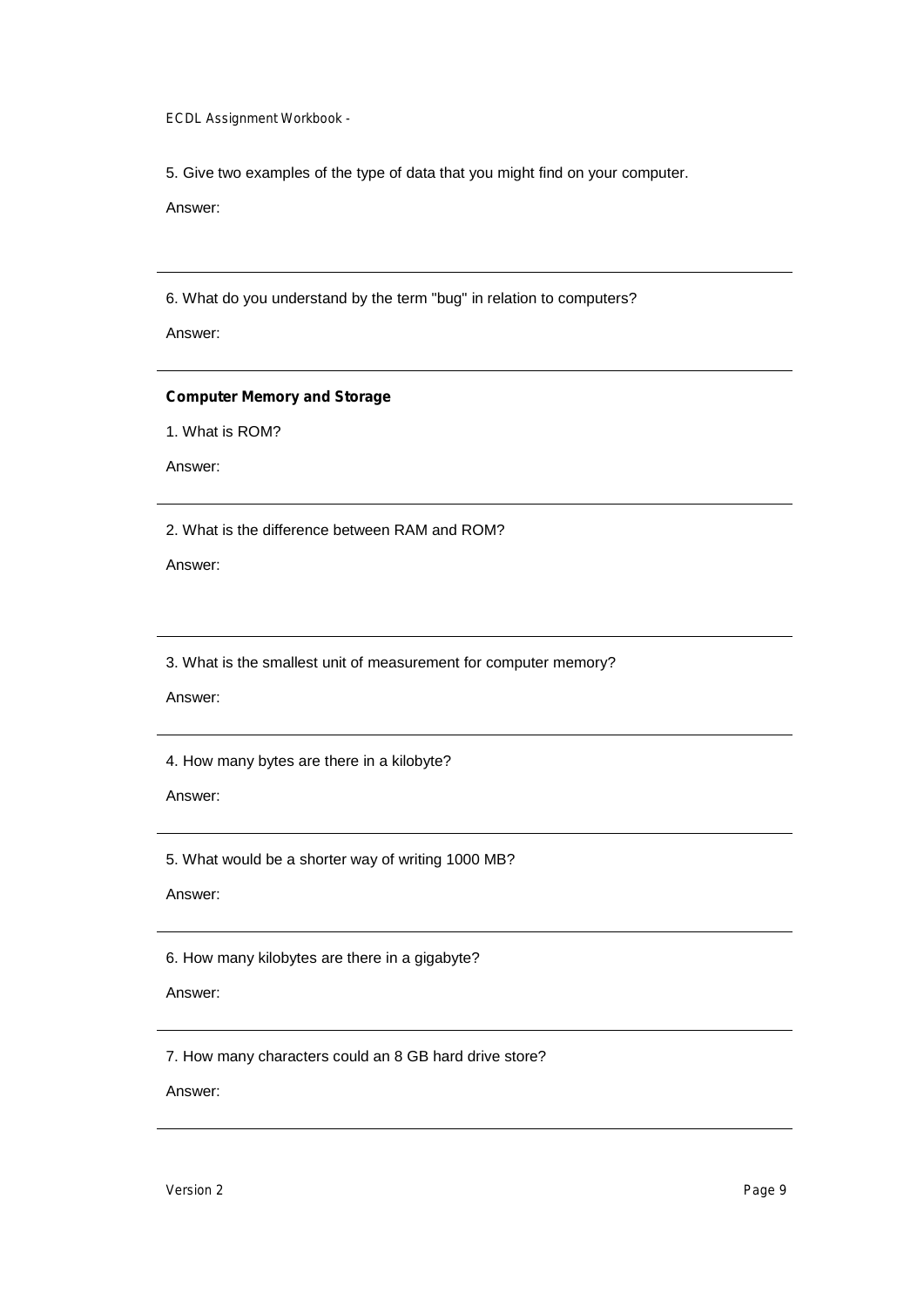8. How many characters could a PC with 128 MB RAM store in its memory at once?

Answer:

### **Computer Accessories**

1. Name two types of printer.

Answer:

2. What is the difference between an input and an output device?

Answer:

3. Give one example of an input device.

Answer:

4. Give one example of an output device.

Answer:

5. Name two types of device which allow you to store information for use on a computer.

Answer:

### **Congratulations!**

You have completed the assignment on Getting Started.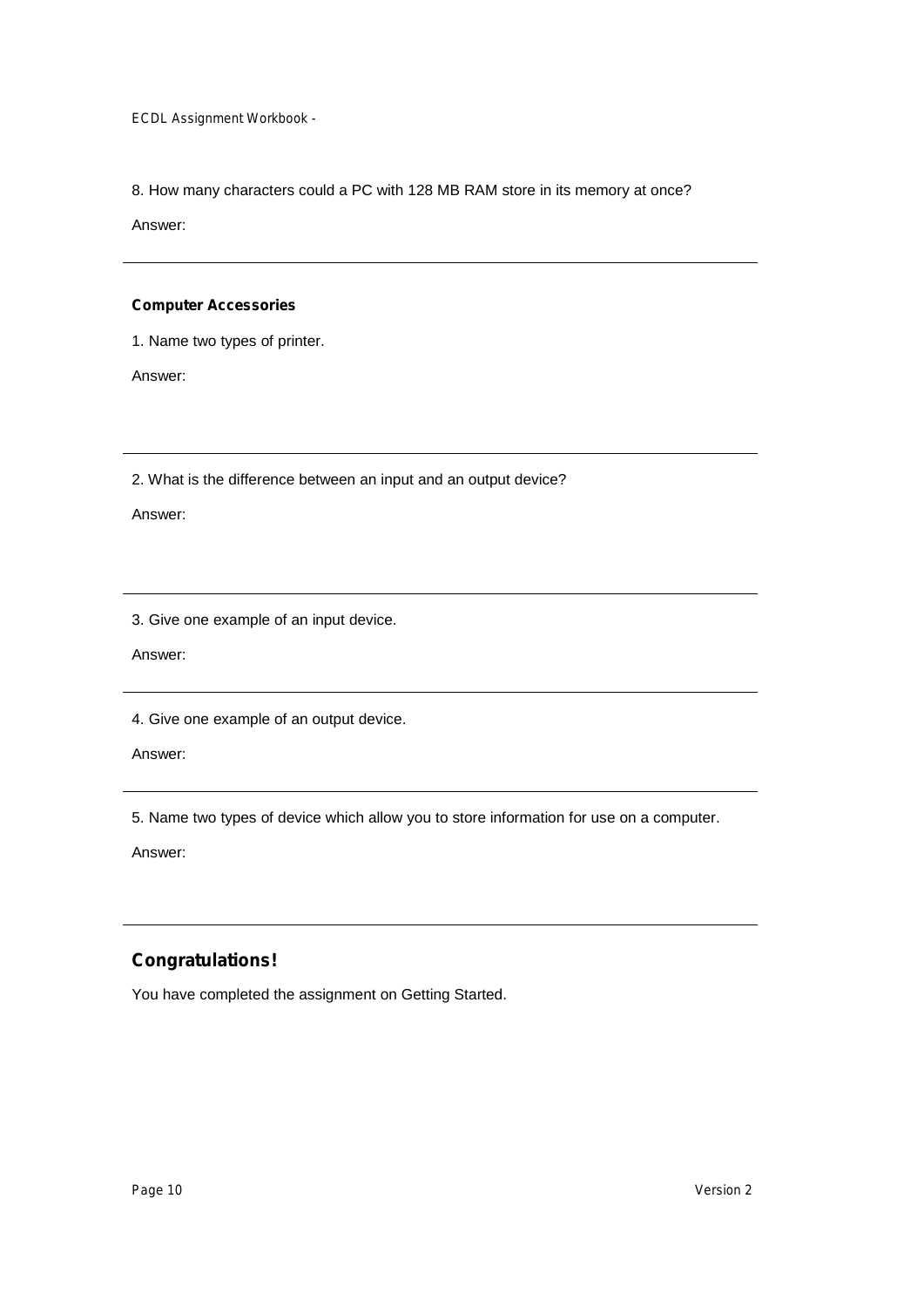# **2.2Assignment 2 – Using Information Technology**

The aim of this assignment is to practise the lessons in the Using Information Technology section of ECDL Module 1.

#### **Using Networks**

1. What do you understand by the term "network"? In your own words, describe what you understand by this term.

Answer:

2. What does LAN stand for?

Answer:

3. What is a LAN, what is it used for?

Answer:

4. What does WAN stand for?

Answer:

5. Where would a WAN be used instead of a LAN? What are the differences between them?

Answer:

6. What is the difference between analogue and digital information?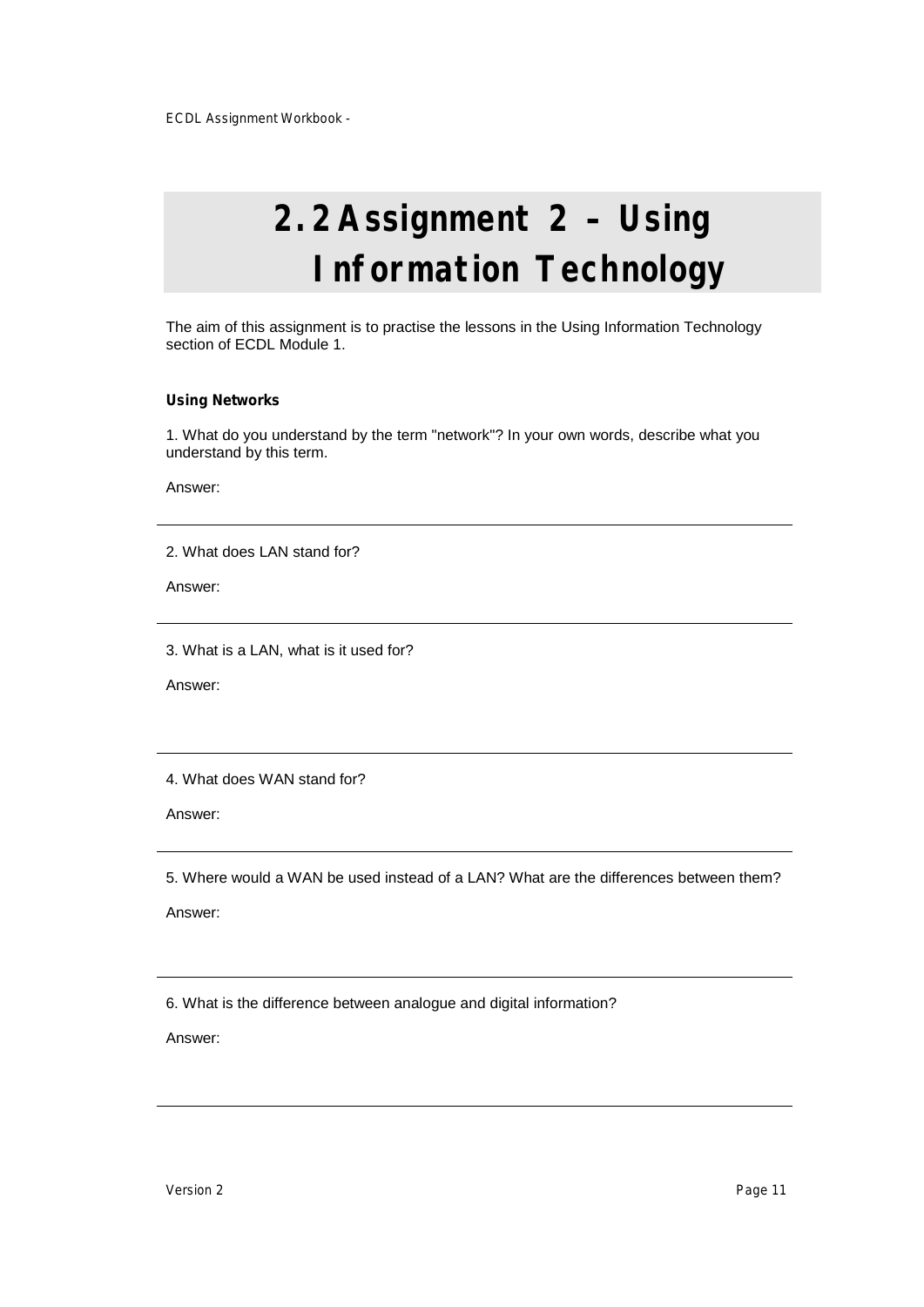7. Give an example of analogue information.

Answer:

8. Give an example of digital information.

Answer:

9. Name two items used in a computer network.

Answer:

### **Internet and Email**

1. What do you think the internet is used for? How would you describe it?

Answer:

2. Describe in your own words, how the internet works.

Answer:

3. What is email? What would you use it for?

Answer:

4. Think of what computer hardware you need to use the internet or email. Write the name of one piece of hardware required below.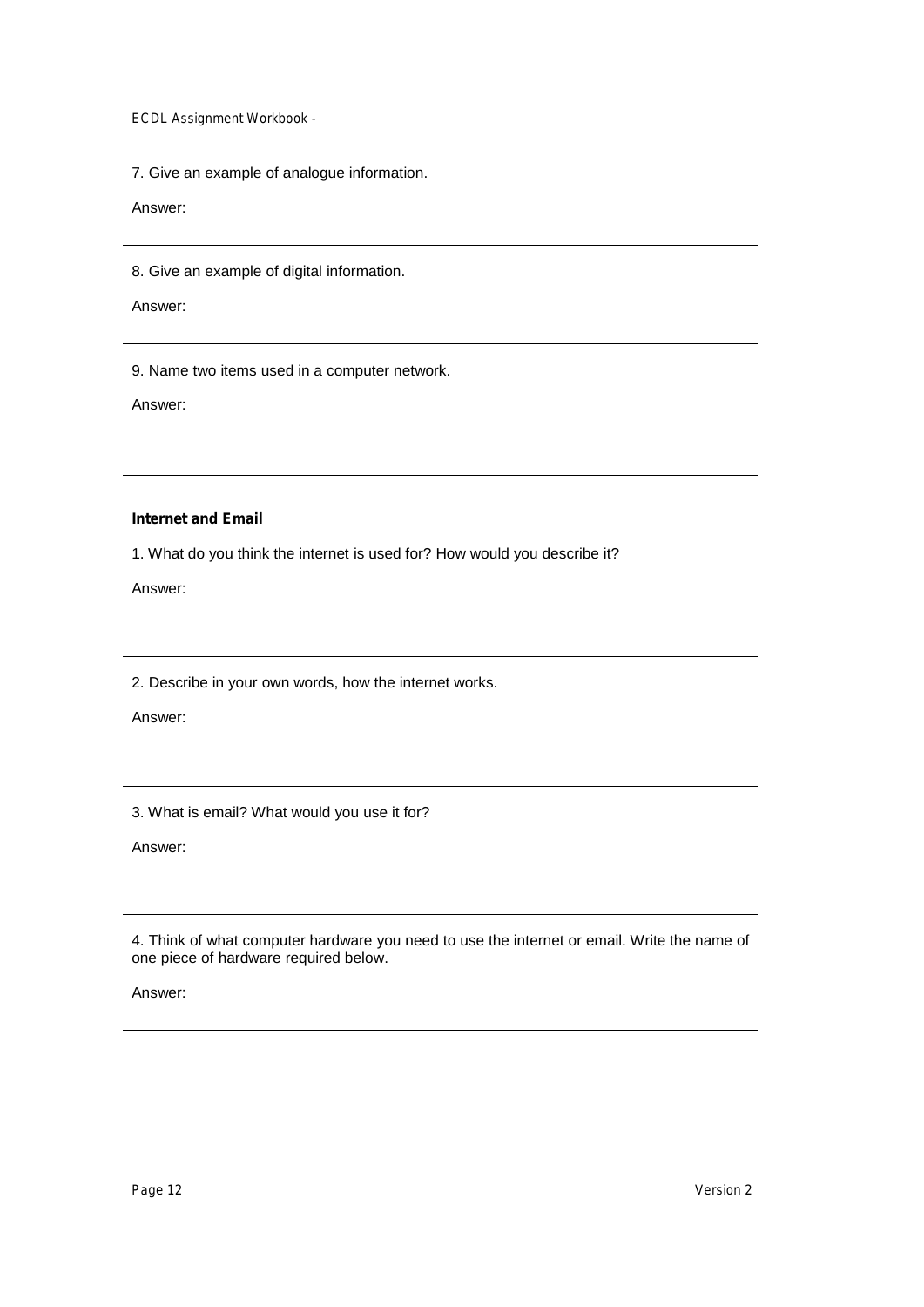5. How about the software you need to connect to the internet? Write the name of a piece of software below.

Answer:

### **Congratulations!**

You have completed the assignment on Using Information Technology.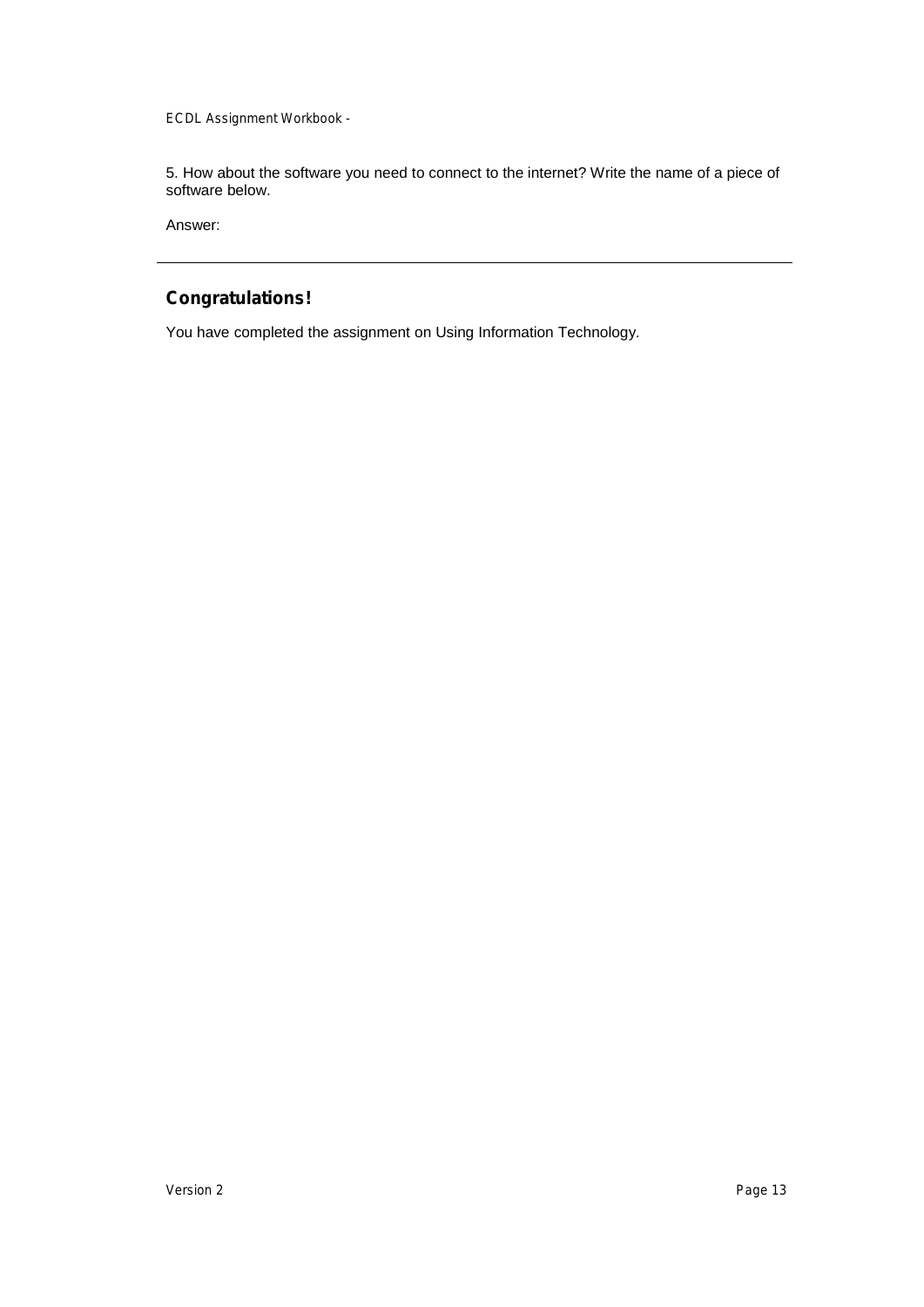# **2.3Assignment 3 – Computers in Everyday Life**

The aim of this assignment is to practise the lessons in the Computers in Everyday Life section of ECDL Module 1.

### **Working Safely with Computers**

1. What does RSI stand for?

Answer:

2. What might cause RSI?.

Answer:

3. What might cause eyestrain when working with computers?

Answer:

4. How could you protect yourself against eyestrain?

Answer:

5. What are the things you should consider to ensure you are sitting properly at a PC? Write three things below.

Answer:

6. Name two things you should consider to ensure the cables on your computer are safe.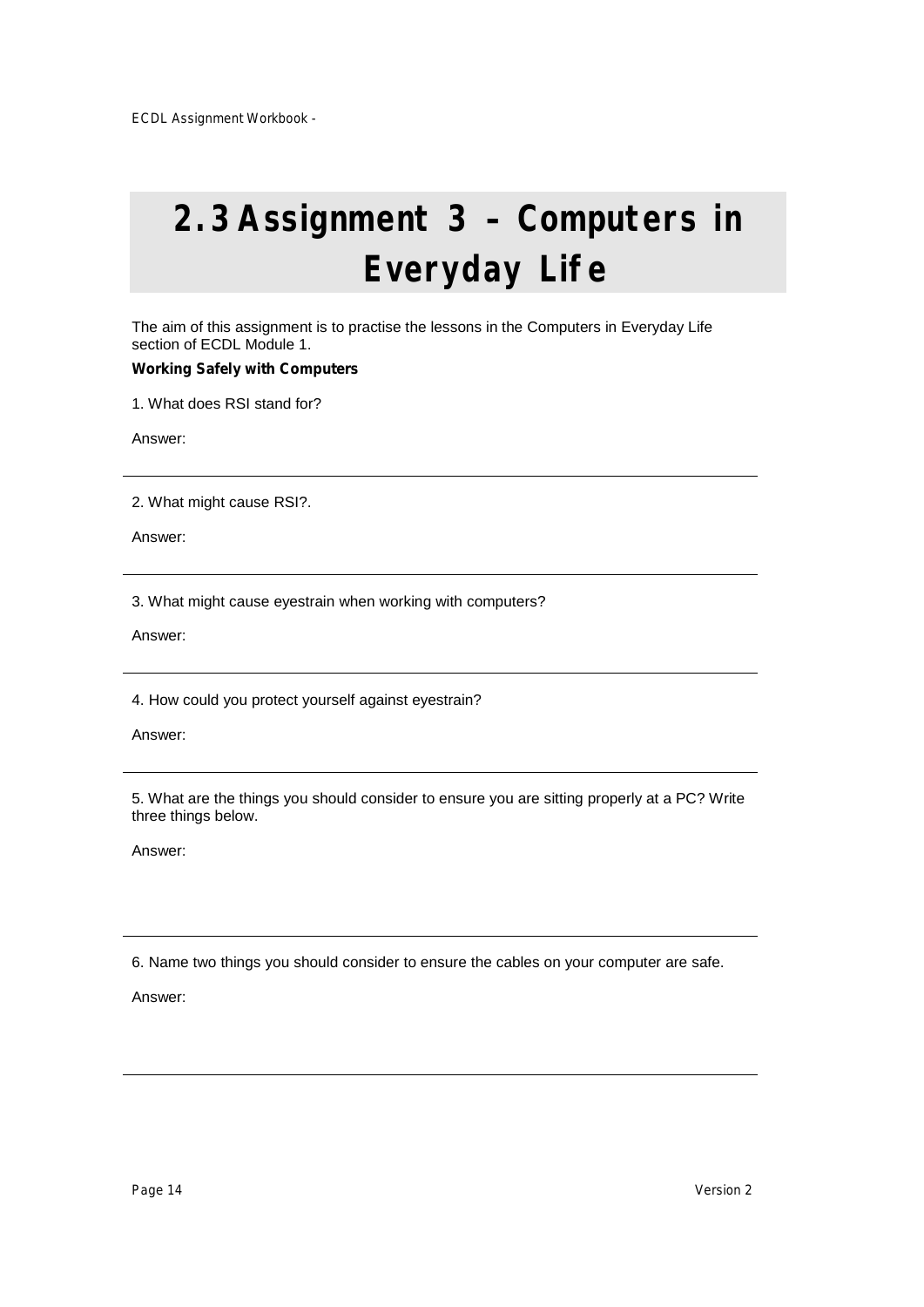### **Computers for Work, Home and Education**

1. Name one reason why someone might want to use a computer at home.

Answer:

2. What are computers used for in a workplace? Write one example of their use below.

Answer:

3. What might a computer be used for in a school?

Answer:

4. Describe what you understand by the term "information society".

Answer:

### **Protecting your Work and PC**

1. Why should you consider protecting your work with a password?.

Answer:

2. What makes good practice when assigning a password to a file? Name two things below.

Answer:

3. Explain the purpose of backups below.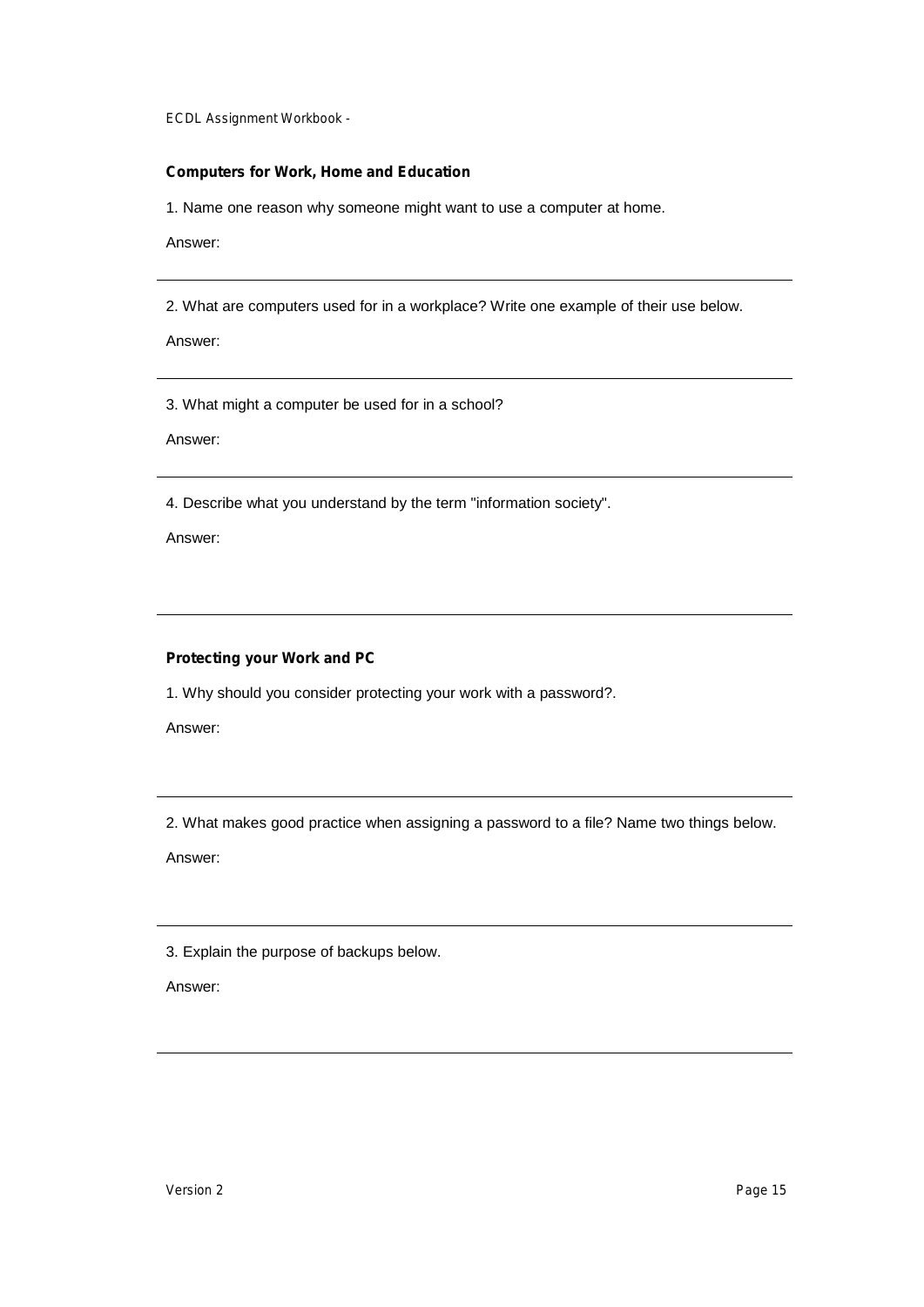4. What could you use to create a backup? Name one medium below.

Answer:

5. In relation to computers, what is a "virus"?

Answer:

6. Name one way in which you could prevent a virus on your computer.

Answer:

7. Why should you regularly save your work?

Answer:

8. Name four ways in which you can protect your PC from damage.

Answer:

### **Congratulations!**

You have completed the assignment on Computers in Everyday Life.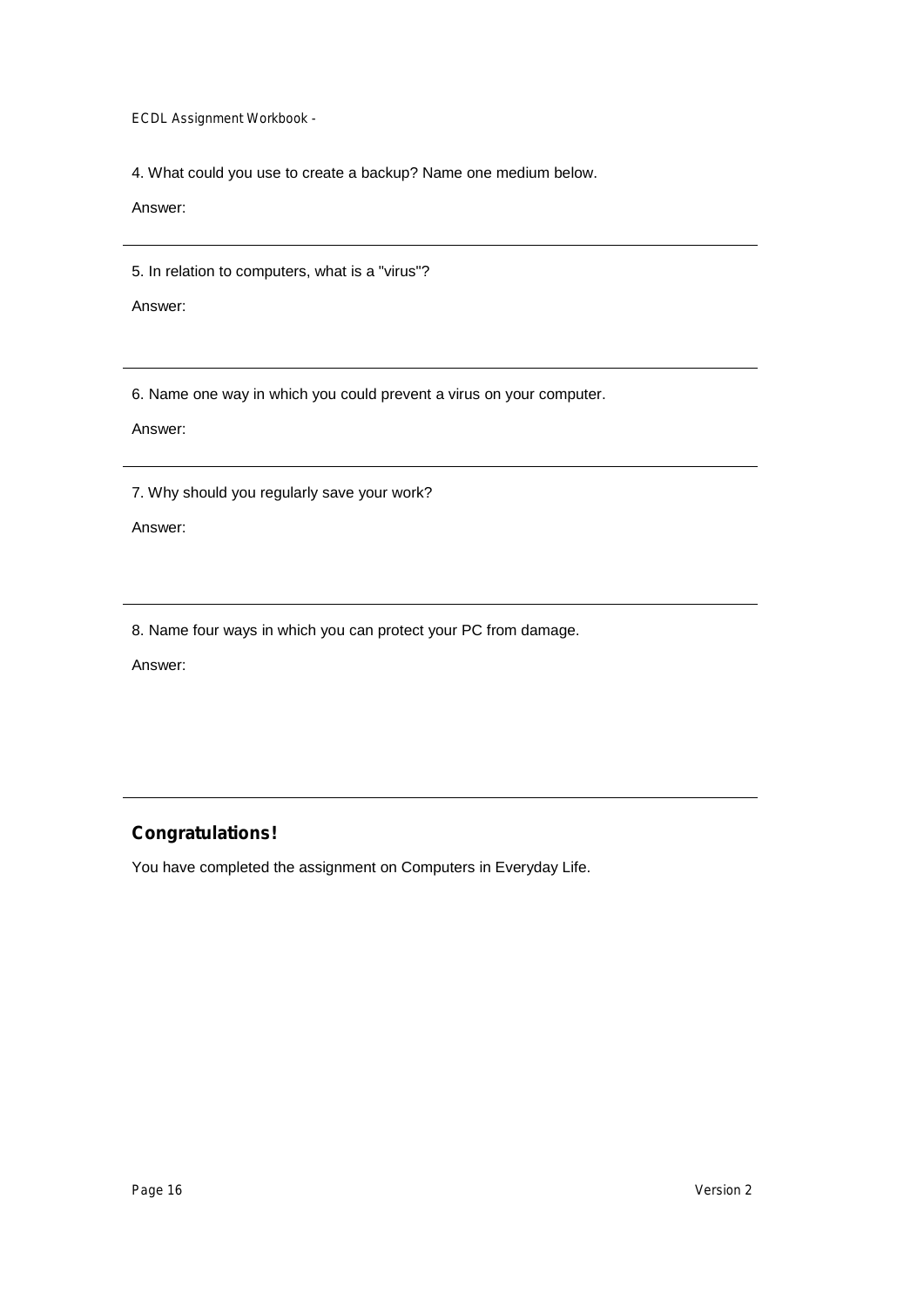### **2.4 Assignment 4 – Legal Issues**

The aim of this assignment is to practise the lessons in the Legal Issues section of ECDL Module 1.

### **Copyright**

1. How does copyright apply to software and work published on the internet?

Answer:

2. Name one type of software license.

Answer:

3. Name two ways in which someone can commit software piracy.

Answer:

4. Explain what you understand by the term "freeware".

Answer:

5. What is shareware?

Answer:

#### **Data Protection**

1. Where might information about you be stored? Name one organisation, or type of organisation, that might have your details on computer.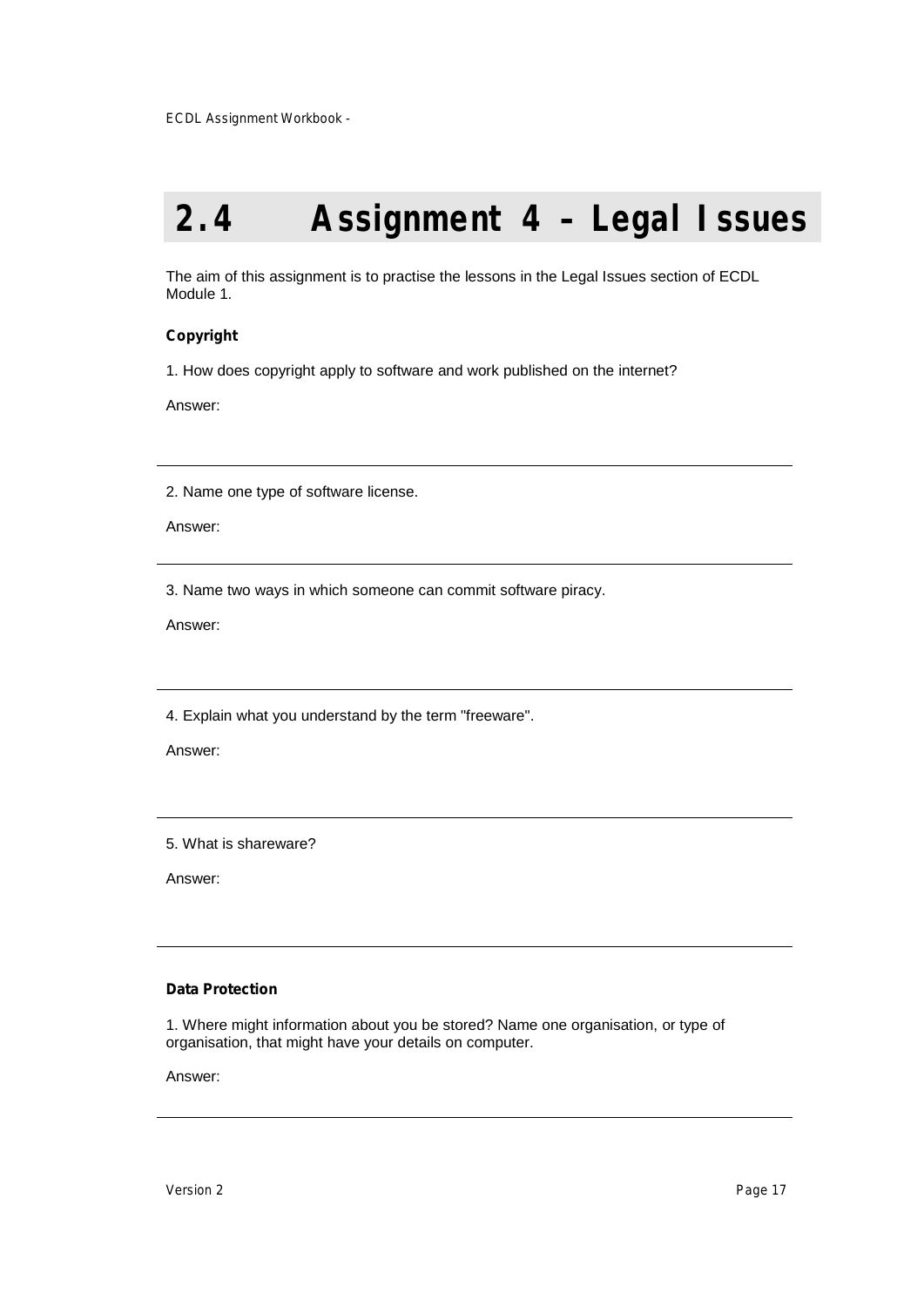2. Name two ways that data held about you may be used.

Answer:

3. What rights do you have regarding data that is held about you?

Answer:

### **Congratulations!**

You have completed the assignment on Legal Issues.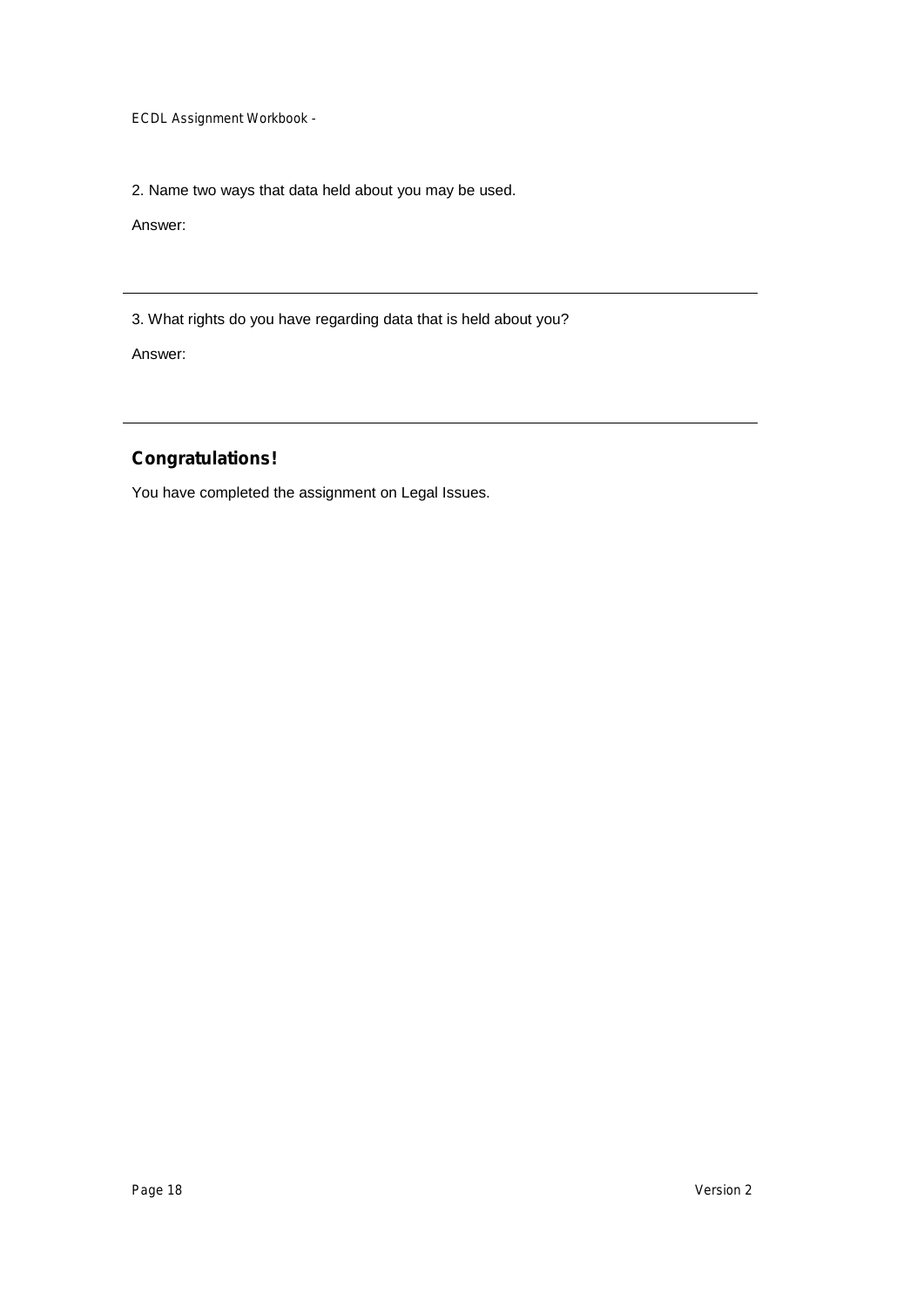# **3 Module 2 – Using**

# **Files**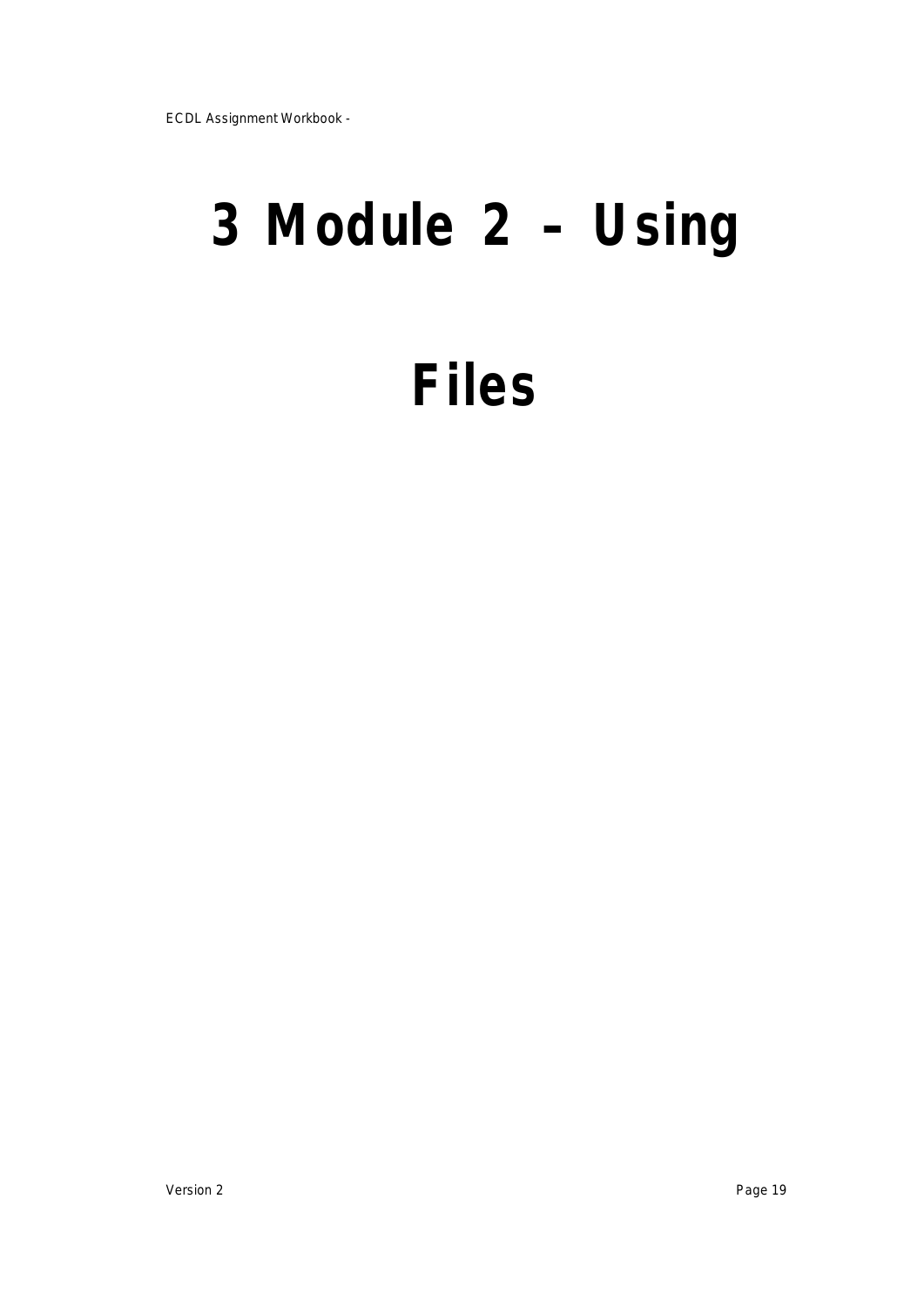### **3.1 Assignment 1 – The Desktop**

The aim of this assignment is to practise the lessons in the The Desktop section of ECDL Module 2.

#### **Desktop Icons**

1. Ensure that the desktop icons will not automatically arrange themselves. List the steps that you took to ensure the desktop icons would not be automatically arranged.

Answer:

2. Try moving some of the desktop icons around so that they are no longer neatly positioned. Describe how you move a desktop icon.

Answer:

3. What will you do now to make sure that the desktop icons will automatically arrange themselves to the left of the desktop? List the steps you would take.

Answer:

4. Make sure that the desktop icons have been automatically arranged. Open a My Computer window using the icon. What did you do to open the My Computer window?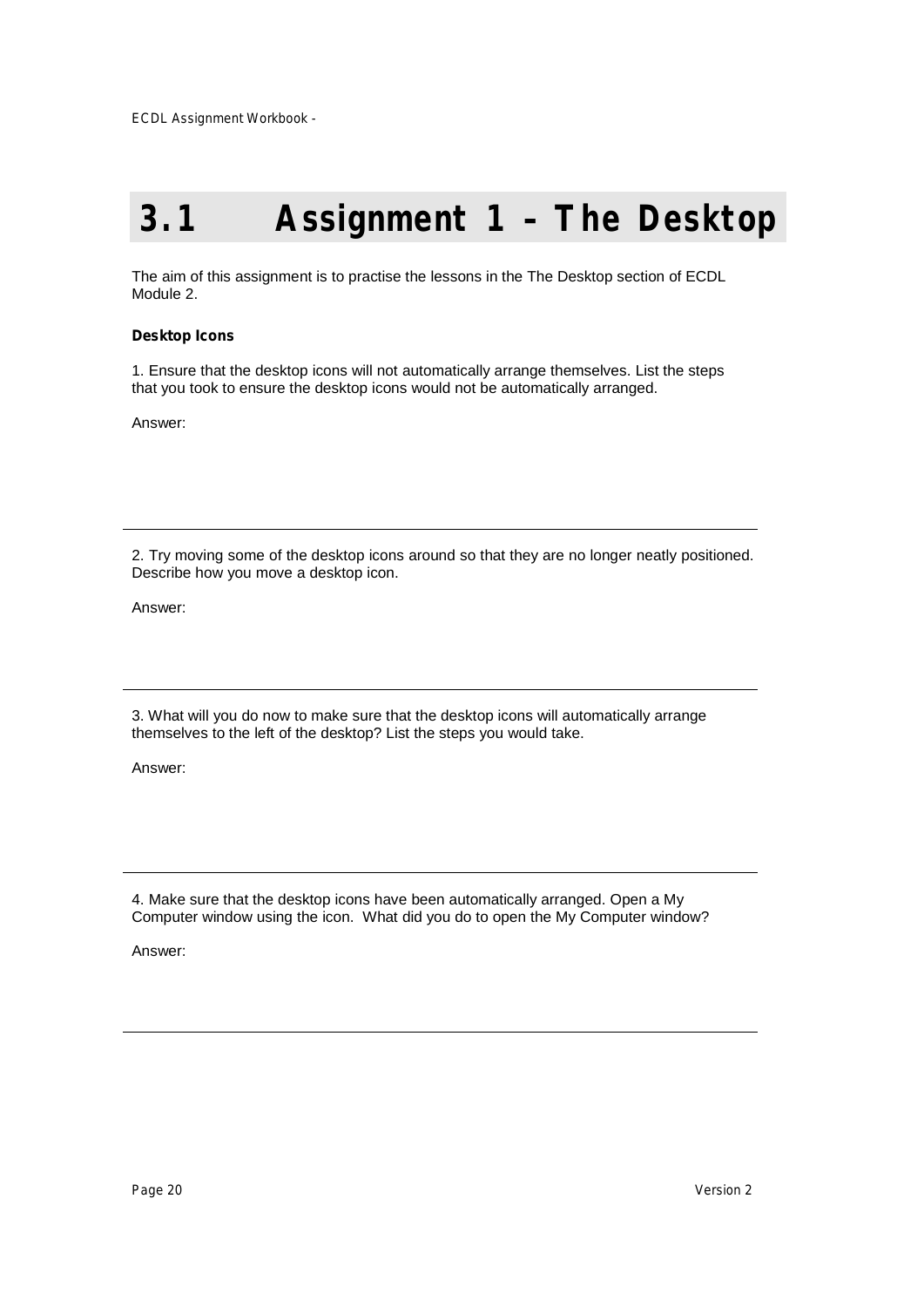5. Create a shortcut to the Control Panel on the desktop. How did you create the shortcut to the Control Panel? List the steps that you took.

Answer:

6. Close the My Computer window and open the Recycle Bin using the icon on the desktop. In the box below, describe how you opened the Recycle Bin window.

Answer:

7. Close the Recycle Bin window.

#### **Desktop Settings**

1. Imagine that you want to change the desktop background to Fall Memories. How will you ensure that the design is repeated across the whole desktop?

List the steps that you took to change the desktop background, and to make it repeat across the whole desktop.

Answer:

2. Ensure that you have changed the background to Fall Memories so that it repeats across the screen. Describe what the pattern looks like (for instance, the shape and colour).

Answer:

3. Ensure you have set a screen saver for the desktop. List the steps you take to choose a screen saver.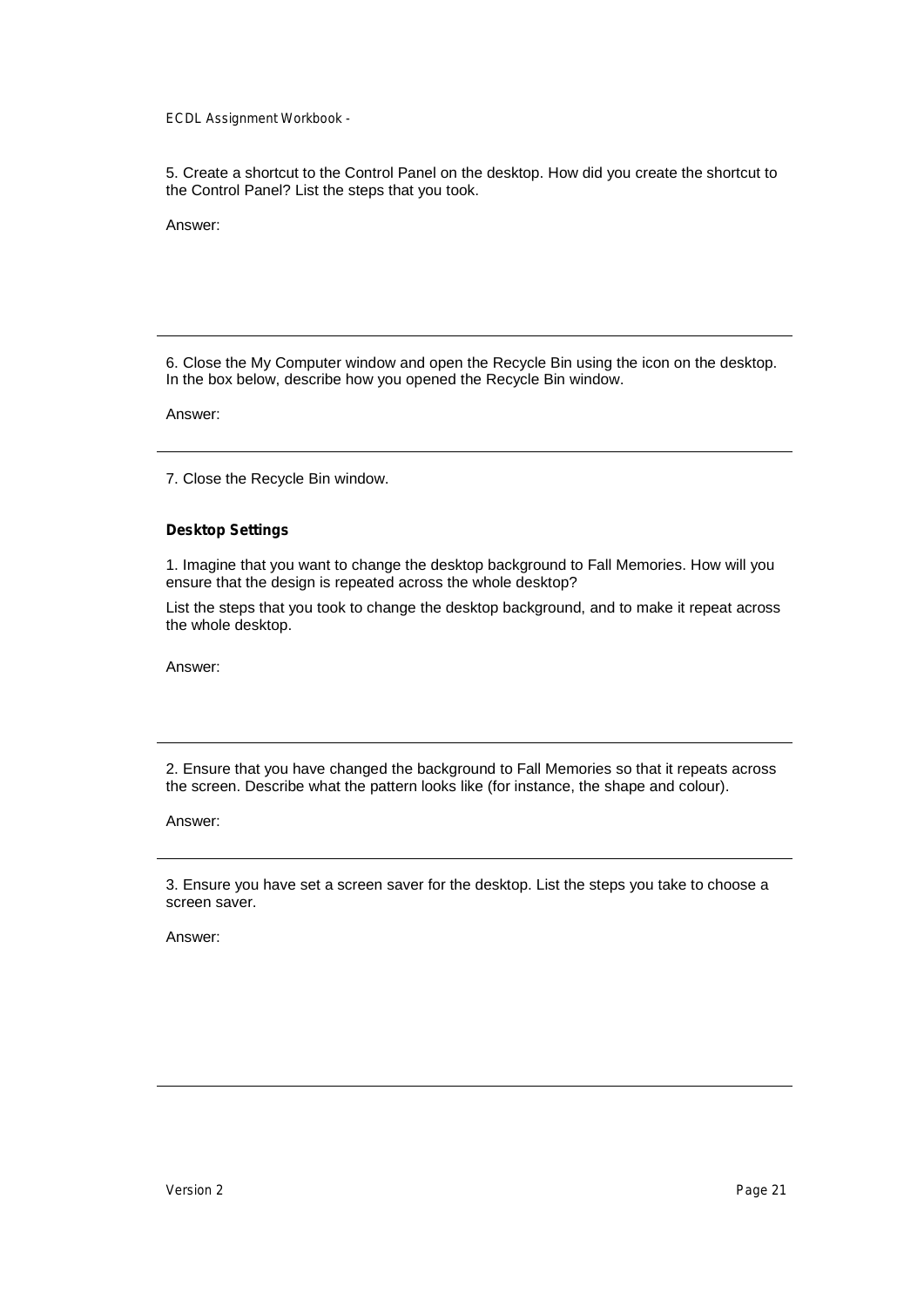4. Change the background for your desktop to None. Change the colour scheme to Wheat. What colour has your desktop become?

Answer:

5. What other changes have you noticed since changing your colour scheme? (For instance, what else looks a different colour and what colour is it?) Describe two changes that you have noticed.

Answer:

### **Congratulations!**

You have completed the assignment on The Desktop.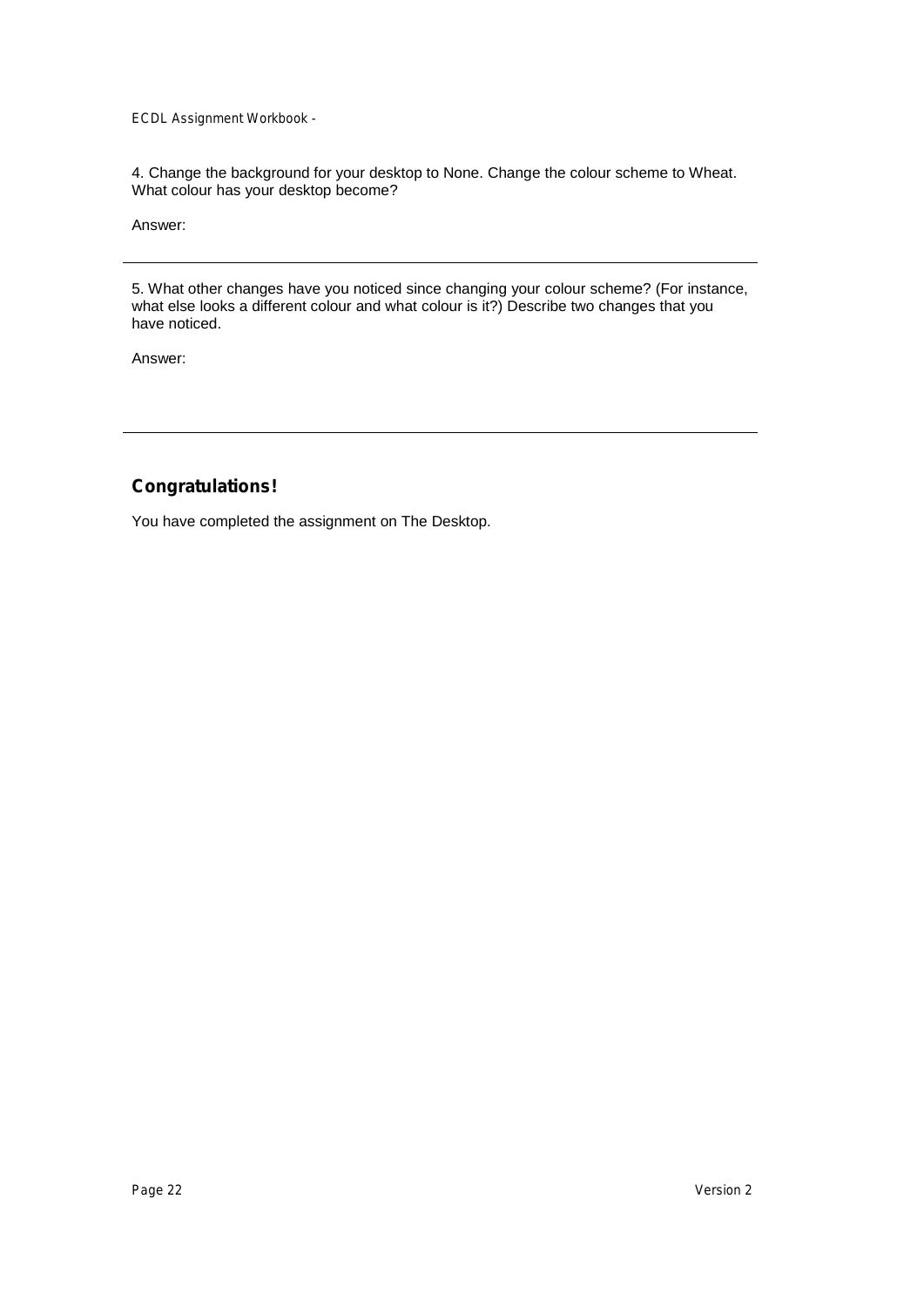## **3.2 Assignment 2 – More**

The aim of this assignment is to practise the lessons in the Finding Out More section of ECDL Module 2.

### **Using Help**

1. Open Windows 2000 Help. List the steps you took to open Help (i.e. which menus you clicked on).

Answer:

2. Use the Contents tab to find out how to "Print a document". How does the first point tell you how to print a document?

Answer:

3. Use the Index tab to find the index entry "undoing actions". Display the help for 'Cancelling last actions.' Which menu does it tell you to use? Which option does it tell you to click on?

Answer:

4. Use the Search tab to find out about "switching between programs". Find the most appropriate topic amongst those displayed and display the help for this. What does the last paragraph say here? Summarise this paragraph below.

Answer:

5. Close Help. How did you close it? Describe how you did it.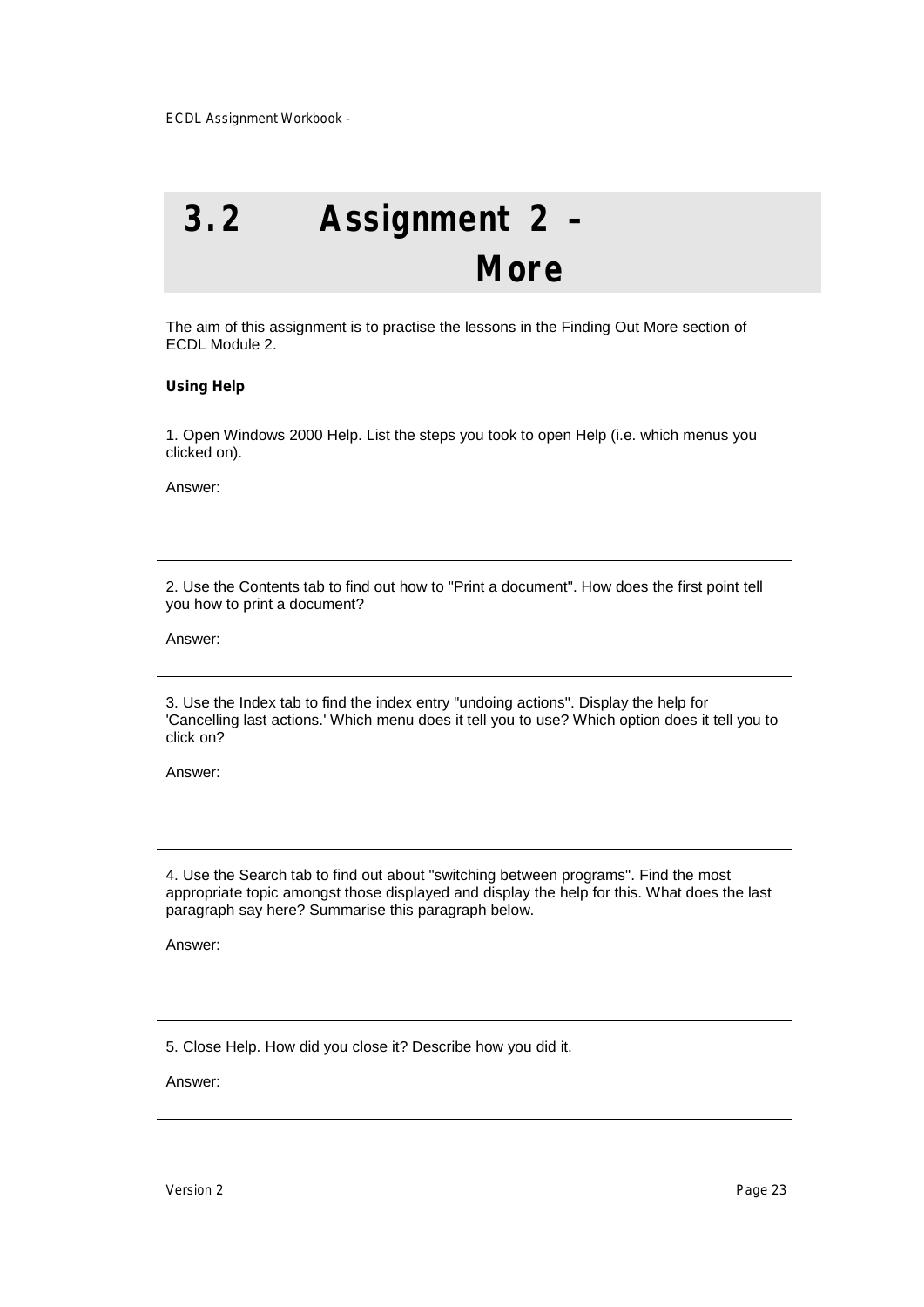### **Viewing System Information**

1. What is the name of the dialog box where you can find out information about your computer, such as the operating system, processor and RAM? (The name of the dialog box can be found on the title bar at the top.)

Answer:

2. How will you get to the dialog box you answered in the question above? List the steps you would take below.

Answer:

3. Which tab do you need to be on in this dialog box to find out the processor your computer has?

Answer:

4. Look at the subheadings on the tab you identified in the previous question. Under which subheading will you find the processor type? Close the dialog box when you've finished.

Answer:

### **Date & Time and Volume Settings**

1. Whereabouts on your computer can you see the time?

Answer:

2. How would you see the date on your computer?

Answer:

3. What is the name of the dialog box where you can change your date and time settings? (Remember, you can see the name of a dialog box on the title bar at the top.)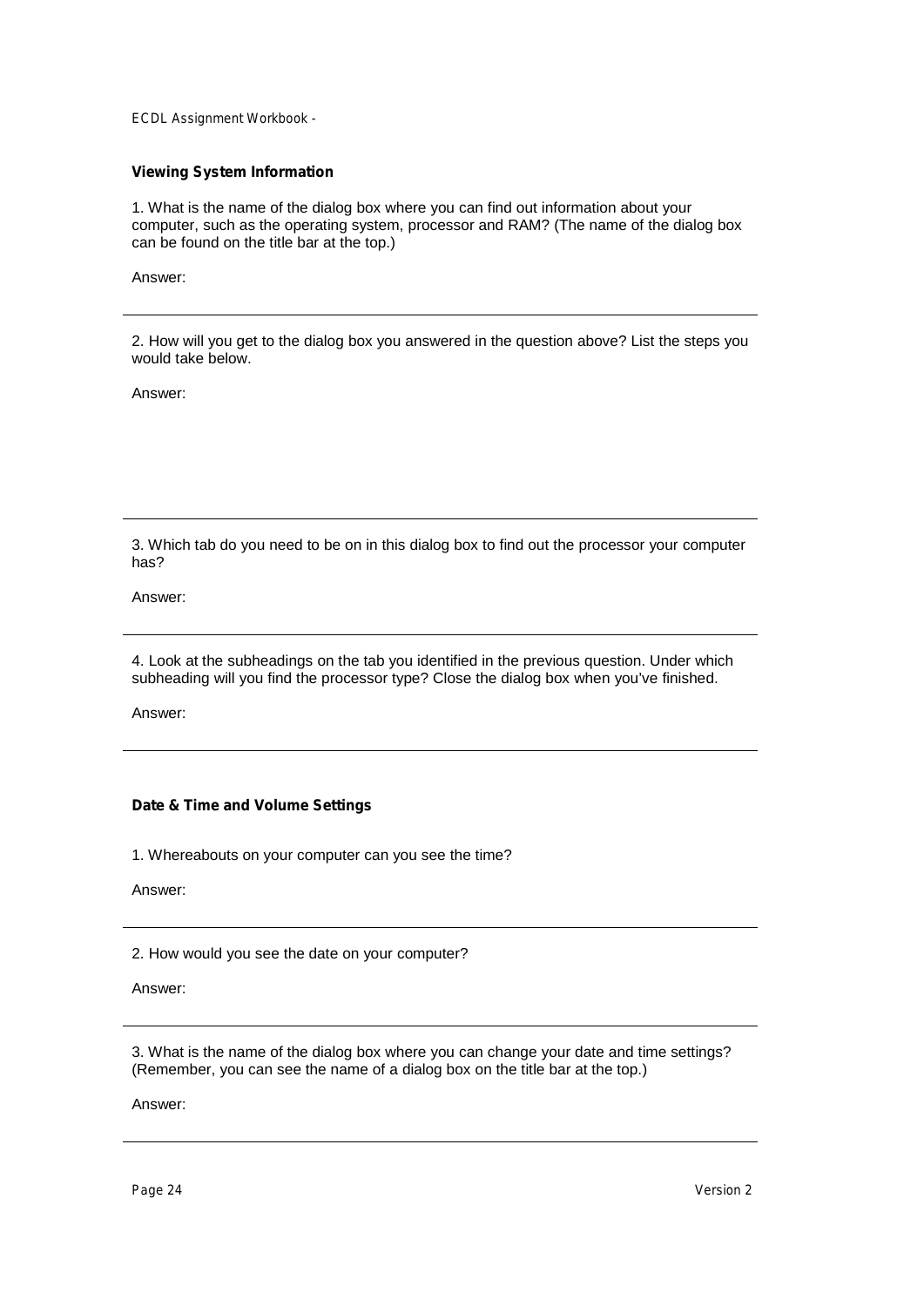4. How will you get to see the dialog box you identified in the previous question?

Answer:

5. Make sure you are looking at the dialog box that shows your data and time settings. Imagine that your clock says 11:41:55 and you want to change it to 12:41:55. List the steps you would take to do this below.

Answer:

6. You find that your computer's date is set for the previous year. How would you make it this year's date? List all of the steps you would take to correct it. Close the dialog box when you have finished.

Answer:

7. You are about to play a CD-ROM with music and you want to turn the volume down on your computer. How will you do this?

Answer:

### **Congratulations!**

You have completed the assignment on Finding Out More.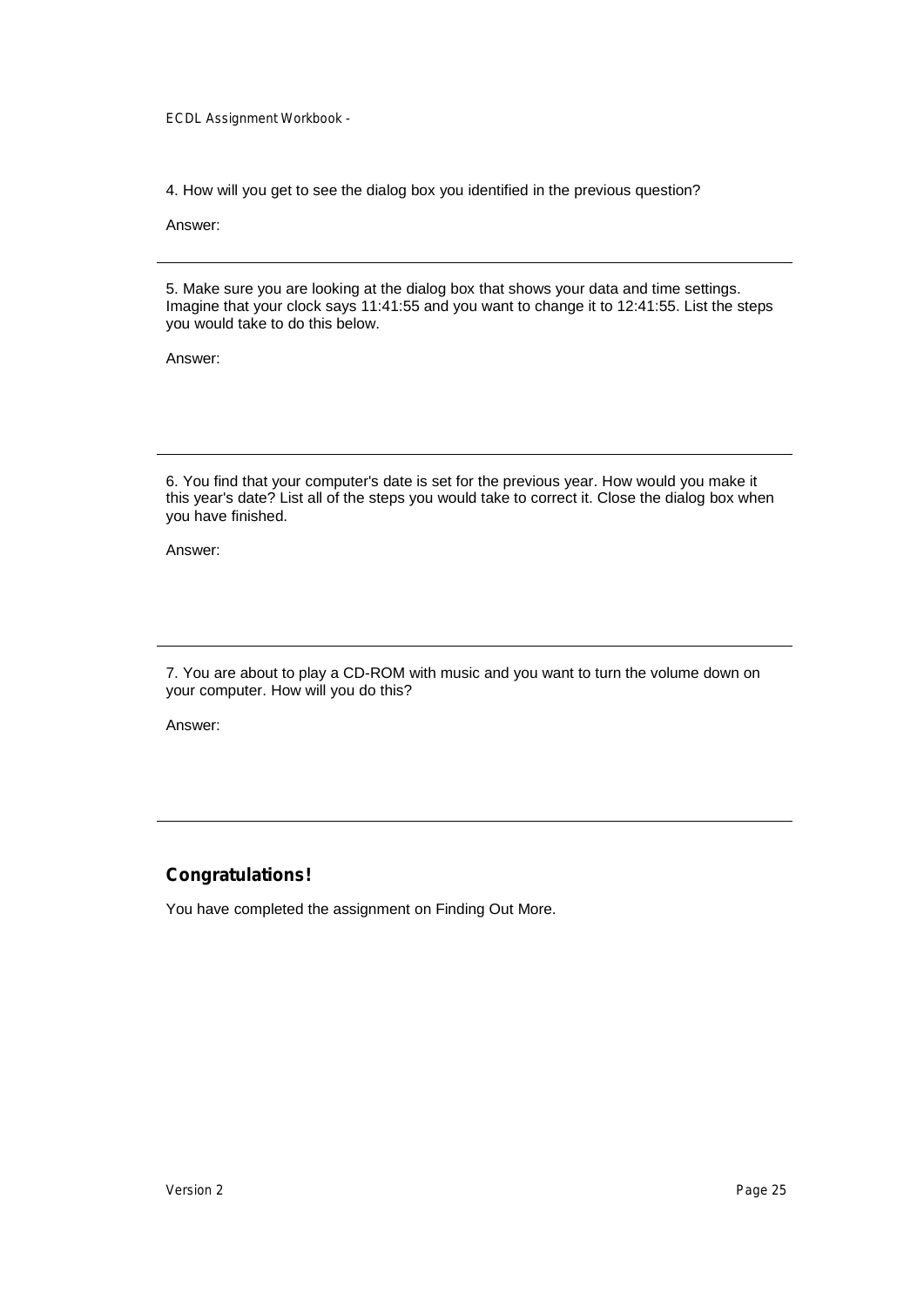# **3.3 Assignment 3 – Looking at Files and Folders**

The aim of this assignment is to practise the lessons in the Looking at Files and Folders section of ECDL Module 2.

#### **Drives, Files and Folders**

1. Open Windows Explorer. How did you do this? List the steps you took.

Answer:

2. Which drive will show you the contents of your hard disk?

Answer:

3. Make sure you are looking at the contents of this drive. How did you ensure that you were?

Answer:

4. Look in the My Documents folder. How did you do this?

Answer:

5. What can you see next to a drive or folder when it has been expanded (so that you can its contents in the left hand pane)?

Answer:

6. Try expanding and collapsing the My Documents folder in the left hand pane. What did you do to collapse this folder?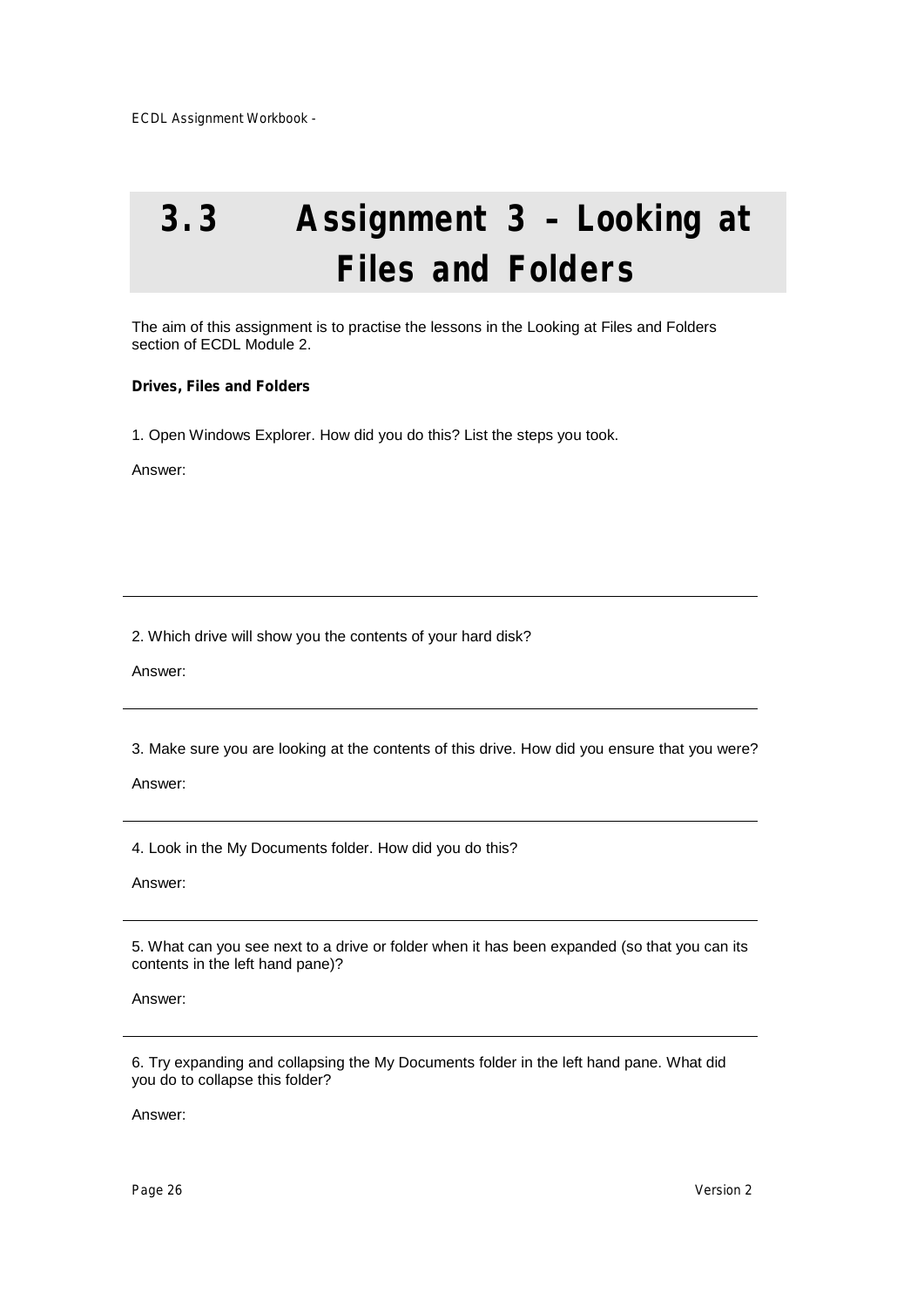7. How will you display the contents of the My Documents folder in the right hand pane? Try it and then list the steps you took to do it.

Answer:

8. Close Windows Explorer. In the box below explain how you closed the window.

Answer:

#### **Using My Computer**

1. This time we are going to look at your drives and folders using My Computer. How will you open a My Computer window?

Answer:

2. Have a look in your C: drive. How did you do this?

Answer:

3. Open the My Documents folder. How did you open this folder?

Answer:

4. Try switching the Standard Buttons toolbar off and on a few times. List the steps you took to switch it **on** below.

Answer:

5. Which icon on the Standard Buttons toolbar will take you back to looking at the drive or folder you were viewing before this one? Try using it. What does it look like? Describe its appearance below.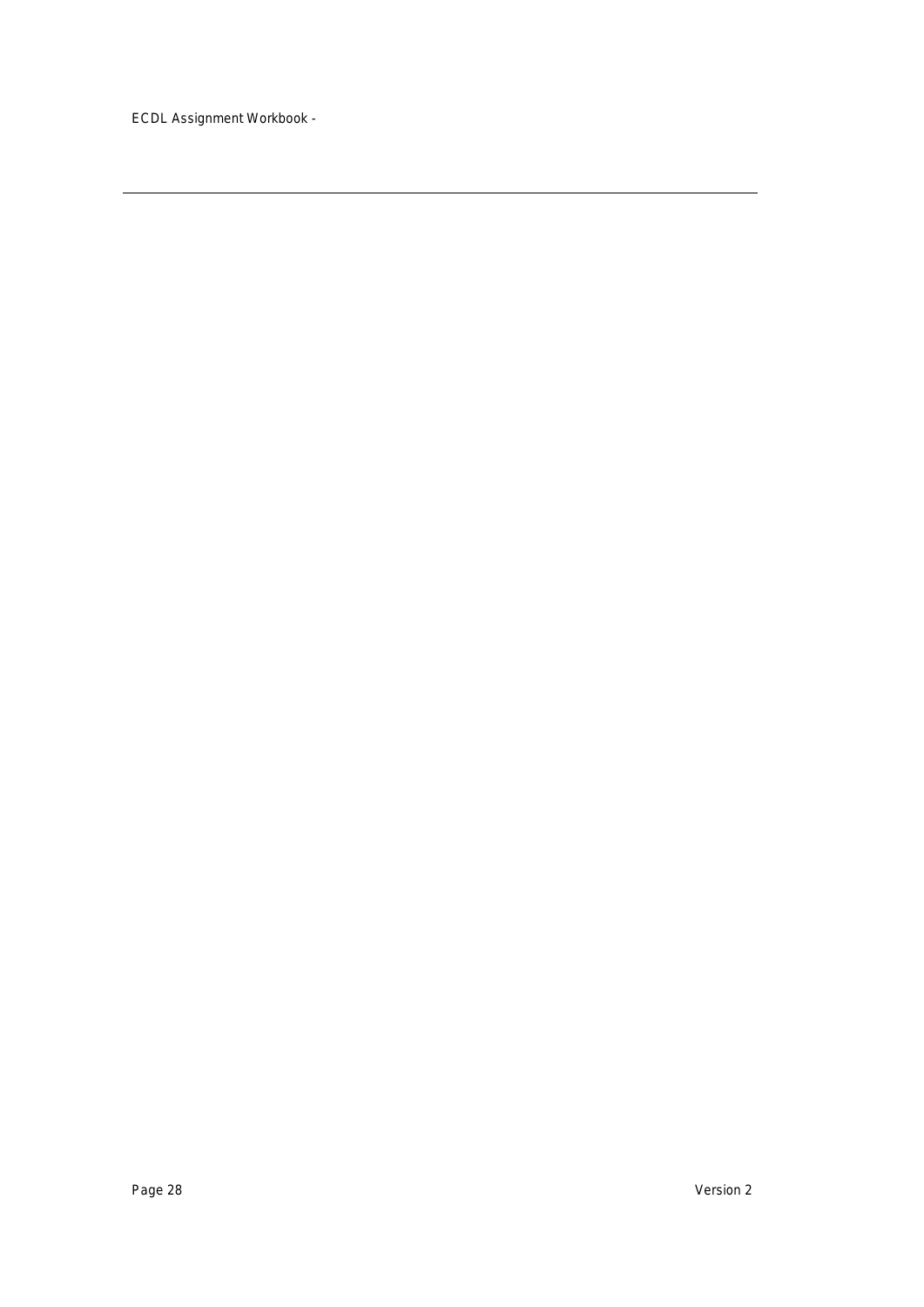6. What if you changed your mind about having gone back to look at this drive or folder? Which icon will return you to where you just were? Describe its appearance below.

Answer:

7. Open the folder **C :\onlinelearning\ecdl\fileman**. What type of file is Garden (e.g. Excel, movie, picture file, etc.)?

Answer:

8. In this same folder, what type of file is Hamsters?

Answer:

9. How about Cheese? What type of file is this?

Answer:

10. Display the properties of the Herbs file. How did you do this? List the steps below.

Answer:

11. When was this file created?

Answer:

12. Close the Properties box for Herbs. View the properties of the Fishy things folder. What does the Properties box say that it contains?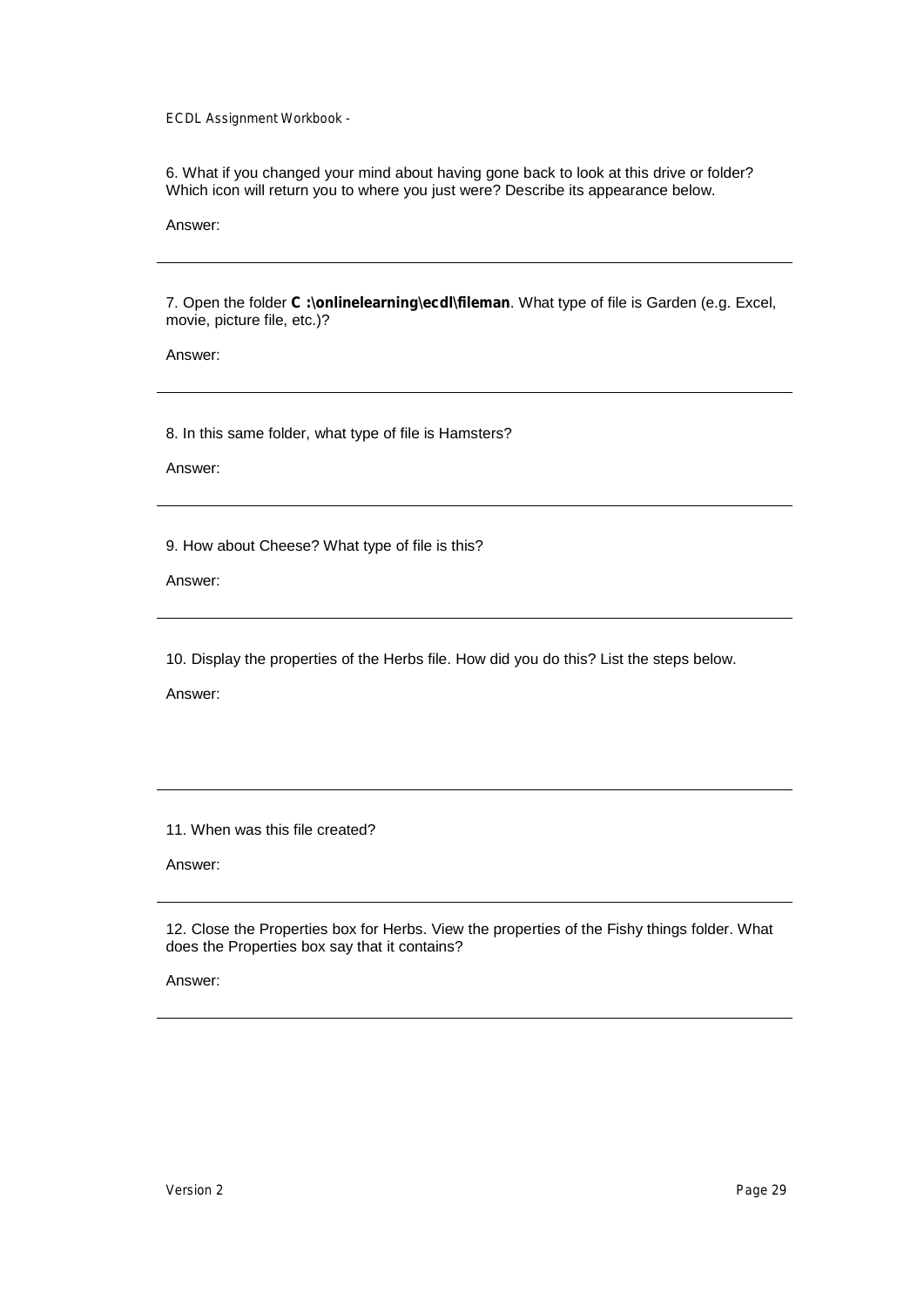13. Close the Properties box for the ECDL folder. Close the My Computer window. How did you close it? Explain how you closed the My Computer window below.

Answer:

### **Congratulations!**

You have completed the assignment on Looking at Files and Folders.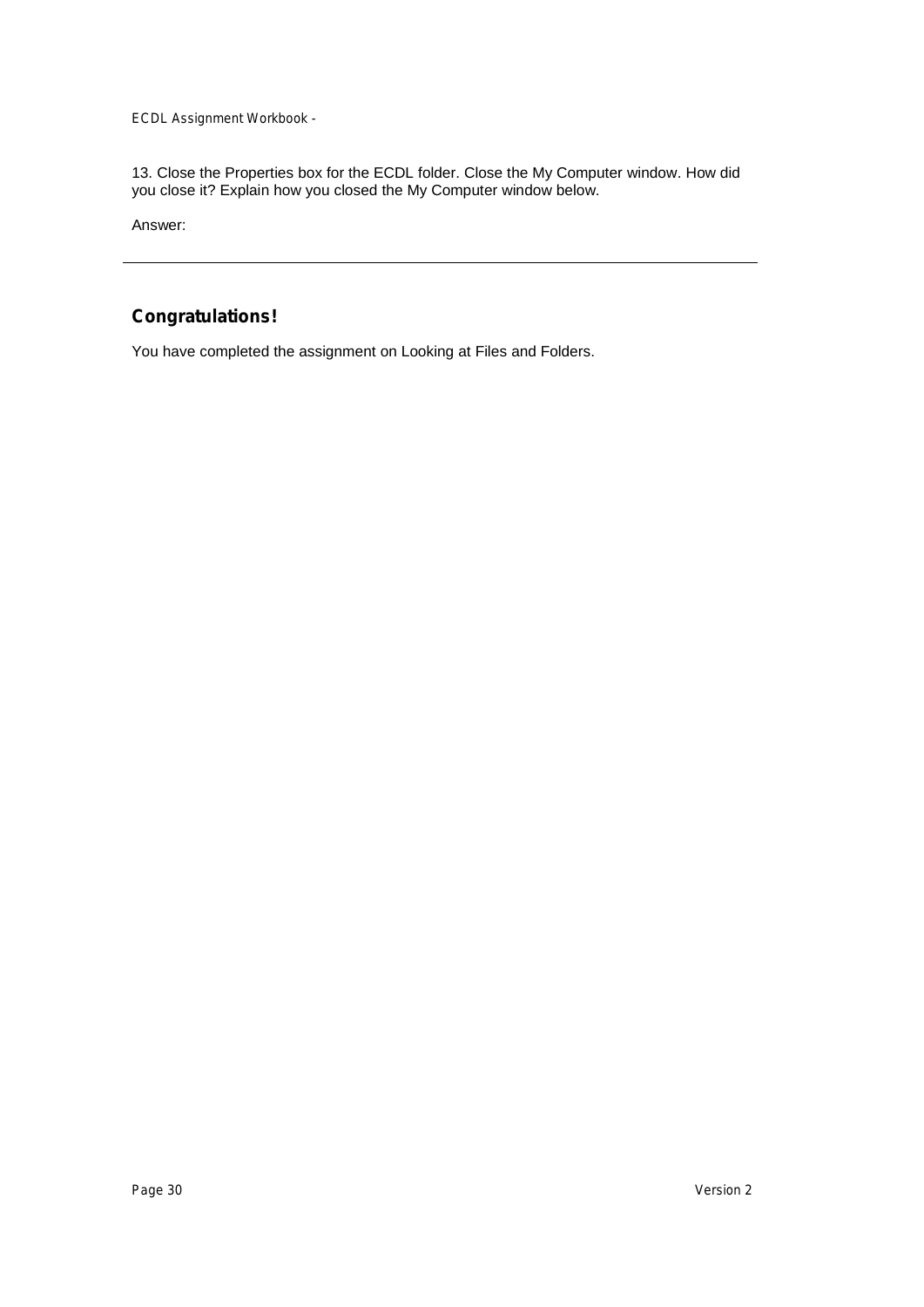## **3.4 Assignment 4 – Managing Your Files**

The aim of this assignment is to practise the lessons in the Managing Your Files section of ECDL Module 2.

#### **Recycle Bin**

1. Open the folder **C :\onlinelearning\ecdl\fileman** in either Windows Explorer or My Computer. Delete the file **Net.doc**. How did you do this? List the steps you took below.

Answer:

2. Retrieve the file you deleted from the Recycle Bin. How did you do this? List the steps below.

Answer:

3. Where is the file **Net.doc** now? (eg. in which drive, folder, etc.)

Answer:

4. How would you delete one of your folders? List the steps you would take below.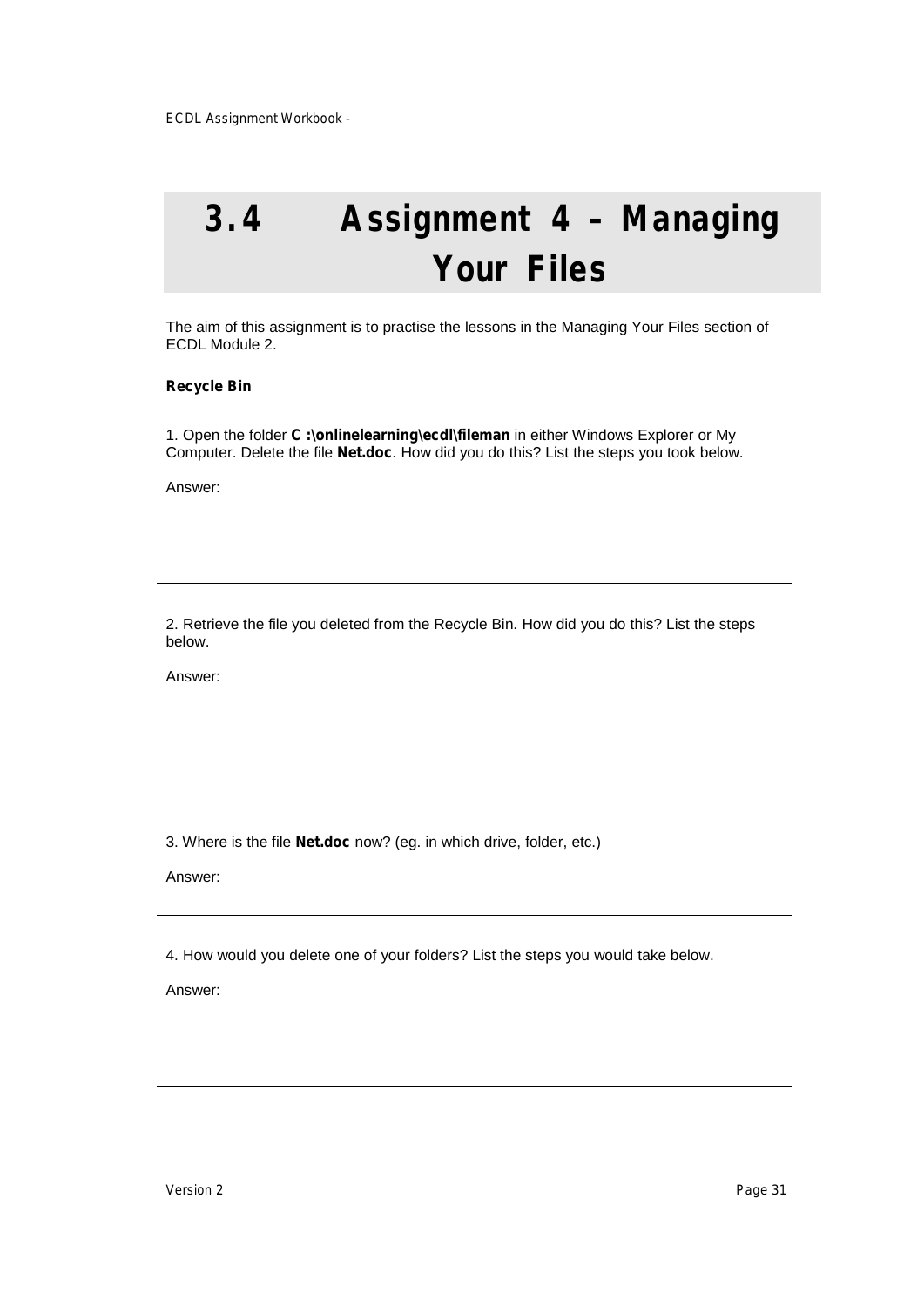### **Finding Files**

1. Open the Search dialog box. How did you do this? List the steps you took below.

Answer:

2. Search for files named Yoga in **C :\onlinelearning\ecdl\fileman**. How many did you find?

Answer:

3. Where would you click first to get the options for searching for files created in the last three months? What would you click on first from the Search dialog box to get more options?

Answer:

4. How many files called Yoga can you find in **C :\onlinelearning\ecdl\fileman** that were created in the last three months?

Answer:

5. Start a new search. Search for all Microsoft Word documents called Report in **C :\onlinelearning\ecdl\fileman**. How can you ensure that you will only find Word documents? List the steps you took to find only Word documents below.

Answer:

6. How many files did you find for this last search?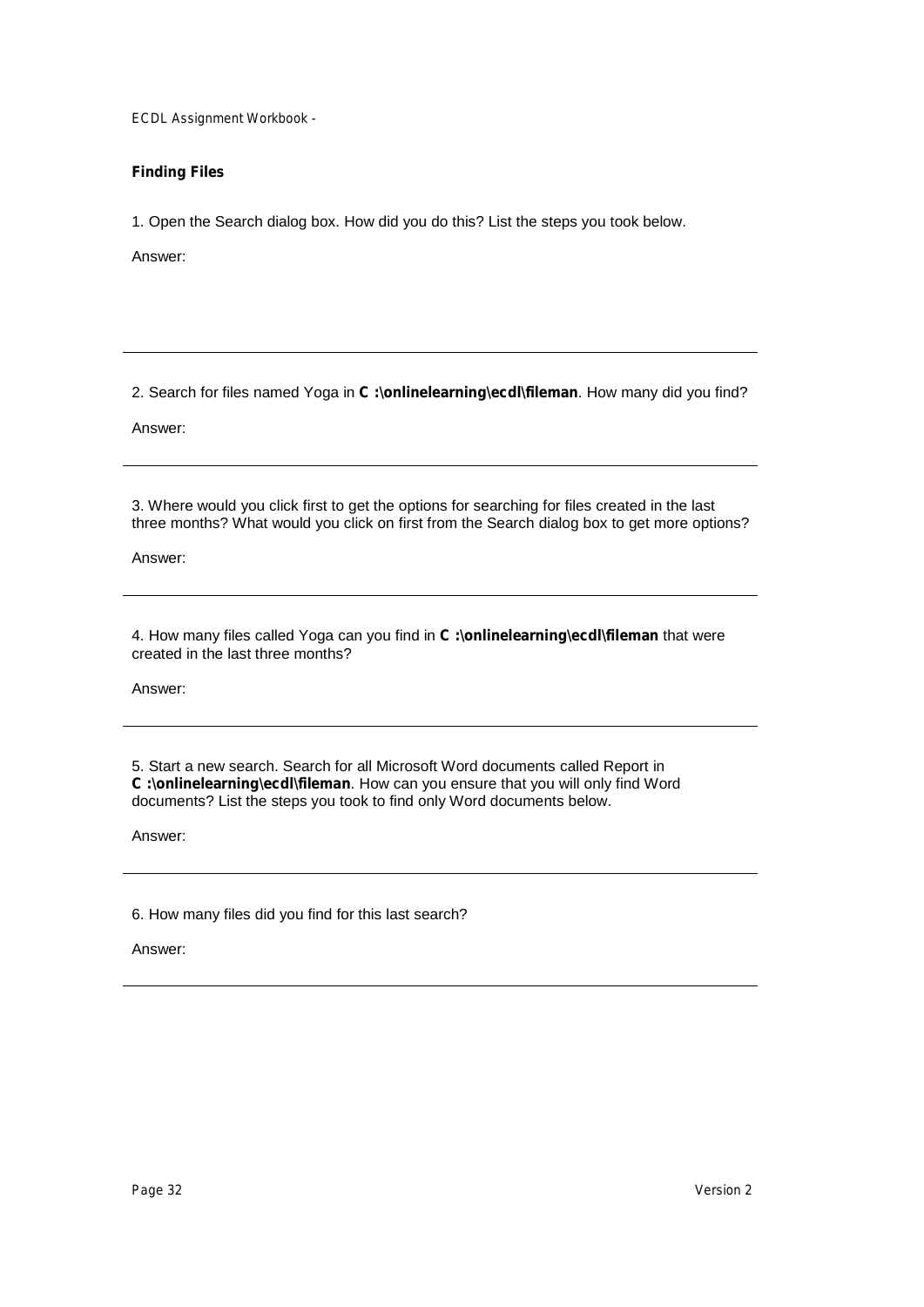7. Start a new search looking for files called Herbs. How will you ensure that you are only looking for files created between the 01/06/2000 and today's date? List the steps you would take below.

Answer:

8. See how many files you can find for this last search. You should find at least one. How will you open one of the files you have found? List the steps you would take to open one of the files that you found.

Answer:

9. Close Word and then close the Search dialog box.

#### **Using Floppy Disks and Managing Your Files**

1. Create a new folder called Assignments in **C :\onlinelearning\ecdl\fileman**. How did you do this? List the steps you took below.

Answer:

2. Rename this folder so that it is called Missions. How did you do this? Explain how you did it, listing the steps you took, below.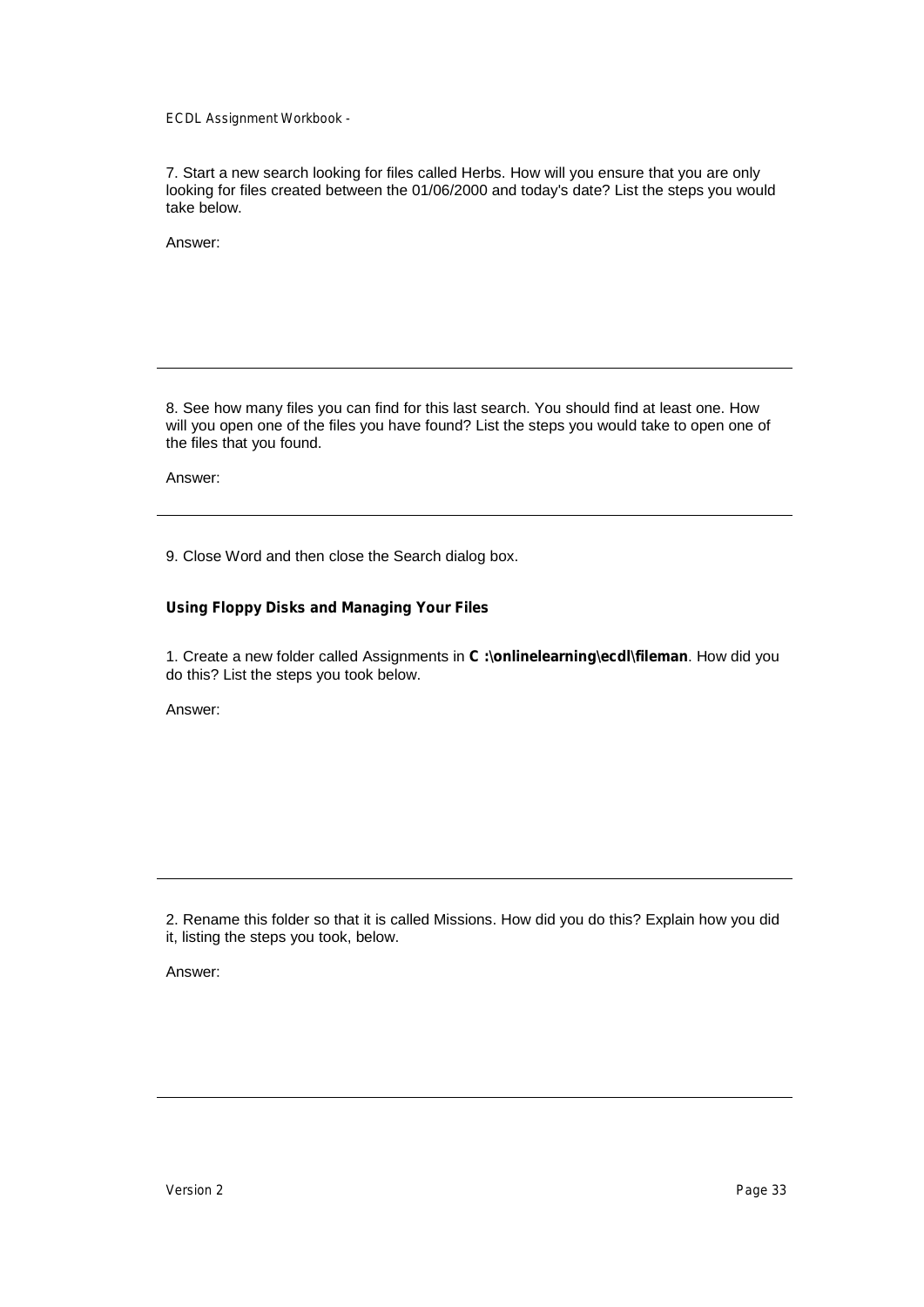3. How will you select two files that are adjacent to each other?

Answer:

4. How would you select two files that were not next to each other in a folder? Explain how you would do this, step by step, below.

Answer:

5. Move the file **Report.doc** to the file you created called Missions. List the steps you took to do this below.

Answer:

6. Copy the file **Report.doc** from your Missions folder to the folder called Fishy Things. Explain how you did this, listing the steps you took, below.

Answer:

7. Rename this file you just copied to the Fishy Things folder so that it is called The Cod Report. Explain how you did this.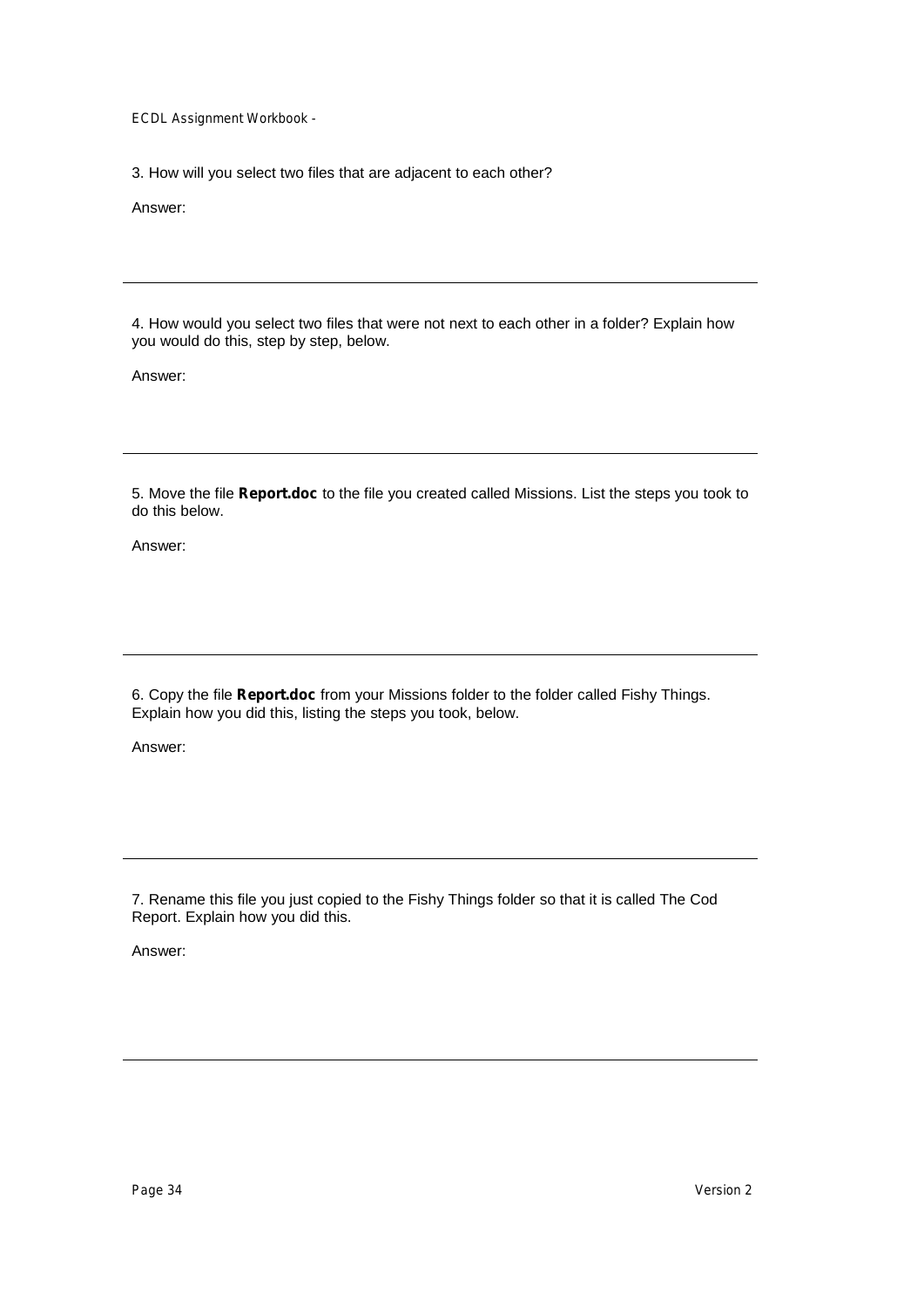8. Put a new or blank floppy disk into your floppy drive. How will you format this disk? List the steps you would take below.

Answer:

9. Copy the file **The Cod Report.doc** to the floppy disk. How did you do this? List the steps you took below.

Answer:

10. Close all open windows.

### **Congratulations!**

You have completed the assignment on Managing Your Files.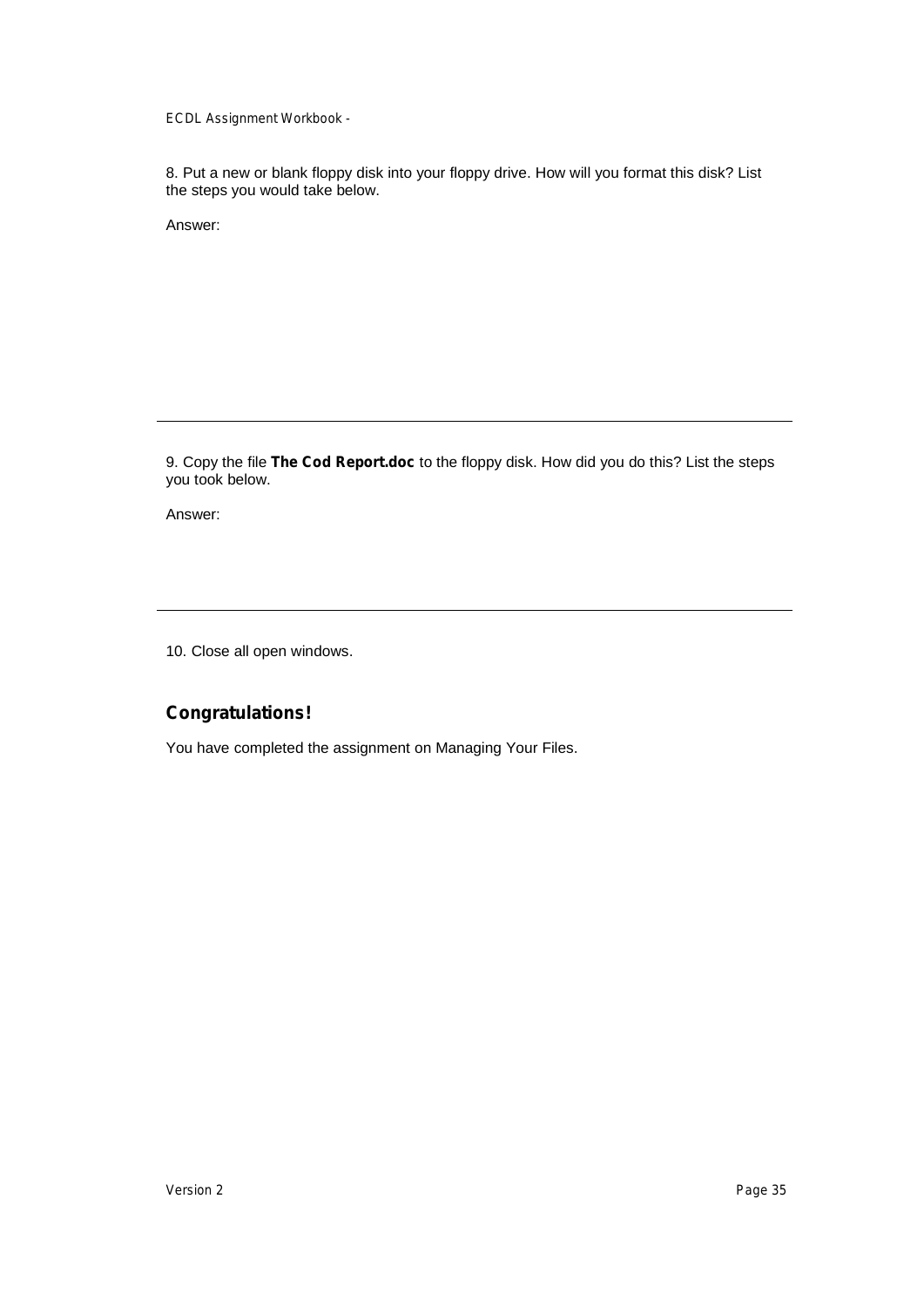# **3.5 Assignment 5 – Programs and Printing**

The aim of this assignment is to practise the lessons in the Programs and Printing section of ECDL Module 2.

### **Using Applications and Printing**

1. Open Microsoft Word using the Start menu. Which option in the menu did you need to click on to open Microsoft Word?

Answer:

2. Where on the screen can you see how many windows you have open and what they are called?

Answer:

3. Type a sentence about the weather today in the blank Word document you have open.

4. Save this file as Weather.doc in C :\onlinelearning\ecdl\fileman.

5. Print out this document. How did you print it?

Answer:

6. Imagine that you are kept waiting for your document to print out. How would you view the progress of the printing of your document? List the steps you would take below.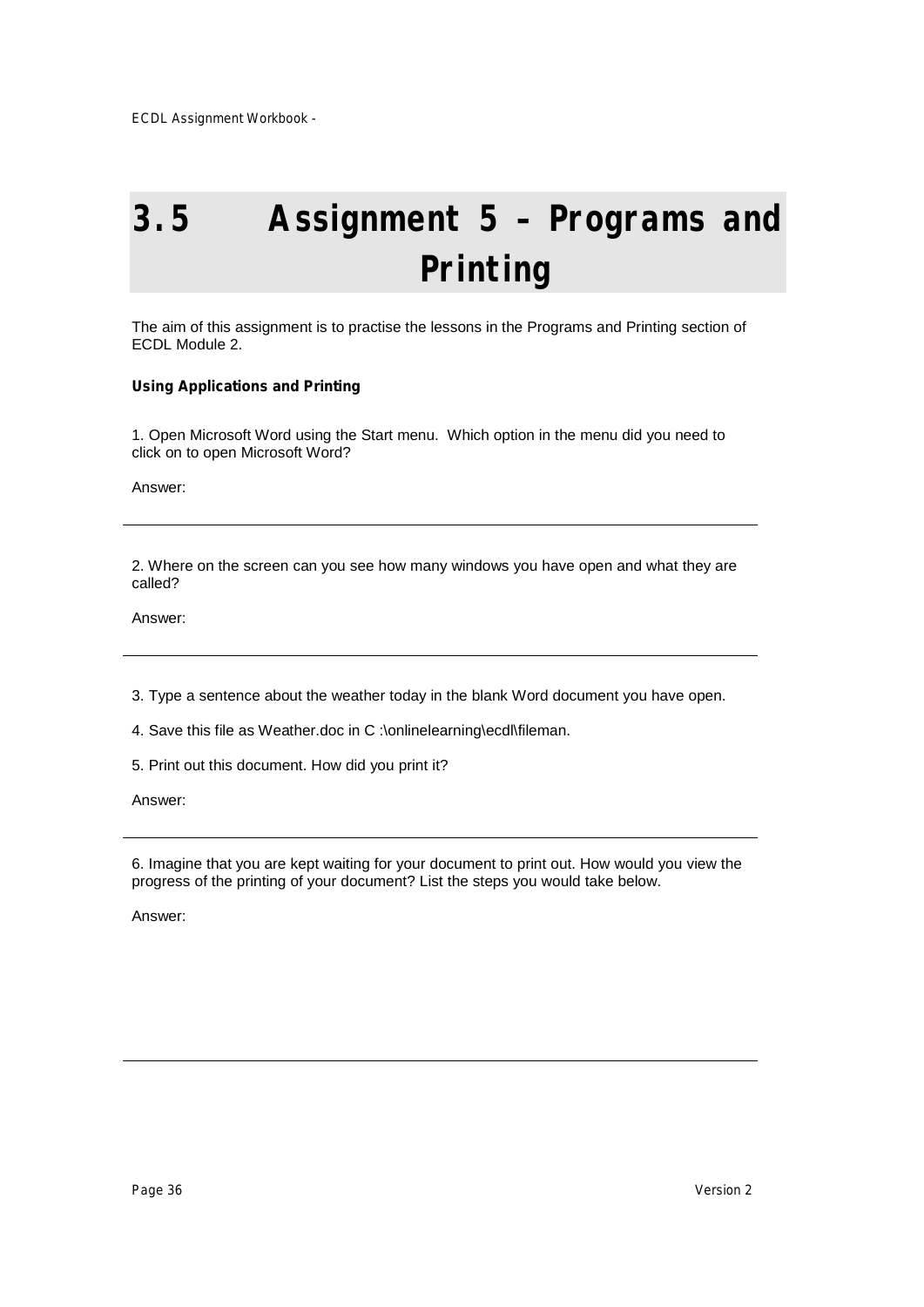7. Save and close the file **Weather.doc** but leave Word open. How did you do this?

Answer:

8. How will you close Word? Close it using a button on the title bar. Describe the appearance of this button in the box below.

Answer:

9. How would you change your default printer? Click in the box below and list the steps you would take.

Answer:

10. Close any windows that you have left open.

### **Congratulations!**

You have completed the assignment on Programs and Printing.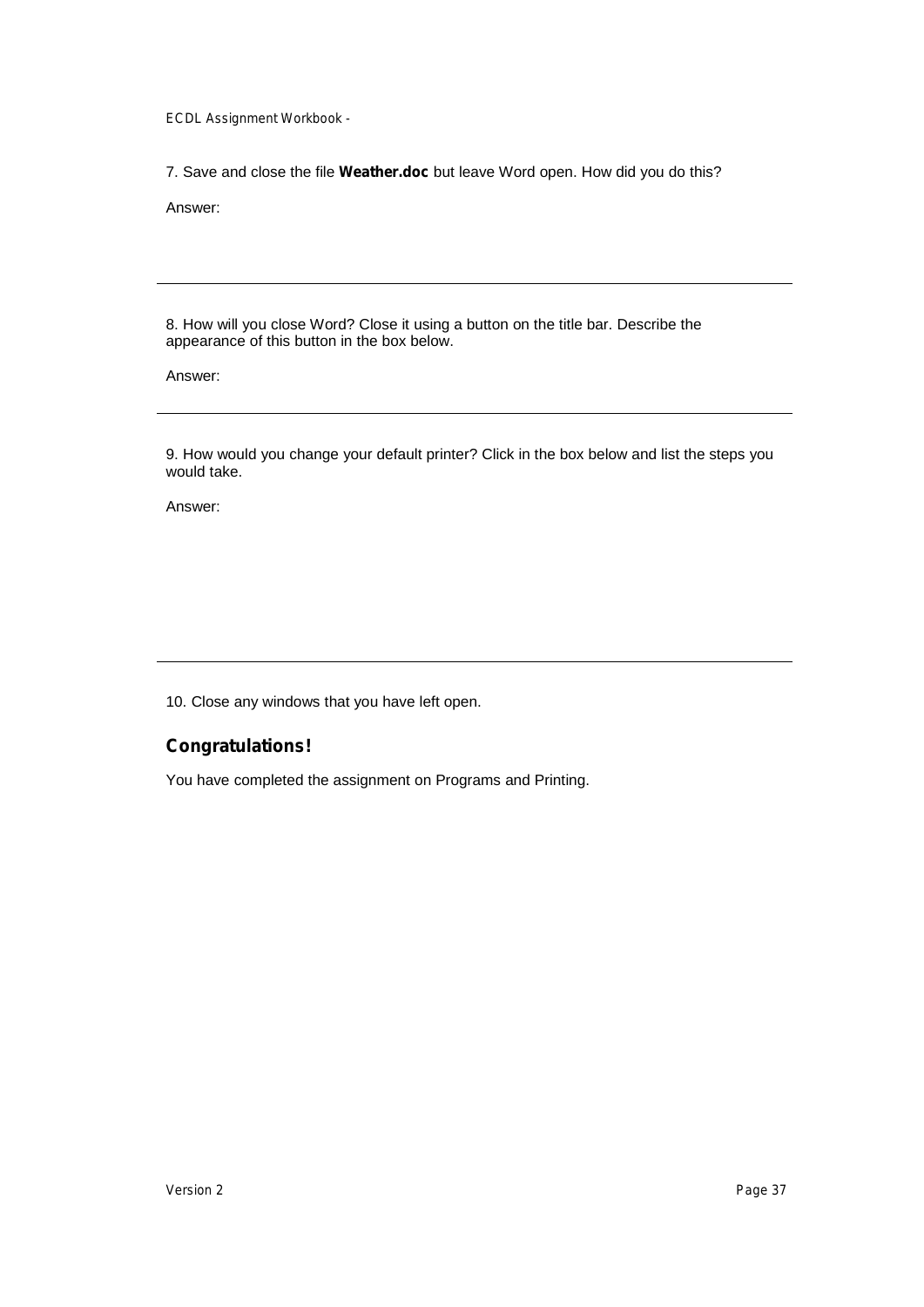# **4 – Word Processing**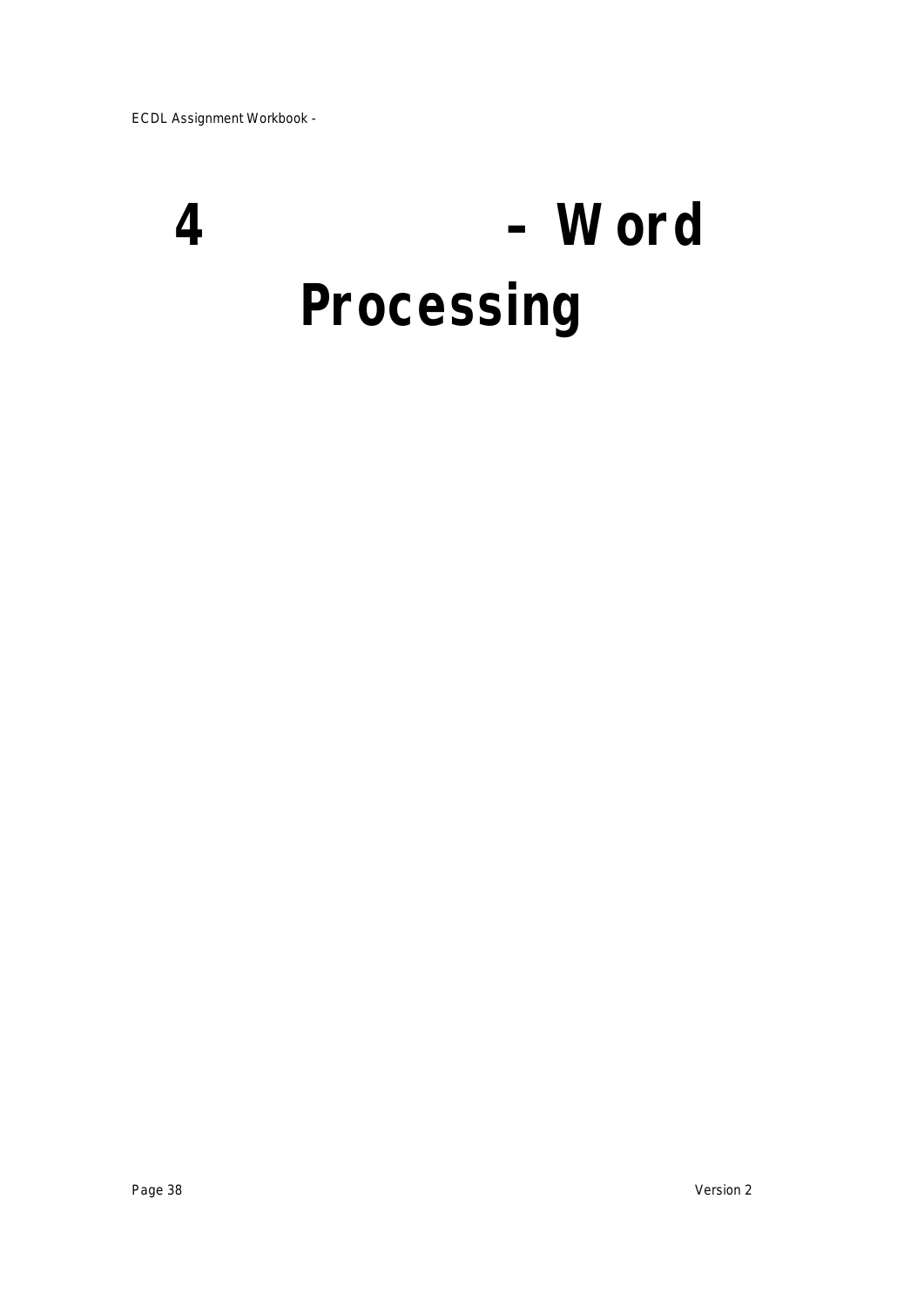# **4.1 Assignment 1 – Getting Started with Word 2000**

The aim of this assignment is to practise the lessons in the Getting Started with Word section of ECDL Module 3.

#### **Before you start**

Open the file **Chimp.doc** from **C :\onlinelearning\ecdl\word**.

#### **Getting Started**

- 1. Underneath the heading, enter the text **And Monkeys For All**.
- 2. Save the document. How did you do this?

Answer:

3. Close the document but leave Word open. How did you do this?

Answer:

4. Open the document called Chimp.doc again. How would you select a word in a document?

Answer:

5. Open the Office Assistant. Type in the question "How do I open a document?" What is the first topic the Office Assistant shows you in the list?

Answer:

6. Click on this topic. What is the last topic in the list of things Word thinks you might like to know about?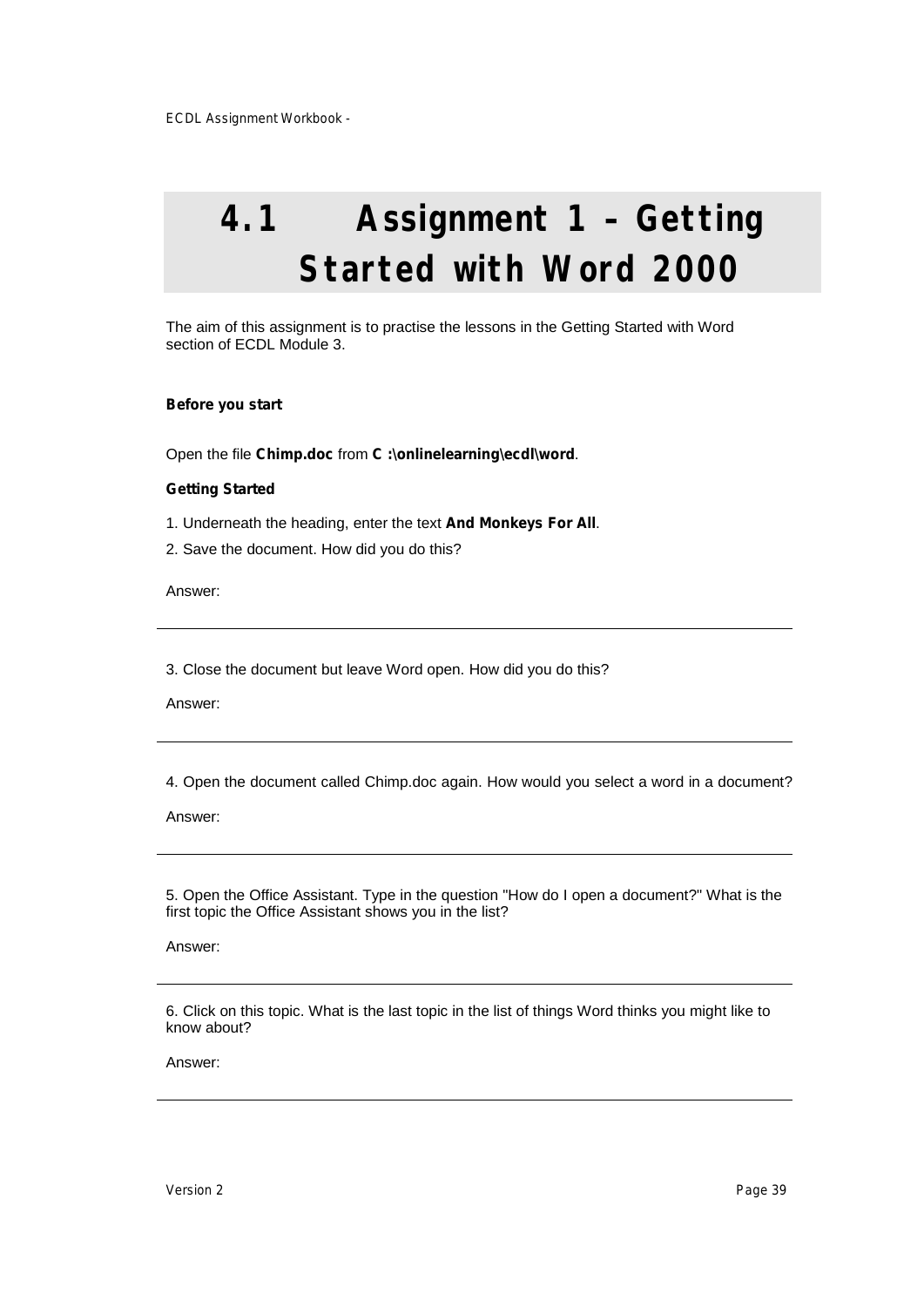7. Close Help. Change the word **Household** to **Home**. Undo this action using the icon. What does the icon you used look like? Describe it below.

Answer:

8. How could you redo the action that you just undone (without having to type it again)? Describe how you could redo the action.

Answer:

#### **Views and Printing**

1. Which view is the document in at the moment?

Answer:

2. Which menu and menu item would you use to change over to Outline view?

Answer:

3. How would you display the Web toolbar?

Answer:

4. Do a print preview of the document. How do you zoom in and out?

Answer:

5. Print one copy of the document. How did you do this?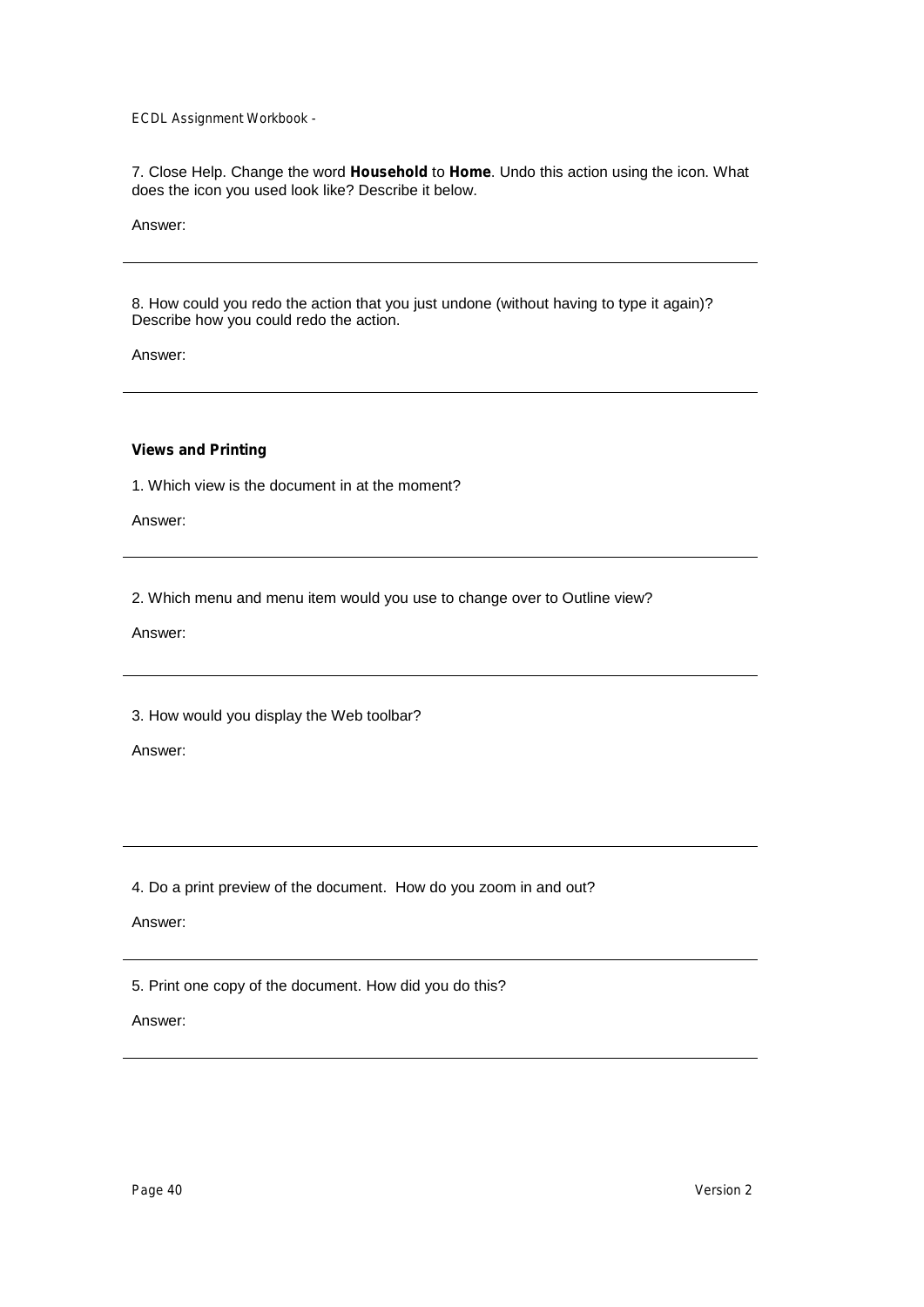6. How would you print 5 copies?

Answer:

7. Save and close the document.

## **Congratulations!**

You have completed the assignment on Getting Started with Word.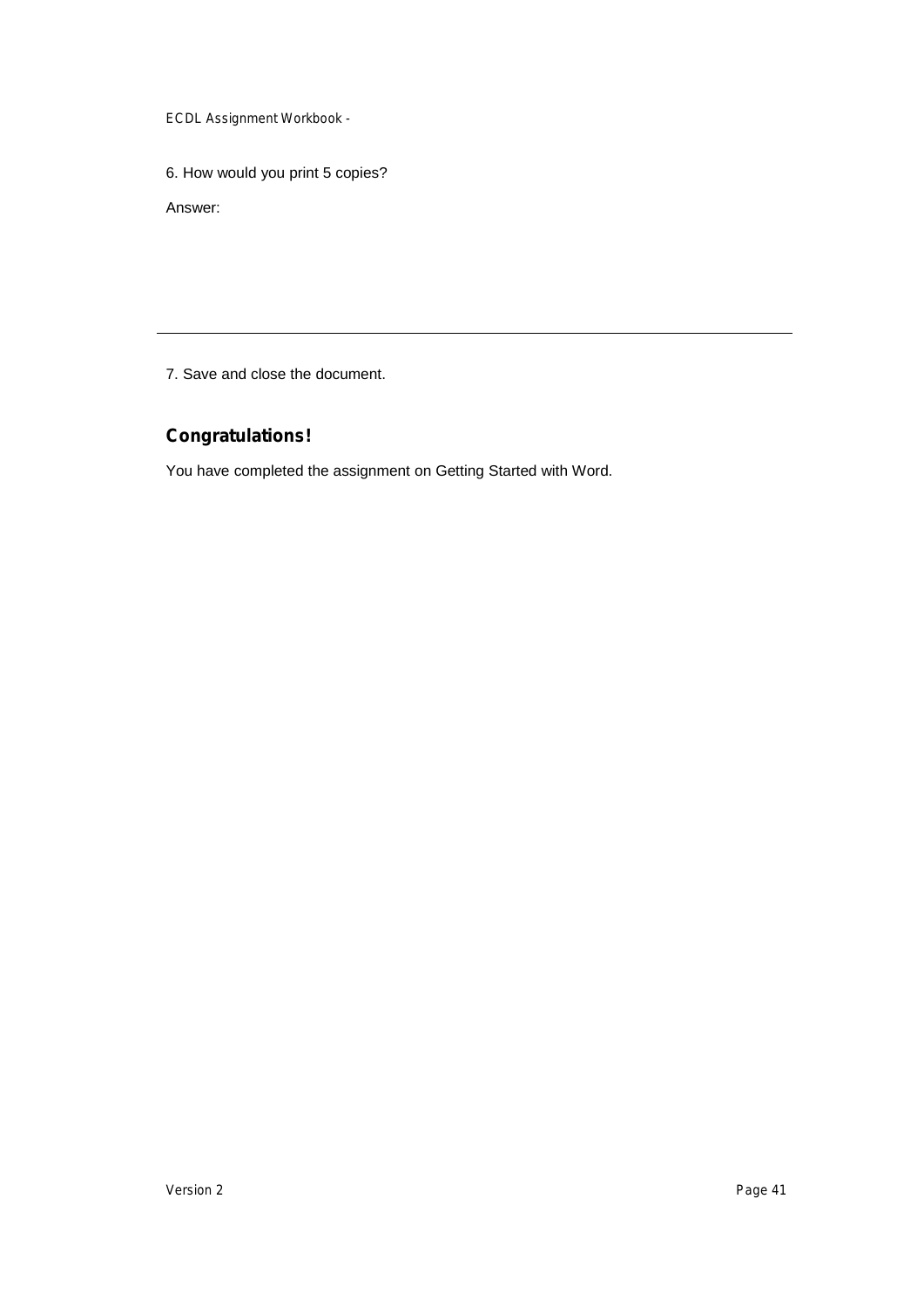# **4.2 Assignment 2 – Formatting**

The aim of this assignment is to practise the lessons in the Formatting Text section of ECDL Module 3.

#### **Before you start**

Open the file **Gorilla.doc** from **C :\onlinelearning\ecdl\word**.

#### **Formatting**

1. Make the top line of the document bold, italic and size 16. Change its font to Times New Roman.

2. Centre the top line. Align the line **By Marmaduke Ook** to the right of the page.

3. Insert the Copyright symbol (a small c in a circle) before the line that reads **Copyright 2001**.

4. Put a bullet point on the line that reads **Main Points:**. Make the 4 lines beginning with **Film** into a numbered list.

5. Indent the line that starts with **Several monkeys** by 1 cm on the left, and 2 cm on the right.

6. Put a single line border around the top line, and shade it light blue.

#### **More Formatting**

1. Use the Format Painter to copy the formatting on the top line onto the line that starts with **Let's make**.

2. Select the top line, and use it to create a style called **Gibbon**. Apply the new style to the Copyright line.

- 3. Switch on automatic hyphenation in the document.
- 4. Add the page number in the footer of the page, so that it reads **Page x of y**.
- 5. Save and close the document.

### **Congratulations!**

You have completed the assignment on Formatting Text.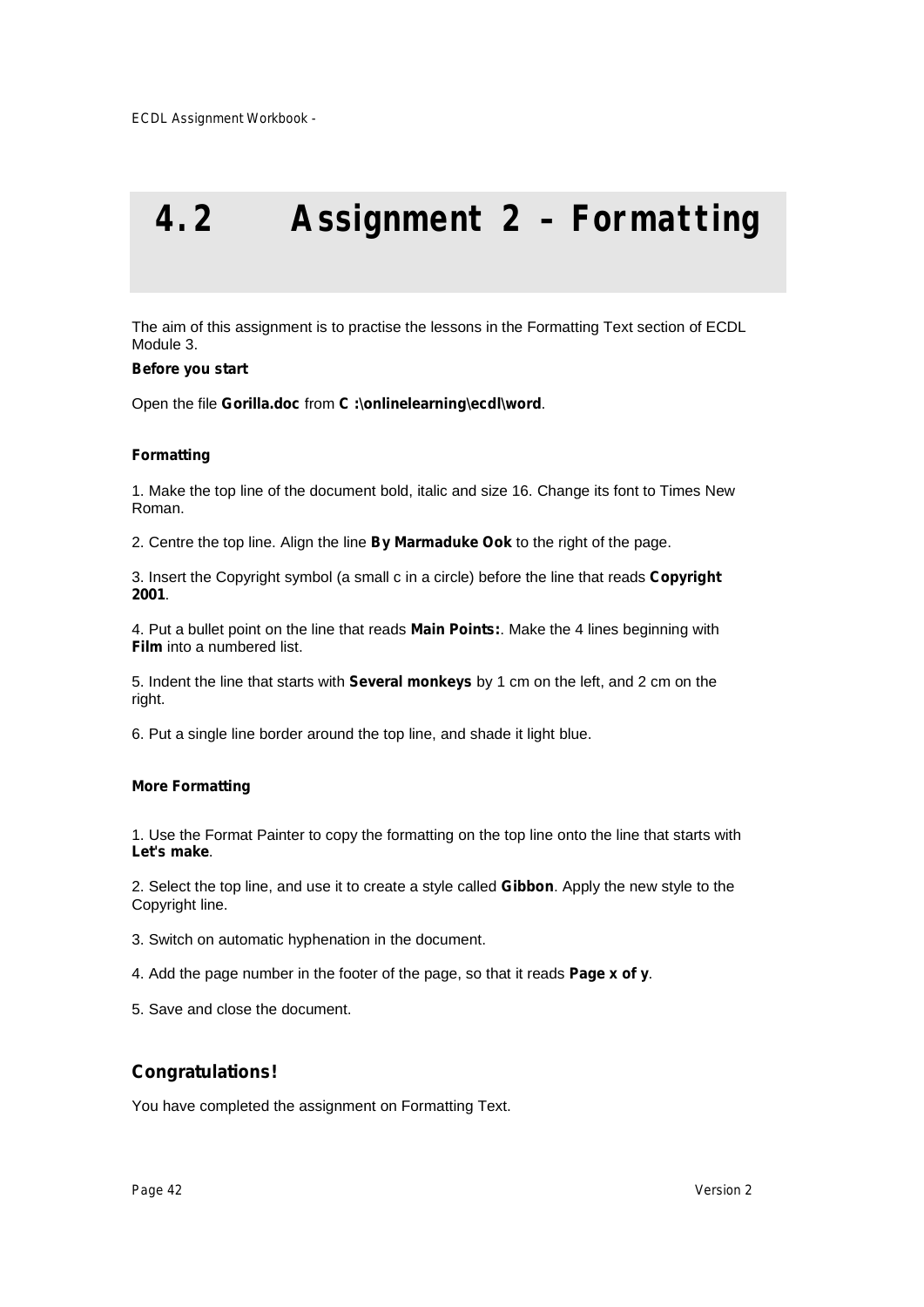# **4.3 Assignment 3 – Working with Long Documents**

The aim of this assignment is to practise the lessons in the Working with Long Documents section of ECDL Module 3.

#### **Before you start**

Open the file **Long.doc** from **C :\onlinelearning\ecdl\word**.

#### **Long Documents**

1. Move the first paragraph in Section 2 to Section 1. Copy the paragraph you just moved, and paste it into Section 2 again.

- 2. Insert a page break after the paragraph in Section 1.
- 3. Change the margins in the document, so that the left and right margins are both 3 cm.
- 4. Change the line spacing of the paragraph in Section 1 to 1.5 lines.

5. Create a header that says **Long Doc**. Create a footer that has the page number in it, in the Page x of y style.

6. Change the page orientation to Landscape.

7. Create a tab at 5 cm on the first line of the document. Describe how you did this.

Answer:

8. How would you start a spell check using the icon. What does it look like?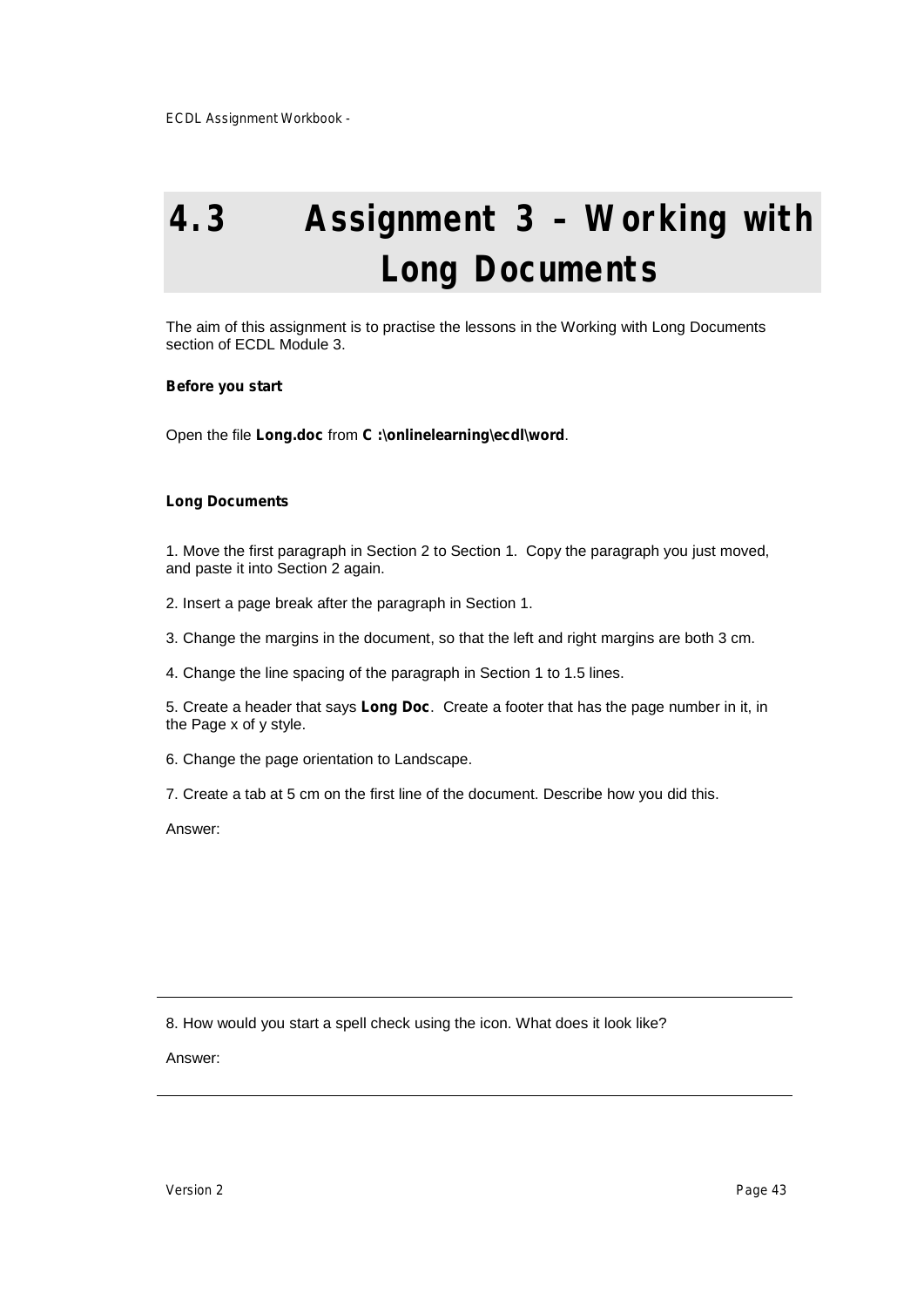9. Imagine that during a spell check Word finds a misspelling. One of Word's suggestions is the one you want. How would you correct the misspelling to the suggestion you wanted? List the steps you would take below.

Answer:

10. Use the Go To function to go to page 3. Describe how you did this.

Answer:

11. Use the Replace tool to replace all occurrences of the word **monkeys** with the word **baboons**. Describe how you did this.

Answer:

12. Save and close the document.

### **Congratulations!**

You have completed the assignment on Working with Long Documents.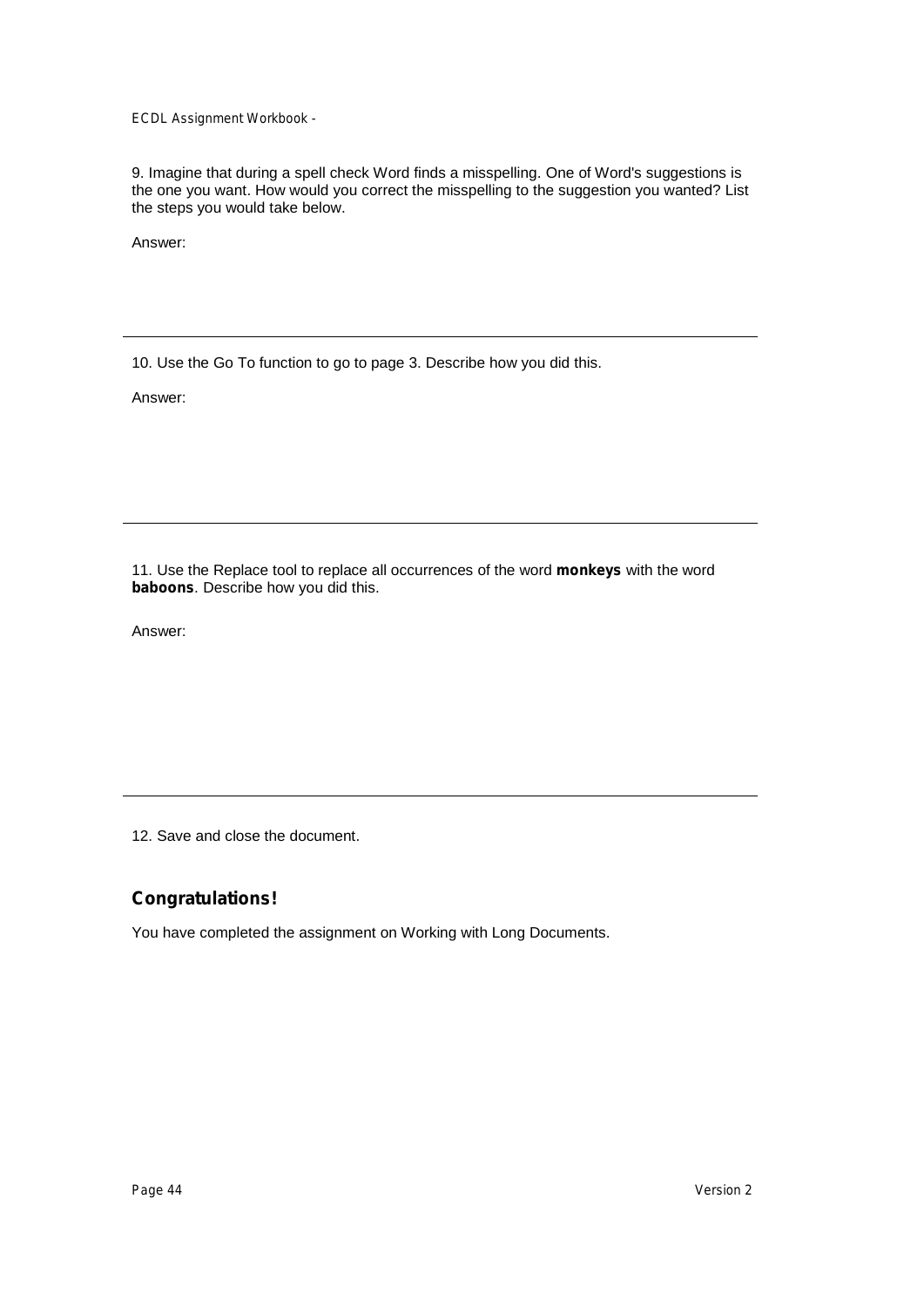# **4.4 Assignment 4 – Tables in Word**

The aim of this assignment is to practise the lessons in the Tables in Word section of ECDL Module 3.

#### **Before you start**

Open the file **Blanket.doc** from **C :\onlinelearning\ecdl\word**.

#### **Working with Tables**

1. Create a table 4 columns wide and 3 rows high.

2. In the top row of the table, type in the following 4 headings: **Monkey**, **Shatner**, **Soy**, **Bassoon**. In the 2 rows underneath, type in the following entries: In the first row, type **Chimp**, **Kirk**, **Dark**, **Yes**. In the last row, type **Gibbon**, **TJ**, **Light**, **No**.

3. Centre the text in the top row, and add pale blue shading. Remove all the borders from the table so that they do not print. Add a 3pt black border around the outside of the table.

4. Save and close the document.

### **Congratulations!**

You have completed the assignment on Tables in Word.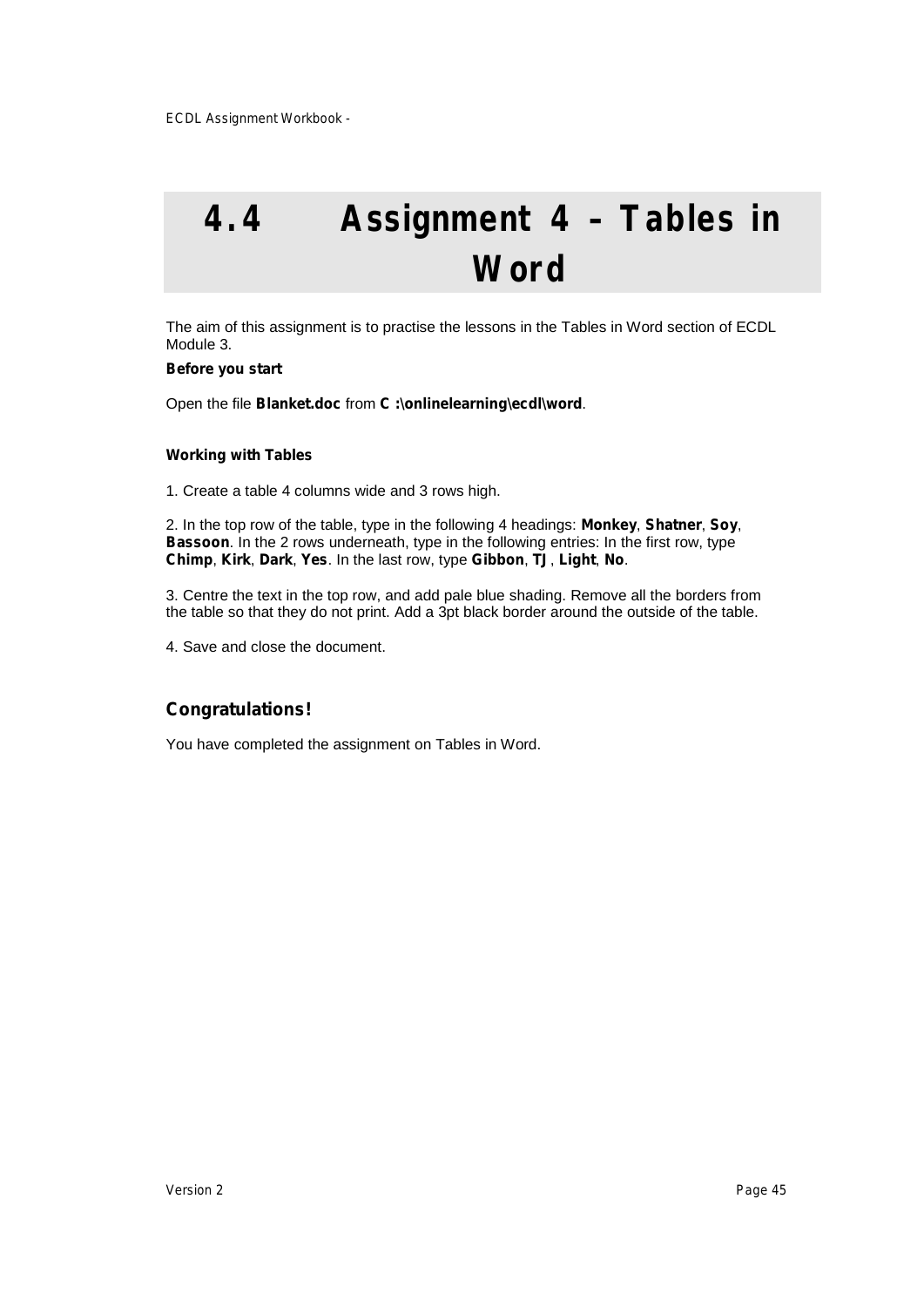# **4.5 Assignment 5 – Using Graphics in Word**

The aim of this assignment is to practise the lessons in the Using Graphics in Word section of ECDL Module 3.

#### **Before you start**

Open the file **Orange.doc** from **C :\onlinelearning\ecdl\word**.

#### **Graphics**

1. Make the orang-utan picture and the heart shape roughly twice the size they are now. Move them halfway down the page.

2. Make the heart shape red, and give it a thick black border.

3. Look in the Animals section of the Clipart Gallery. Insert the first piece of clipart from this section into the document.

- 4. Insert the smiley face AutoShape.
- 5. Save and close the document.

### **Congratulations!**

You have completed the assignment on Using Graphics in Word.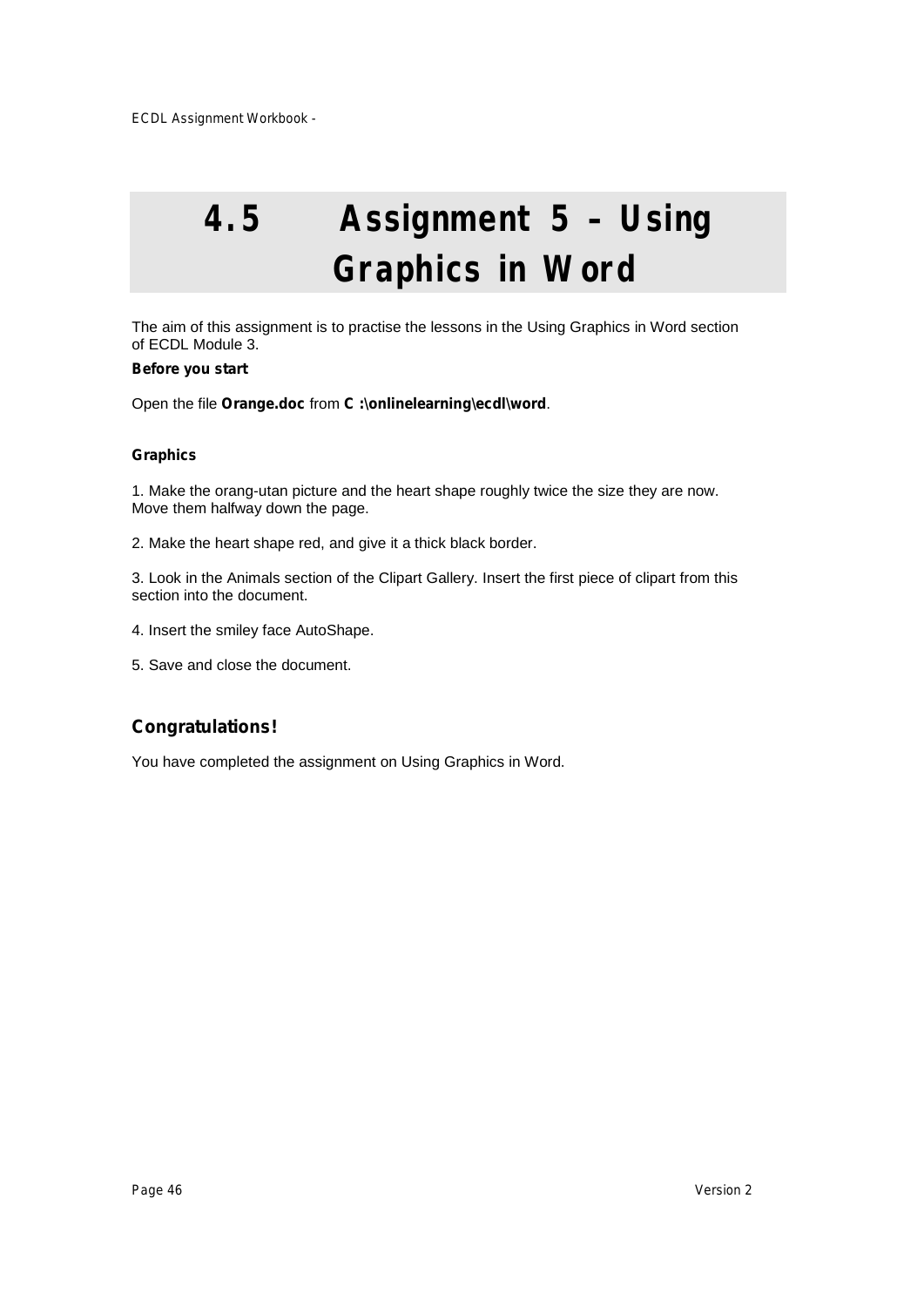# **4.6 Assignment 6 – Working with Files in Word**

The aim of this assignment is to practise the lessons in the Working with Files in Word section of ECDL Module 3.

#### **Before you start**

Open the file **Polo.doc** from **C :\onlinelearning\ecdl\word**.

#### **Working with Files**

1. Save this document as a template with the name **Polo**. Save a copy of this template into your **C :\onlinelearning\ecdl\word** folder as well. Close the file once you have finished.

2. Create a new file using the **Polo** template. Save it as **PoloNew.doc**.

3. Using Excel, open the Excel file **Polochart.xls** from **C :\onlinelearning\ecdl\word**. Copy the chart from the Excel spreadsheet and paste it into the Word document. Close Excel.

4. Insert an embedded Excel chart into the document, underneath the existing one.

5. Insert a new Excel worksheet into the document, underneath everything else.

6. Save and close the **PoloNew.doc** document.

### **Congratulations!**

You have completed the assignment on Working with Files in Word.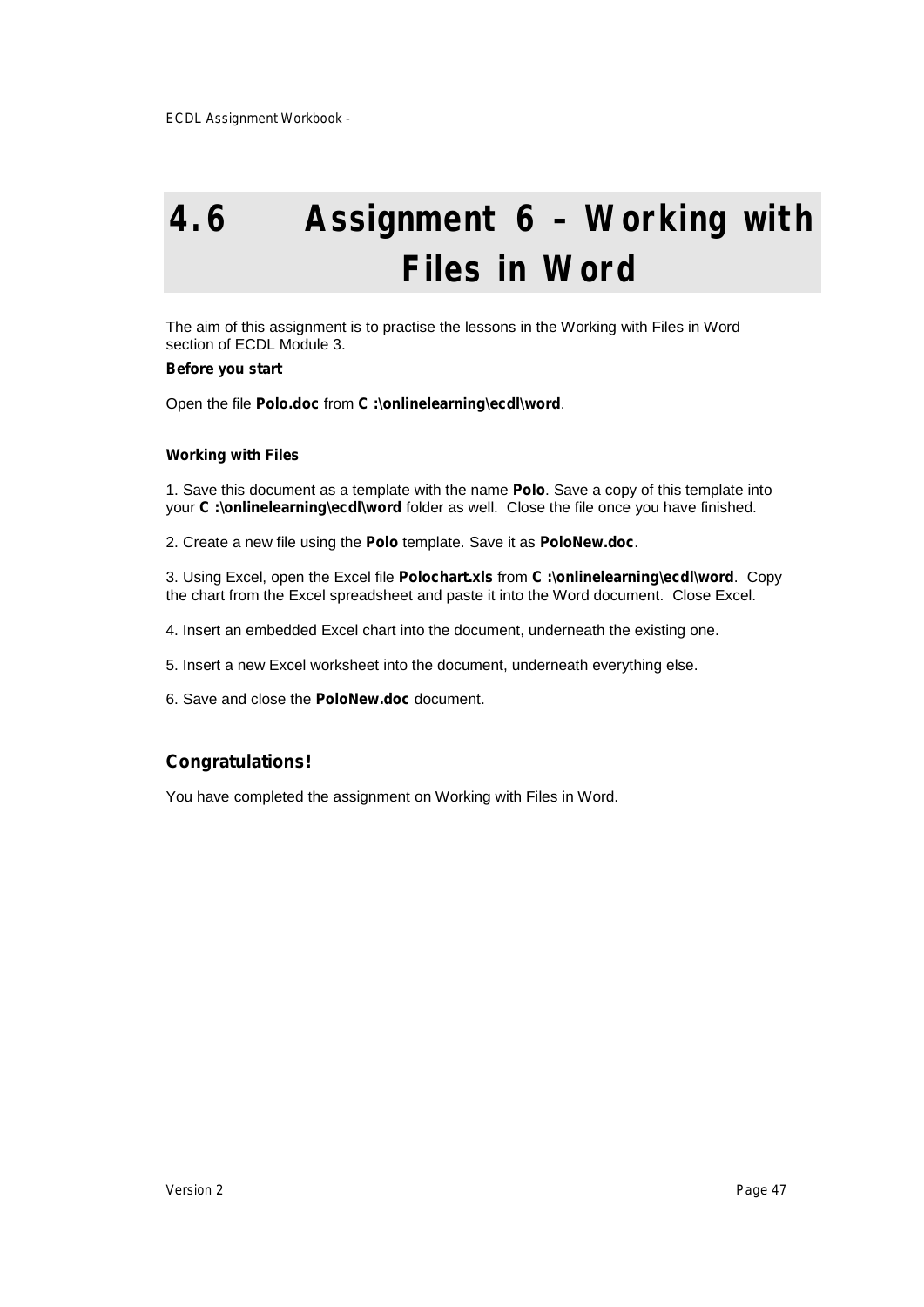# **4.7 Assignment 7 – Mail Merge**

The aim of this assignment is to practise the lessons in the Mail Merge section of ECDL Module 3.

#### **Before you start**

Open the file **Data.doc** from **C :\onlinelearning\ecdl\word**.

#### **Mail Merge**

1. Create a table with 3 columns and 3 rows. Enter the following information into the table:

| Name       | Address | Monkey |
|------------|---------|--------|
| Fred       | London  | Chimp  |
| <b>Bob</b> | Leeds   | Baboon |

2. Save this document.

3. Open the document **Main.doc** from your **C :\onlinelearning\ecdl\word** folder.

4. Use this file to create a standard letter, using **Data.doc** as the data source. Insert all three merge fields - insert the **Name** and **Address** fields under the **To** heading, and the **Monkey** field under **Subject**. It is not necessary to put any other information in the file. Save the file, and keep it open.

5. Carry out the mail merge, merging to a new document.

6. Save the new document as **Merge.doc**, in your **C :\onlinelearning\ecdl\word** folder.

Close all files.

### **Congratulations!**

You have completed the assignment on Working with Files in Word.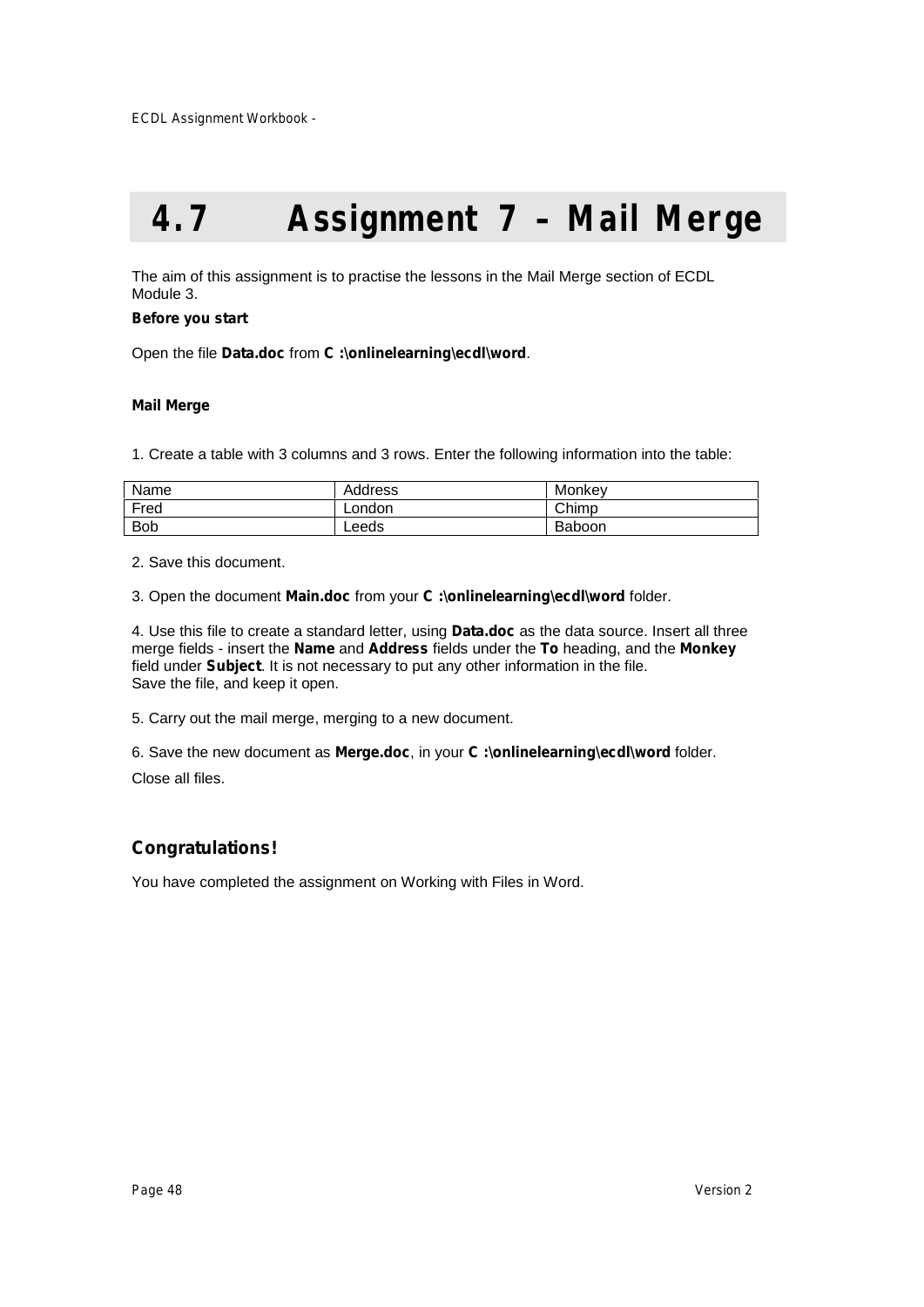# **5 - Spreadsheets**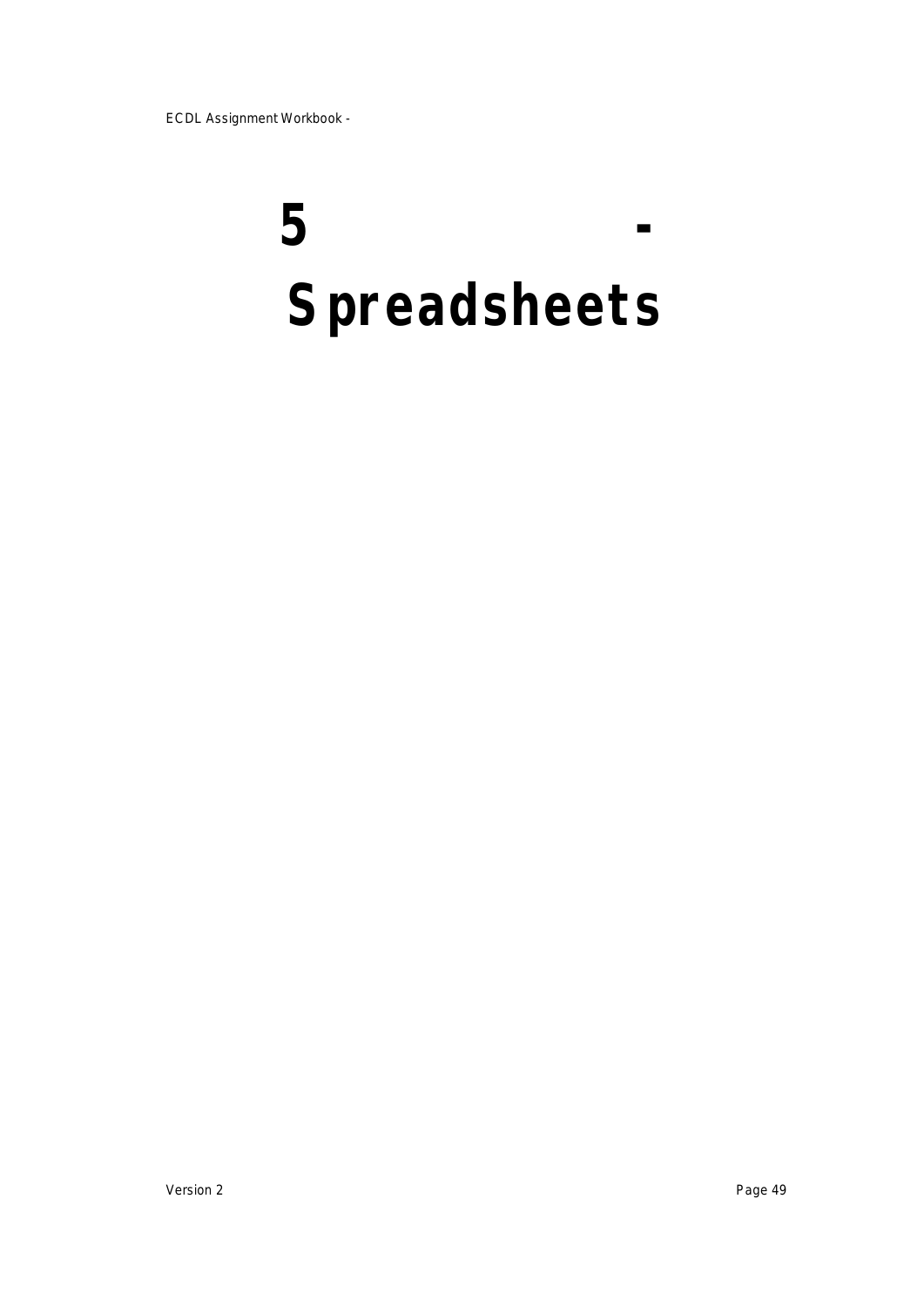# **Assignment 1 – Getting Started with Excel 2000**

The aim of this assignment is to practise the lessons in the Getting Started with Excel section of ECDL Module 4.

#### **Before you start**

To complete the exercise:

Open the file **Grub.xls** from **C :\onlinelearning\ecdl\excel**.

#### **Getting Started**

1. Underneath the heading, in cell A3, enter the text **And Monkeys For All**.

2. Select the word **Bananas** in cell A5, and type **Biscuits** instead.

3. Save the spreadsheet. How did you do this? List the steps you took below, describing any icons you used.

Answer:

4. How could you close the spreadsheet without closing Excel? Describe how you would do this below.

Answer:

5. Open the Help function. Using the Index tab, type in the word **open**. What is the first topic highlighted in the list underneath?

Answer:

6. Keeping the Help function open, go to the Contents tab. What is the first item inside the Formatting Worksheets topic?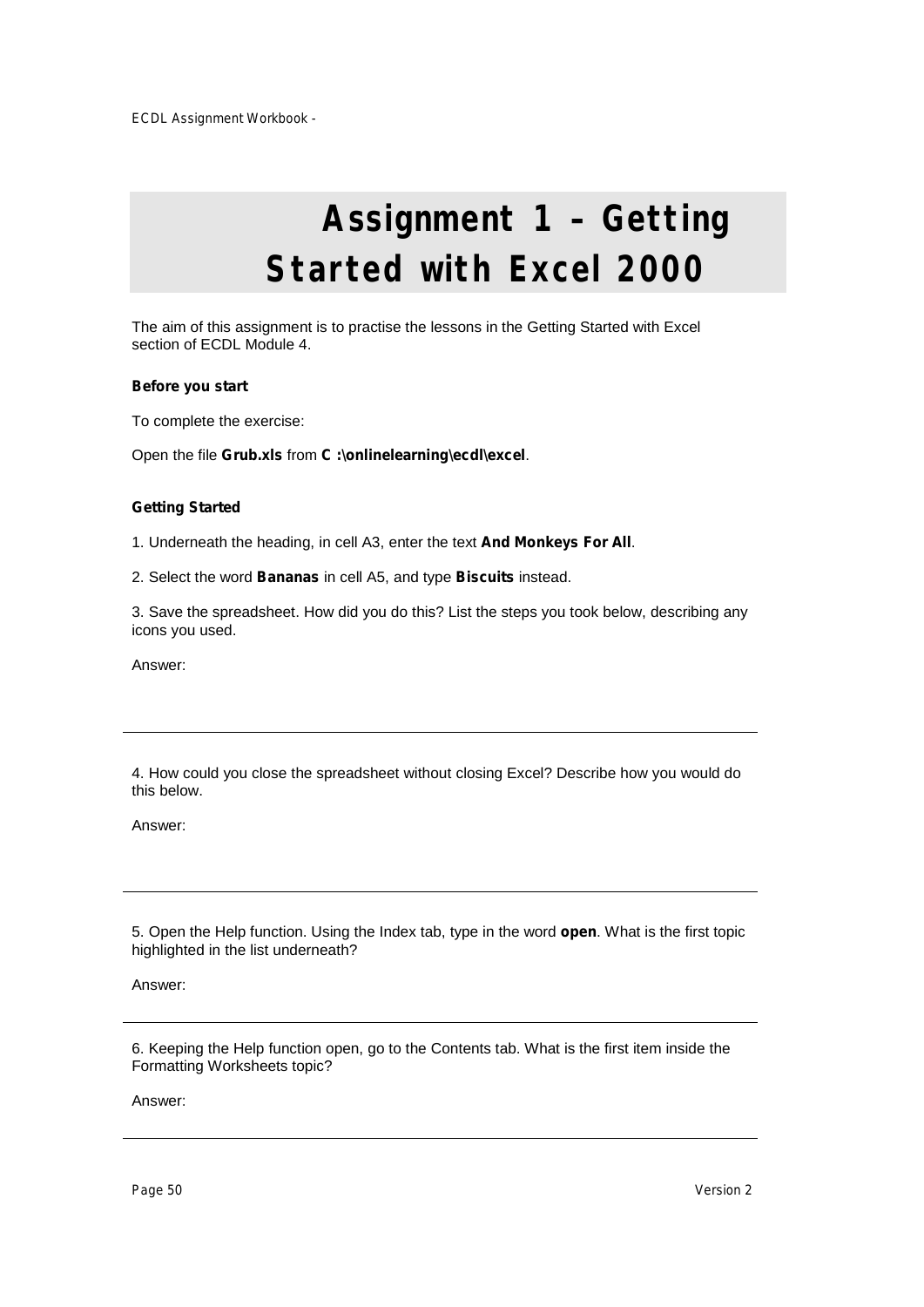7. Close Help. Change the word **Peanuts** in cell A6 to **Spanners**.

Which icon would you click on to undo this action? Describe the icon you would use below. Answer:

8. Undo your last action.

How could you redo this (without typing anything)? Redo your last action. How did you do this?

Answer:

9. Describe how you would edit the contents of a cell, without deleting what was already there.

Answer:

10. In cells B5 and B6, enter the numbers **27** and **43**.

11. Describe one method of changing the zoom on a spreadsheet.

Answer:

12. Go to cell Z60. What does this cell contain? Write it below.

Answer:

13. Go to Sheet 3 and enter the number **57** into cell A4.

Go back to Sheet 1. Close and save this spreadsheet.

### **Congratulations!**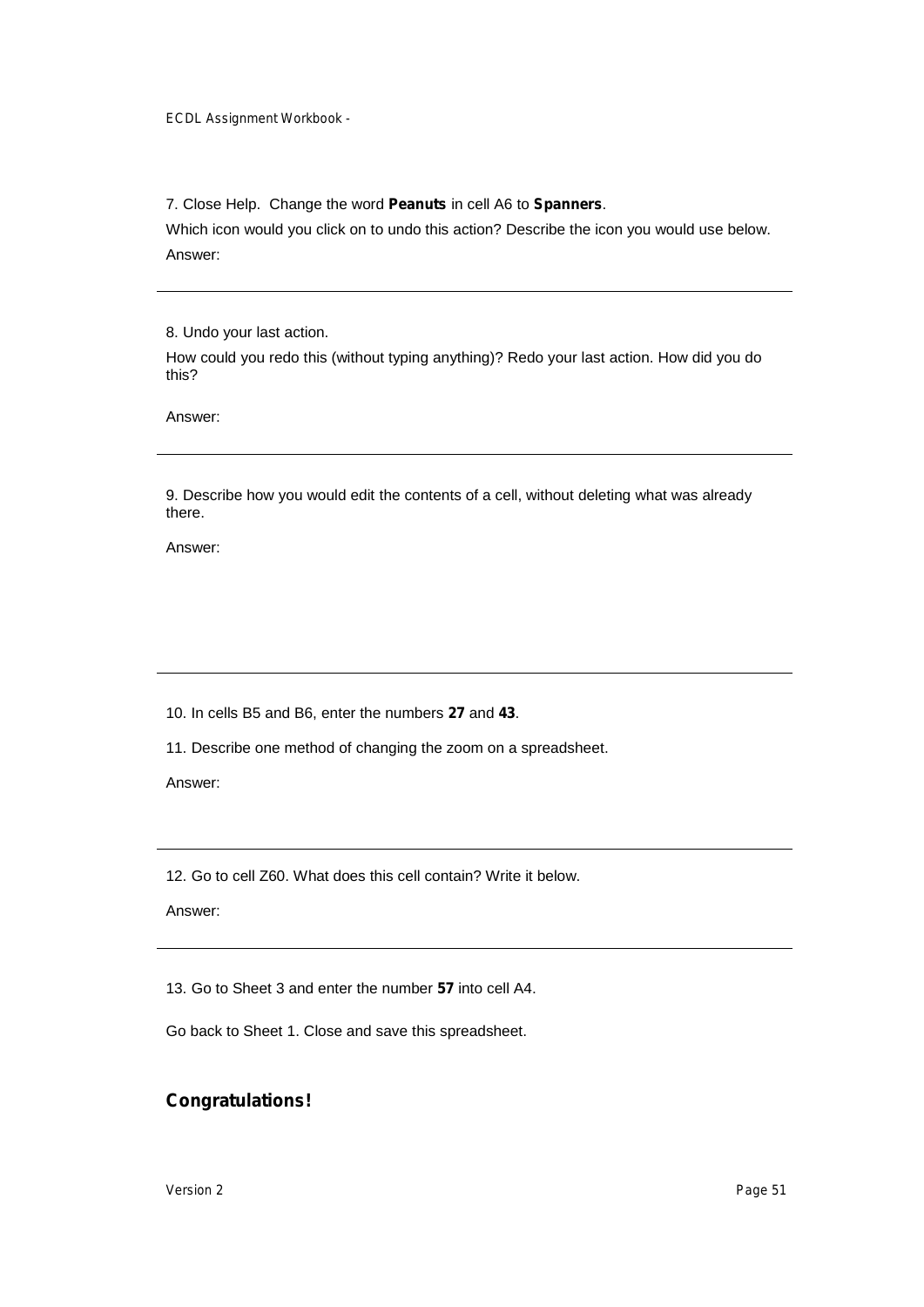You have completed the assignment on Getting Started with Excel.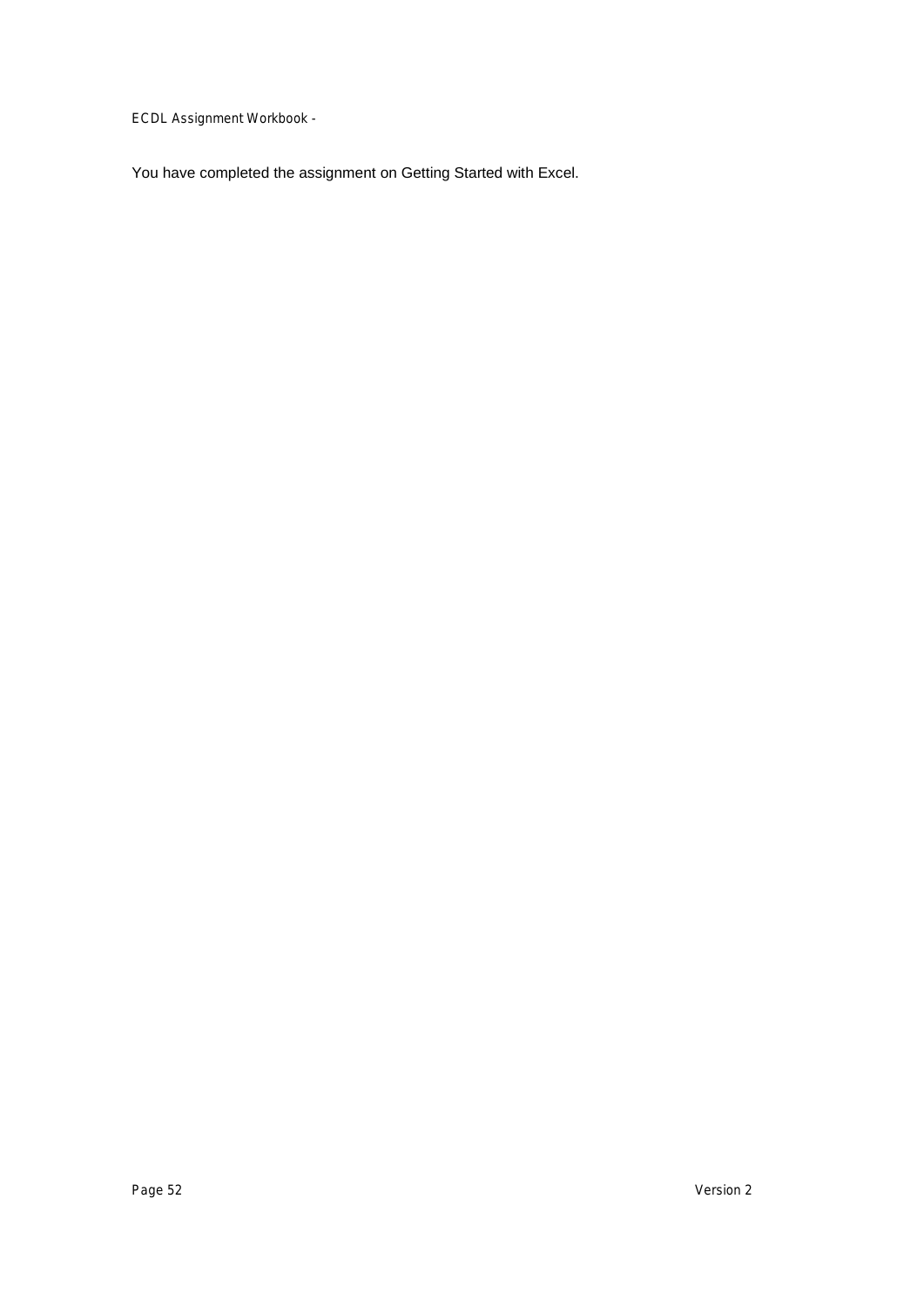# **5.2 Assignment 2 – Making Simple Calculations**

The aim of this assignment is to practise the lessons in the Making Simple Calculations section of ECDL Module 4.

#### **Before you start**

Open the file **Calcs.xls** from **C :\onlinelearning\ecdl\excel**.

#### **Formulae**

1. In cell B8 of Sheet 1, use AutoSum to add up the numbers in cell B5 and B6. What does the icon you used look like?

Answer:

2. In cell E8, type in a formula that will add up the numbers in cells E5, E6 and F5, using SUM.

3. In cell D11, type in a formula that will multiply cell B8 by E8.

In cell E9, type in a formula that will divide the number of cheeses by the number of biscuits. Edit the formula in cell B9, so that it says B6-B5.

4. Save and close the spreadsheet.

### **Congratulations!**

You have completed the assignment on Making Simple Calculations.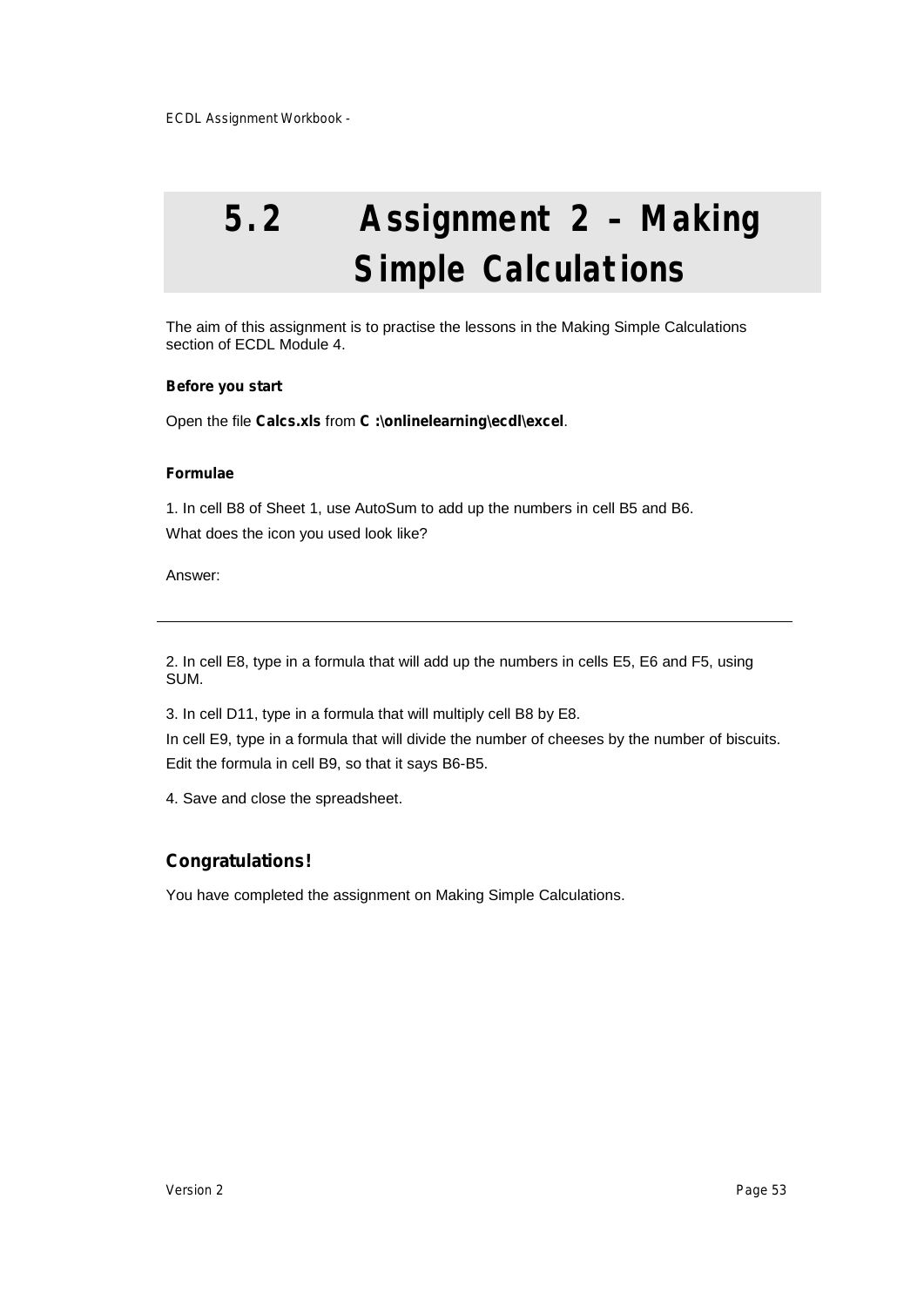# **5.3 Assignment 3 – Editing a Worksheet**

The aim of this assignment is to practise the lessons in the Editing a Worksheet section of ECDL Module 4.

#### **Before you start**

Open the file **Info.xls** from **C :\onlinelearning\ecdl\excel**.

#### **Editing**

1. Go to the sheet called **Data** in the workbook **Info.xls**.

Copy cells A1 to E1 using drag and drop, so that the copied cells occupy cells A10 to E10.

How did you do this? Answer:

2. Use AutoFill to copy the formula in cell F2 to cells F3, F4 and F5.

Describe how you did this below.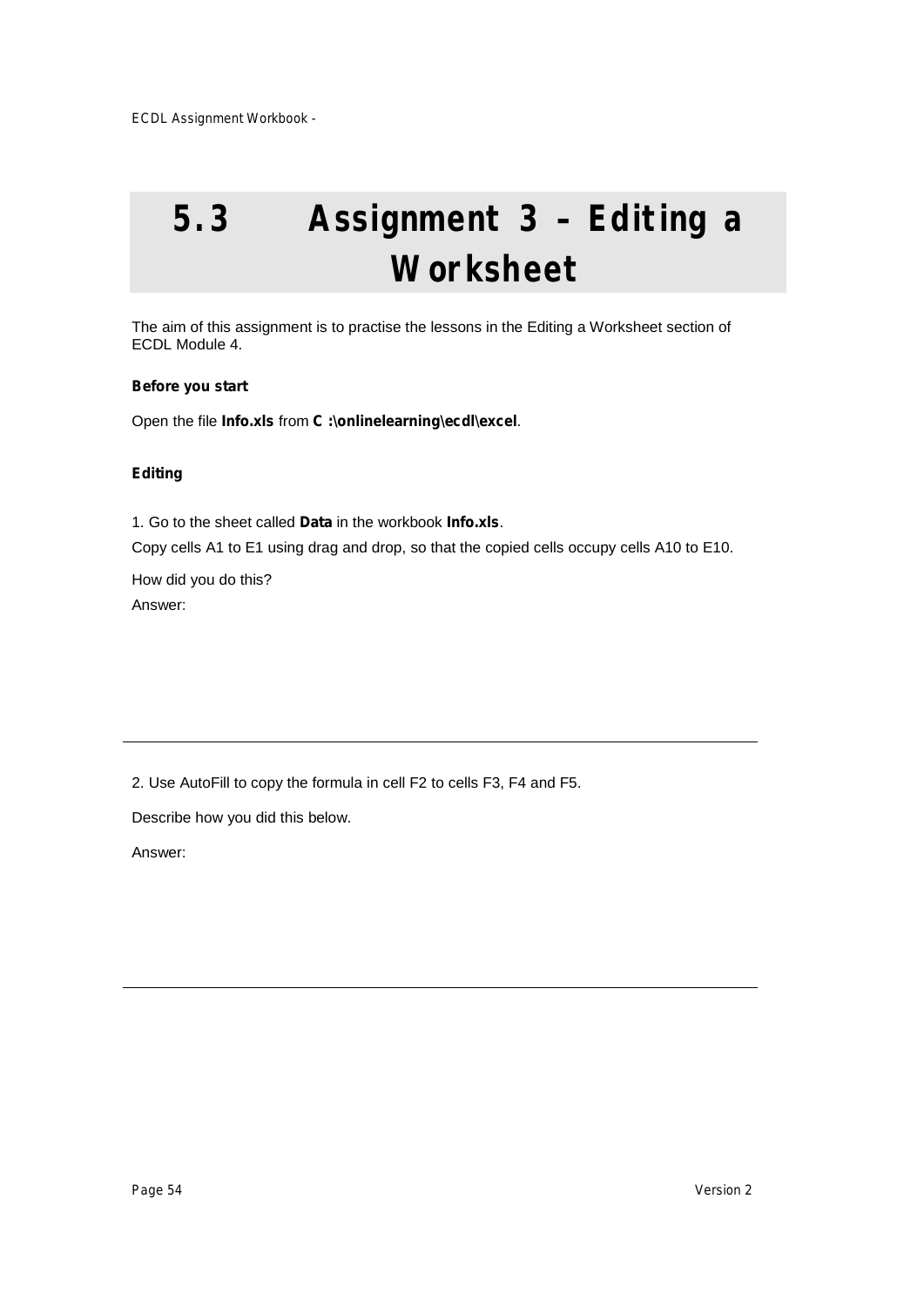3. Go to the sheet called **Change** in the workbook **Info.xls**.

Replace all occurrences of the number 12 with 15, without manually typing it - i.e., use the Replace tool.

Describe how you did this. Answer:

4. Check the spelling of this worksheet, correcting and ignoring where necessary. Describe how you did this.

Answer:

5. Open the Word document **Arrow.doc** in your **C :\onlinelearning\ecdl\excel** folder (open it in Word, not Excel). Copy the double arrow special character from the document and paste it into cell A22 of your **Info.xls** Excel file (the sheet called **Data**).

If necessary, change the font of cell A22 to Symbol, so that the symbol displays properly.

#### **Sorting**

- 1. Go to the sheet called **List** in the workbook **Info.xls**.
- 2. Sort the list by Drink. What is the first record now?

Answer:

- 3. Sort the list by Age, then by FirstName.
- 4. Save and close all files.

### **Congratulations!**

You have completed the assignment on Editing a Worksheet.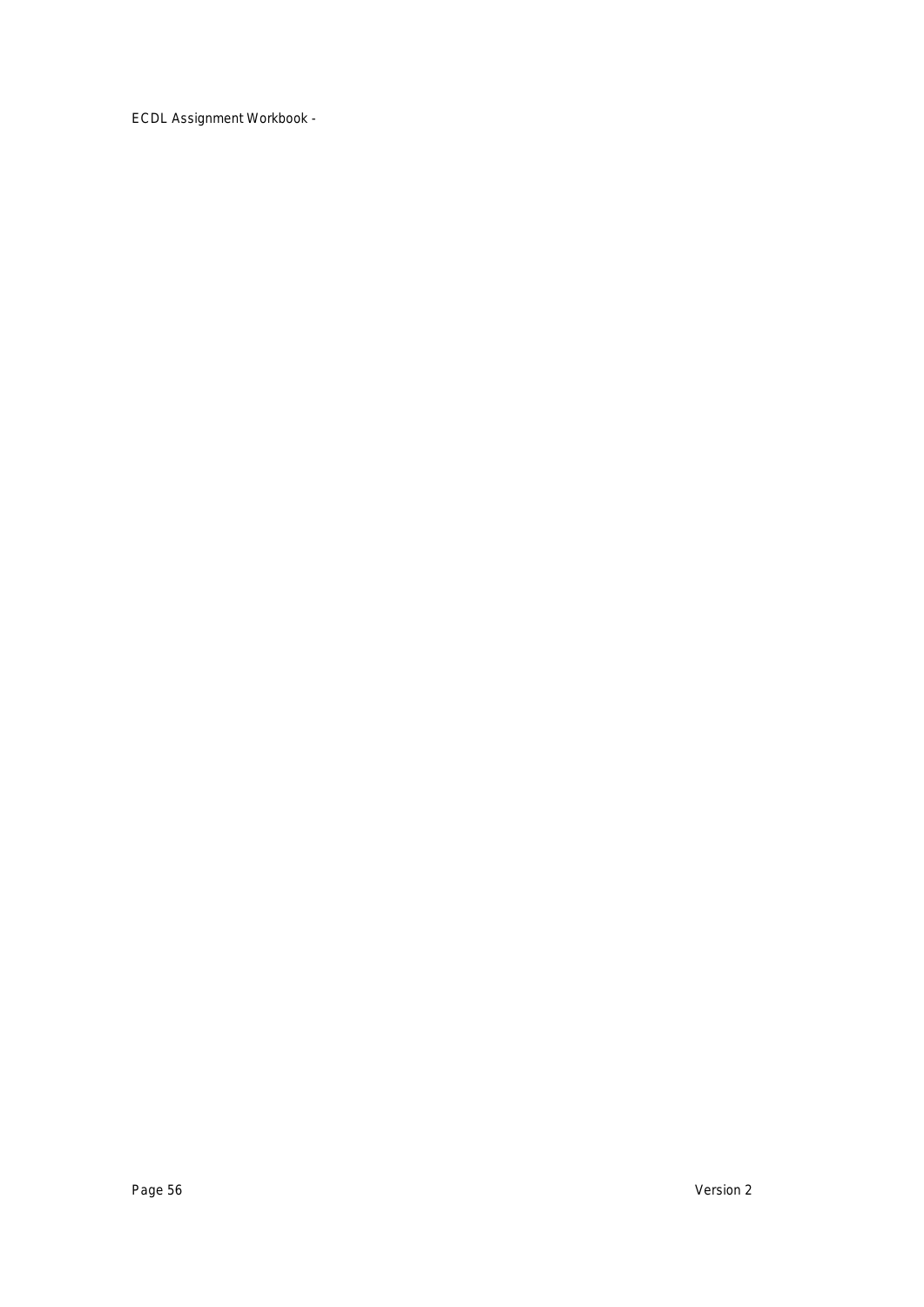## **5.4 Assignment 4 – Functions**

The aim of this assignment is to practise the lessons in the Functions and Cell References section of ECDL Module 4.

#### **Before you start**

Open the file **Cheese.xls** from **C :\onlinelearning\ecdl\excel**.

#### **Cell References**

1. Modify the formula in cell C5 so that cell B1 is an absolute cell reference. AutoFill the formula down through cells C6 to C10. Describe how you did this below.

Answer:

#### **Functions**

- 1. In cell C13, type in a formula that will find the average of cells C5 to C10.
- 2. Save and close the spreadsheet.

### **Congratulations!**

You have completed the assignment on Functions and Cell References.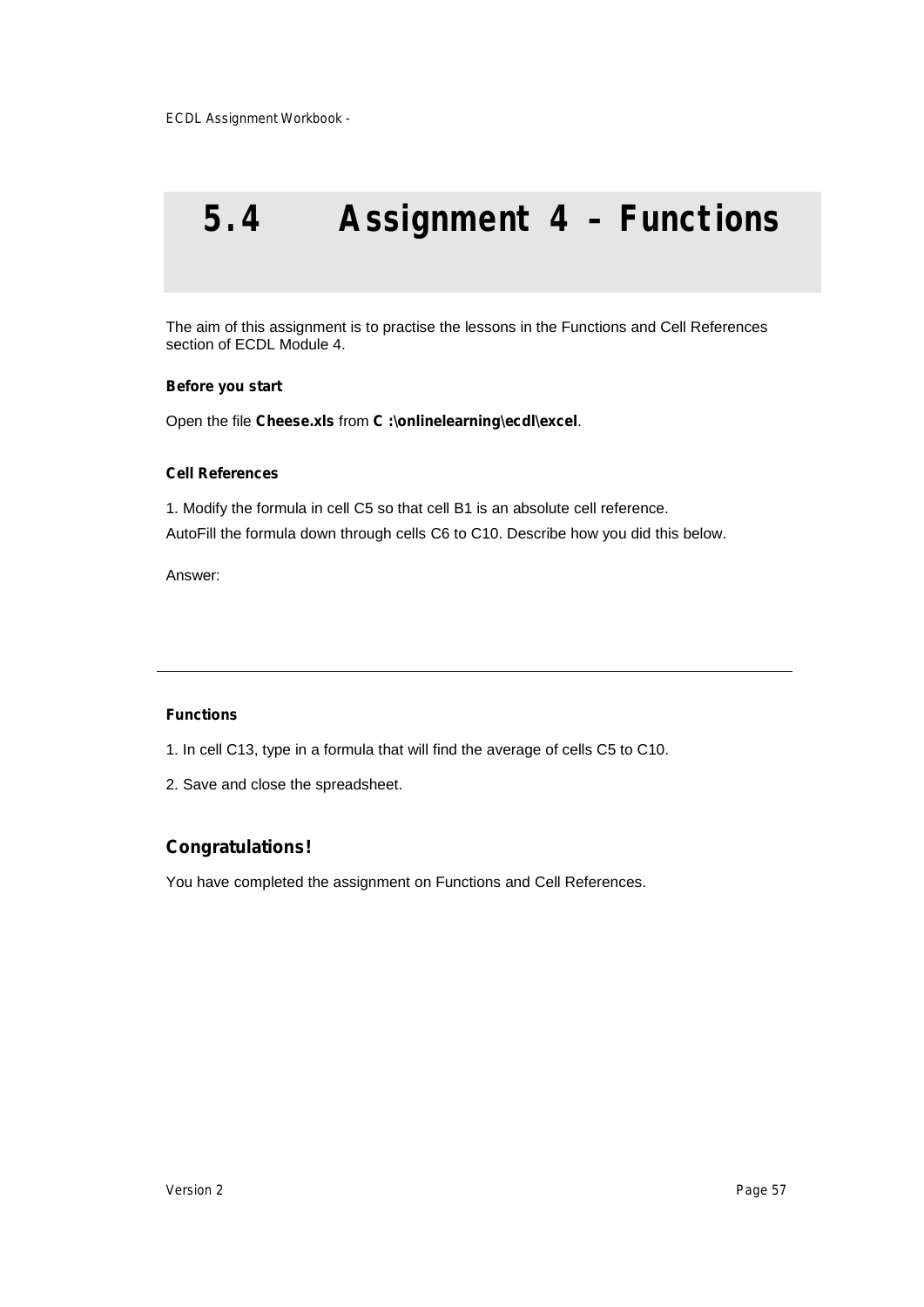# **5.5 Assignment 5 - Printing Workbooks**

The aim of this assignment is to practise the lessons in the Printing Workbooks section of ECDL Module 4.

#### **Before you start**

Open the file **Monkey.xls** from **C :\onlinelearning\ecdl\excel**.

#### **Printing**

1. Which icon would you click on to get a print preview? Describe it below.

Answer:

2. Zoom in and out of this print preview. How did you zoom in and out? Describe how below.

Answer:

3. Close the print preview.

Print one copy of the current spreadsheet using the icon. Describe the icon you used.

Answer:

4. Select cells A1 to G5. Print two copies of the selected cells, without setting a print area. Click in the box below and describe how you did this.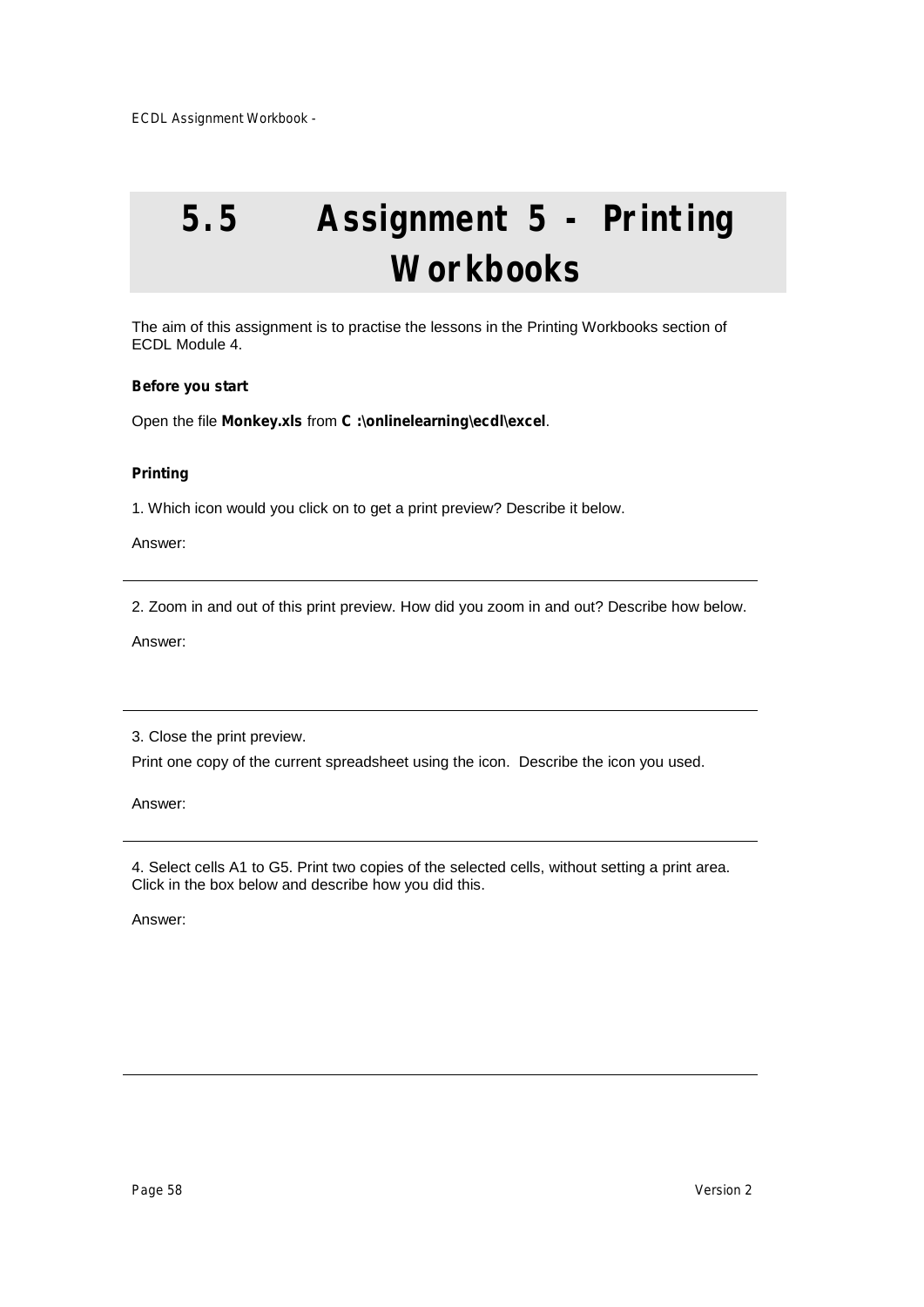#### **Page Setup**

1. Change the margins to 2 cm on each side, and centre the spreadsheet between them.

2. Change the page orientation to Landscape, and make the whole spreadsheet fit correctly onto one page.

3. Create a custom footer on the page, which has your name in the left section, the page number in the middle section, and the file name and date in the right section. Make sure you use the updating fields for these, and don't just type them in (except your name).

4. Save and close the spreadsheet.

### **Congratulations!**

You have completed the assignment on Printing Workbooks.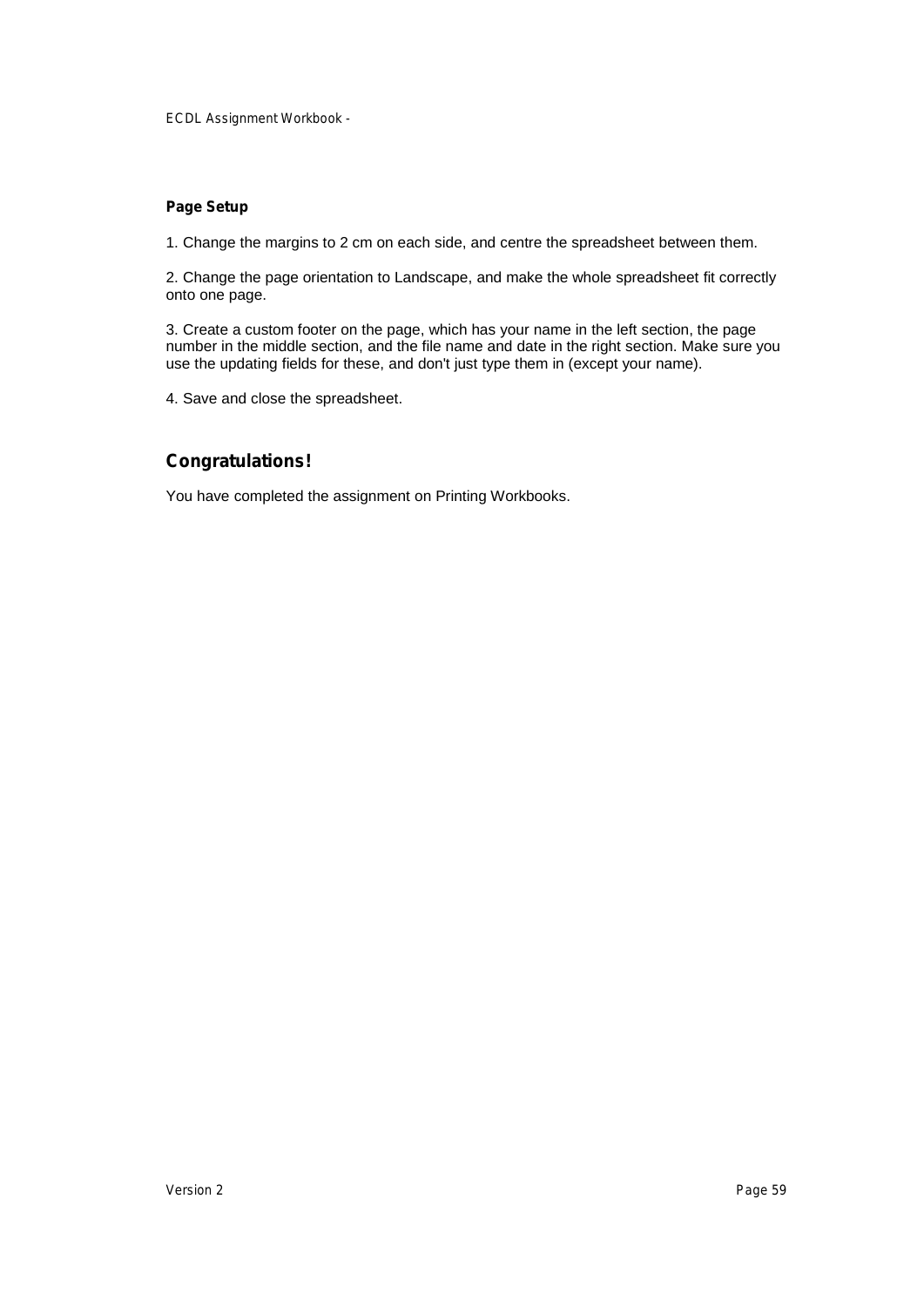# **5.6 Assignment 6 – Formatting Worksheets**

The aim of this assignment is to practise the lessons in the Formatting Worksheets section of ECDL Module 4.

#### **Before you start**

Open the file **Chimp.xls** from **C :\onlinelearning\ecdl\excel**.

#### **Formatting**

1. Go to the sheet called **Format**.

Apply the Currency format to cells B7 to E7.

Apply the Fraction format (up to one digit) to cells B8 to E8.

Apply the Scientific format (with 2 decimal places) to cells B9 to E9. The numbers in these cells may look a bit strange after you have applied this!

2. Select cell A1, and make the text Times New Roman, with a font size of 14.

Merge the cells A1 to E1, and centre the heading.

3. Select cells A14 to E18. Align the contents of these cells to the right, and put a border around them.

Select cells A6 to E10. Align the contents of these cells to the centre, and put a border around them with a grid inside.

4. Rotate the text in cell G19 by 90 degrees.

#### **Resizing**

1. Go to the sheet called **Resize**.

Resize the columns A, B, C and D so that the text they contain is fully visible.

How would you use AutoFit to resize a row? Click in the box below and type your answer. Answer: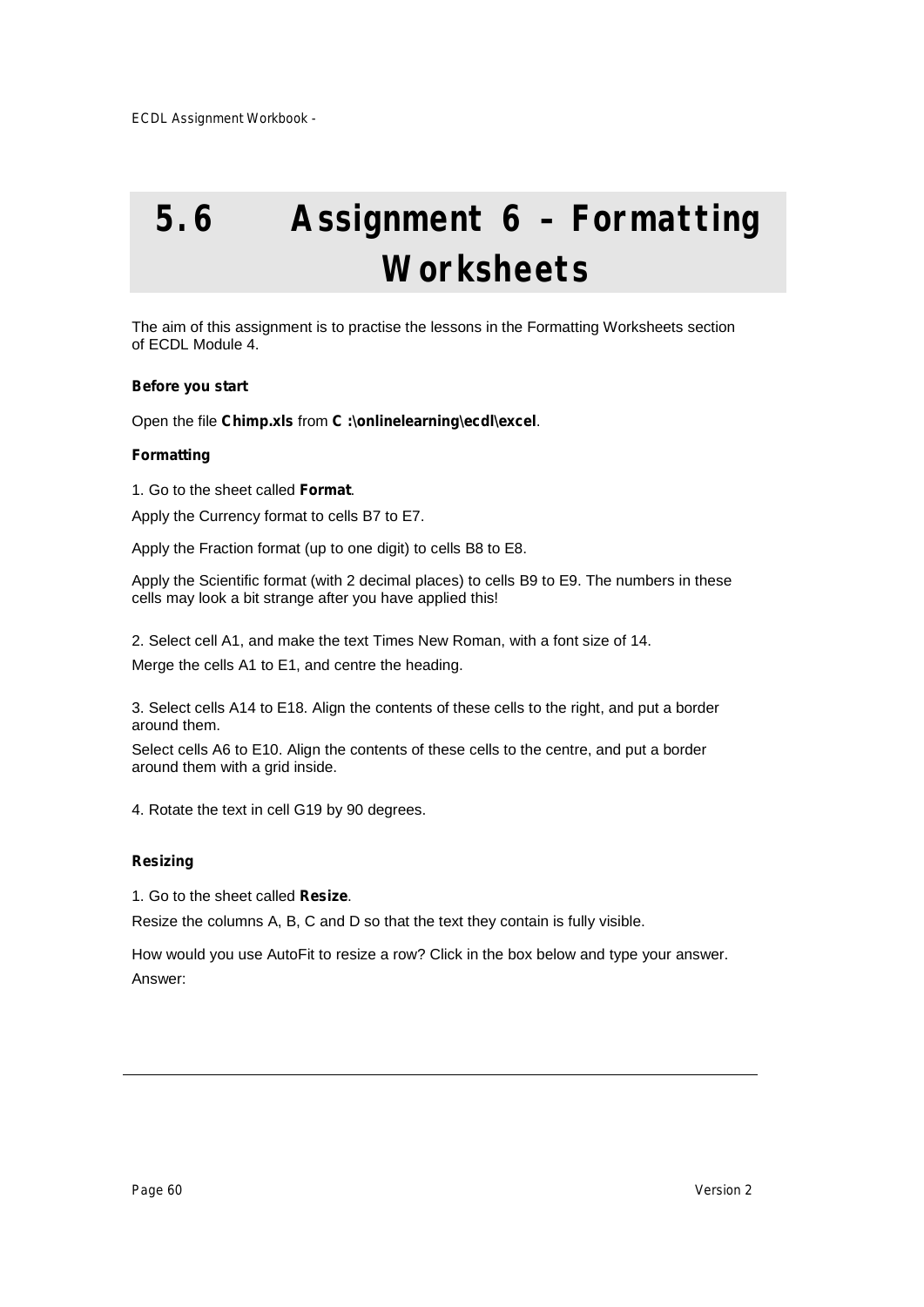2. Insert a column between columns A and B, and enter the heading **Stapler Sandwich**. Resize the column if necessary.

Insert a row between rows 5 and 6.

- 3. Delete the column that starts with the text **Fish Sandwich**.
- 4. Save and close the file.

### **Congratulations!**

You have completed the assignment on Formatting Worksheets.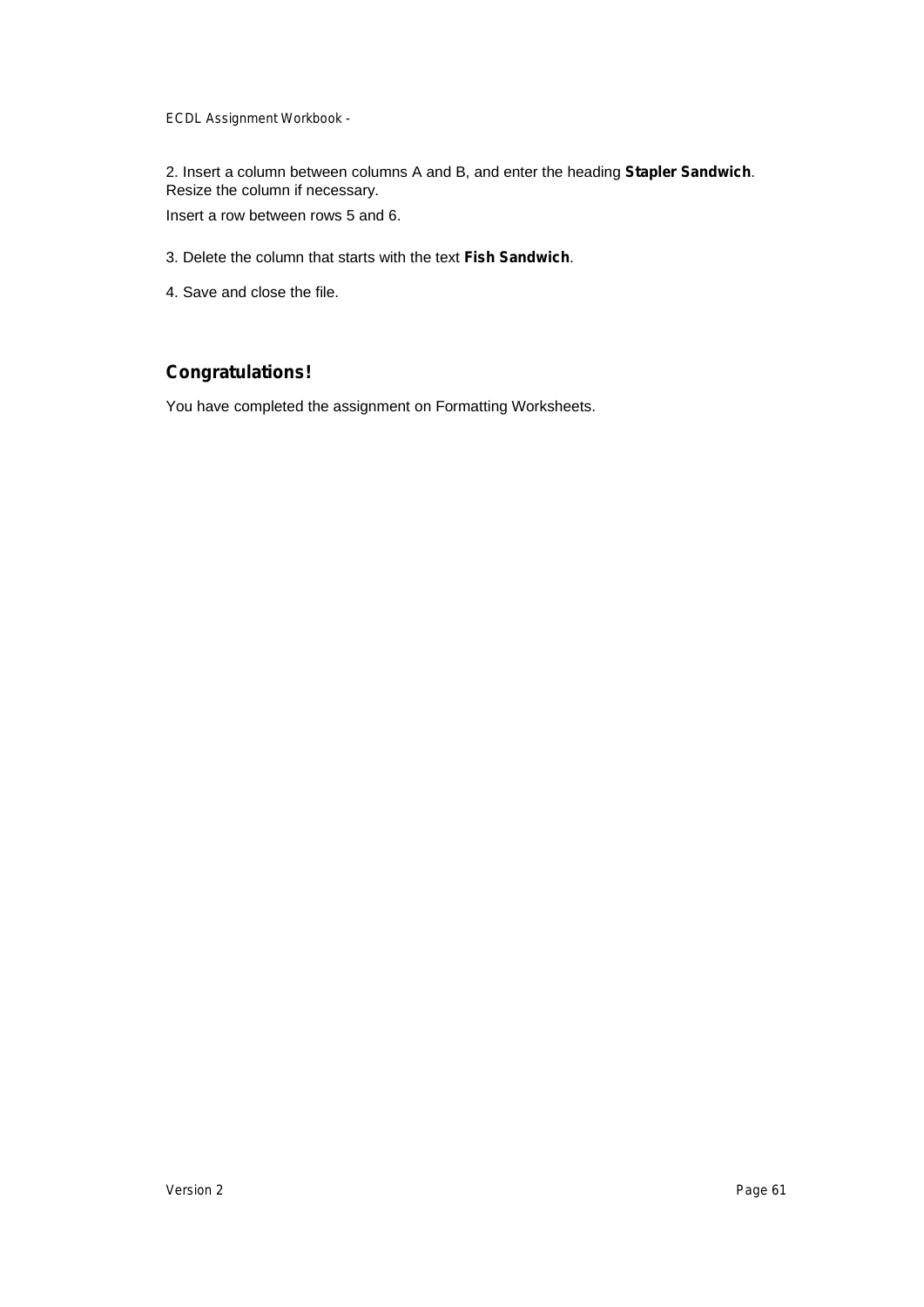# **5.7 Assignment 7 - Charts**

The aim of this assignment is to practise the lessons in the Charts section of ECDL Module 4.

#### **Before you start**

Open the file **Eats.xls** from **C :\onlinelearning\ecdl\excel**.

#### **Charts**

1. Go to the sheet called **Create**.

Create a chart from cells A4 to D10. Make it a 3D column chart, with the title **Prague Invasion**. Call the category **Months** on the X axis, and the value **Fruit** on the Z axis. Include a legend. Create it as an object in the current worksheet (**Create**).

Move the chart so that it is in the top left corner of the worksheet, and resize it so that it covers all of the text and numbers in the sheet.

#### 2. Go to the sheet called **Delete**.

Delete the chart to the right of the data called **Vague Monthly Report**.

3. Display the Chart toolbar. Describe how you did this.

Answer:

4. Move the other chart (**Fish and Chips Report**) so that it is underneath the data on this worksheet, and resize it so that its width is about the same as columns A to F. Resize it again so that its height is about the same as rows 8 to 20.

Using the Chart toolbar or other methods, change the chart type to a 3D Area Chart and add minor gridlines to all the axes. Change the font to Arial Narrow. Change the colour of the walls to light blue. Remove the numbers from the value (Z) axis. Add a data table.

5. Print out the chart together with its associated figures. Describe the method you used to do this in the box below.

Answer:

6. Save and close the file.

### **Congratulations!**

You have completed the assignment on Charts.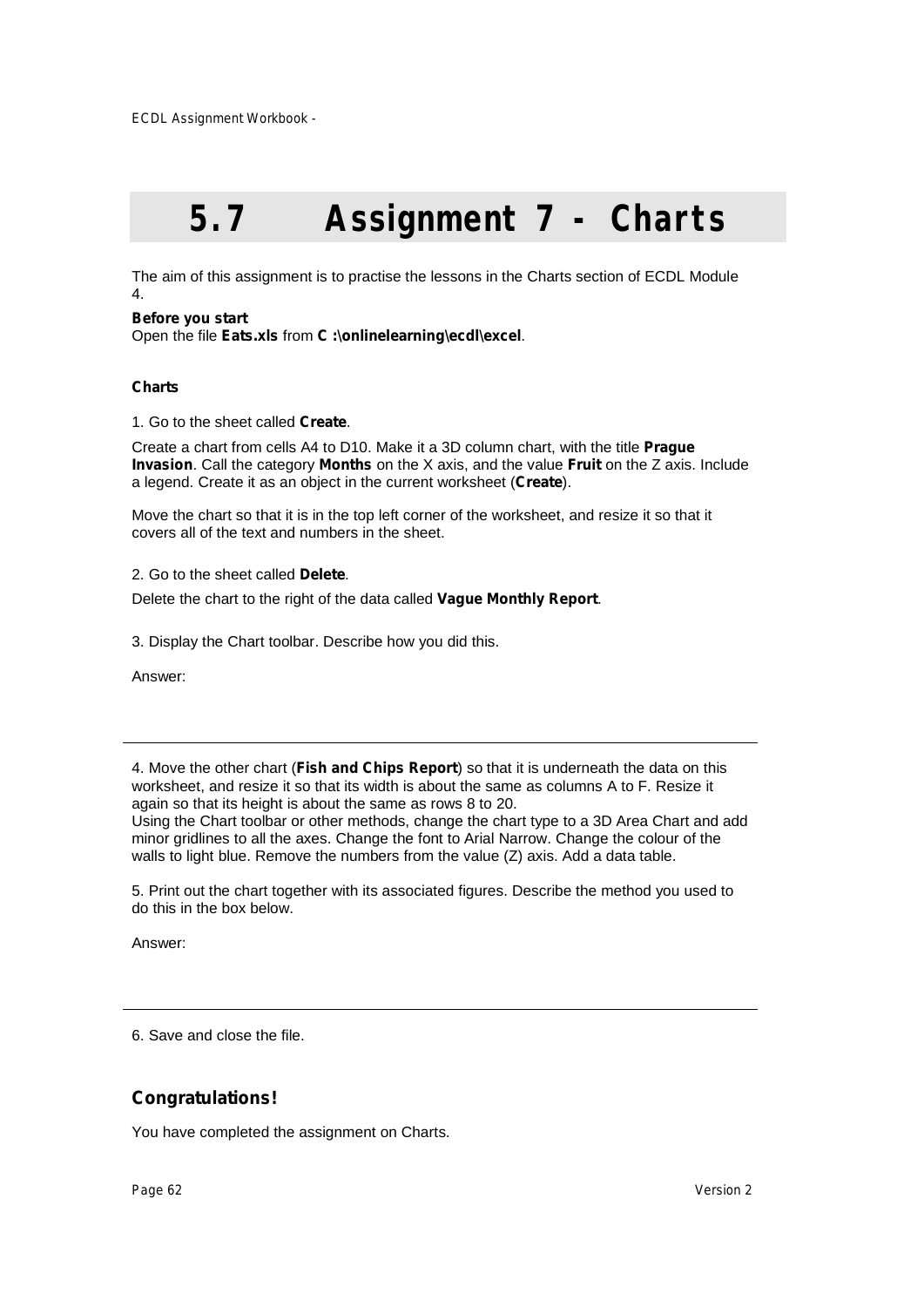# **5.8 Assignment 8 – Saving in Other File Formats**

The aim of this assignment is to practise the lessons in the Saving in Other File Formats section of ECDL Module 4.

#### **Before you start**

Open the file **Tea.xls** from **C :\onlinelearning\ecdl\excel**.

#### **Importing and Exporting**

1. Save the spreadsheet as a tab delimited text file called **Teatabs** into your **C :\onlinelearning\ecdl\excel** folder.

Close the spreadsheet.

2. Create a new spreadsheet ready to import a text file. Import the file **teafile.txt** as a tab delimited text file.

Save this file as a normal Excel file with the name **teafile.xls** into your **C :\onlinelearning\ecdl\excel** folder.

3. Save it as an Excel 4 spreadsheet, called **Tea4** into your **C :\onlinelearning\ecdl\excel** folder.

4. Save it as an html file called **Teahtml** into your **C :\onlinelearning\ecdl\excel** folder.

5. Save it as a dBASE II file called **Teadbase** into your **C :\onlinelearning\ecdl\excel** folder.

6. Close the spreadsheet.

#### **Templates and Word**

1. Open **Tea.xls** again from your **C :\onlinelearning\ecdl\excel** folder, and also open **Teaword.doc** in Word.

Copy the text from the Word document, and paste it into your spreadsheet, starting at cell A5.

2. Insert a new embedded Word document at cell C15. Enter the text **Embed a Word Document Today**, and go back to the spreadsheet.

3. Save the spreadsheet normally.

Save the spreadsheet as a template, called **Chips**, into your **C :\onlinelearning\ecdl\excel** folder (not the default folder Excel chooses - you'll have to navigate back to the correct folder). Close the file.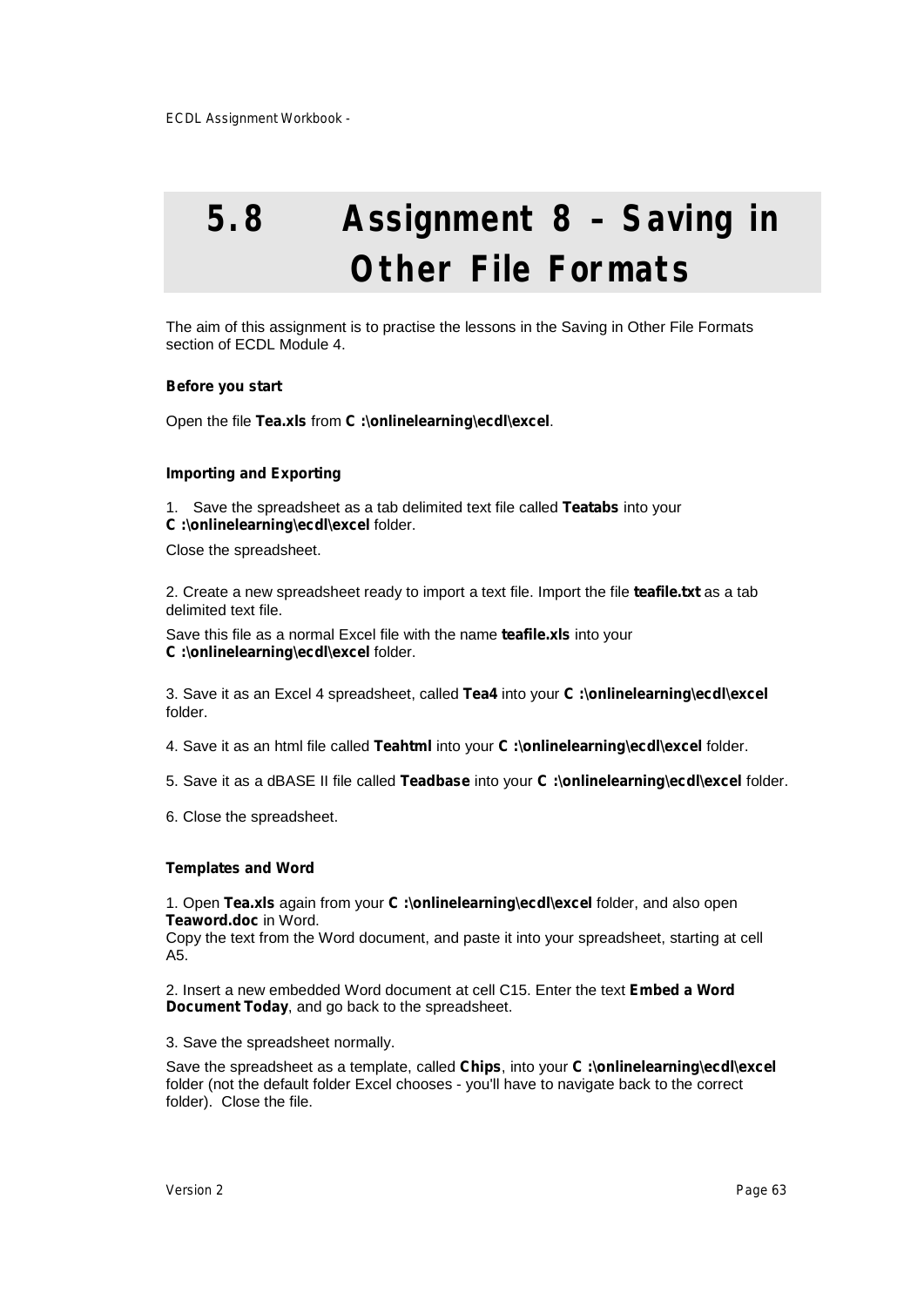4. Open the spreadsheet template you just saved- open the file itself, don't create a new file from it. Change **Egg** to **Double Egg** in cell A1.

Save the spreadsheet as a template again, with the name **Double** into your **C :\onlinelearning\ecdl\excel** folder).

5. Save and close any files still open.

### **Congratulations!**

You have completed the assignment on Saving in Other File Formats.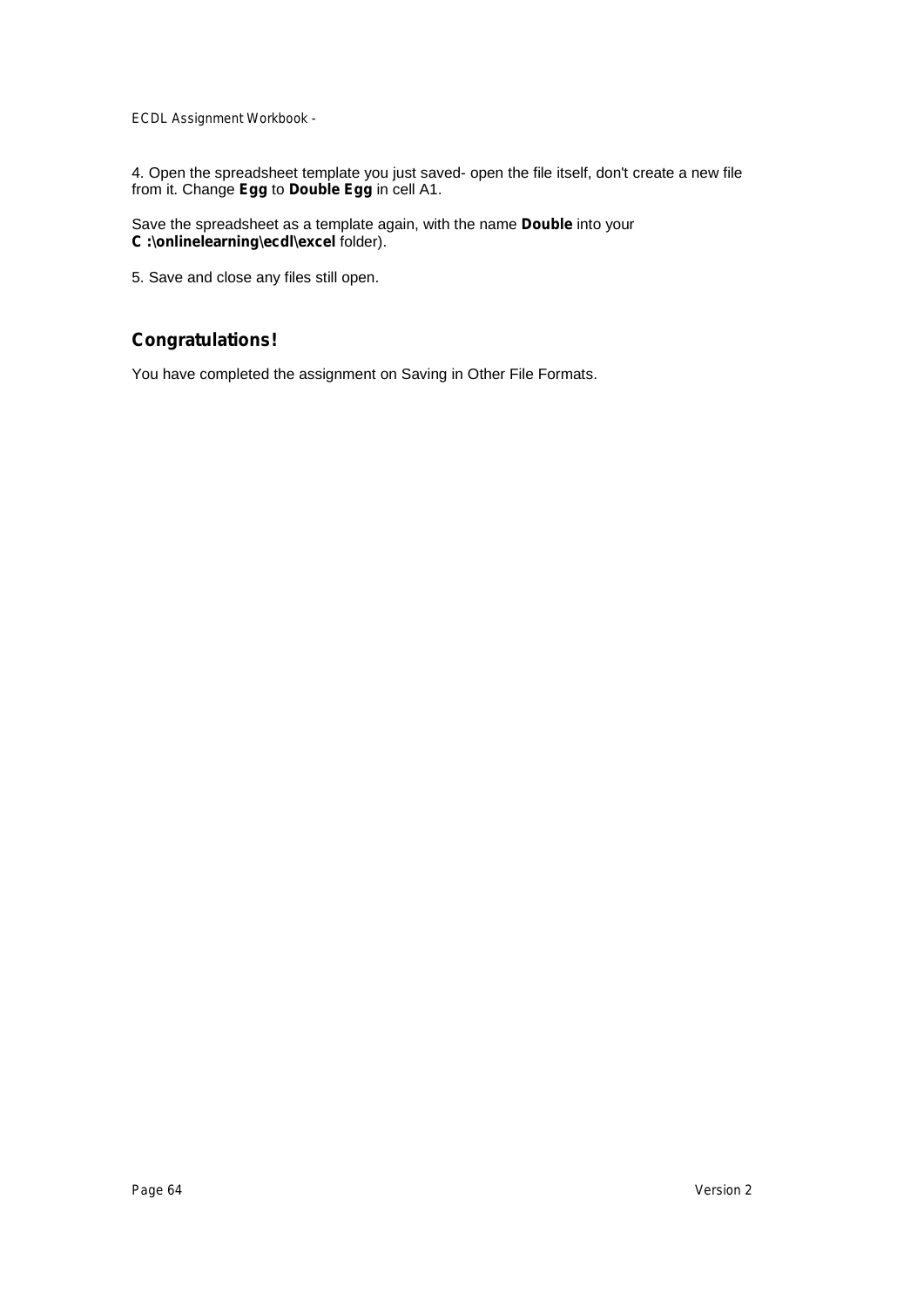# **6 - Database**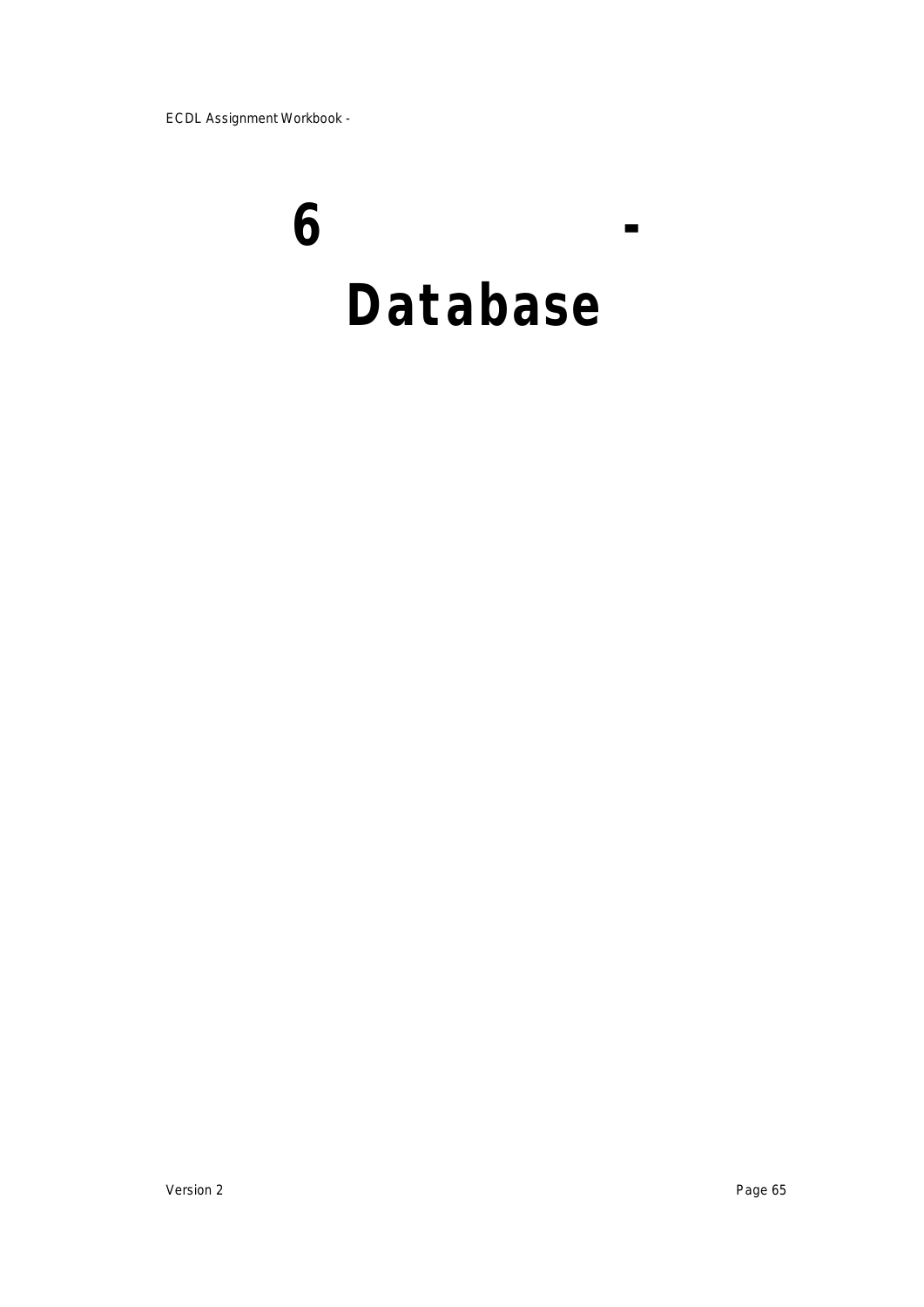# **6.1 Assignment 1 – Getting Started with Access**

The aim of this assignment is to practise the lessons in the Getting Started with Access 2000 section of ECDL Module 5.

#### **Before you start**

Open the file **Themob.mdb** from **C :\onlinelearning\ecdl\access**.

#### **The Parts of an Access Database**

1. How many tables does this database have?

Answer:

2. What is a database? Write a definition, in your own words, below.

Answer:

3. List three advantages of using a computerised database below.

Answer:

4. What are the four main parts of a database?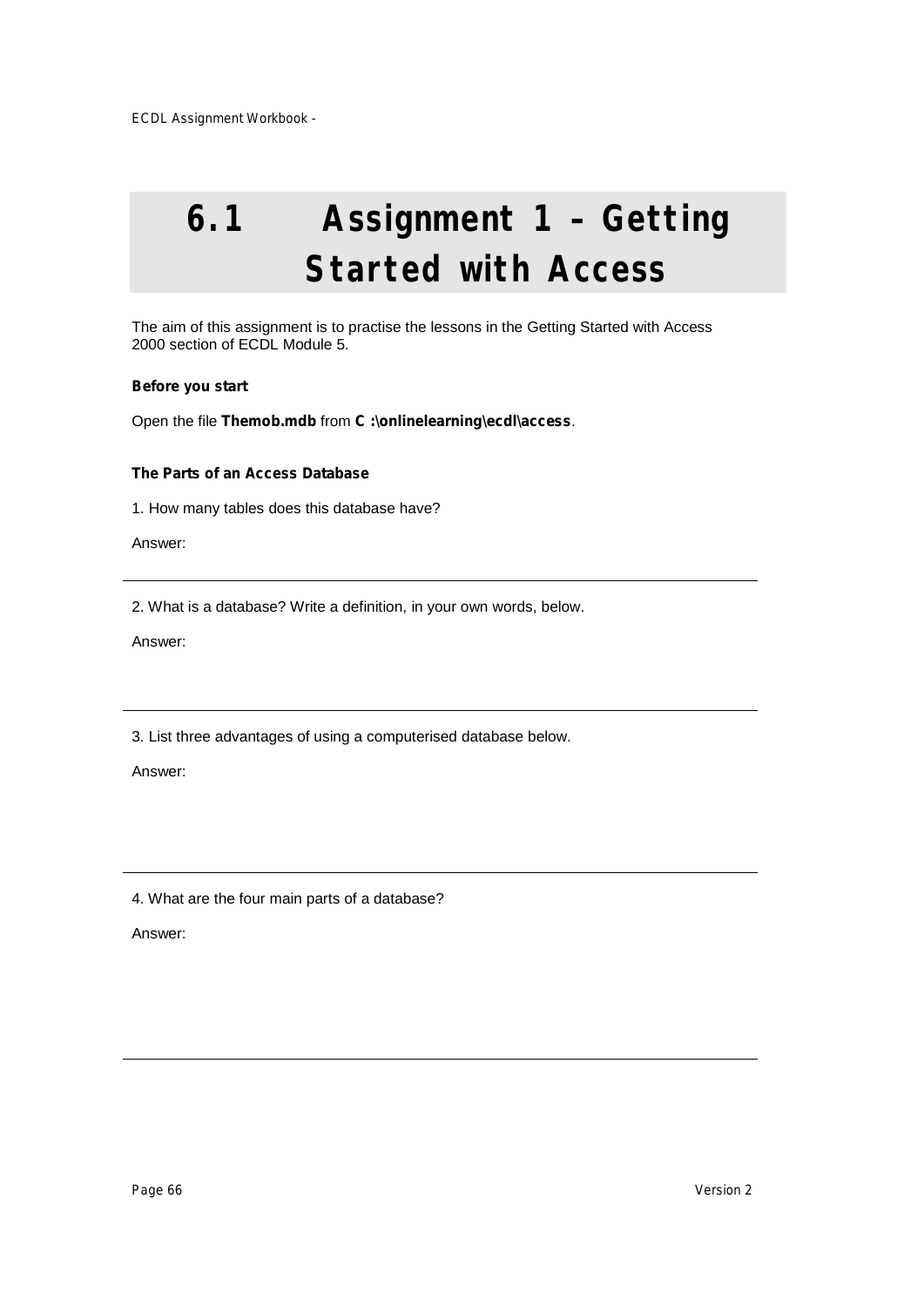5. What would you use to extract information from a database?

Answer:

6. What type of database object would you use if you wanted a printout of information in your database?

Answer:

7. What two types of database objects can you use to enter data into a database?

Answer:

8. How many reports does this database have?

Answer:

#### **Working with Tables**

1. Open the Protection table and add a new record to it with the following details:

| <b>Surname</b>         | Sausage         |  |
|------------------------|-----------------|--|
| <b>First name</b>      | Ashley          |  |
| <b>Business</b>        | Bakery          |  |
| <b>Street name</b>     | 2, Green Street |  |
| Town                   | Petersville     |  |
| <b>Money collector</b> | Angel Face      |  |

2. Change the order of the columns so that the Money Collector column comes first.

3. Widen the Business and Street Name columns so that you can see all the data in them.

4. Sort the records by the Money Collector field.

Close the table when you've finished, remembering to save your changes.

5. Open the Members table.

You want to find out who has the mobile number 07989 456369. How could you find this out without looking through every record? List the steps you would take below.

6. Delete the record for Peter the Great from this table. (He's met with an unfortunate accident!)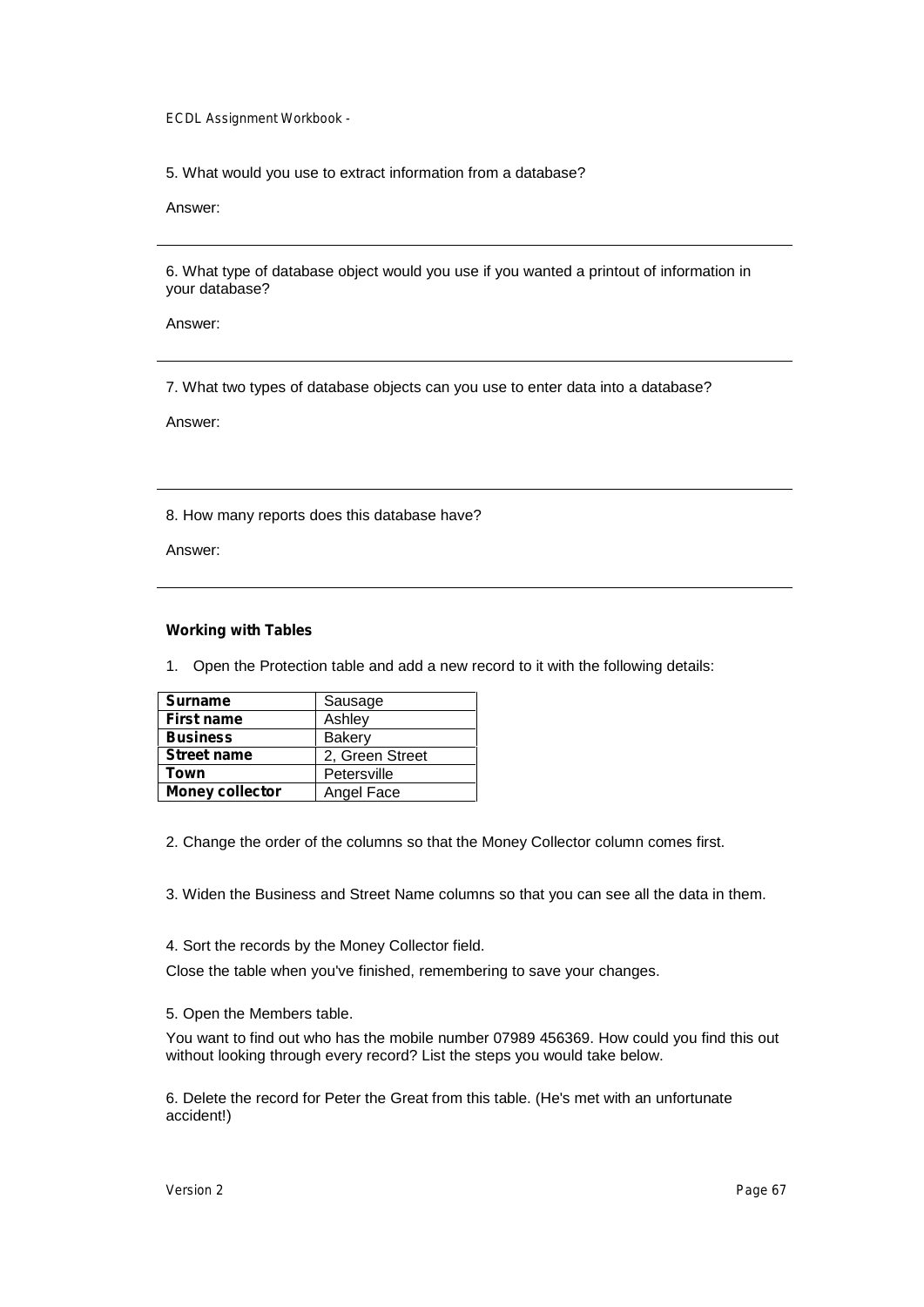7. Change Tony the Claw's mobile number to 07989 232451.

Close the table when you've finished.

#### **Using Help and Displaying Toolbars**

1. If the Office Assistant is not showing, how would you open it?

Answer:

2. Use the Office Assistant to find out how to check the spelling of data in a table (Datasheet view). Briefly list the steps the Office Assistant tells you to take below.

Answer:

3. List the steps you would take to print the Help topic you found in the previous question.

Answer:

4. How can you see a list of toolbars that are available?

Answer:

5. How can you tell which toolbars are switched on using a menu? Explain how they look different.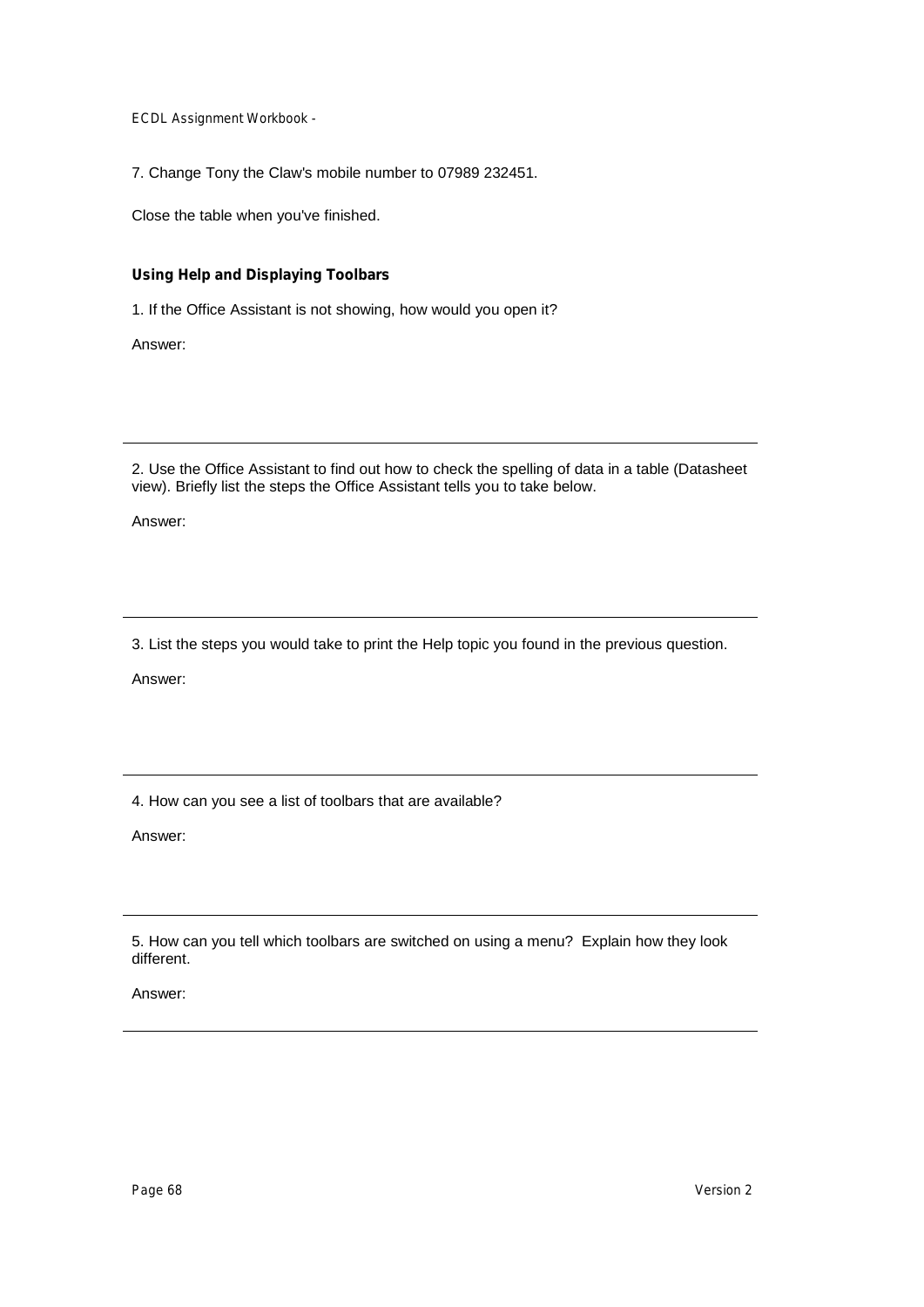6. What would you do to show the Web toolbar?

Answer:

7. Close the database you have opened without closing Access. Explain how you closed the database.

Answer:

### **Congratulations!**

You have completed the assignment on Getting Started with Access 2000.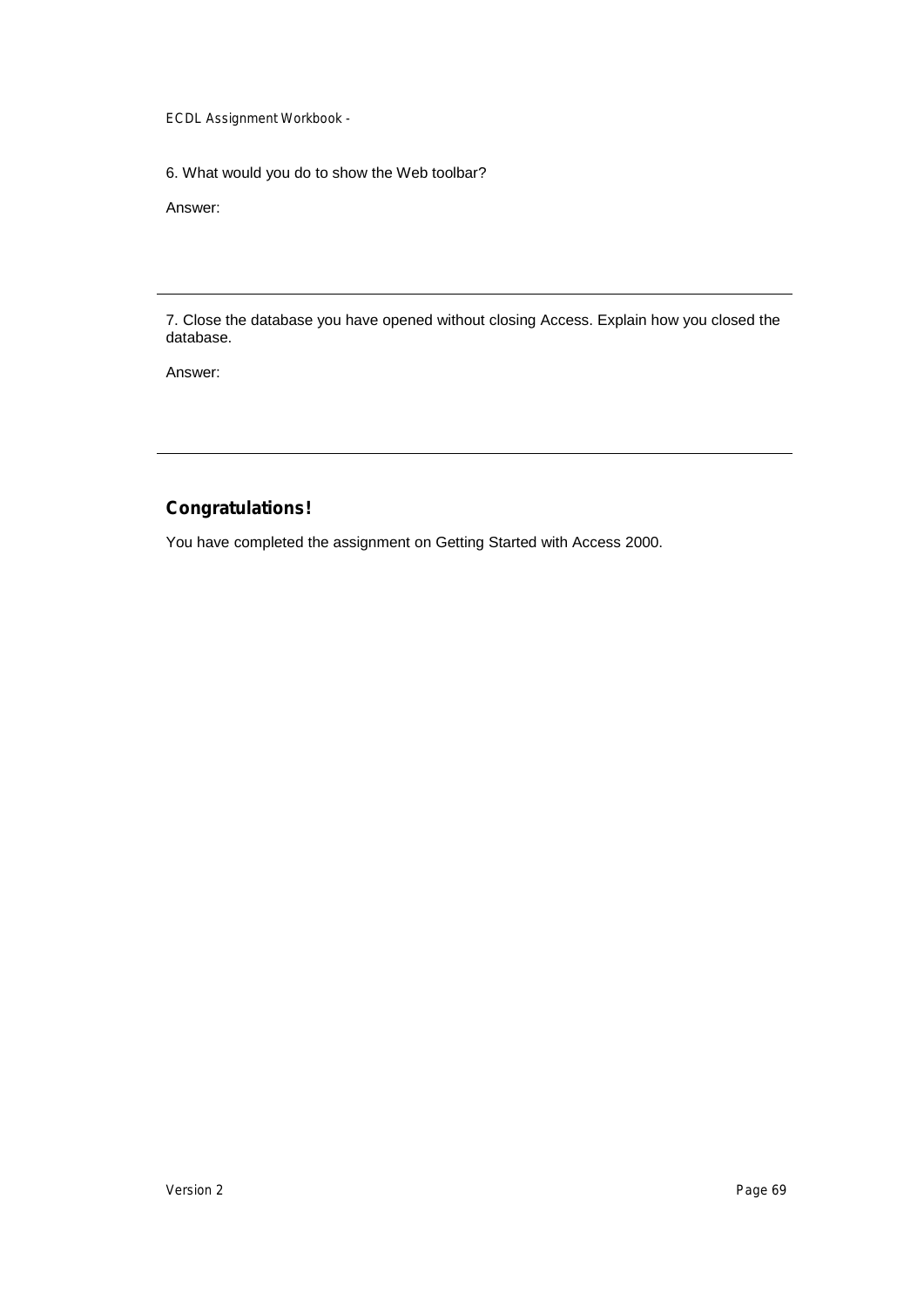# **6.2 Assignment 2 – Information from a Database**

The aim of this assignment is to practise the lessons in the Queries - Extracting Information from a Database section of ECDL Module 5.

#### **Before you start**

Open the file **Themob.mdb** from **C :\onlinelearning\ecdl\access**.

#### **Creating a Query and Adding Criteria**

1. Create a new query based on the Protection table. Add the fields Money Collector, Surname, First name and Business.

Save this query as **QryWhoCollects**.

2. Run this query.

How did you run it? Explain how below, describing any icons you would use. Answer:

3. How would you delete the Business field from this query? List the steps you would take to do this below.

Answer:

4. Move the fields in this query so that First name comes before Surname. How did you do this?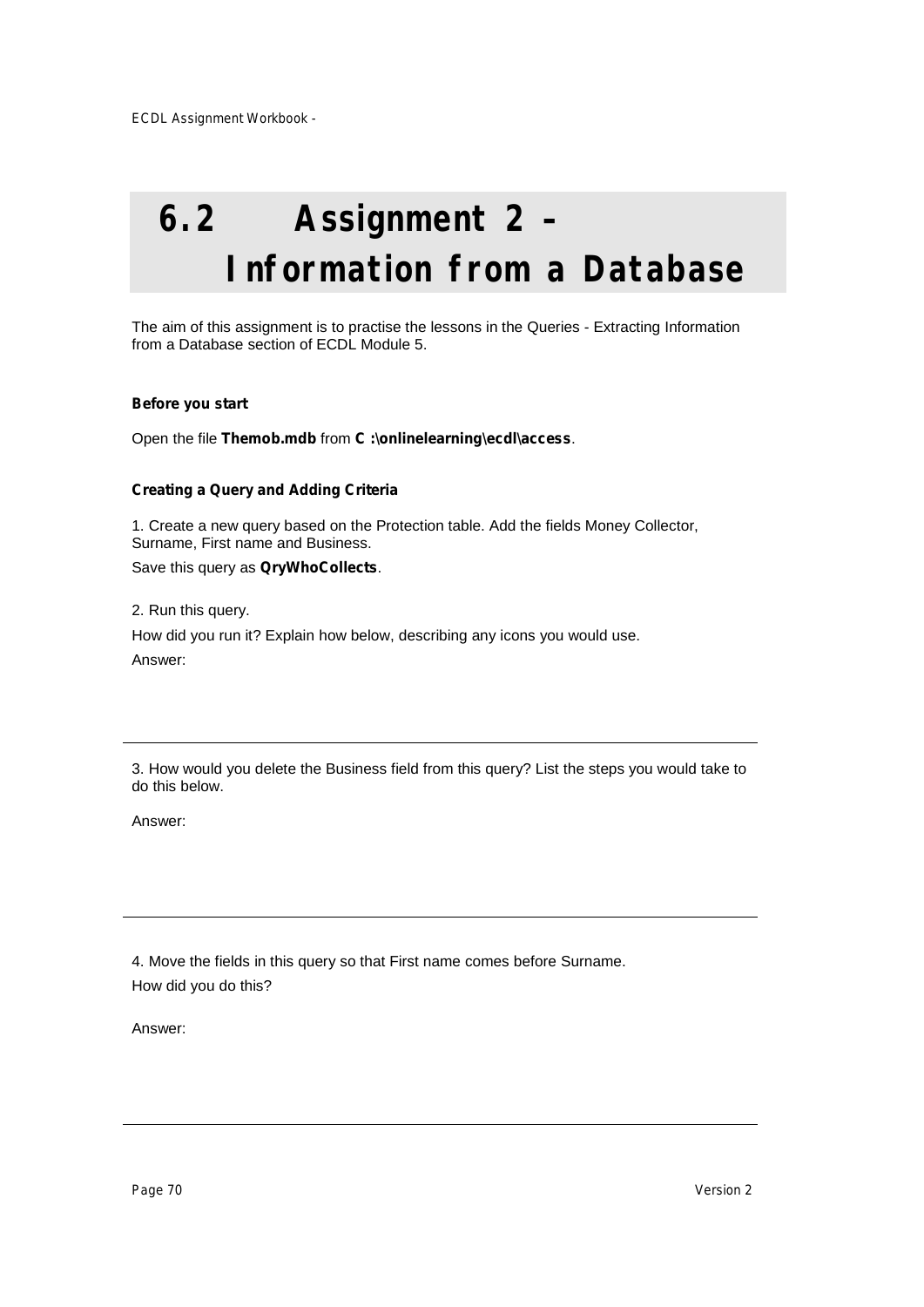5. Close **QryWhoCollects**, saving any changes.

Create a new query based on the Protection table. Add the fields Money Collector, Surname and First name.

Add a criteria to this query so that you only find records where Frankie the Face is the Money Collector. Run the query. How many records did you find?

Answer:

Save the query as **QryFrankieCollects**.

6. Add the Business field to this query.

Use this query to find out when Frankie the Face is collecting from a restaurant.

How many records did you find?

Answer:

7. Save these changes to the query **QryFrankieCollects**. Was this last query an AND or an OR?

Answer:

8. Close **QryFrankieCollects**, saving any changes.

Create a new query based on the Protection table. Add the fields Money Collector, Business, Surname and First name.

Use this query to find the records where either Frankie the Face or Big Tony is the Money Collector. How many records did you find?

Answer:

9. Save this query as **QryCollectorsTonyFrank**. Close the query.

Create a new query based on the Protection table. Add all the fields.

Use this query to find all the records where High Street is part of the address. How many records did you find?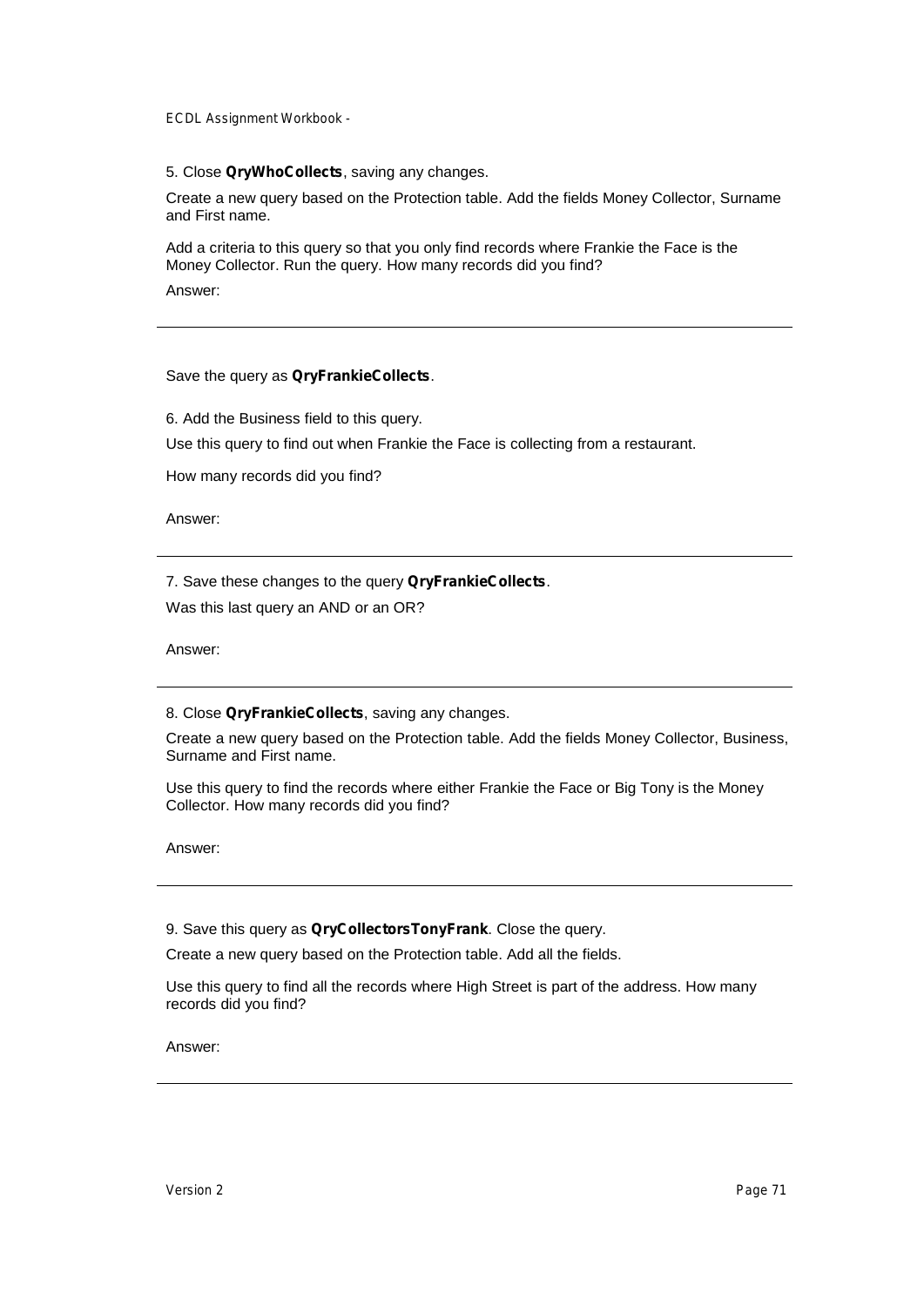#### 10. Save it as **QryHighStreetProtection**. Close the query.

Create a new query to find the blanks in the Money Collector field of the Protection table.

Use this query to add Mad Mickey in where there are blanks.

Close the query, you don't have to save the changes.

11. Create a new query based on the Protection table. Add all the fields.

Use this query to find all the records where the town Little Italy is not part of the address.

#### Save it as **QryAllButLittleItaly**.

Close the query.

12. Create a new query based on the Collections table. Add all the fields to the query and use it to find all the money collected between the 1st of February and the 1st of March 2001. Save this query as **QryFebCollections**.

Close the query.

### **Sorting Queries and Adding Filters**

1. Open your query **QryAllButLittleItaly** and sort the field Money Collector in ascending order.

2. Hide the Protection ID field in this query and then save the changes. Close the query.

3. Open your query QryCollectorsTonyFrank.

Sort the query by the Money Collector field and then the Business field (both ascending).

Save and close this query.

4. Open the Protection table.

Use filter by selection to find all the records from Little Italy. List all the steps you took to do this, describing any icons you would use.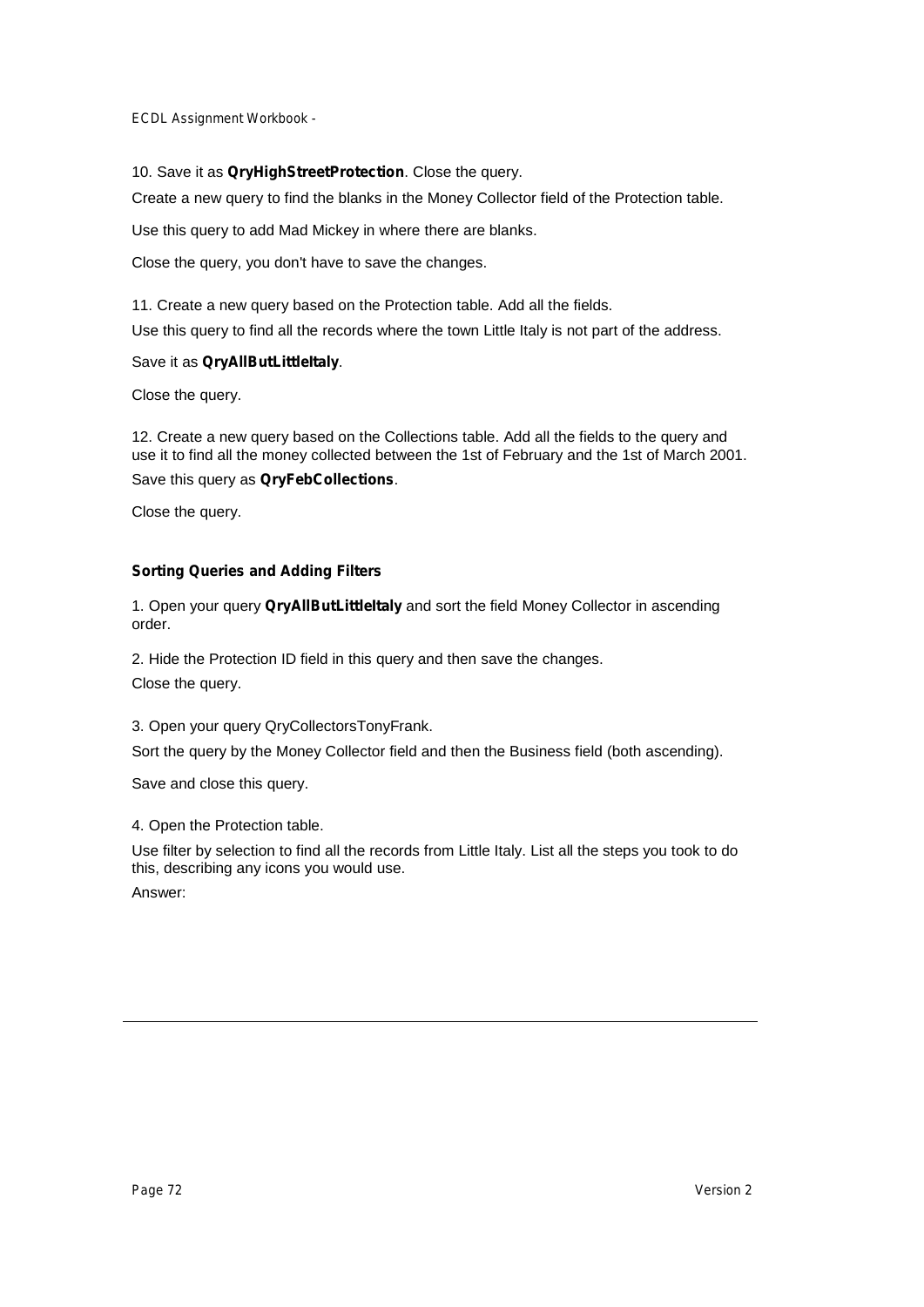5. How would you remove this filter? Explain how you would do this, describing any icons you would use.

Answer:

6. Use filter by form to find all records where either Mad Mickey or Tony the Claw are the Money Collectors.

Save this filter as a query called **QryCollectorsMadClaw**.

7. List the steps you took to create the last filter by form below, describing any icons you used.

Answer:

8. Which icon did you use to save the filter as a query? Describe the icon below.

Answer:

9. Big Tony fancies a night out. Use filter by form to find the records of nightclubs in Little Italy.

Save this as a query called **QryLittleItalyNightclubs**. Close the Protection table, without saving any changes.Close the database.

# **Congratulations!**

You have completed the assignment on Queries - Extracting Information from a Database.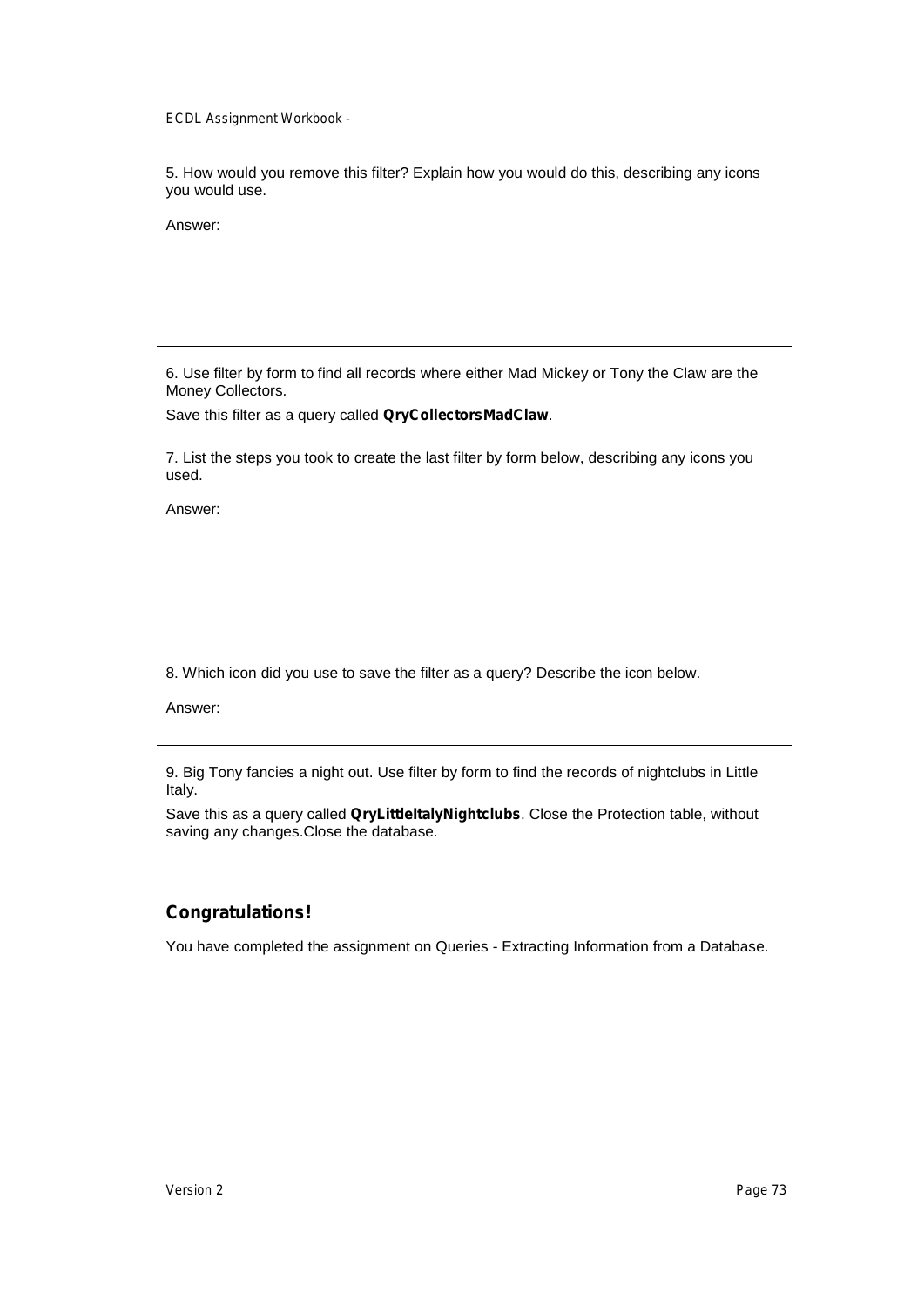# **6.3 Assignment 3 – Inputting Data into a Database**

The aim of this assignment is to practise the lessons in the Forms - Inputting Data into a Database section of ECDL Module 5.

### **Before you start**

Open the file **Themob.mdb** from **C :\onlinelearning\ecdl\access**.

# **Creating and Using Forms**

1. Open the **Members Form**. List the steps you took to open this form.

Answer:

2. Use the **Members Form** to add a new member - Harry Hardnut. His mobile number is 07989 254369.

3. Write a description of the button you clicked on to add a new record to the **Members Form** below.

Answer:

### 4. Close the **Members Form**.

Create a new form based on the Protection table using the Form Wizard. Make sure you add all the fields except Protection ID. Make sure it has a columnar layout and the Standard style. Call the form **Protection Form**.

Close the form once you have finished.

5. Create a columnar AutoForm based on the Collections table.

Save the form as **Collections AutoForm** and then close it.

6. Create a tabular AutoForm based on the Members table.

Save it as **Members AutoForm** and then close it.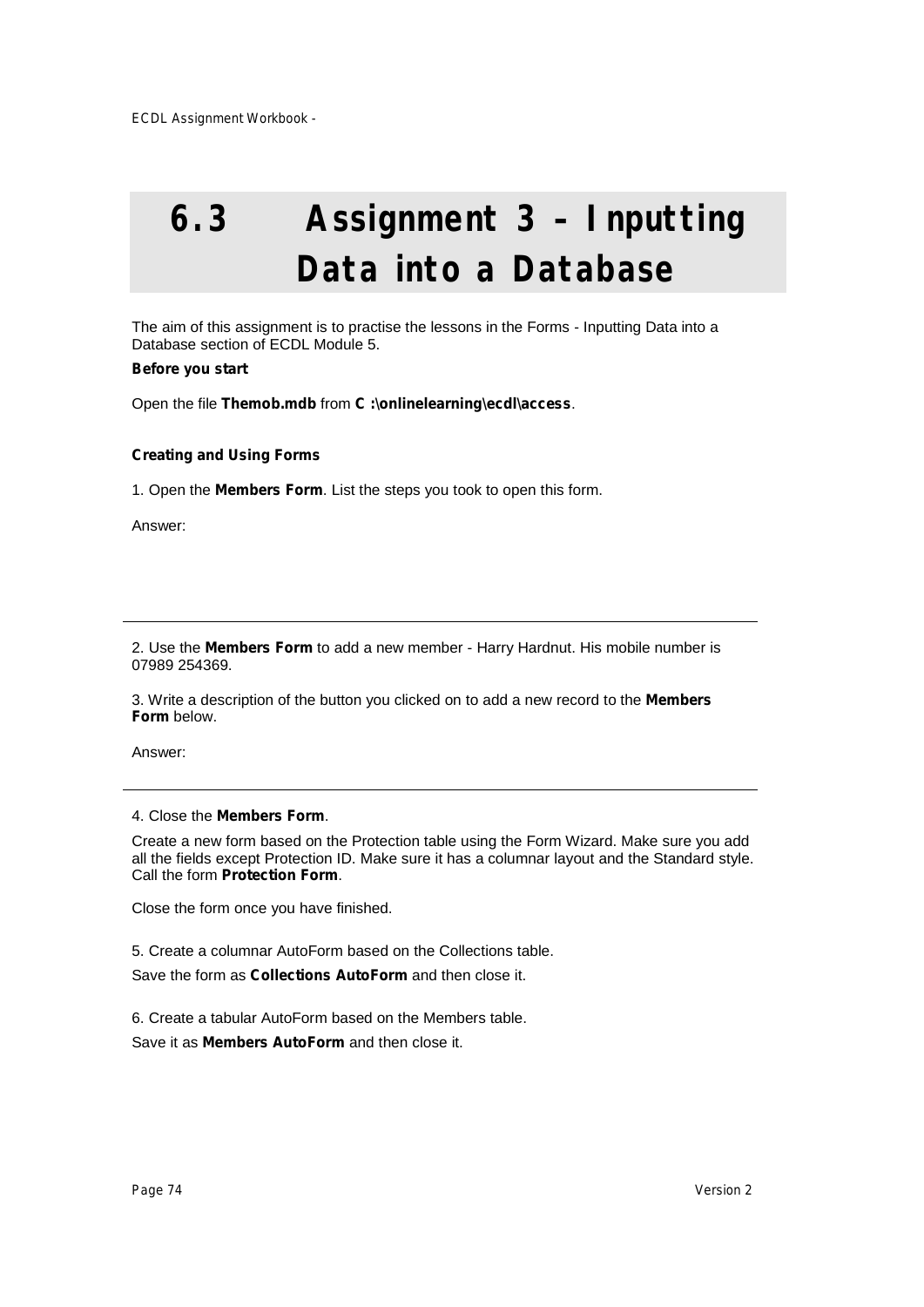# **Changing the Design of a Form**

1. Open the **Collections Form**. Which view will you need to be in to change the way it looks?

Answer:

2. Switch to the view where you can change the way the form looks. How did you switch to this view?

Answer:

3. Make the header, footer and detail about 1 cm (a little less than 1/2 inch) deeper.

4. Change the colour of the header and footer to orange and the detail to white.

5. Position the label in the header so that it is in the centre of the header.

Resize it so that you can see all the text in the label clearly.

Save the changes you have made to the form.

6. Which view will you need to switch to if you want to see how your form now looks?

Answer:

7. Switch to the view where you would enter information into your form. Describe how you switched to this view and the location of any icons you used.

Answer:

8. Close the Collections Form.

Open the **Members Form**. Ensure you are in the view where you can change the way the form looks.

Add a label to the header. In this label type the title Mob Members.

9. Change the text of the title you added to be 18 pts in size. Resize the label if necessary. Ensure that the text is black in colour with a background fill colour of white.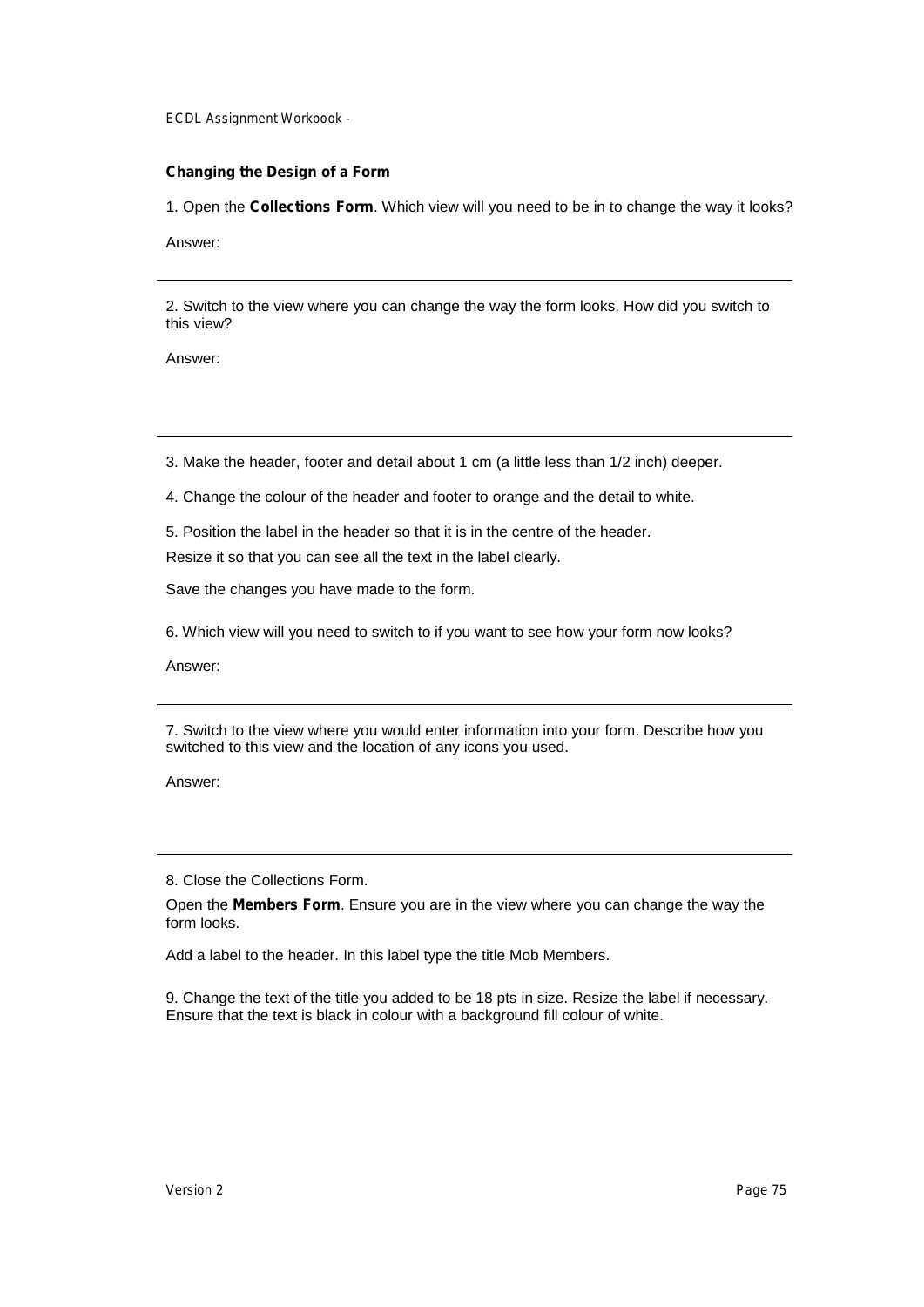10. Change the border width of the title you added to 4.

Make the style of the border shadowed and the colour yellow.

Save and close the form.

11. Open the form you created earlier based on the **Protection** table. Ensure you are in the view where you can change the way the form looks.

Add to the detail the field you left out when you created the form - Protection ID.

# 12. Widen the detail area and add here the picture called **Mob Member.bmp** from **C :\onlinelearning\ecdl\access**.

Save and close the form.

Close the database.

# **Congratulations!**

You have completed the assignment on Forms - Inputting Information into a Database.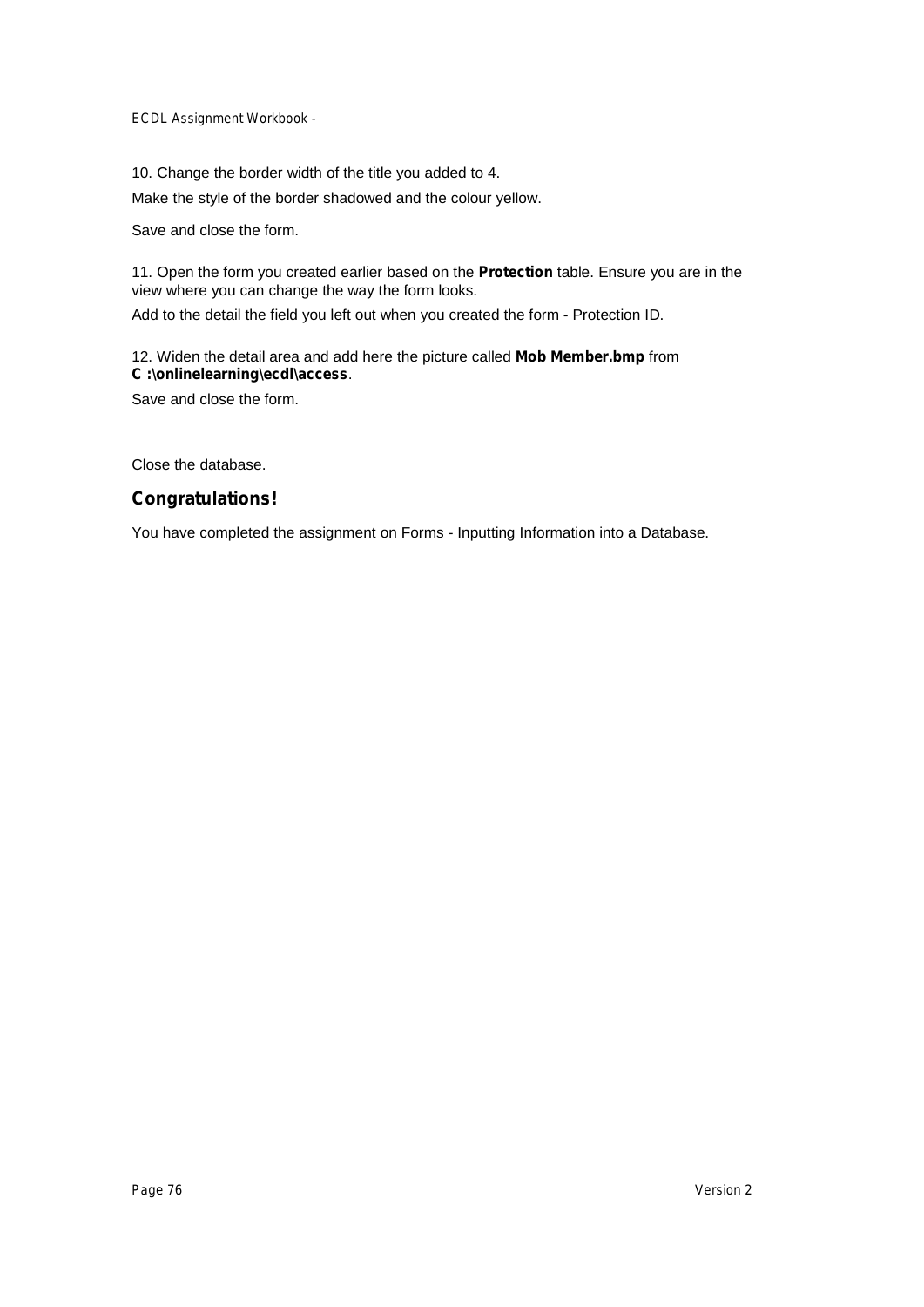# **6.4 Assignment 4 – Reports – Displaying Information**

The aim of this assignment is to practise the lessons in the Reports - Displaying Information section of ECDL Module 5.

#### **Before you start**

Open the file **Themob.mdb** from **C :\onlinelearning\ecdl\access**.

### **Creating and Printing Reports**

1. Open the report called **Mob Members Collections to Date** and print it off.

Explain how you printed the report, listing any steps that you took and describing any icons you used.

Answer:

Using the Report Wizard, create a new report based on the Protection table. Choose to add all of the fields. Group by the Money Collector and sort ascending by Surname. Ensure that the report will have landscape orientation. Choose the Stepped layout and the Corporate style.

Save the report as **Protection Report**. Close the report you've created and saved.

3. Create a columnar AutoReport based on the Protection table. Save the report as **Columnar Protection**. Close the report you've created and saved.

4. Create a tabular AutoReport based on the Protection table. Save the report as **Tabular Protection**. Close the report after saving it.

5. Create a new report, using the Report Wizard, based on the query **QryMobCollections**.

Add all the fields and choose to view your data **by Members**. Do not add any grouping levels but do choose to sort by the Date collected field (sort in ascending order).

Choose to show the average, minimum and maximum values for the money paid in the detail and summary of the report. You can choose the layout and style for the report.

<sup>2.</sup> Close Mob Members Collections to Date.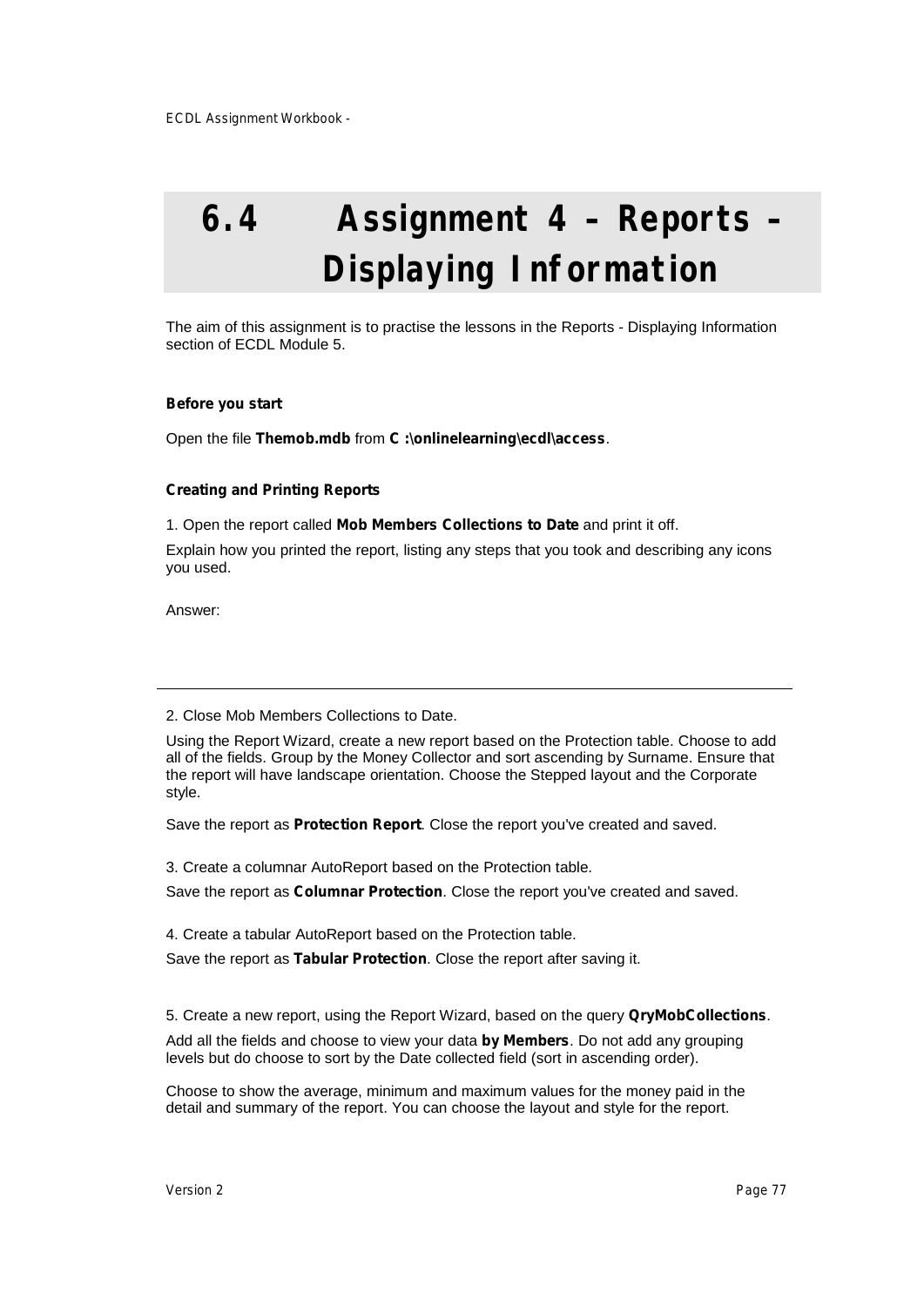Call the report **Mob Collections Summary Report**. Close this report.

# **Changing the Design of a Report**

1. Open the report **Mob Members Collections to Date**. Which view will you need to be in to change the way this report looks?

Answer:

2. Switch to the view you need to be in to change the way the report looks. How did you switch to this view?

Answer:

3. Change the title of the report in the header to **Mob Collections - 1st Quarter**.

4. Decrease the height of the report header so that the title just fits. Save your changes to the report.

5. Which view will you need to be in to see how this will print out?

Answer:

6. Switch to the view that shows you how the report will print out. Describe how you switched to this view, listing any steps that you took and the location of any icons you used.

Answer:

7. Close the report and then close the database.

# **Congratulations!**

You have completed the assignment on Reports - Displaying Information.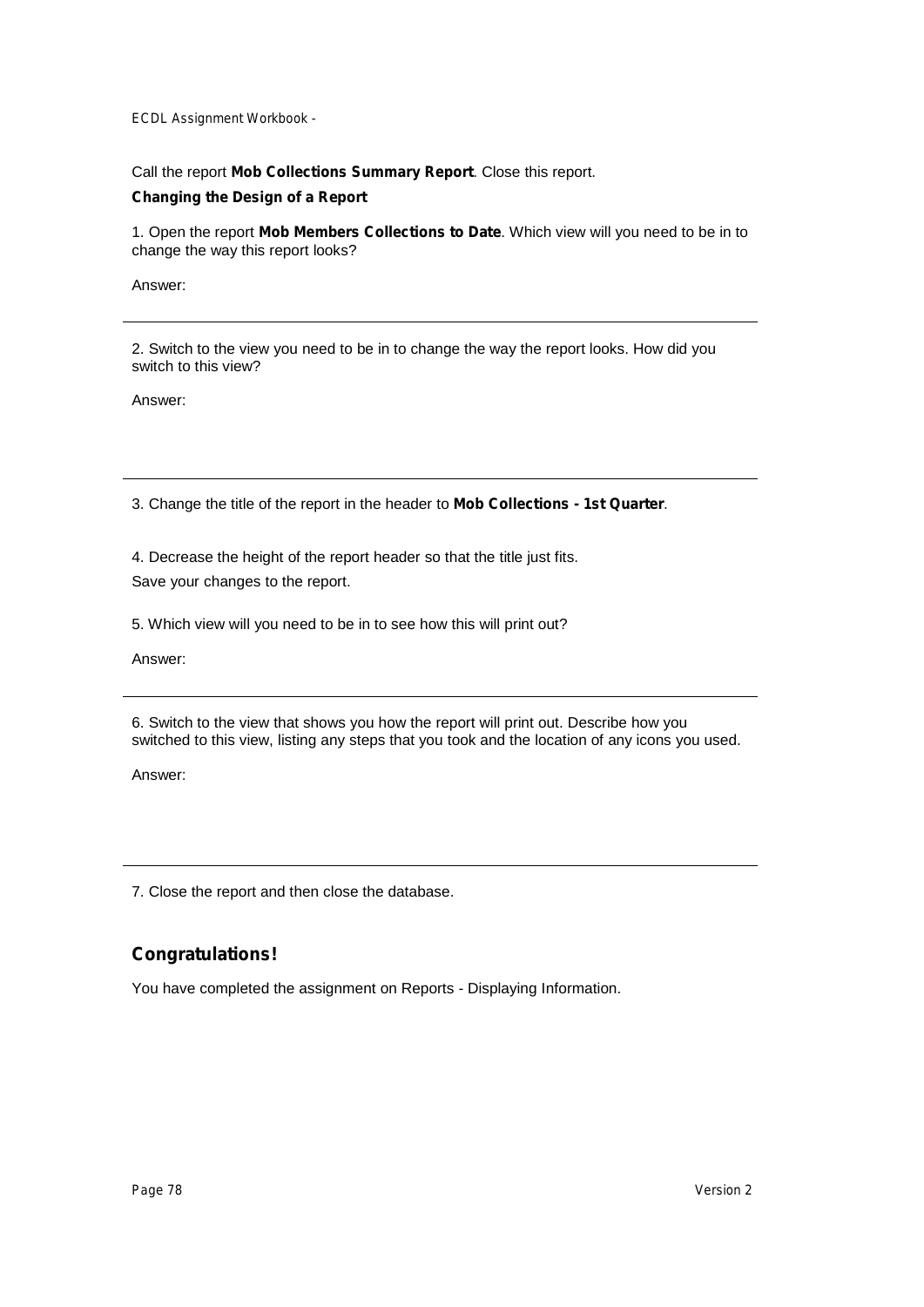# **6.5 Assignment 5 – Creating a Simple Database**

The aim of this assignment is to practise the lessons in the Creating a Simple Database section of ECDL Module 5.

### **Creating Databases**

1. What is the key question you need to ask when planning a database?

Answer:

2. Create a book collection database using the Database Wizard. Call the database **Contact Management.mdb** and save it in the folder **C :\onlinelearning\ecdl\access**.

Do not add any extra fields. Choose Standard style for your forms and Compact style for your reports. The title for your database should be Contact Management. Choose not to include any pictures.

3. Enter a new record for a contact. Make up the information you enter (only bother entering information on page 1).

Close the form once you have entered the record and then close the database.

4. Create a new database called **PopStars.mdb**. Save it in the folder **C :\onlinelearning\ecdl\access**.

### **Creating and Working with Tables**

1. Create a new table in Design view.

Enter the following fields: StarID, NameOfGroup, FirstName, Surname, Nickname, DateOfBirth, Address1, Address2, Town, County, Postcode, and VoiceCoach.

Save the table with the name **TblStars**.

2. Set the data types for the fields as follows:

| <b>StarID</b>      | AutoNumber |
|--------------------|------------|
| <b>DateOfBirth</b> | Date/Time  |
| <b>VoiceCoach</b>  | Yes/No     |

Ensure all the other fields have the Text data type.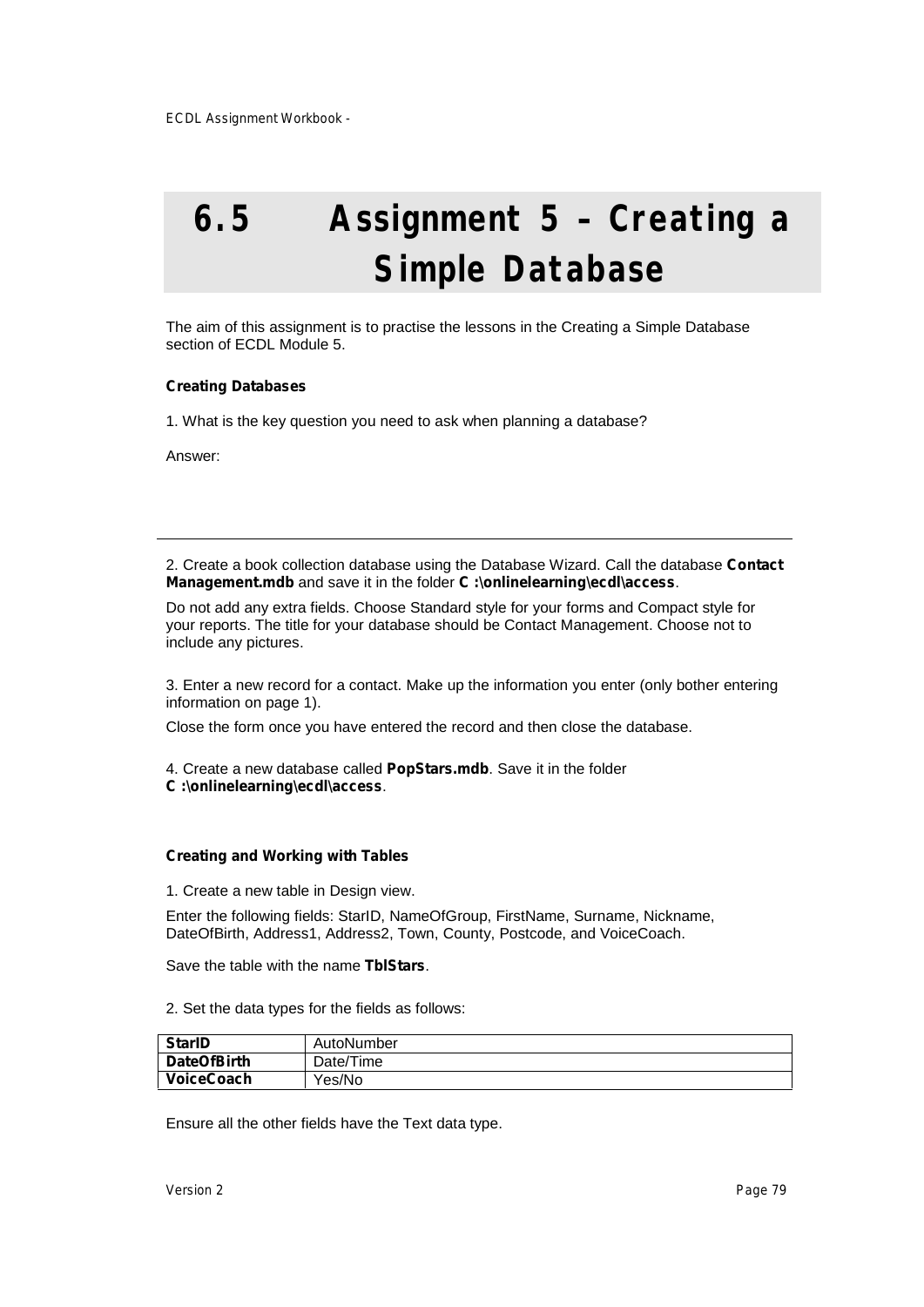3. Which field do you think would be best as the primary key for this table? Write your answer below, giving your reasons for this choice.

Answer:

4. Set the primary key for this table using the field you identified in the last question.

5. Change the format property of the DateOfBirth field to be Short Date.

6. Create an input mask for the Postcode field.

7. Make **Yes** the default value for the VoiceCoach field.

8. Ensure that a value must be entered for the Nickname field. Ensure that a maximum of 20 characters can be entered for the nickname.

9. All the stars in this table must be between certain ages. Make sure that a date of birth can only be entered between 01/06/76 and 01/06/83. Ensure that some suitable text will appear if a birth date is entered that is outside of these dates.

10. Delete the NameOfGroup field from this table. List the steps you took to delete this field.

Answer:

11. Change the Nickname field to be called StarName instead. List the steps you took to do this.

Answer:

12. Move the StarName field so that it appears immediately after the StarID field. List the steps you took to do this.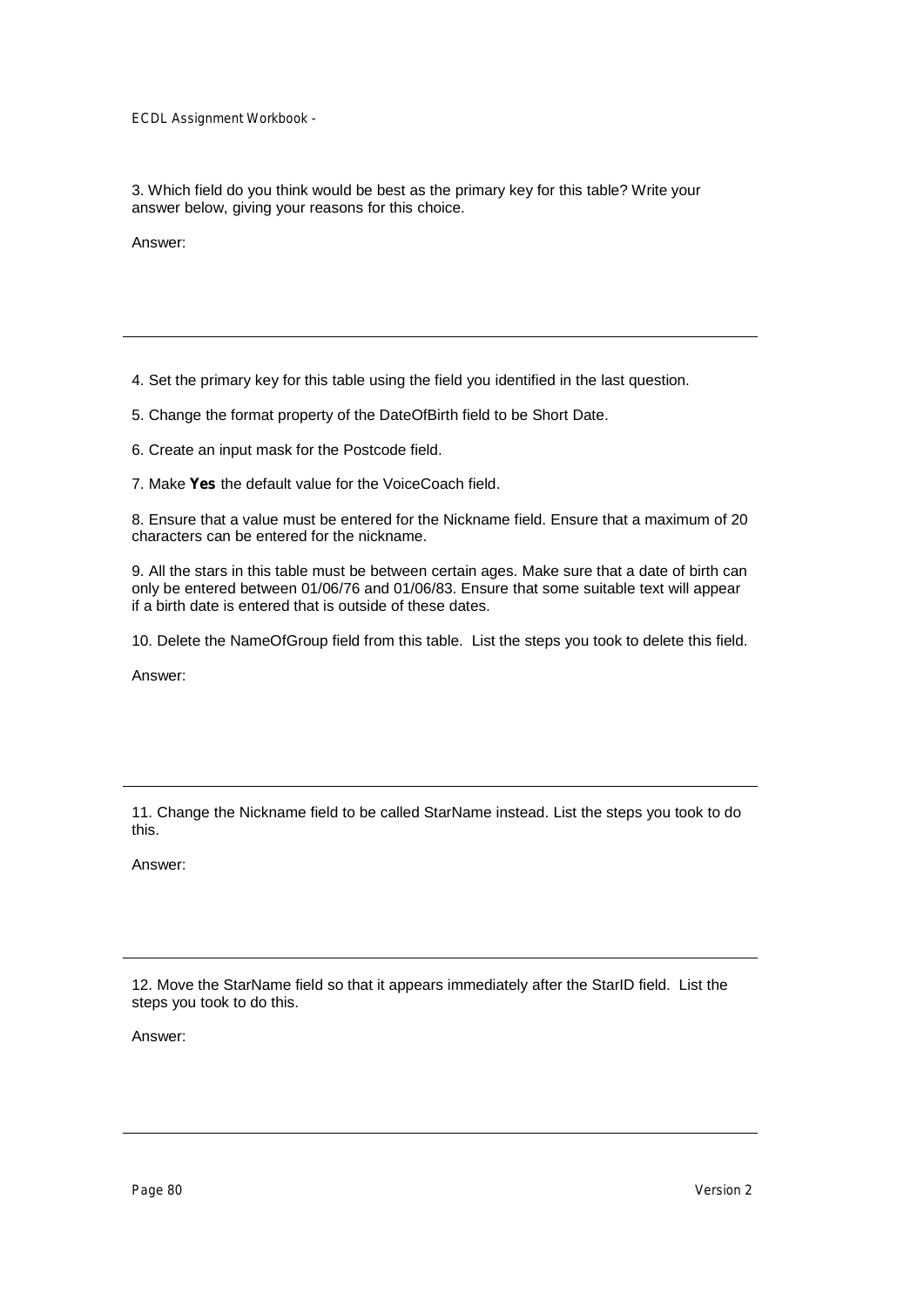13. Save the table. What is the name of the view you need to be in to add a record to this table?

Answer:

14. Switch to the correct view to add data to the table. Add a record to the table - you can make up the data you enter.

15. What is the name of the view you need to be in to add a new field to this table?

Answer:

16. Switch to the view you identified in the previous question. Explain how you did this below, describing the location of any icons you used.

Answer:

17. Close the table and the database.

# **Congratulations!**

You have completed the assignment on Creating a Simple Database.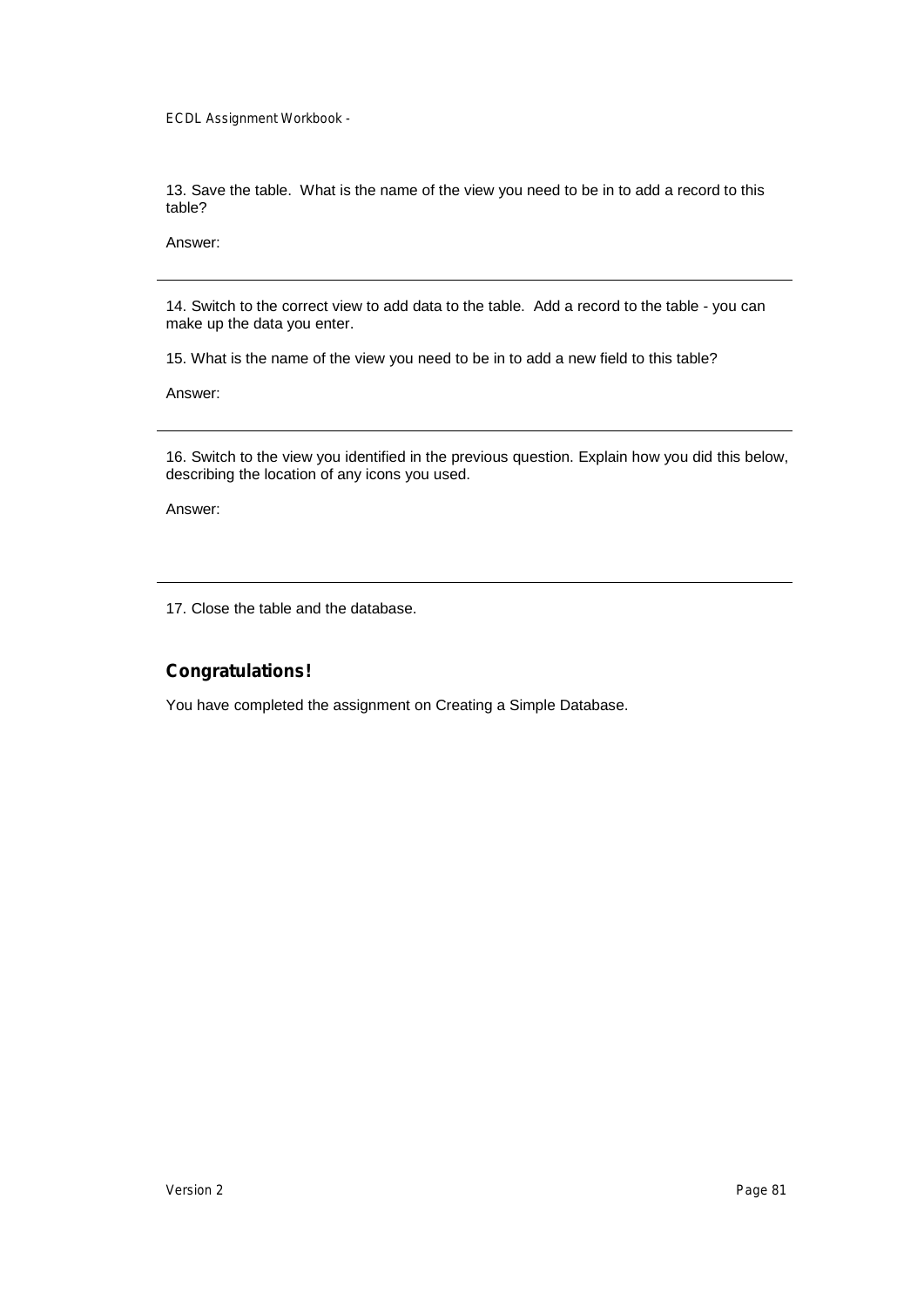# **7 Module 6 - Presentations**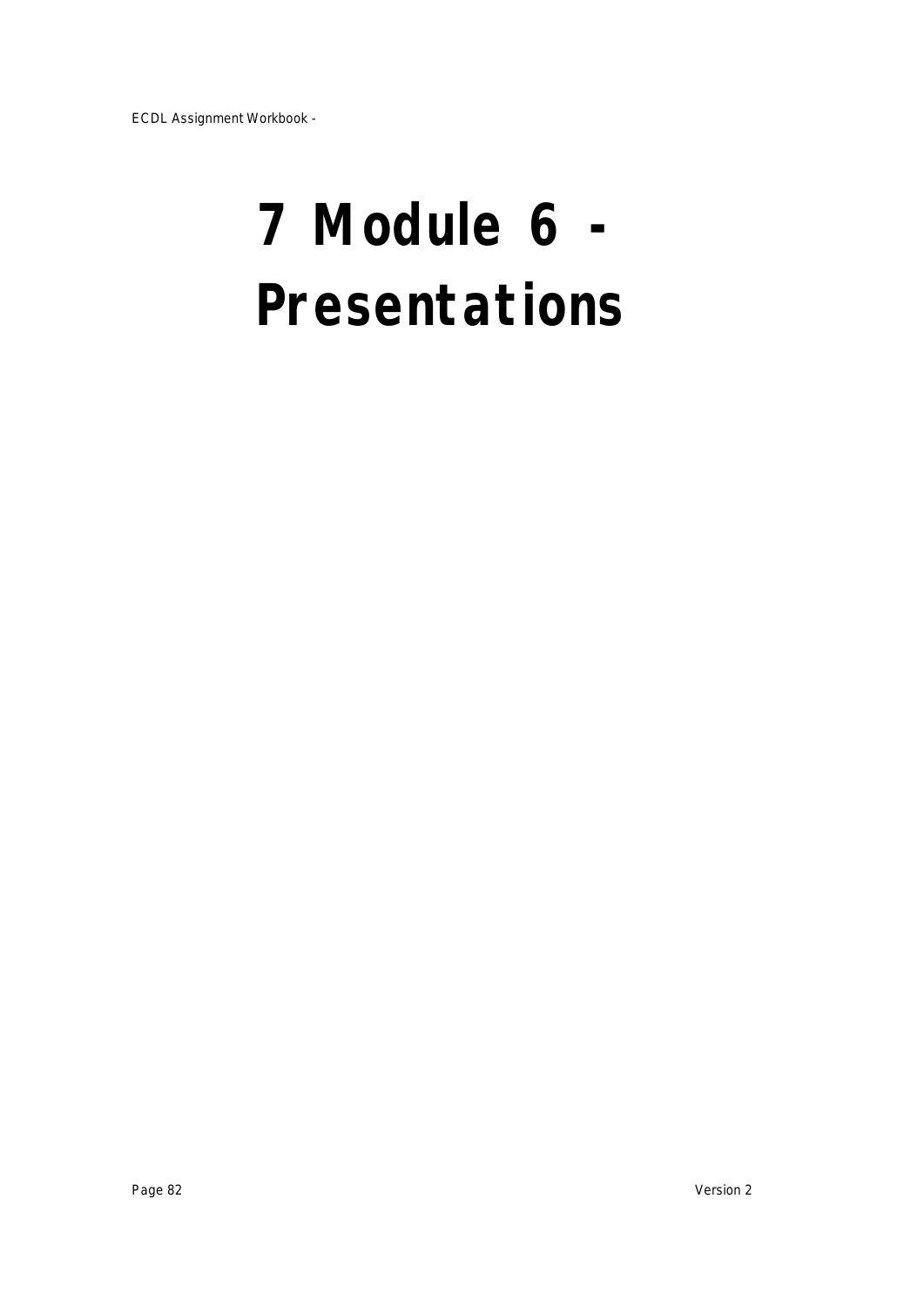# **7.1 Assignment 1 – Getting**

The aim of this assignment is to practise the lessons in the Getting Started with PowerPoint section of ECDL Module 6.

#### **Before you start**

Open the file **Bettystart.ppt** from **C :\onlinelearning\ecdl\ppoint**.

#### **Changing the View and Moving Around**

1. Using a menu, switch to looking at this presentation in Slide Sorter view. List the steps you took to do this.

Answer:

2. Return to Slide view and move to the second slide in this presentation.

Which one of the set of buttons pictured on this slide would you use to move between two slides, a), b), c), d) or e)?

Answer:

3. What will you press on the keyboard to move to the next slide? Write this below and then use this key to move to the next slide in the presentation!

Answer:

4. What will you press on the keyboard to move back to the previous slide?

Answer:

5. Which key on the keyboard will take you back to the first slide? Try it in the presentation and write it below.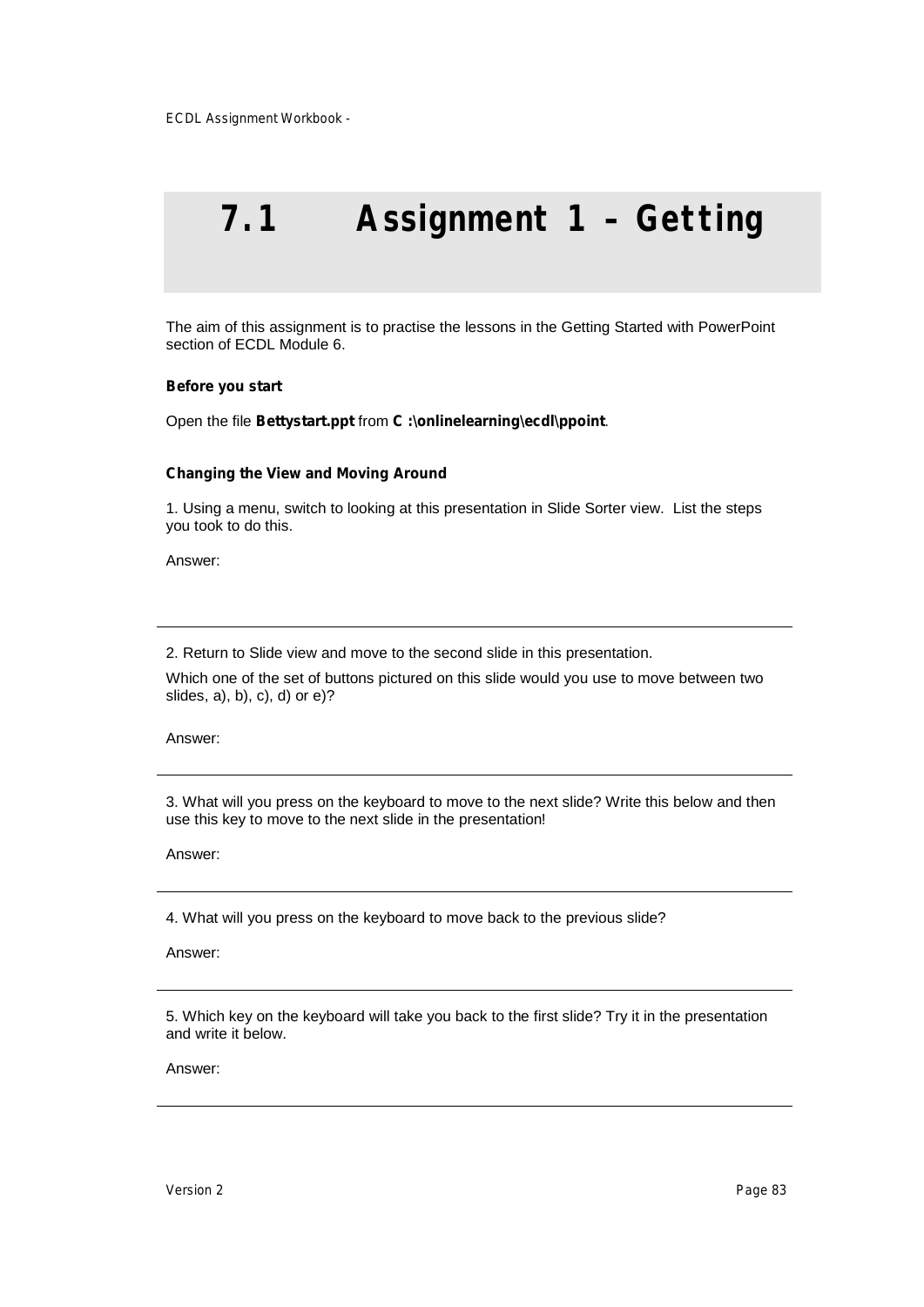6. What will you press on the keyboard to move to the last slide? Write it below and then use this key to move to the last slide!

Answer:

7. Move to slide number 3. Which of the set of icons pictured on this slide would you use to switch to Outline view, a), b), c) or d) or e)?

Answer:

8. Which of the set of icons pictured on slide number 3 would you use to switch to Normal view, a), b), c) or d) or e)?

Answer:

9. How about Slide view? Which of the icons pictured on slide number 3 would you use to get to this view, a), b), c) or d) or e)?

Answer:

10. Move to the fourth slide. You can't see your slides very clearly and you want to zoom in so that they fill up more of the screen. Which of the icons pictured on slide number 4 would you use to do this a), b), c) or d)?

Answer:

11. Describe how you would choose a magnification of 50 percent. List any steps you would take.

Answer:

# **Creating Presentations**

1. Move to the fifth slide in the presentation. Which icon would you use to create a new blank presentation, a), b), c) or d)?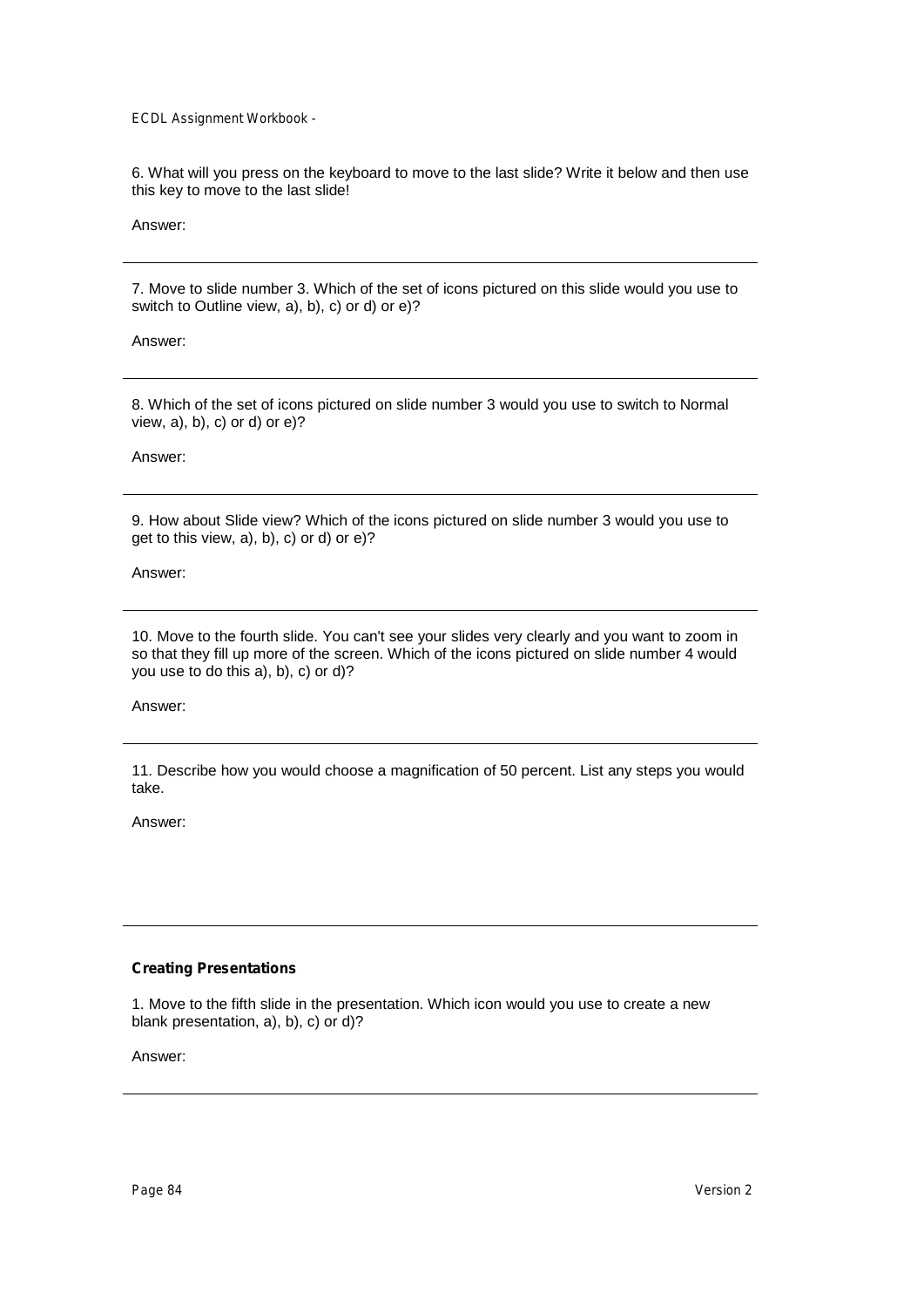2. How would you create a new blank presentation using a menu? List the steps you would take below. (Don't actually create a presentation yet!)

Answer:

3. Close the presentation **Bettystart.ppt** without saving it.

Create a new blank presentation using either the menu or the icon. Save the presentation with the name **Myblanketyblank.ppt** in the folder **C :\onlinelearning\ecdl\ppoint**.

Describe how you saved this presentation.

Answer:

4. If you wanted to save a new presentation in a folder you had in **C :\My Documents\My Presentations** how would you do it? List the steps you would take in the Save dialog box.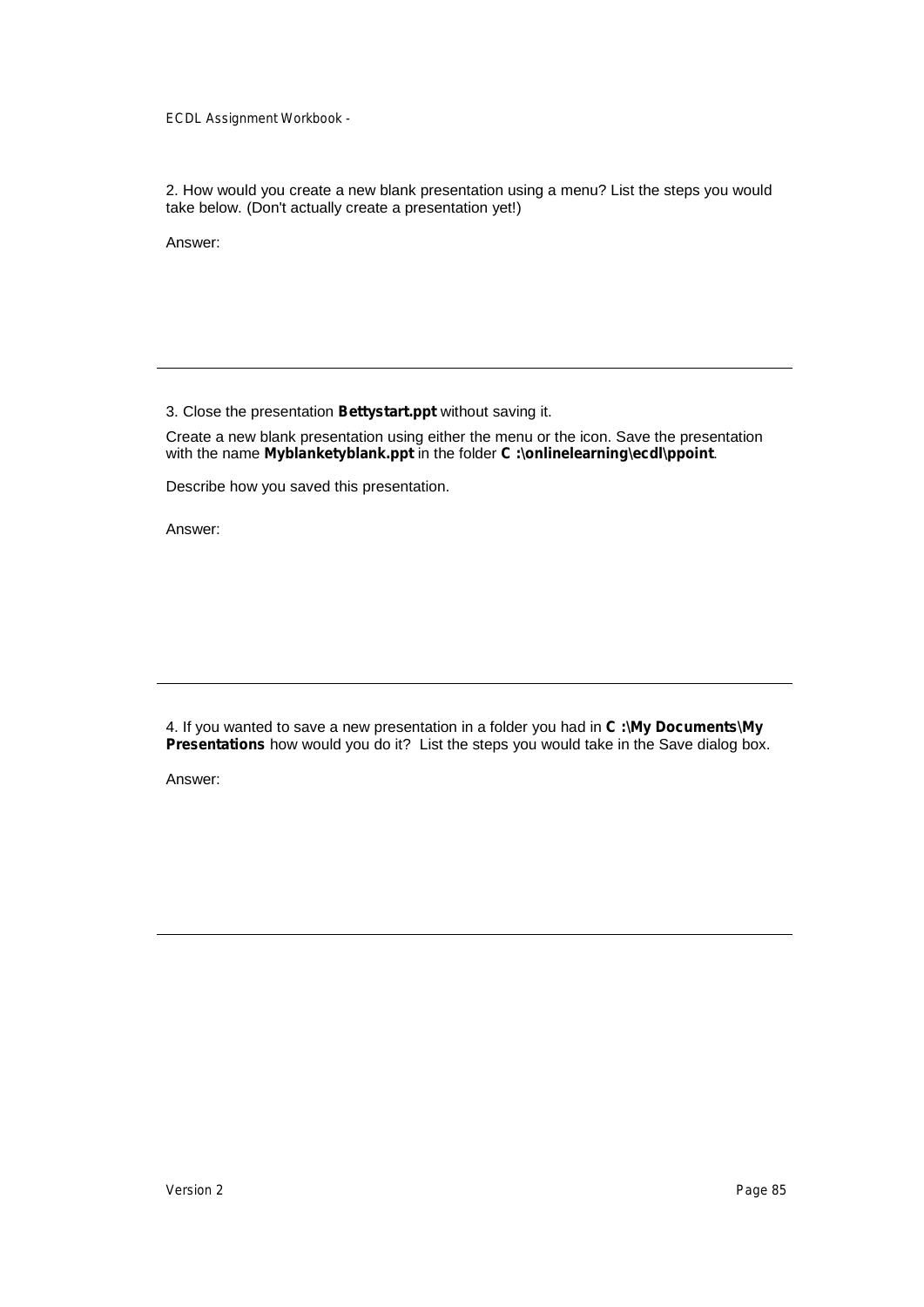# **Using Help and Displaying Toolbars**

1. Close any open presentations and then open the file **Bettystart.ppt** again. To get a bit more room on the screen, you decide to hide the Standard toolbar. How do you do this?

Answer:

2. You now need to show the Standard toolbar again, how do you do this?

Answer:

3. Move to slide number 7. Which of the icons pictured on this slide would you use to show the Office Assistant, a), b), c) or d)?

Answer:

4. Make sure you can see the Office Assistant. Use it to find out how you would add shadowing to text. Write the steps it tells you to take to add a shadow to text.

Answer:

5. Hide the Office Assistant so that you can no longer see it on your screen. Describe how you just did this.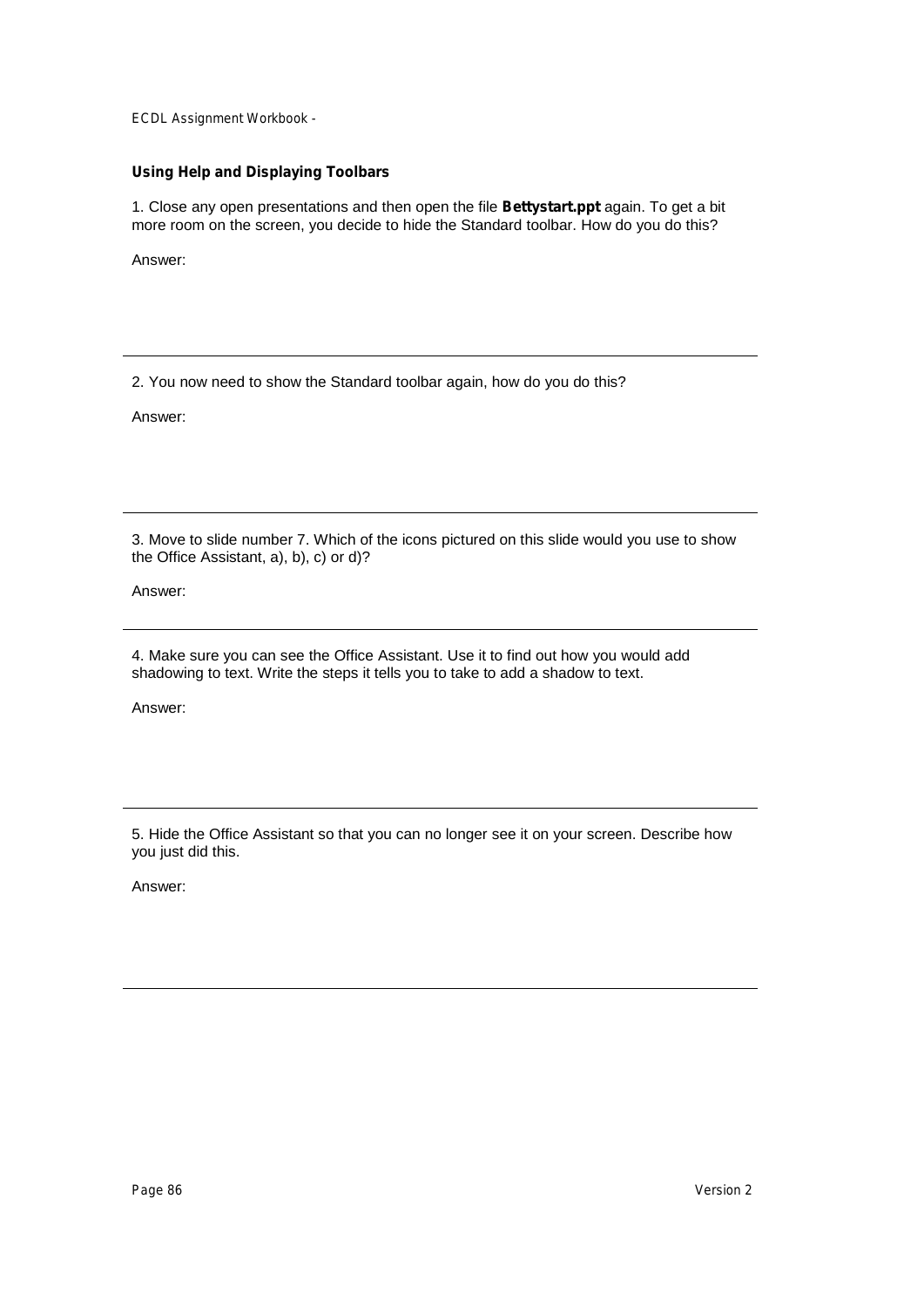#### **Adding Text to Slides**

1. Move to the last slide in this presentation. Add the text "Bedtime" to the title placeholder and then add the following text to the bulleted list:

- Pyjamas £6.99
- Nightshirts £4.99
- Slippers £5.99

2. Move to the first slide and delete the subtitle placeholder. Add a text box to this slide and type the text "Spring Catalogue".

3. Move to the eighth slide. Add "Red" to the list of colours available for the boy's shorts. Select the text "White" from the colours available for T shirts and delete it.

4. How did you select the text "White"? Describe below how you select text.

Answer:

5. Switch to Outline view and move the text on the ninth slide "Trainers - £18.99" so that it is above the text "Sweatshirts - £7.99". Add another item to this slide: "Bed socks - 99p". Demote this last point you added so that it becomes a subpoint of "Sweatshirts".

6. Return to Slide view and move to slide number 2. Which of the icons pictured on this slide will collapse and expand selected slides in Outline view, a), b), c), d) or e)?

Answer:

7. You have used two views during this section, describe how you have switched your view between Slide and Outline.

Answer:

### **Working with Placeholders**

1. Return to the first slide and resize the title placeholder to be about 50% larger. Move this placeholder to the top of the slide.

2. Switch to slide 4 and delete the title placeholder which contains the text "Getting a Closer Look". Close and save this presentation.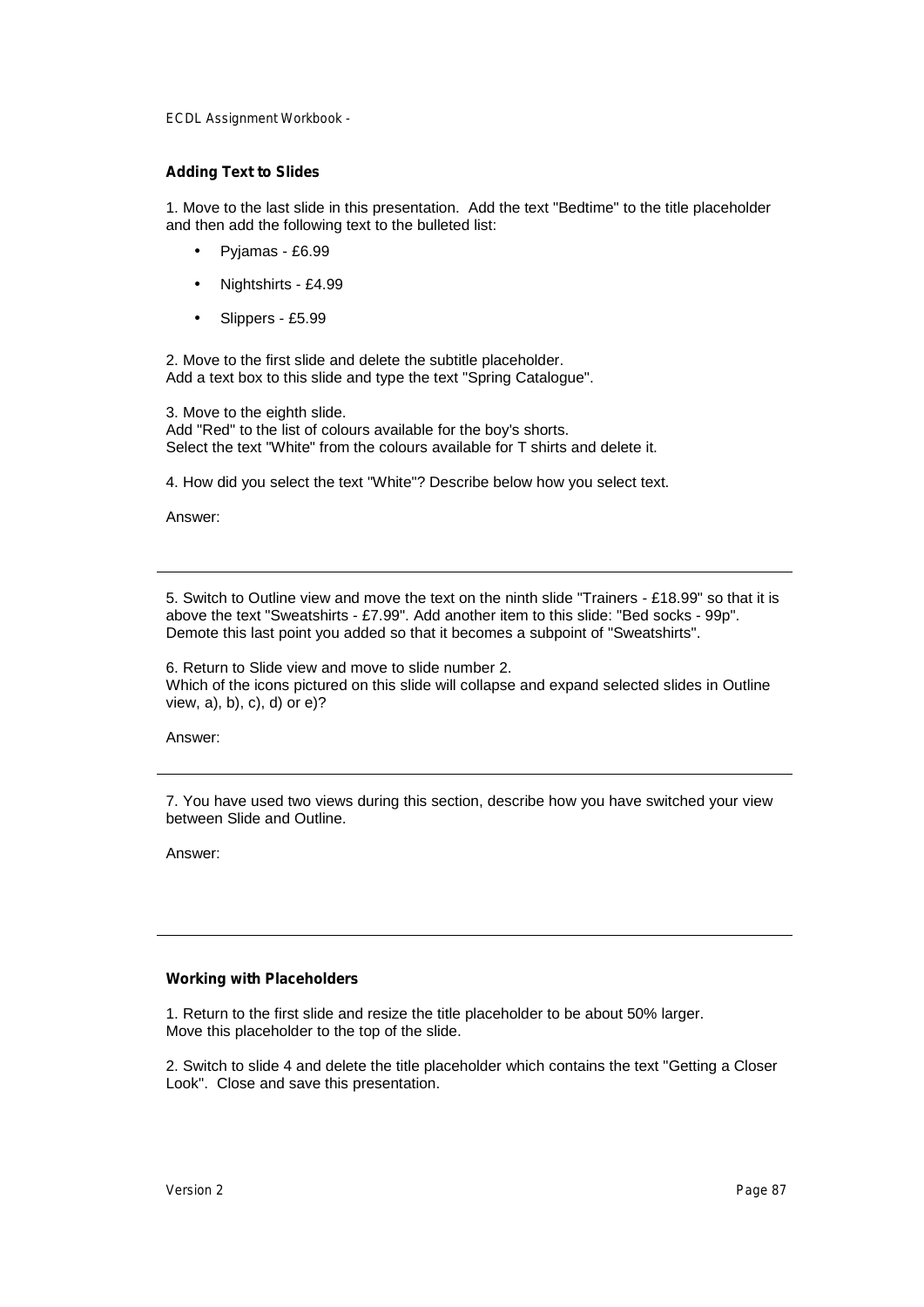# **Adding Deleting and Moving Slides**

1. Open the presentation called **SlideBetty**. Switch to Slide Sorter view and delete the fourth slide, with the title Slide to Delete.

2. Move the Bedtime slide so that it comes before the Sportswear slide.

3. Return to Slide view and move to the last slide. Insert a new slide at the end of the presentation with a bulleted list layout.

4. In this section you have switched between Slide view and Slide Sorter view. Describe how you have changed your view between Slide and Slide Sorter.

Answer:

# **Slide Setup and Printing**

1. Move to slide number 2, Printing Slides. On this slide there is a picture of part of a dialog box. Which menu would you use to get to this dialog box?

Answer:

2. Which option from the menu you identified in the previous question would you choose to get to the dialog box on slide number 2?

Answer:

3. Look at the dialog box on slide number 2, Printing Slides. How would you ensure that you printed all the slides in a presentation?

Answer:

4. How would you choose to print only slide number 1? How would you print 3 copies of this slide? List all of the steps.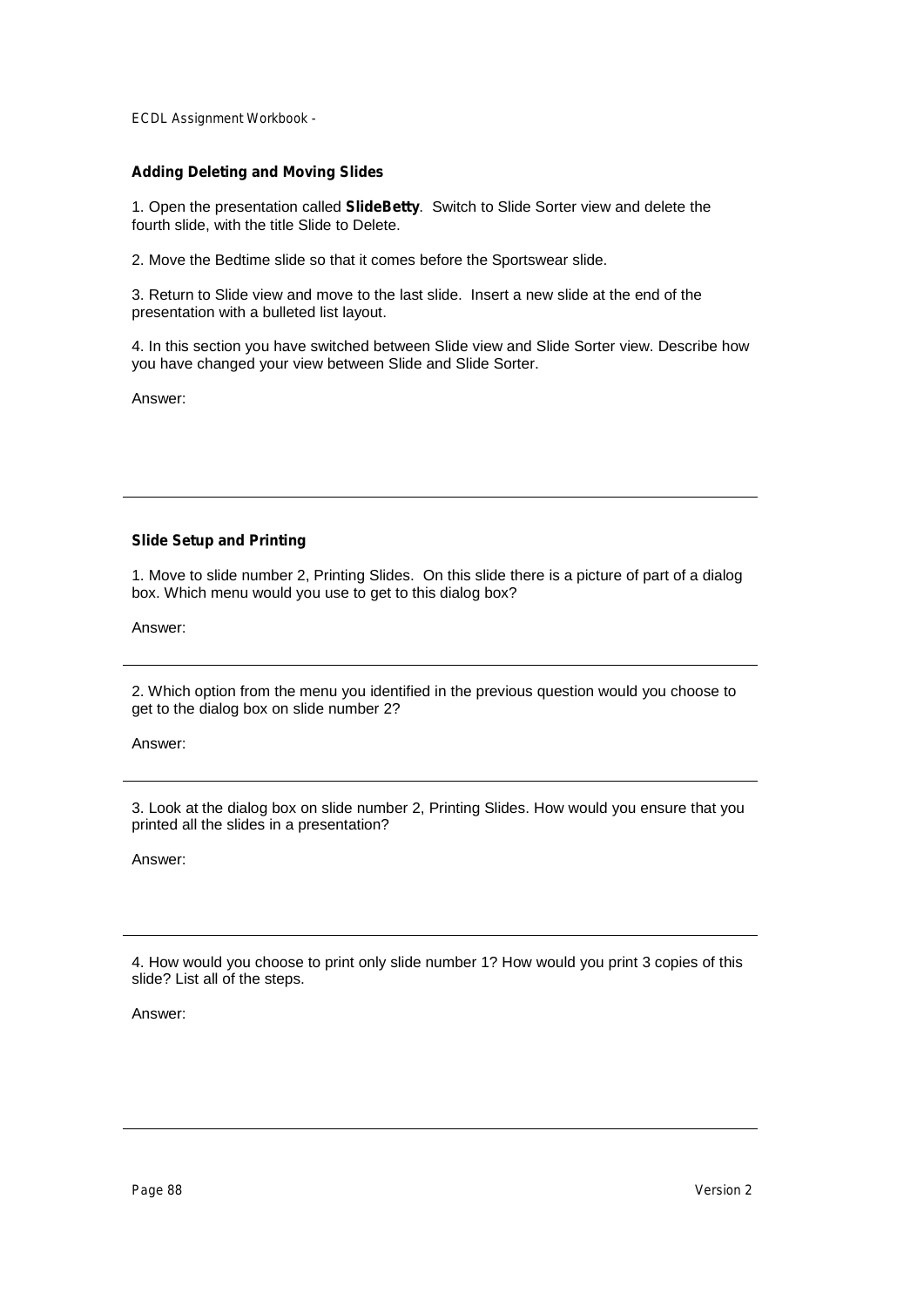5. How would you print out a set of audience handouts (with 6 slides per page)?

Answer:

6. When you print out your slides how could you make sure that there was a frame around each slide on the page?

Answer:

7. Imagine you want to print out 3 copies of slide number 1 in pure black and white and not colour. How would you ensure this happens?

Answer:

8. Let's say that when you try to print you find there is no available printer. How would you use the dialog box pictured on the second slide to ensure that you created a file you could print from another computer later - whether or not the presentation was on the computer? List the steps you would take below.

Answer:

9. Change the size of all the slides in this presentation to be sized for A4 paper.

10. Change the orientation of all the slides to landscape.

11. Save and close this presentation.

# **Congratulations!**

You have completed the assignment on Getting Started in PowerPoint.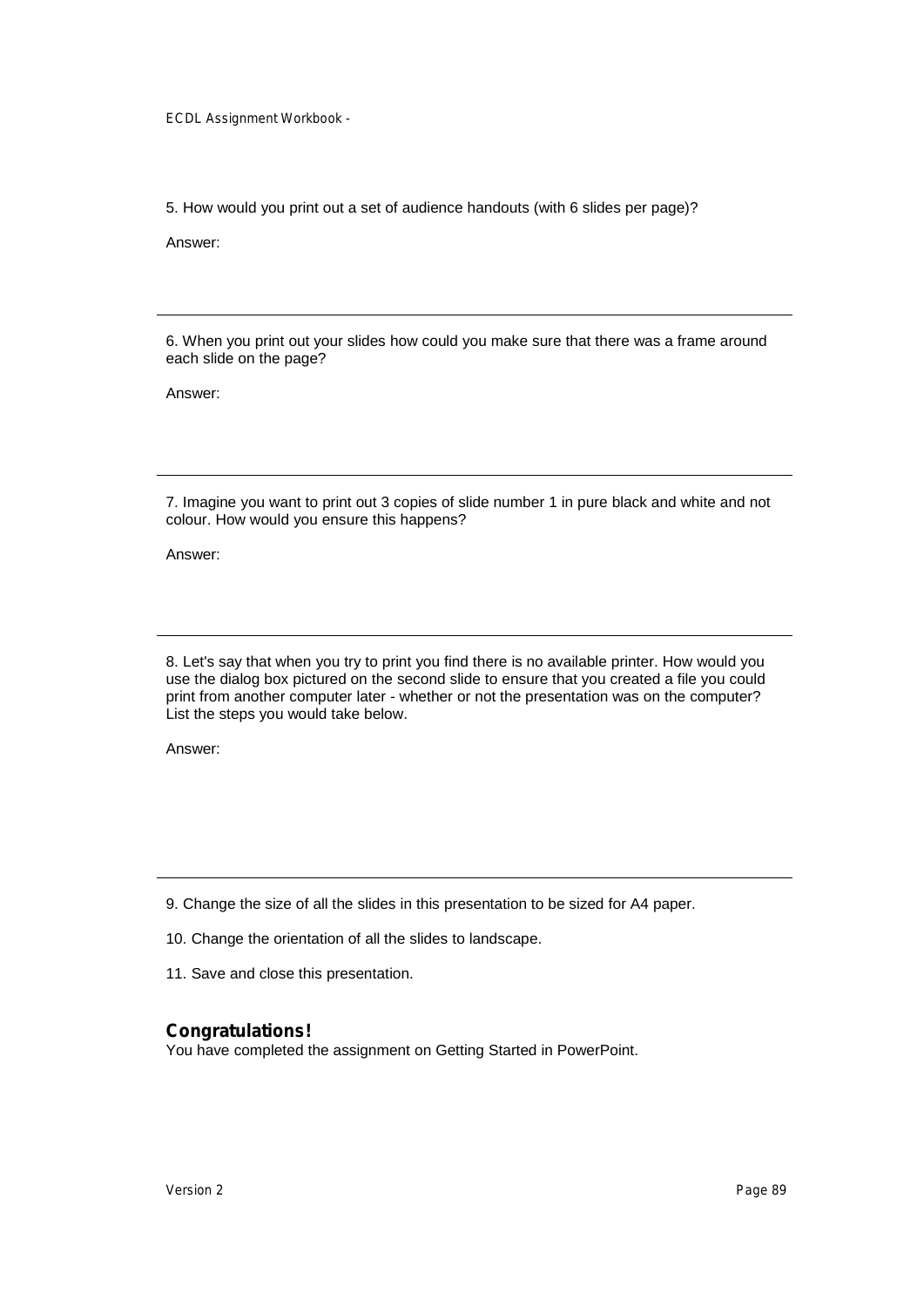# **7.2 Assignment 2 - Formatting**

The aim of this assignment is to practise the lessons in the Formatting section of the ECDL Module 6 course.

#### **Before you start**

Open the file **Forbetty.ppt** from **C :\onlinelearning\ecdl\ppoint**.

### **Formatting Text**

1. Make the "TM" at the end of "Betty Bloomer's" superscript.

2. Select the text "Betty Bloomer's" on the first slide and make this bold, italic and left aligned.

3. Change the font for the text "Mail Order Catalogue" to be Arial and 28 pts in size and to have a shadow.

4. Move to the second slide and make the text in the title placeholder the colour blue and underlined.

5. Move to the third slide and change the case of the title "sPORTS wEAR" to be title case.

6. In the box below describe the steps you took to change the case of the title in the previous question.

Answer:

7. Move to the fourth slide and change the © at the end of "Betty's Bedtimers" to subscript. Save the presentation.

### **Formatting Placeholders**

1. Move to the sixth slide. Change the alignment of the text in the bulleted list placeholder so that it is aligned vertically and horizontally in the centre of the placeholder.

2. Change the line around this bulleted list placeholder so that it is green, dashed and 3 pts thick.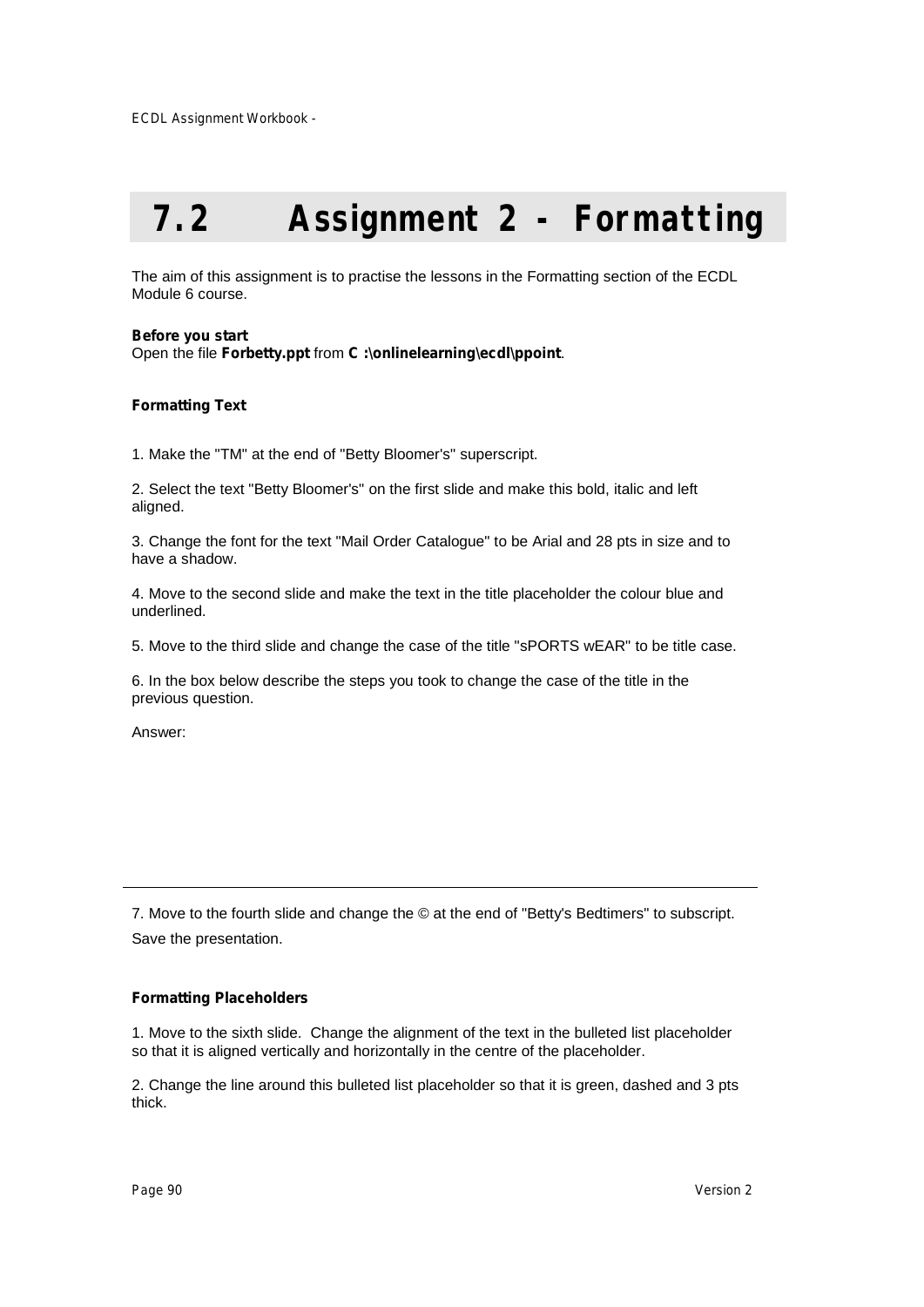3. Return to the first slide. Format the title placeholder so that there is a line around it and that it has a peach fill colour. Save the presentation.

#### **Changing Colours and Background**

1. Change the colour scheme for the slides in this presentation to one with a blue background.

2. Change the background colour for all the slides to a lighter blue.

3. Apply a horizontal gradient fill effect to the background of all the slides.

4. Change the colour scheme for the first slide only back to something with a white background.

Change the background colour of this slide to a pale pink and choose to omit the background graphics for this slide.

5. Move to the fifth slide. Create a custom colour scheme for this slide that has orange title text, yellow text and lines and red fills. Add this as a standard scheme and apply to this slide only.

Save this presentation.

### **Changing Bullets and Line Spacing**

1. Move to the sixth slide. Change the bullet points to be red and another symbol or character.

- 2. Increase the spacing between the lines of the bulleted list to double what it is now.
- 3. Move to the fourth slide. Decrease the line spacing for the bulleted list to be 1.5 lines.
- 4. Close and save this presentation.

# **Congratulations!**

You have completed the assignment on Formatting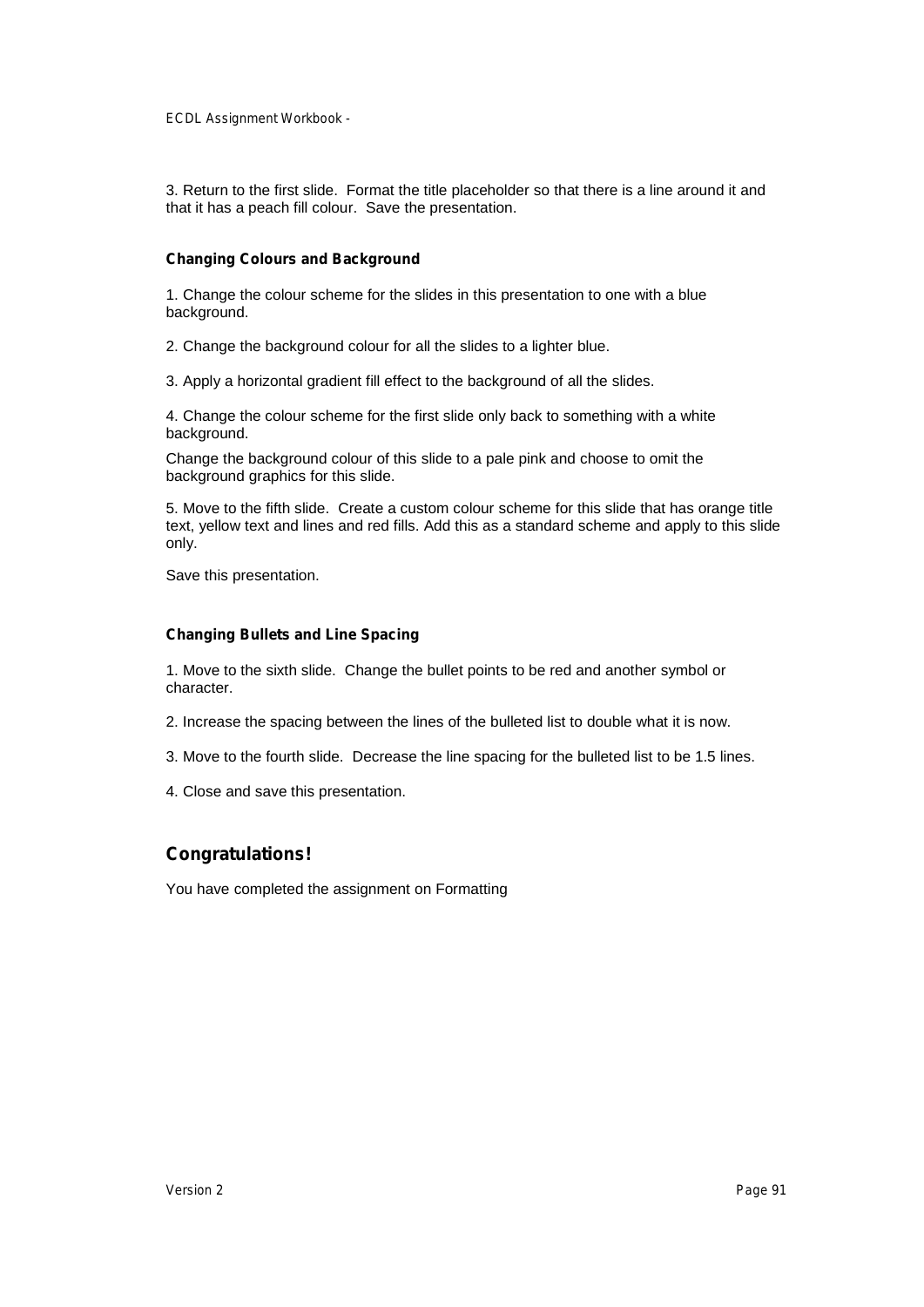# **7.3 Assignment 3 – Masters and Templates**

The aim of this assignment is to practise the lessons in the Masters and Templates section of ECDL Module 6.

# **Before you start**

Open the file **Bondmast.ppt** from **C :\onlinelearning\ecdl\ppoint**.

# **Using the Master Slides**

1. Insert **Heart.jpg** from **C :\onlinelearning\ecdl\ppoint** as a logo on the Slide Master. Move it to the bottom right of the slide.

2. Insert the **Heart.jpg** on the Title Master slide also. This time position the picture in the top middle of the slide, above the title.

3. Change the font of the Master title style on the Slide Master to Arial.

4. Change the bullet point of the Master text style to a star or asterisk.

# **Using Templates**

1. Apply the Ribbons design template to this presentation.

2. Close and save this presentation.

# **Congratulations!**

You have completed the assignment on Masters and Templates.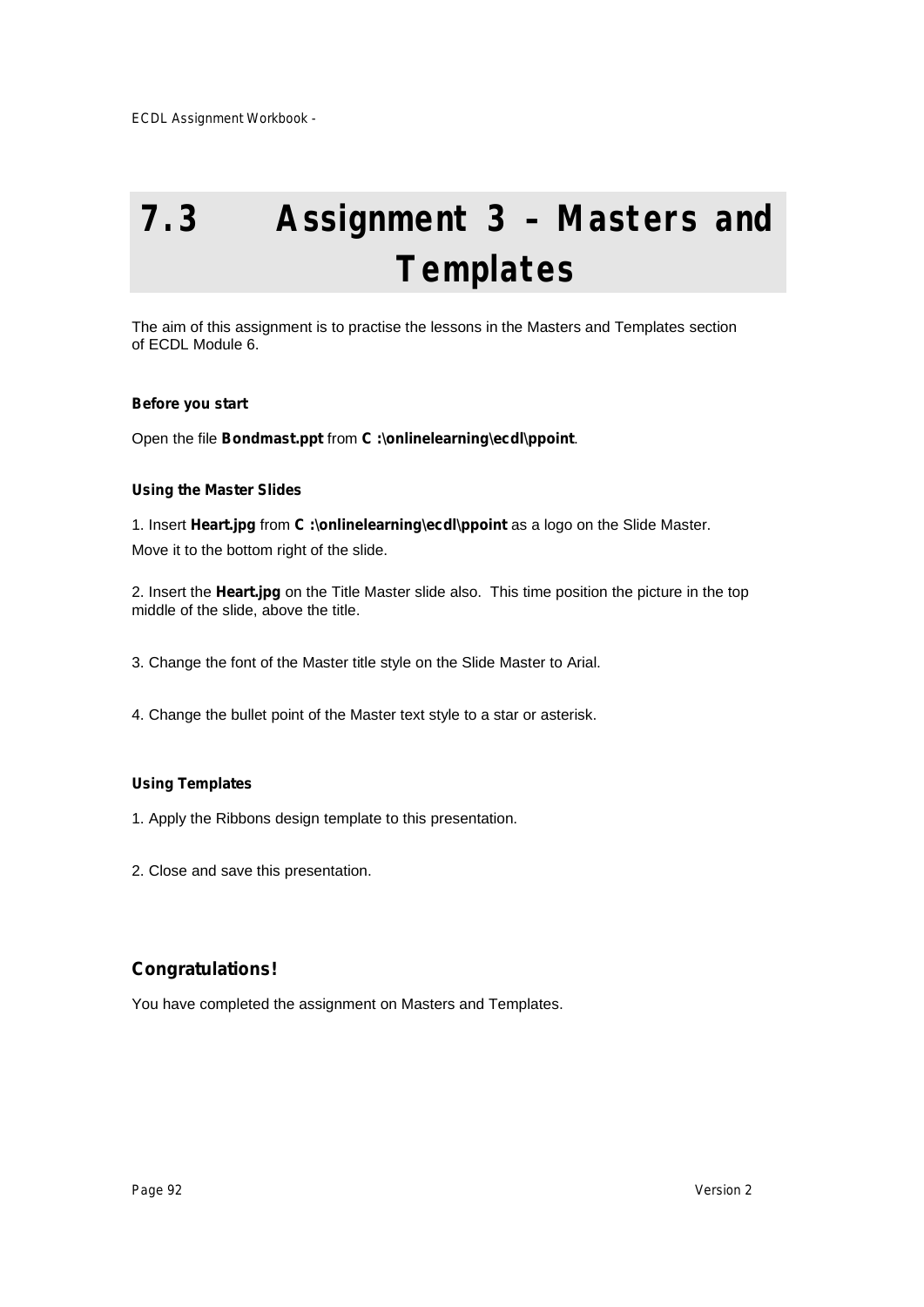# **7.4 Assignment 4 – Speaker's Notes**

The aim of this assignment is to practise the lessons in the Speaker's Notes section of the ECDL Module 6 course.

#### **Before you start**

Open the file **Favenote.ppt** from **C :\onlinelearning\ecdl\ppoint**.

#### **Speaker's Notes**

1. Add some notes about your leisure activities to slide 1 of this presentation.

2. Add some notes to the second slide of this presentation about your holidays.

- 3. Print out the notes pages for this presentation.
- 4. Write a list of the steps you took to print out the notes pages.

Answer:

5. Save and close this presentation.

# **Congratulations!**

You have completed the assignment on Speaker's Notes.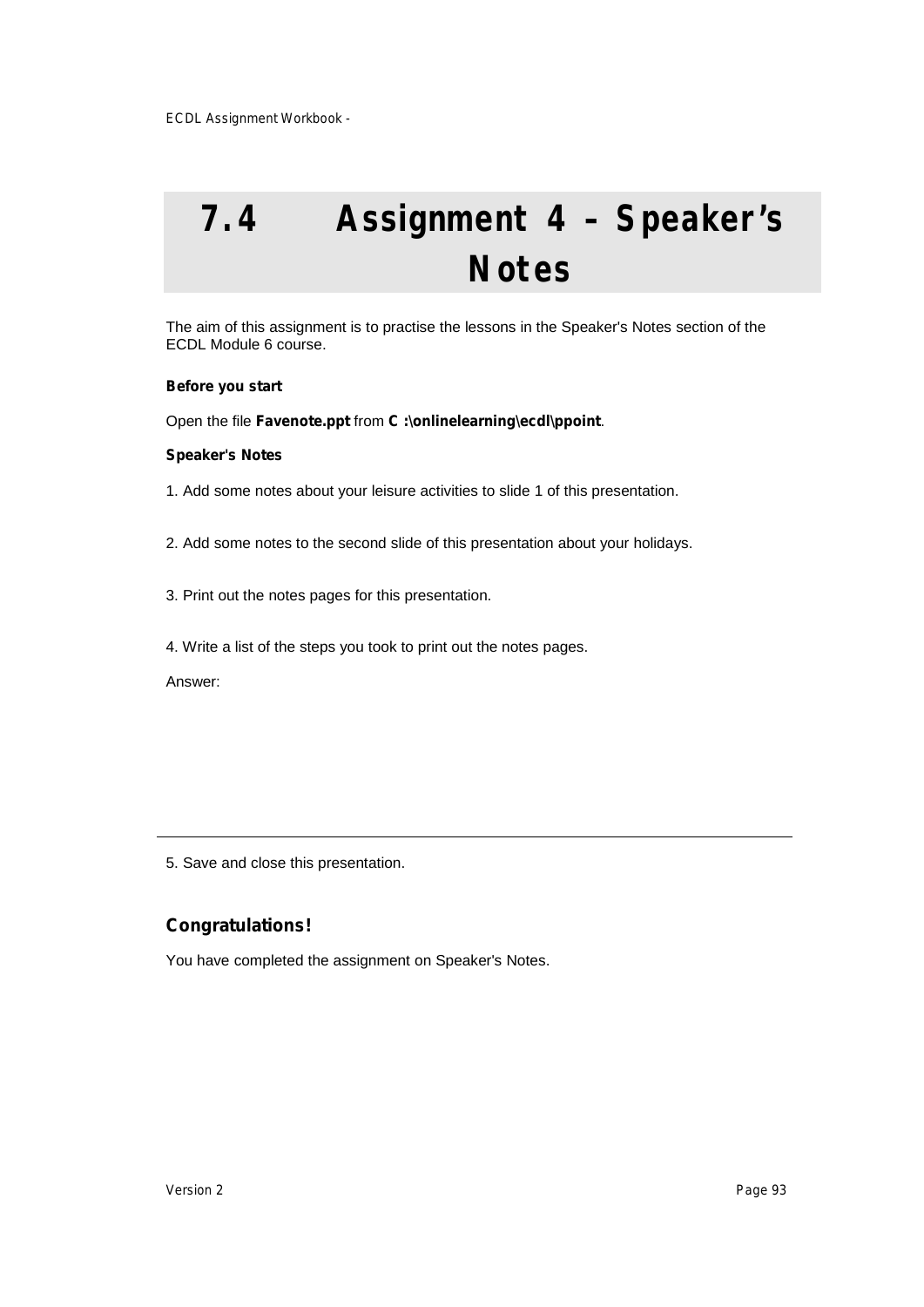# **7.5 Assignment 5 – Graphs and Charts**

The aim of this assignment is to practise the lessons in the Graphs and Charts section of the ECDL Module 6 course.

### **Before you start**

Open the file **Fishchar.ppt** from **C :\onlinelearning\ecdl\ppoint**.

### **Creating and Working with Charts**

1. Create a new slide for this presentation with the chart slide layout. Add a title Sales Results to this slide.

2. Enter the following text into the datasheet for the chart:

|            | 1st Qtr | 2nd Qtr | 3rd Qtr | 4th Qtr |
|------------|---------|---------|---------|---------|
| London     | 20.4    | 27.4    | 90      | 20.4    |
| Birmingham | 30.6    | 38.6    | 34.6    | 31.6    |
| Manchester | 45.9    | 46.9    | 45      | 43.9    |

Return to PowerPoint to see how your chart looks.

3. You need to edit some text on the chart on this slide, make sure you are in Microsoft Graph ready to do this. Describe below how you make sure that you are in Microsoft Graph.

Answer:

4. Change Manchester to Swansea. Enter a new row for Glasgow with the figures 50.1, 29.5, 65 and 29.8.

5. Return to Microsoft PowerPoint. Resize the chart to make it a little bit larger on the slide. In the box below describe how you made the chart larger.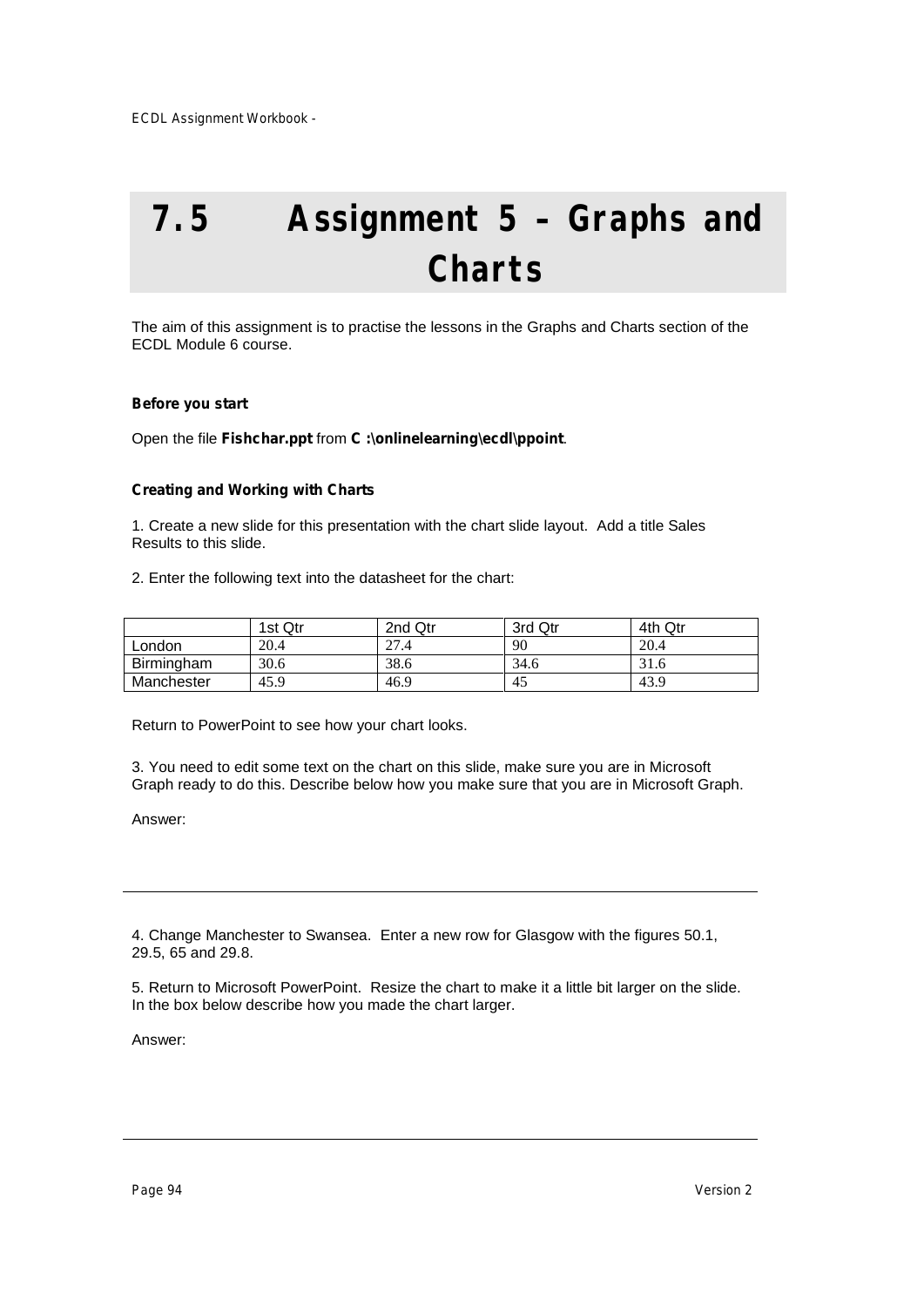6. Move the chart so that the bottom edge of the placeholder lines up with the bottom of the slide.

7. Switch back to Microsoft Graph and change the chart type to a bar chart.

8. Change the way that the information is displayed in this chart to By Column.

9. Hide the legend and gridlines for this chart.

10. Change the colour of all the light blue bars in the chart to bright pink.

11. Use the Chart options to add a title to the chart: Quarterly Sales Results, and show a data label which displays the value for each bar.

12. Move to the 1999 Sales slide and delete the 1999 Sales Results chart

### **Organisation Charts**

1. Add a slide to the end of this presentation with the organization chart layout.

2. Add an organisation chart to this new slide. In the first box, add the name Ivor Goldfish with the title Managing Director.

3. In the first subordinate box on the left, add the name Crystal Bowl with the title Sales Director.

4. Delete the middle subordinate box. On the right hand subordinate box add the name Bob Around with the title Operations Director.

5. Add a subordinate box to the organisation chart underneath Crystal Bowl. The name in the new box should be Sally Mander, who is an Area Sales Manager.

6. Change the style of the boxes for the Operations Director and Sales Director to any style you wish.

7. Change the background of this organisation chart to a paler blue.

8. Return to PowerPoint from the organisation chart.

9. Close and save this presentation.

# **Congratulations!**

You have completed the assignment on Graphs and Charts.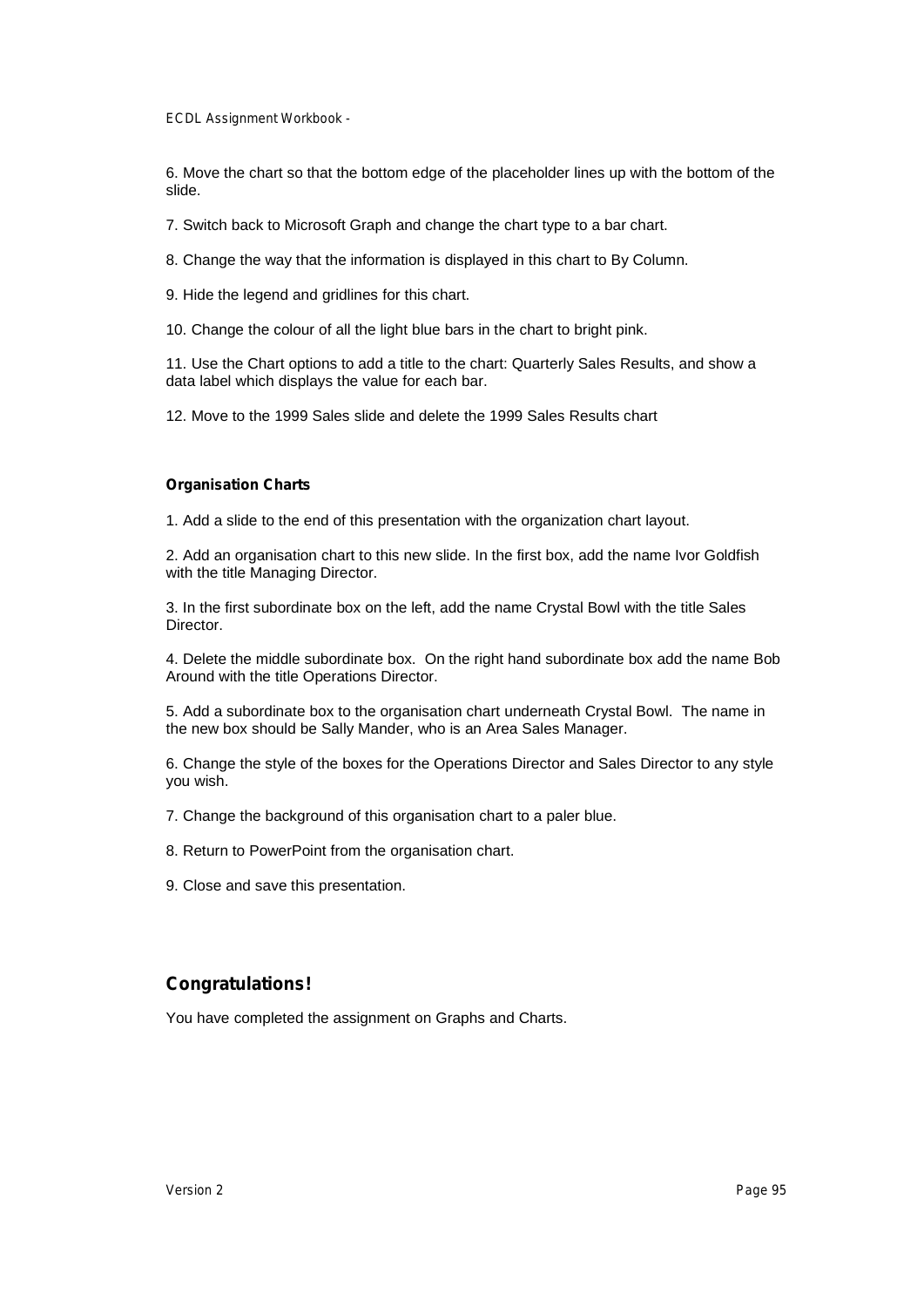# **7.6 Assignment 6 – Drawing Toolbar**

The aim of this assignment is to practise the lessons in the Drawing Toolbar section of the ECDL Module 6 course.

# **Before you start**

Open the file **Drawing.ppt** from **C :\onlinelearning\ecdl\ppoint**.

# **Drawing and Formatting Shapes**

1. Ensure that the Drawing toolbar is showing. On the first slide in this presentation, use the Drawing toolbar to draw a rectangle on a blank area of the slide.

2. Change the fill colour of the orange circle to purple, and make this circle a little bigger.

3. Change the **line** colour of the dark orange square to yellow and make the line style 3 pts wide and dotted.

4. Move this square to the bottom left hand corner of the slide.

5. Delete the green triangle.

6. In a blank area of the slide, draw a circle, a line and a star from the AutoShapes.

# **Adding 3D and Shadow**

1. Apply the 3D Style 1 effect to the circle you have drawn.

Use the 3D toolbar to increase the depth of the 3D effect to 144 pts, and change the lighting to dim.

2. Apply the Shadow Style 1 effect to the star you have drawn.

Use the Shadow toolbar to give the shadow seven nudges to the right, and change the colour of the shadow to black.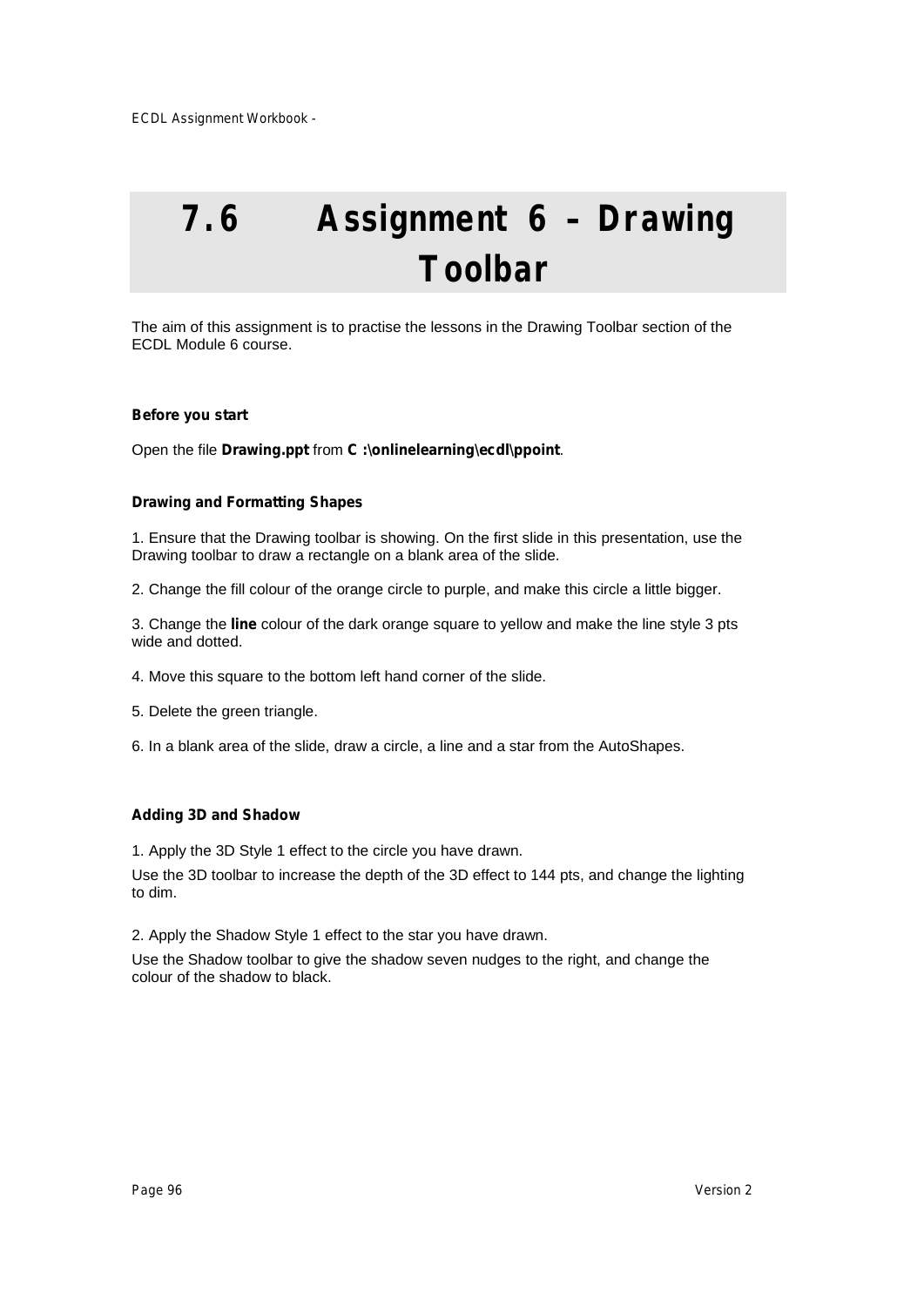# **Rotating and Ordering Shapes**

- 1. Change the order of the shapes to bring the yellow rectangle to the front.
- 2. Rotate the smiley face to the left. Flip the crescent moon horizontally.
- 3. Save and close this presentation.

# **Congratulations!**

You have completed the assignment on Drawing.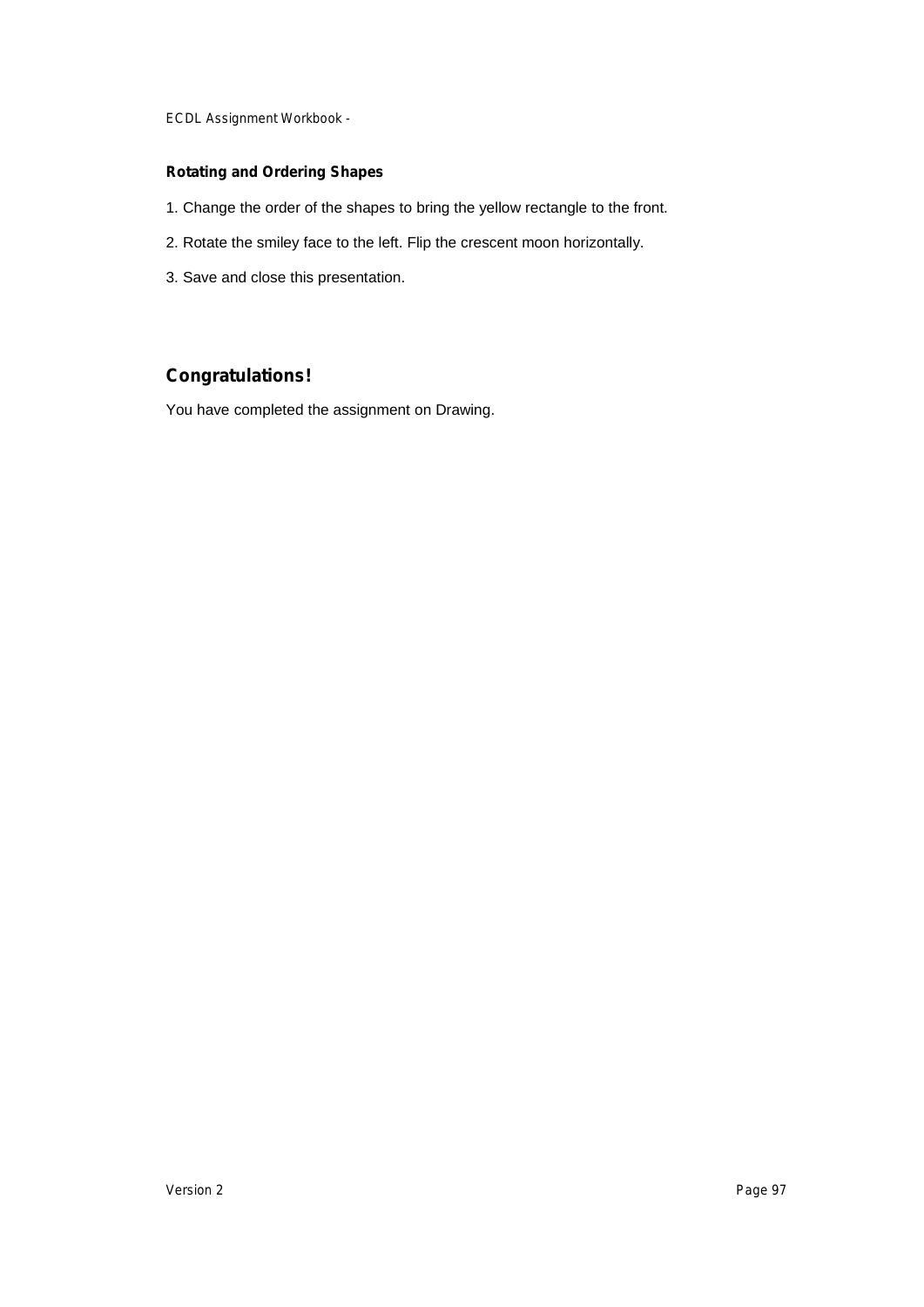# **7.7 Assignment 7 – ClipArt and Pictures**

The aim of this assignment is to practise the lessons in the Clipart and Pictures section of the ECDL Module 6 course.

# **Before you start**

Open the file **Bettypic.ppt** from **C :\onlinelearning\ecdl\ppoint**.

### **Adding Pictures to Slides**

1. Add a piece of Clipart to the placeholder on slide 4.

2. Move and resize the picture so that it fills the empty space on the slide.

3. Copy the picture on the fifth slide and paste it back onto the same slide. Move and resize the copied picture so that it is about a quarter of the size of the original and is positioned in the top left hand corner.

4. Delete the original picture of the lorry on the fifth slide.

5. Insert the picture file **Lorrypic.jpg** from **C :\onlinelearning\ecdl\ppoint** onto this slide.

# **Using the Picture Toolbar**

1. Move the picture of the child on slide 1 to the bottom left hand corner of the slide.

2. How would you display the Picture toolbar if it didn't automatically display when you clicked on a picture?

3. Make sure the Picture toolbar is displayed and move to slide 3. Change the line style around the picture on slide 3 to double lines, then change the colour of these lines to yellow.

4. Insert a line around one of the pictures on slide 2.

5. Close and save this presentation.

# **Congratulations!**

You have completed the assignment on Clipart and Pictures.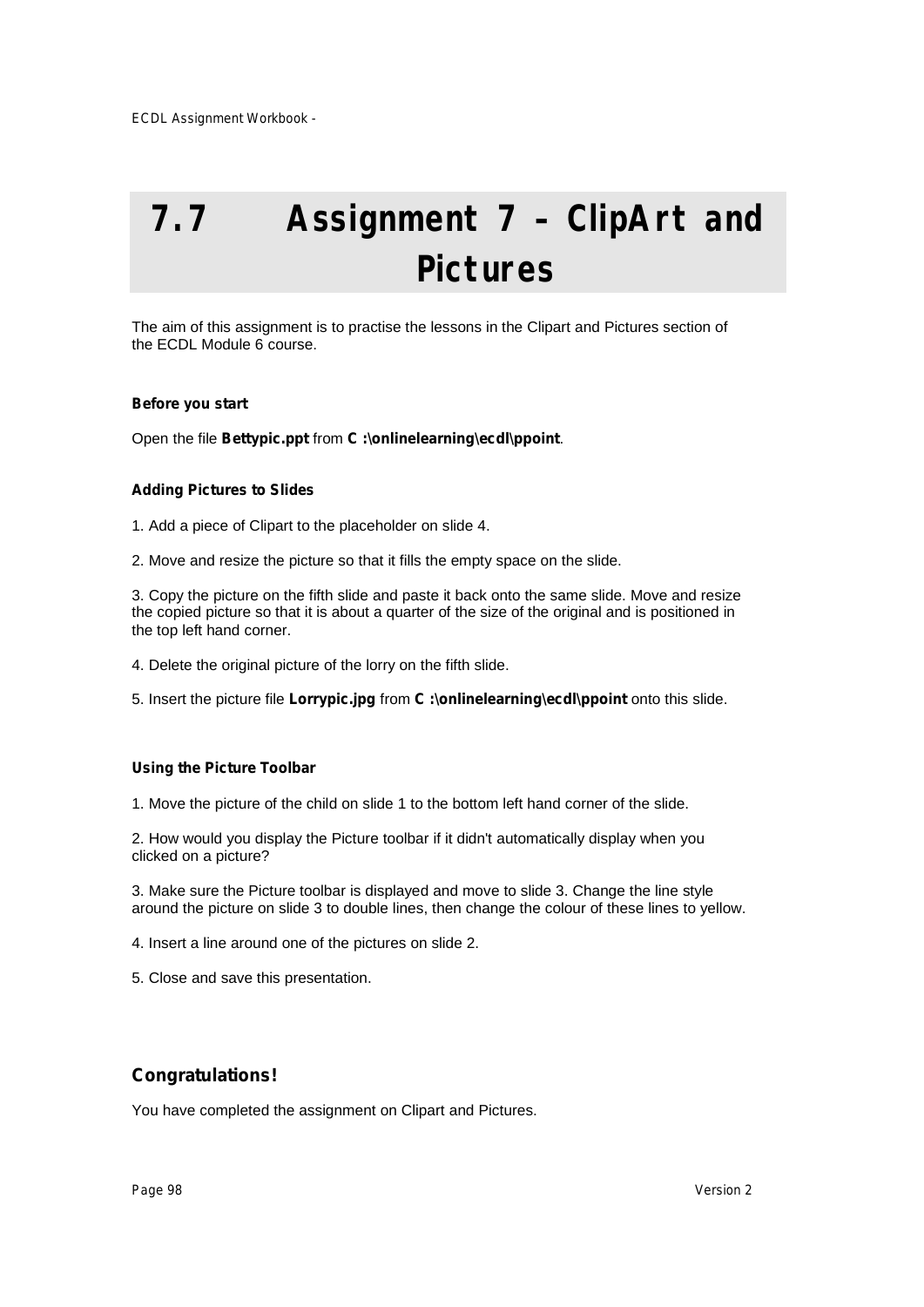# **7.8 Assignment 8 – Moving and Copying**

The aim of this assignment is to practise the lessons in the Moving and Copying section of ECDL Module 6.

#### **Before you start**

Open the file **Mover.ppt** from **C :\onlinelearning\ecdl\ppoint**.

### **Moving and Copying Text**

1. Describe the four steps you would need to take to move a piece of text using the icons. Enter your answer into the box below.

Answer:

2. Copy the text "Betty's Bloomer's" from slide 1 into the title placeholder of slide 4. Close and save this presentation.

# **Congratulations!**

You have completed the assignment on Moving and Copying.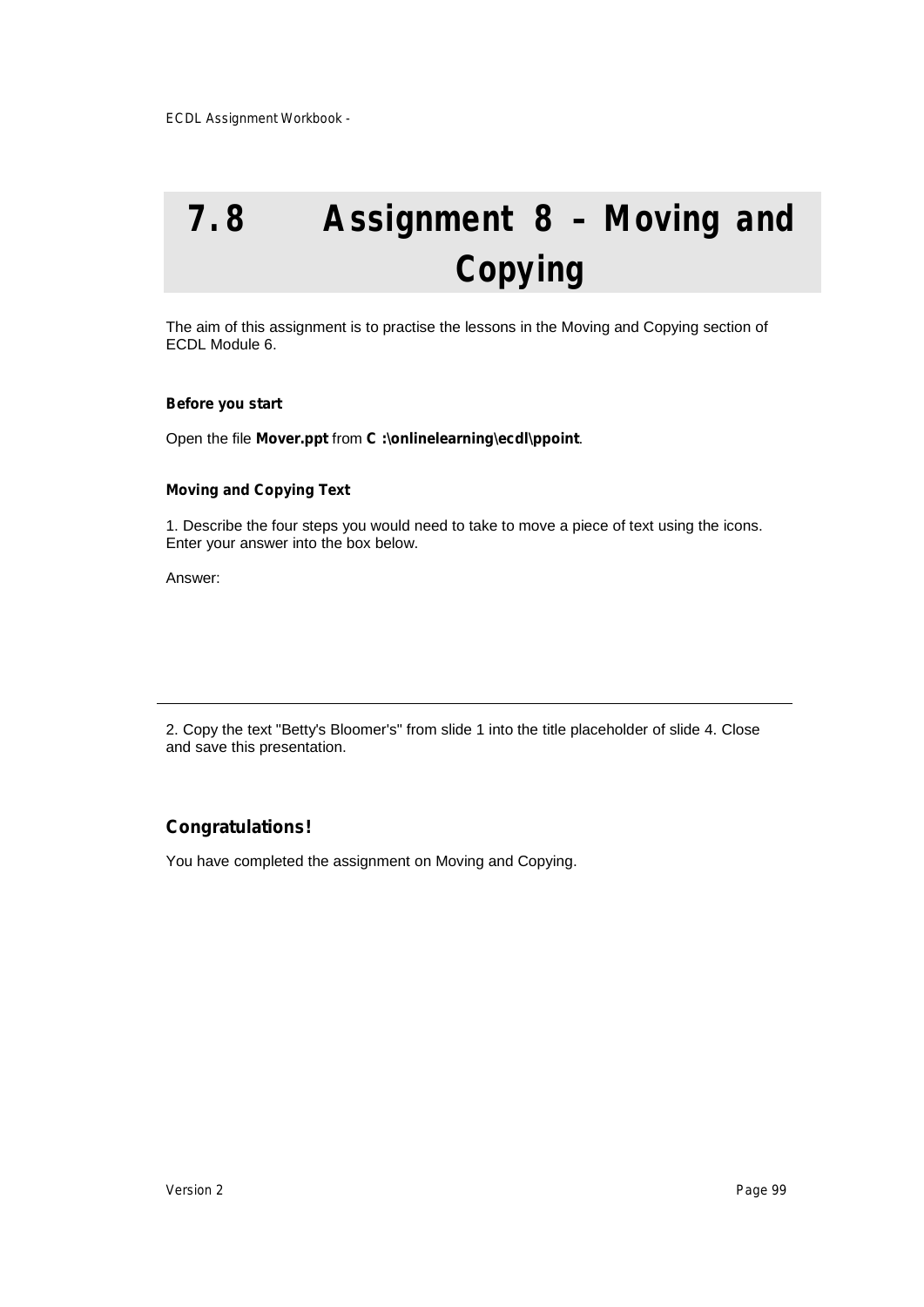# **7.9 Assignment 9 – Spell Checking**

The aim of this assignment is to practise the lessons in the Spell Checking section of ECDL Module 6.

# **Before you start**

Open the file **Spellbond.ppt** from **C :\onlinelearning\ecdl\ppoint**.

# **Spell Checking**

1. Start the spell checker to check the spelling in this presentation. Explain how you started the spell check, describing any icons you used.

Answer:

2. Correct the first misspelling "pendent" to "pendant". Describe how you corrected this spelling error.

Answer:

3. Correct the second misspelling "braclets" to "bracelets". How did you do this? List the steps you took in the box below.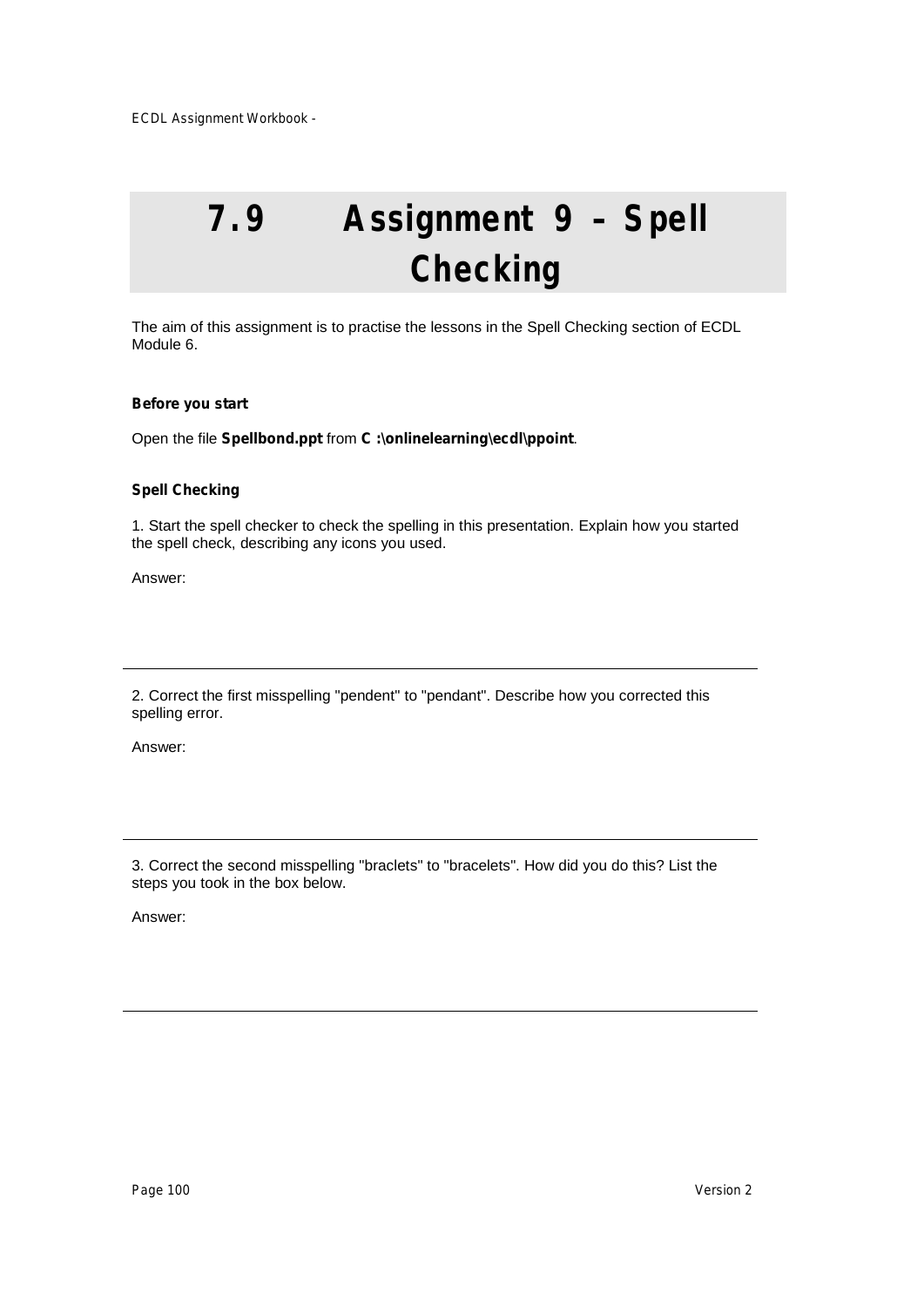4. Correct the last spelling error in this presentation, "Weding" to "Wedding". How did you do this? List the steps you took in the box below.

Answer:

5. Close and save this presentation.

# **Congratulations!**

You have completed the assignment on Spell Checking.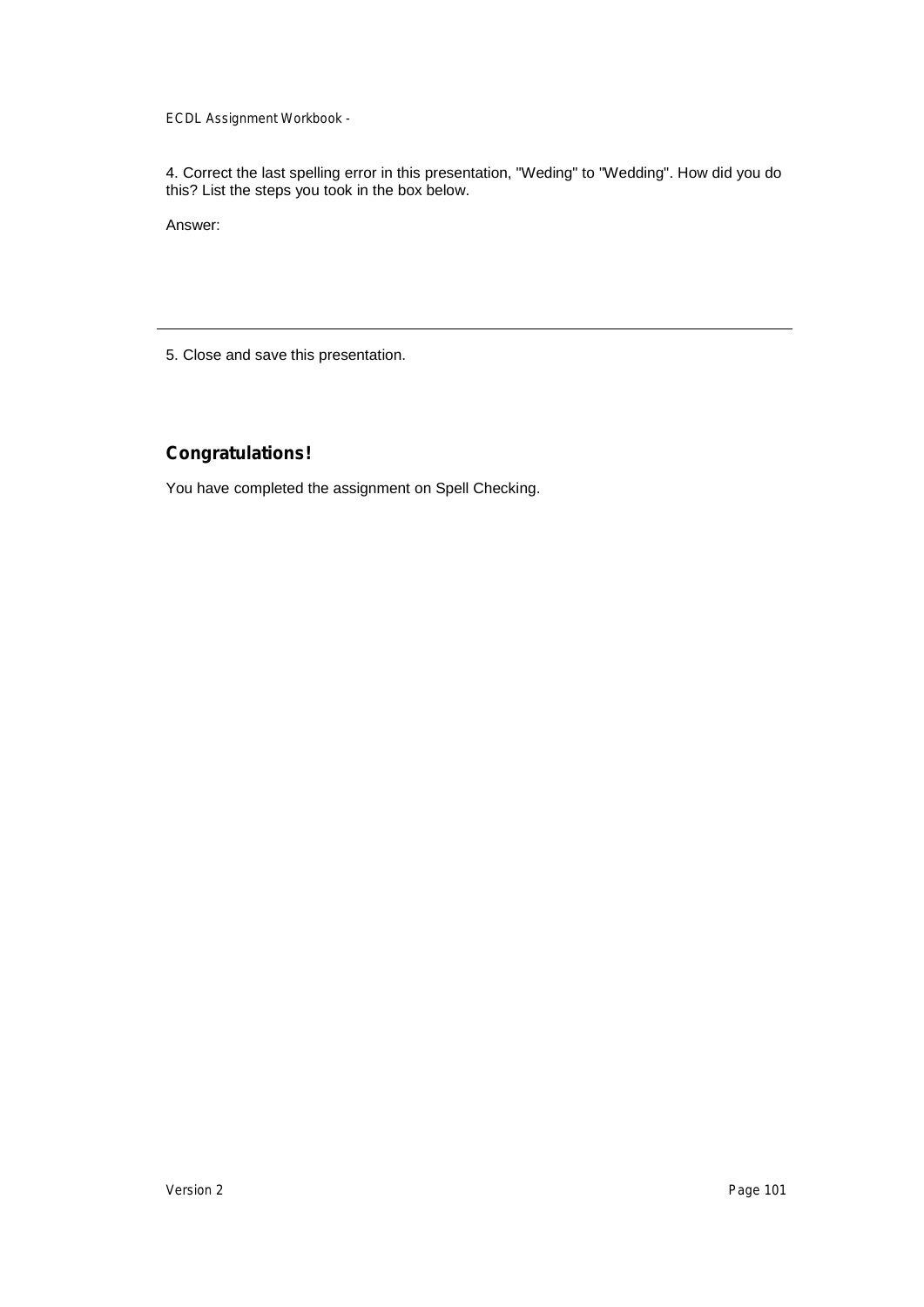# **7.10 Assignment 10 - Importing**

The aim of this assignment is to practise the lessons in the Importing section of ECDL Module 6.

# **Before you start**

Open the file **Fishimp.ppt** from **C :\onlinelearning\ecdl\ppoint**.

# **Importing and Copying**

1. Import the Word document **Reports.doc** into this presentation.

2. Import the slide from the presentation **Targets.ppt**. List the steps you took to do this in the box below.

Answer:

3. Move to the Sales Results slide. You wish to change the chart on this slide so that is shows your new figures. Import the Excel file **Salesdata.xls**. The figures you require are on Sheet 1.

4. Open the presentation **Copyfish.ppt** from **C :\onlinelearning\ecdl\ppoint**. Copy the last slide with the title Company Report and paste it onto the end of the **Fishimp.ppt** presentation.

How did you copy this slide into **Fishimp.ppt**? List the steps you took below.

Answer:

5. Close the **Copyfish.ppt** presentation. Save the presentation **Fishimp.ppt** but leave it open.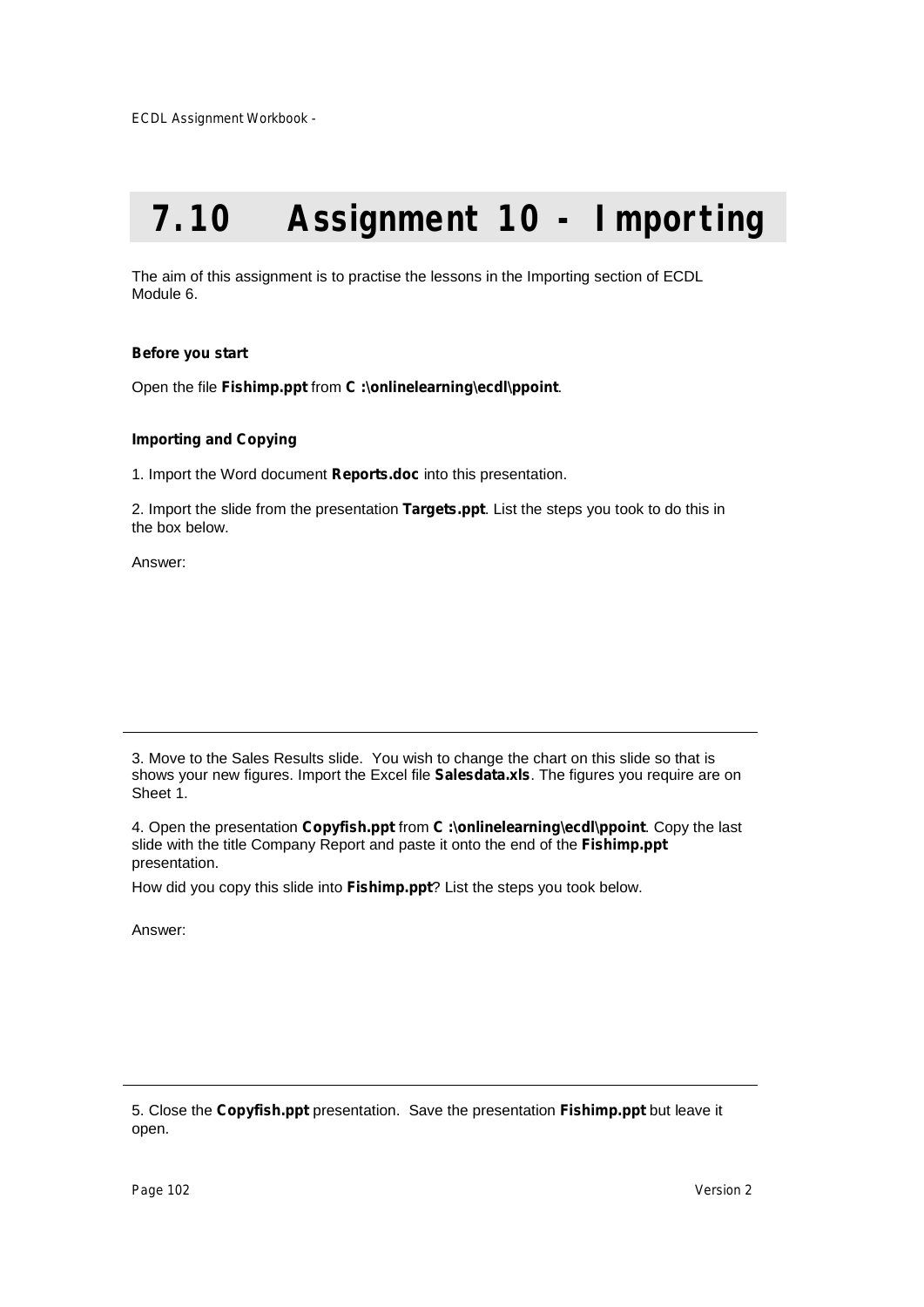# **Creating Excel Charts**

1. Move to the Sales Chart slide. Add a Microsoft Excel Chart Object to this slide.

2. Change the column headings on Sheet 1 to East, West and South. Change the first column of figures to 15, 25, 30, 18, 10 and 25.

3. Save and close this presentation.

# **Congratulations!**

You have completed the assignment on Importing.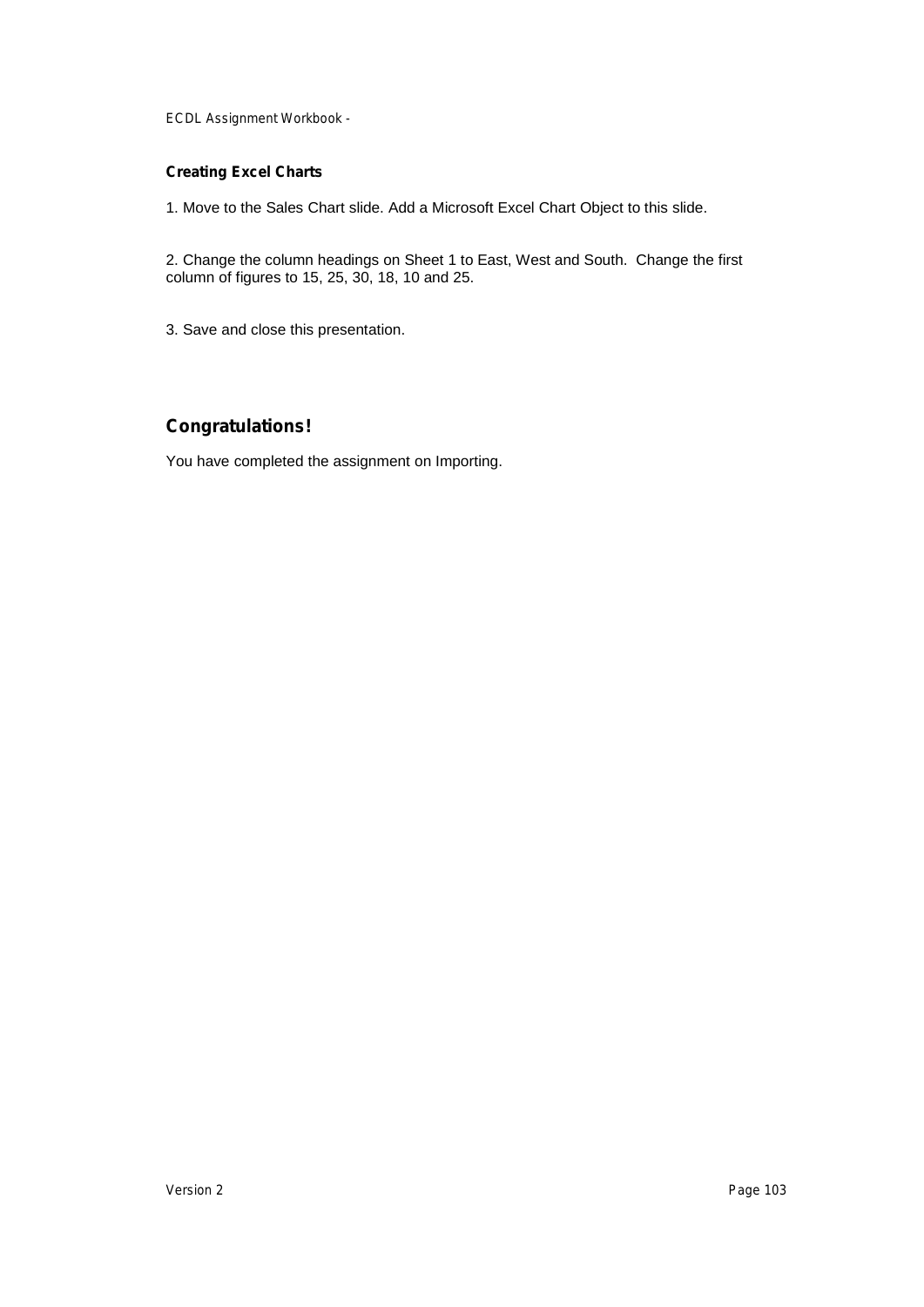# **7.11 Assignment 11 – On-Screen Shows**

The aim of this assignment is to practise the lessons in the On-Screen Shows section of ECDL Module 6.

# **Before you start**

Open the file **Bondshow.ppt** from **C :\onlinelearning\ecdl\ppoint**.

### **Running a Show and Animating Slides**

1. Add the transition effect Cover Right to all the slides. Change the speed of this transition to slow.

2. Apply the preset animation effect Flash Once to the second slide. Add the animation effect Appear to the third slide of this presentation.

3. Run the slide show.

4. Click in the box below and type a description of how you just ran the slide show, (for example, which icon you clicked on or which menu you used).

Answer:

5. Click in the box below and type a description of how you would move to the next or previous slide whilst running a slide show.

Answer:

6. Ensure that all the slides will automatically advance after 4 seconds.

- 7. Add the Gunshot sound to the transition effect on the first slide.
- 8. Close and save this presentation.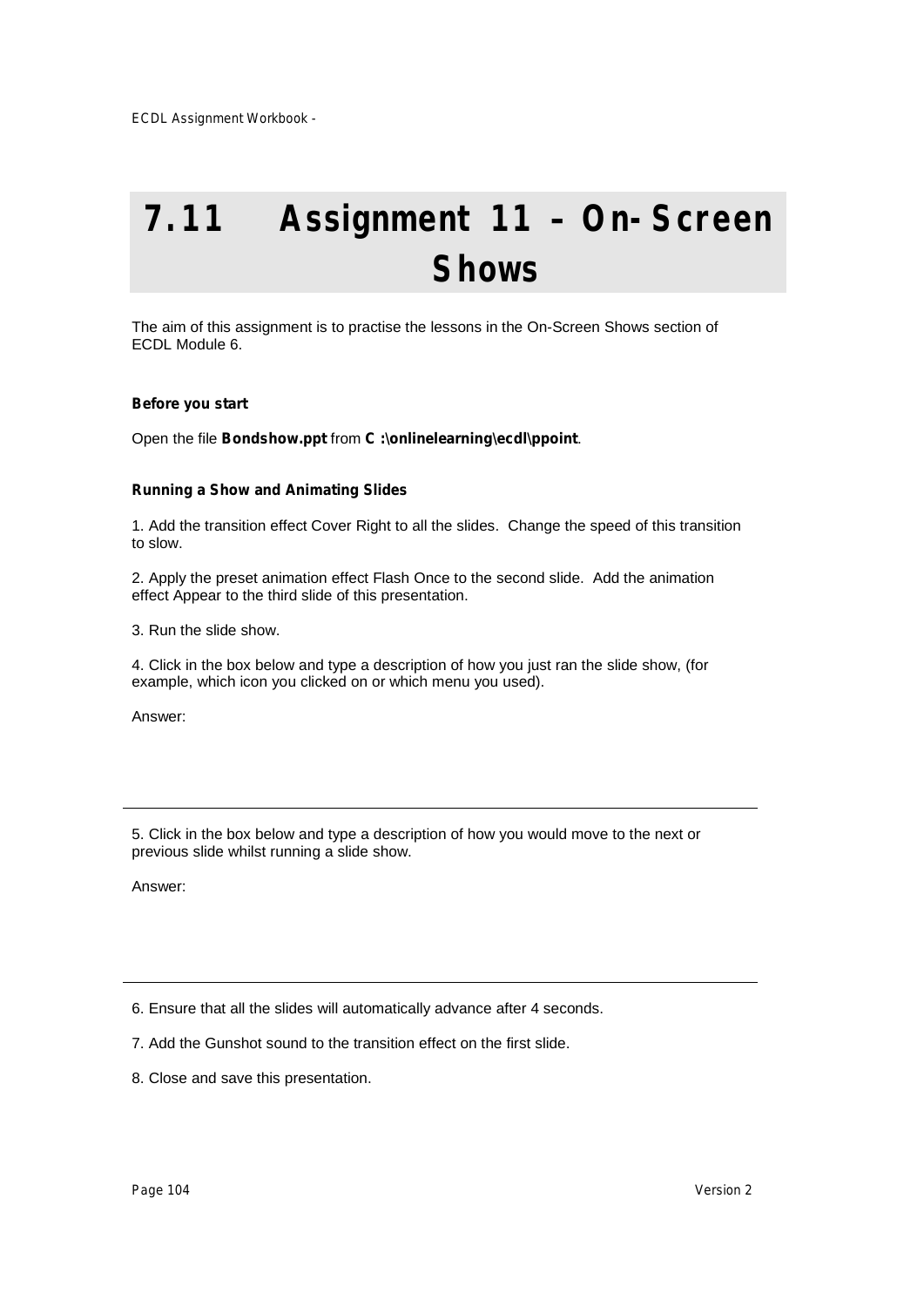# **Hiding Slides and Changing the Settings for a Show**

1. Open Morebond.ppt from C :\onlinelearning\ecdl\ppoint. Hide the fourth slide in this presentation.

2. Change the preset animation effect on the first slide to Drive-In.

3. Ensure that the slides will only advance in a show when you click your mouse and not automatically.

4. Save and close this presentation.

# **Congratulations!**

You have completed the assignment on On-Screen Shows.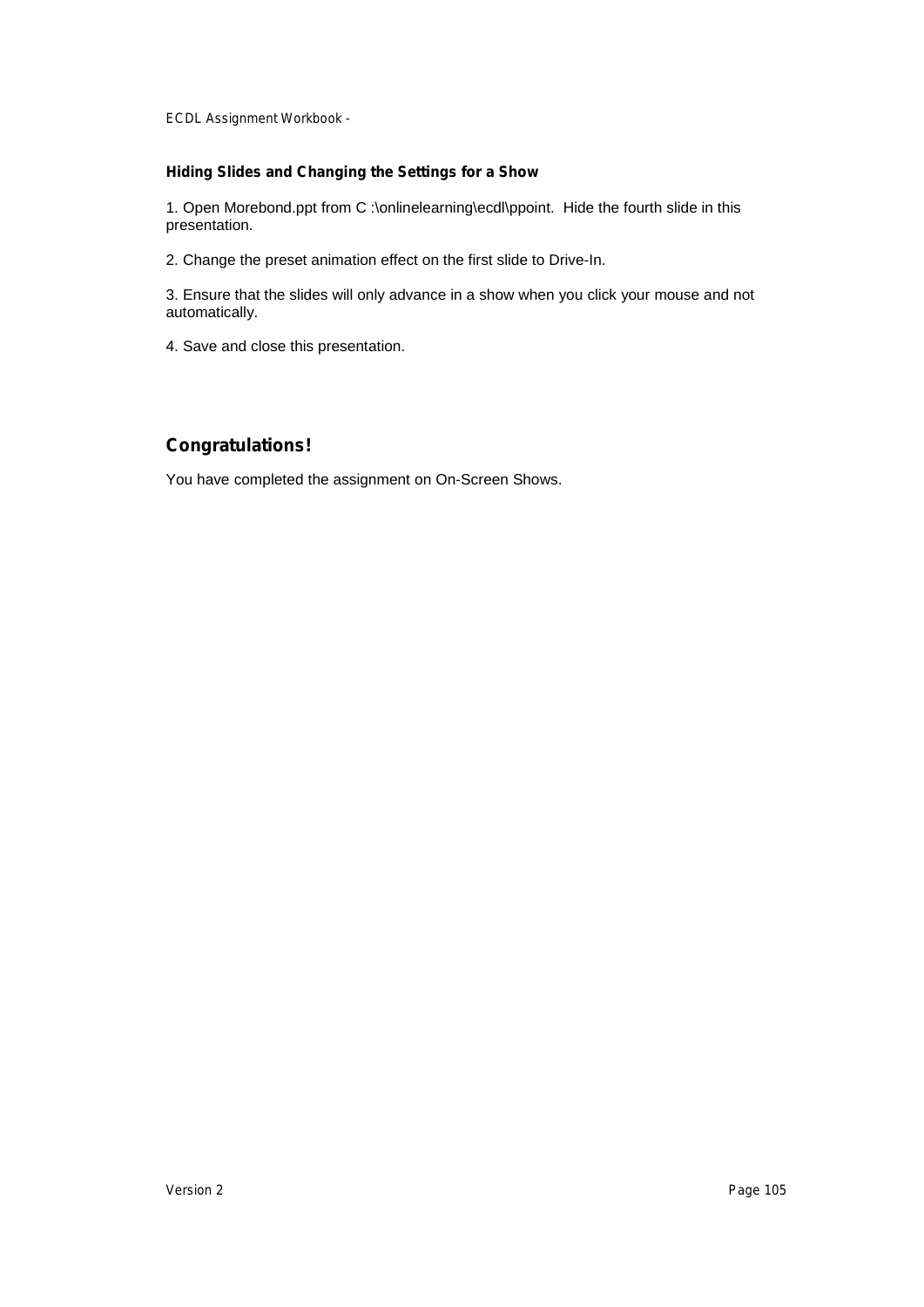# **7.12 Assignment 12 – File Formats**

The aim of this assignment is to practise the lessons in the Working with Files section of ECDL Module 6.

# **Before you start**

Open the file **Interfish.ppt** from **C :\onlinelearning\ecdl\ppoint**.

# **Saving for the Internet**

1. This presentation needs to be seen by the whole company, so you will need to save it so that it can be shown on the Internet. Ensure it is saved in **C :\onlinelearning\ecdl\ppoint**.

A new folder will be created, once saved, called **Interfish\_files** in **C :\onlinelearning\ecdl\ppoint**.

# **Saving as a Different Format**

1. Save the presentation so that people with only PowerPoint 4.0 will be able to open it. Call the file **Earlyfish.ppt** and save it in **C :\onlinelearning\ecdl\ppoint**.

# **Congratulations!**

You have completed the assignment on File Formats.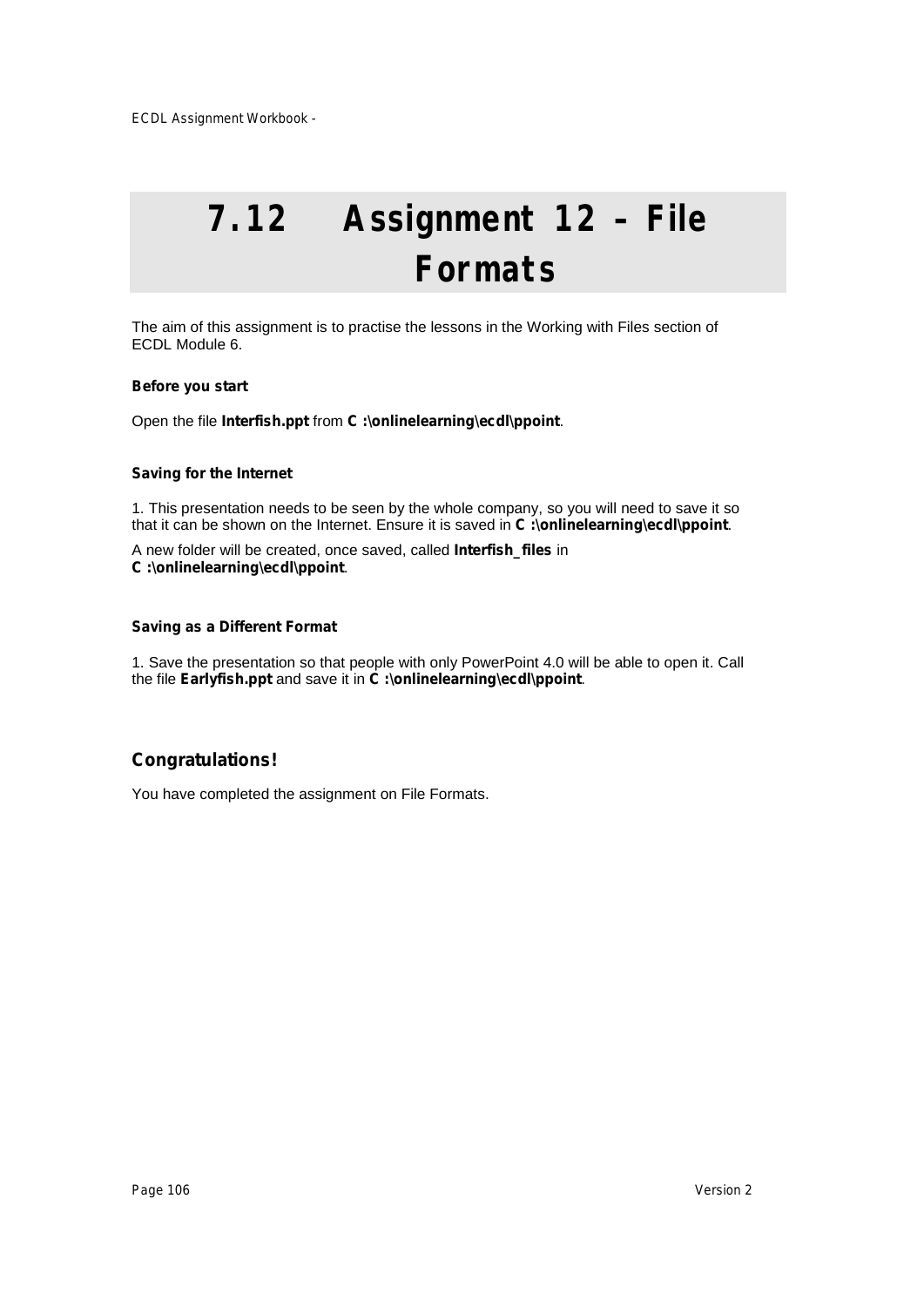# **8 Module 7 –**

# **Communication**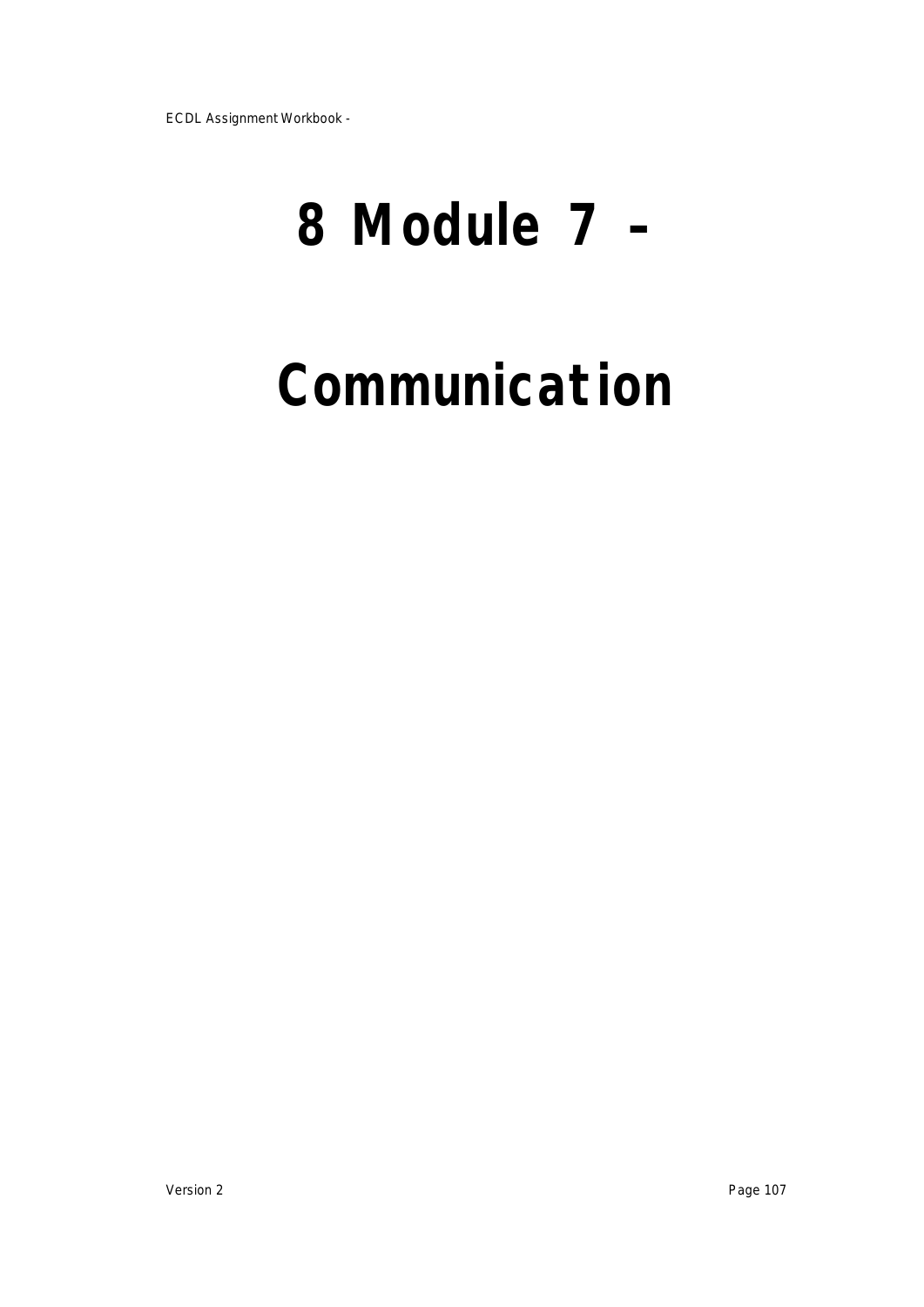# **8.1 Assignment 1 – Getting**

The aim of this assignment is to practise the lessons in the Getting Started on the Web section of ECDL Module 7.

#### **Before you start**

Open Internet Explorer.

### **Using Help**

1. Open the Help box. Which key on the keyboard would you press to call it up?

2. Go to the Contents tab. What is the first topic inside the category Finding the Web Pages You Want?

# Answer:

3. Go to the Index tab, and type in the word **address**. What is the first highlighted topic to be displayed?

Answer:

# **Changing the Display**

1. Close the Help box. Describe how you would change the screen display to full screen, and then back again.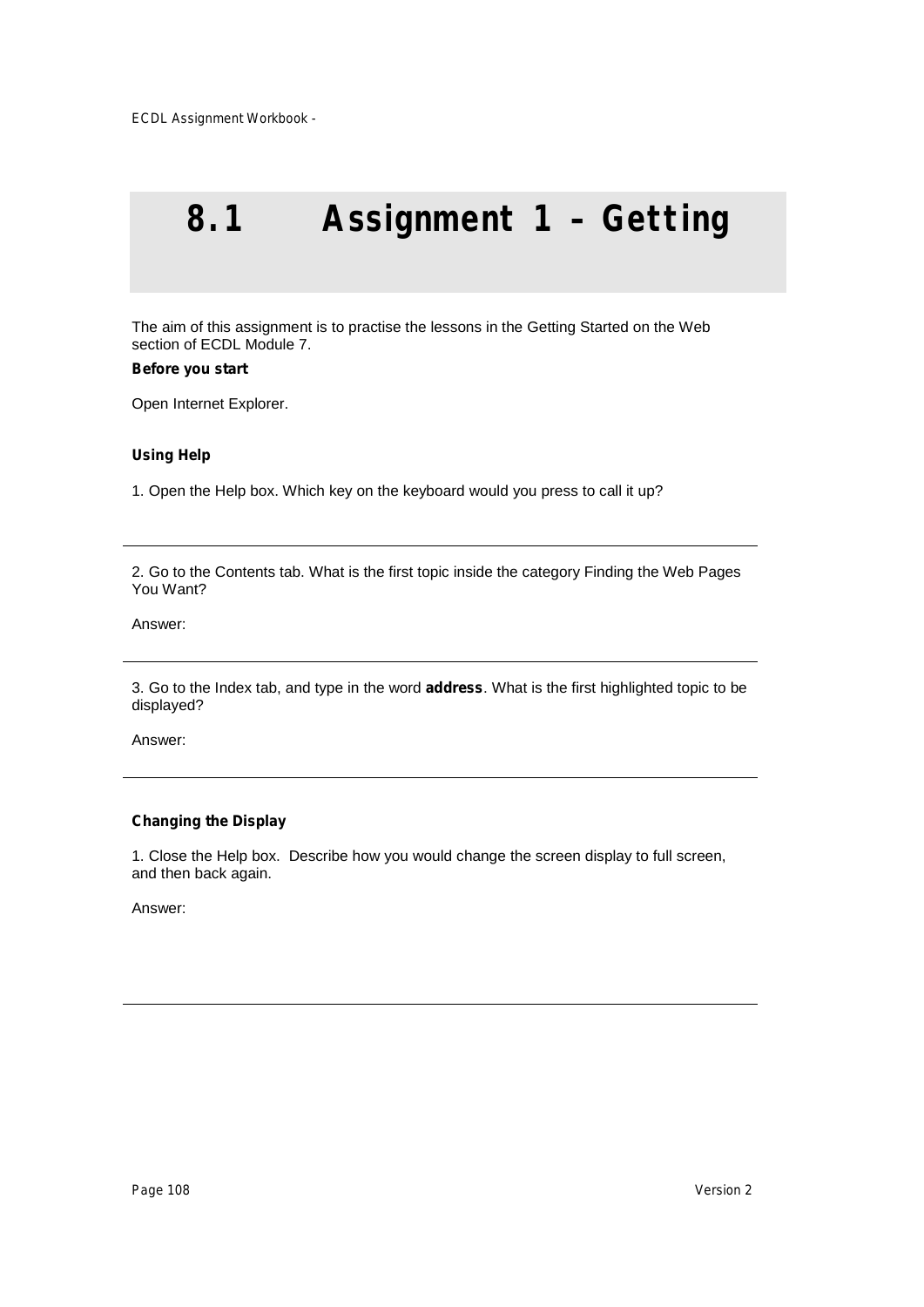2. Which menu and submenu lets you show and hide toolbars?

Answer:

3. Display the Radio toolbar. Move it to a different location, and then hide it again. How did you move the toolbar?

Answer:

**Web Addresses**

1. What does URL stand for? Type your answer in the box below.

Answer:

2. Go the BBC website at [www.bbc.co.uk.](http://www.bbc.co.uk.) How did you get there? Where did you type this address in?

Answer:

3. What does the **www** in [www.bbc.co.uk](http://www.bbc.co.uk) stand for?

Answer:

4. What does the **.uk** part stand for? If the web address ended in **.gov**, what type of site would it be?

Answer:

# **Congratulations!**

You have completed the assignment on Getting Started on the Web.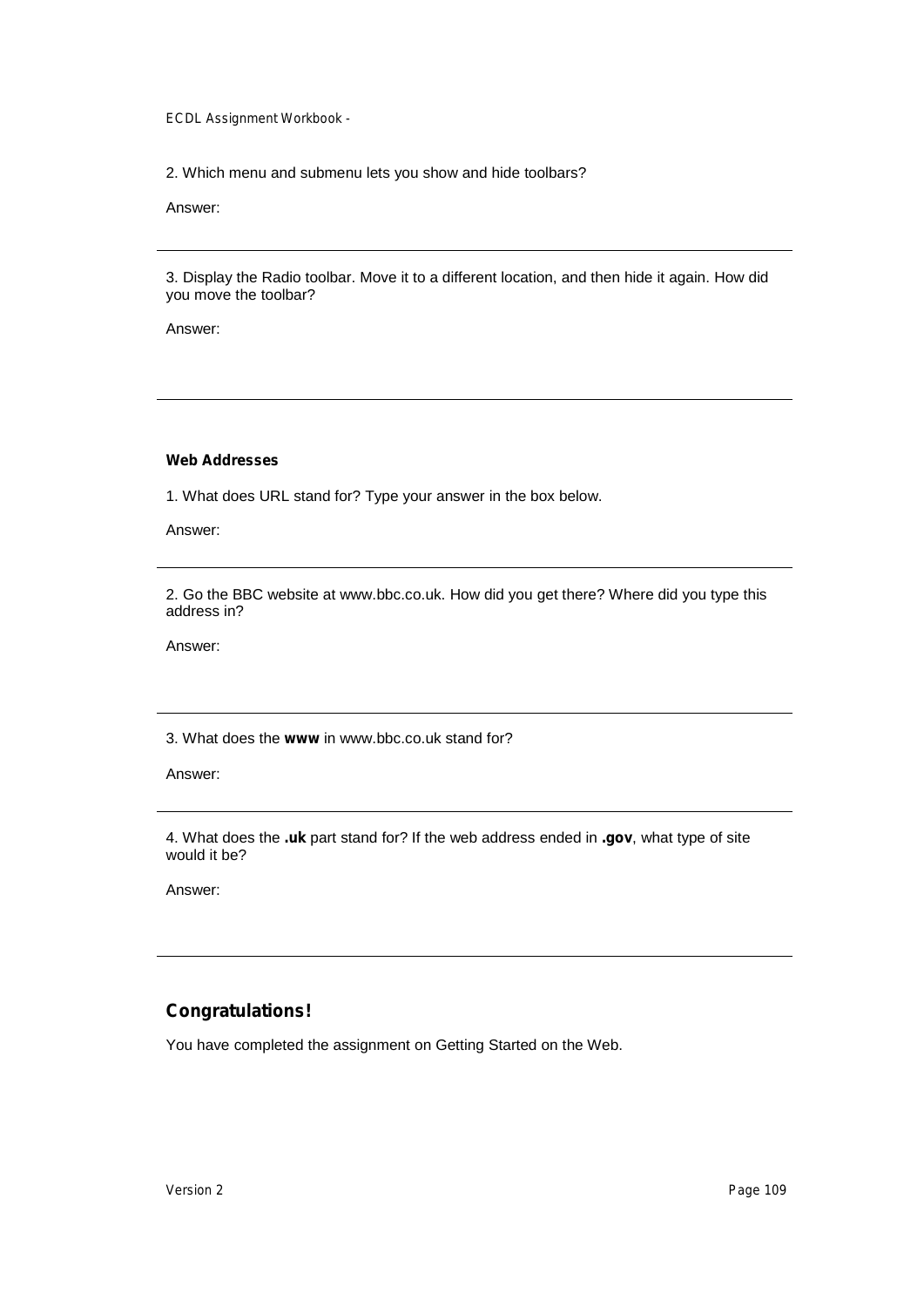# **8.2 Assignment 2 – Using Search Engines**

The aim of this assignment is to practise the lessons in the Using Search Engines section of ECDL Module 7.

## **Before you start**

Open Internet Explorer.

## **Search Engines**

1. What is a search engine for?

Answer:

2. Name three search engines.

Answer:

3. Suppose you wanted to find information about orange juice, what words would you type into the search box to do a simple search?

Answer:

## **Searching the Web**

1. Type in the words **what time is it?** into the Yahoo search box at [www.yahoo.com.](http://www.yahoo.com.) What is the first website it finds?

Answer:

2. How would you search for information about **cheese** and **pickle**? Which symbol would you use to make sure you only find websites with those two words in?

Answer:

*Page 110 Version 2*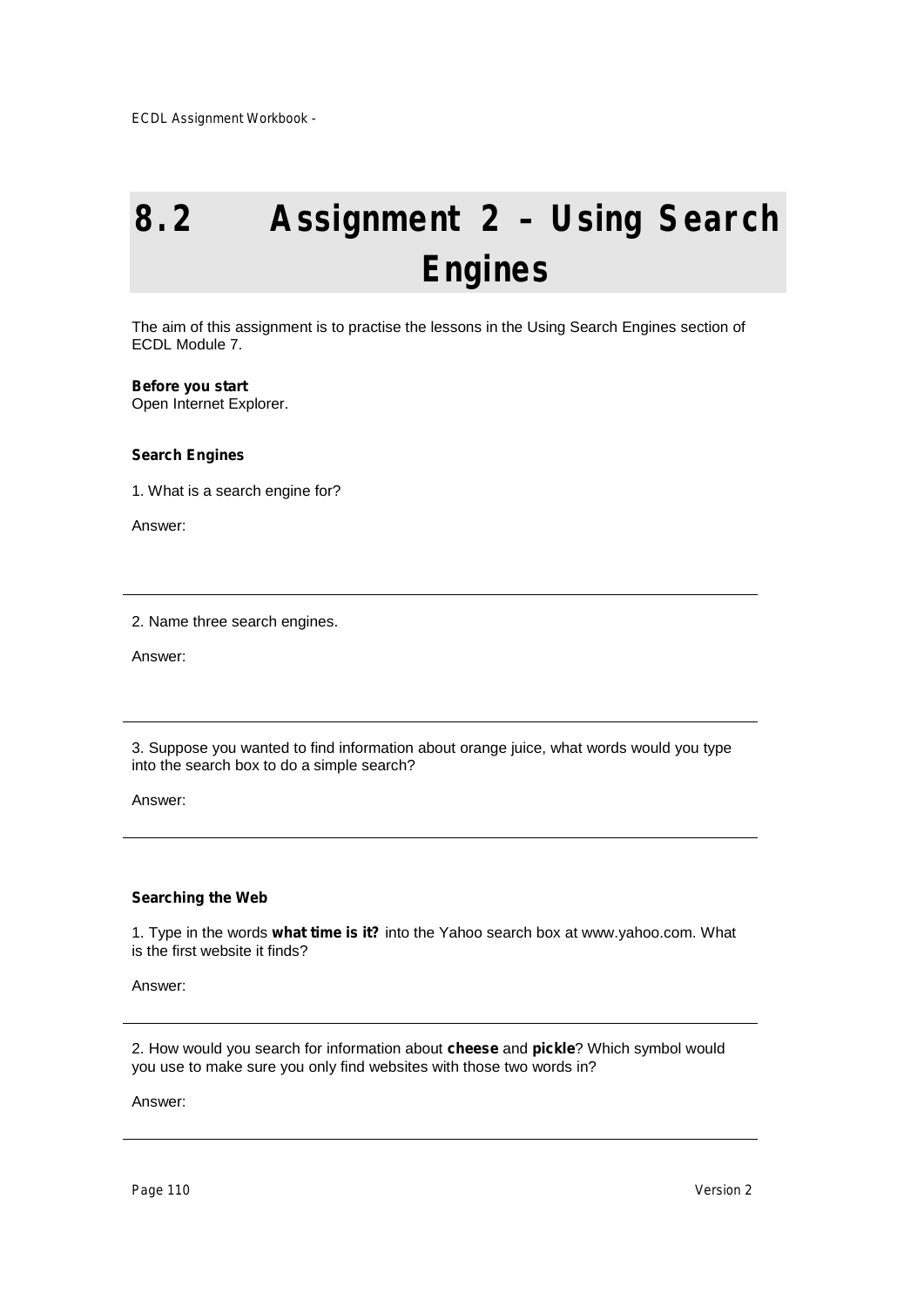3. How would you search for the phrase **cheese and pickle**? What should you enclose the phrase in to make sure you find pages featuring this?

Do this search now. How many results do you get from this search?

Answer:

4. How would you exclude a word from a search? Which symbol should you use?

Do the same search, but make sure it avoids any webpages with the word **sandwich** on them. How many results do you get now?

Answer:

# **Congratulations!**

You have completed the assignment on Using Search Engines.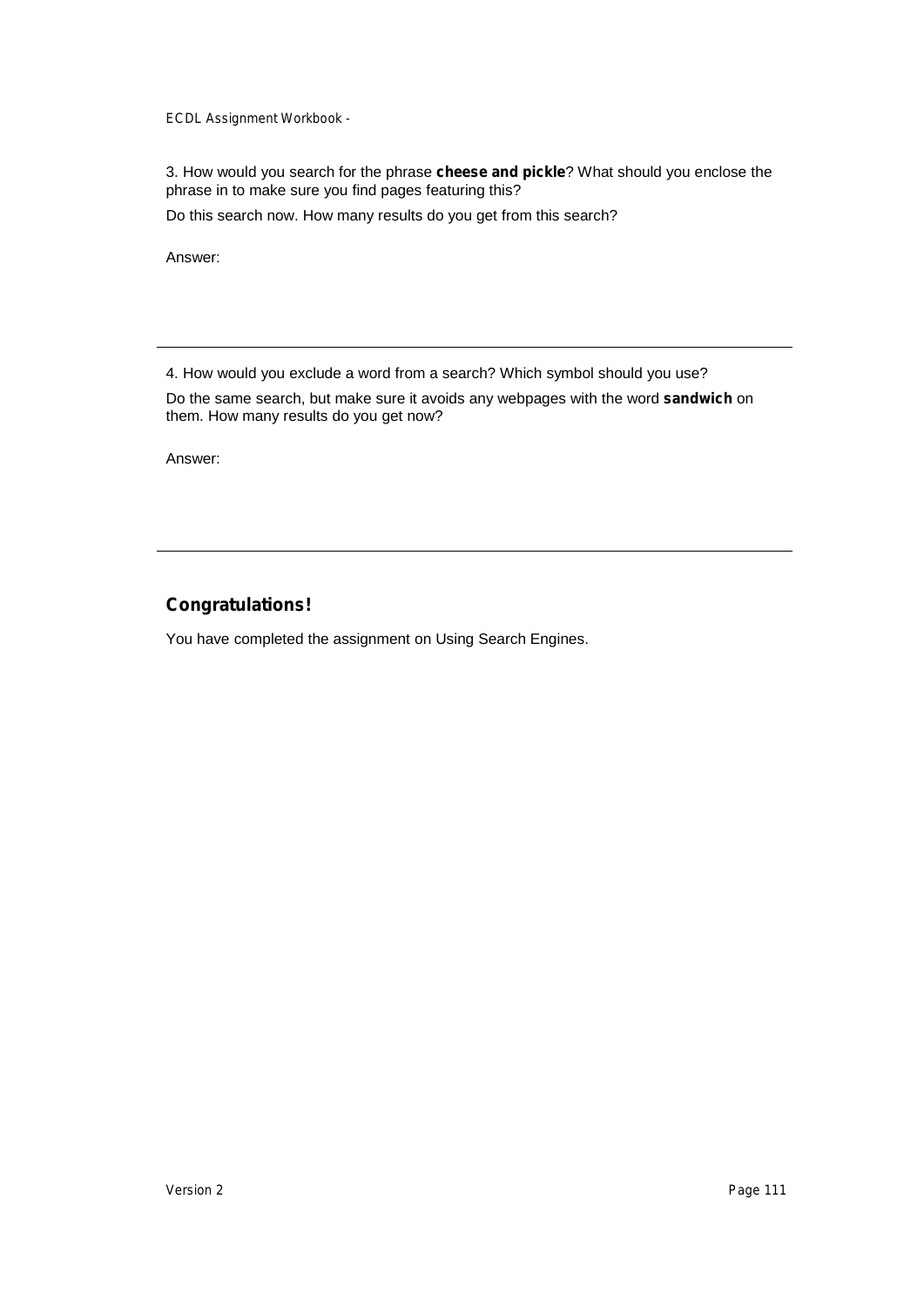# **8.3 Assignment 3 – Viewing and Saving Web Pages**

The aim of this assignment is to practise the lessons in the Viewing and Saving Web Pages section of ECDL Module 7.

## **Before you start**

Open Internet Explorer.

## **Favourites**

1. Change your default homepage to **[www.google.co.uk](http://www.google.co.uk.)**. Describe how you have done this.

Answer:

2. Add Google to your Favourites, giving it the name Google Search. Which menu and menu item did you use to do this?

Answer:

3. Create a folder in your Favourites list, calling it **Spimm**. Don't close the dialog box you used to do this just yet. Describe how you created the folder Spimm.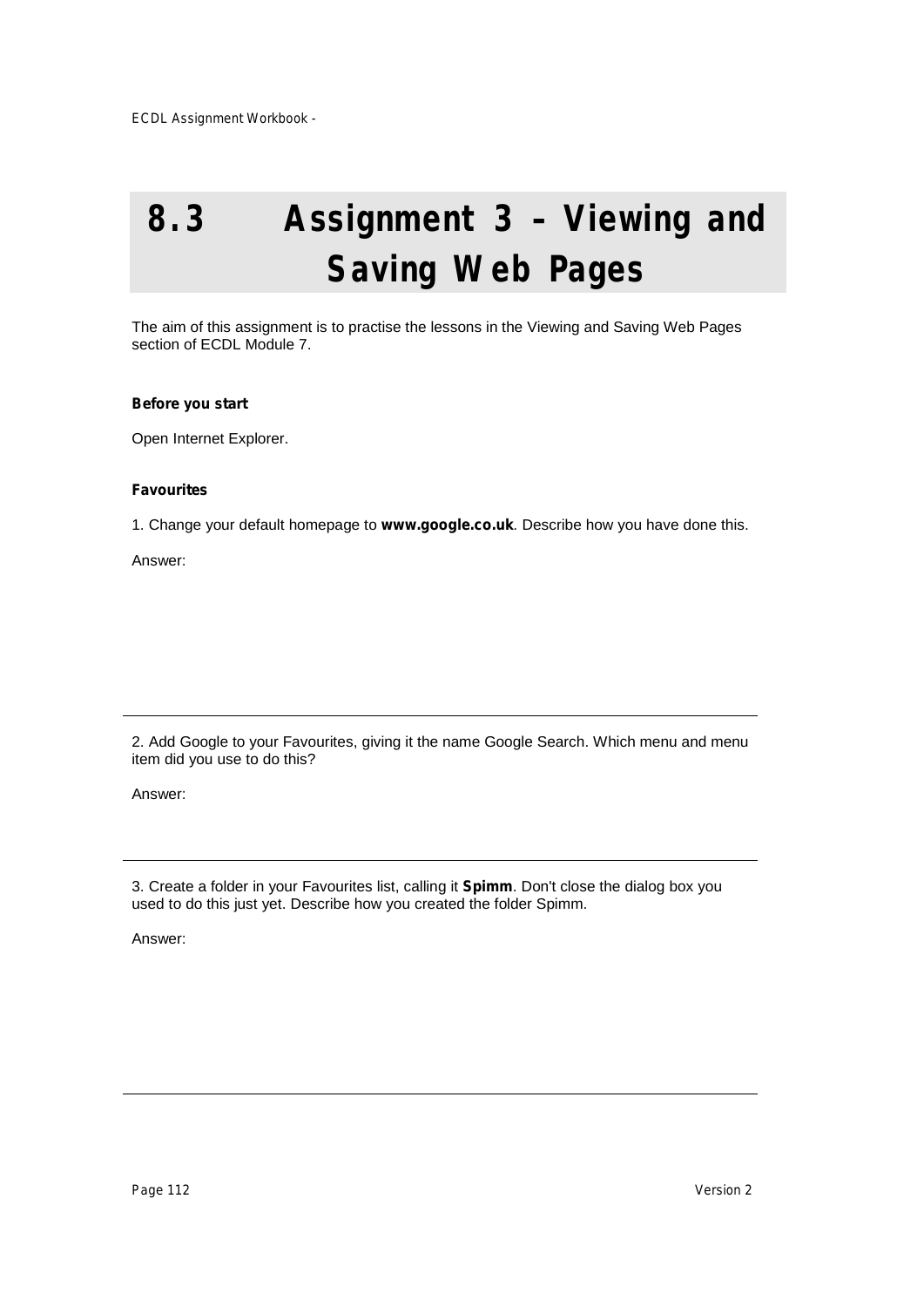4. Move your new Google shortcut into the folder you just created. Close the dialog box once you have finished. Describe how you moved the shortcut into the folder.

Answer:

5. Go to [www.help.com,](http://www.help.com,) and add this to the new Spimm folder in your Favourites. How did you do this?

Answer:

## **Saving Pages**

1. Go to [www.bbc.co.uk.](http://www.bbc.co.uk.) Save this page onto your hard drive, in the **C :\onlinelearning** folder. How did you do this?

Answer:

2. Go to a different website. How would you load the page you just saved into your browser?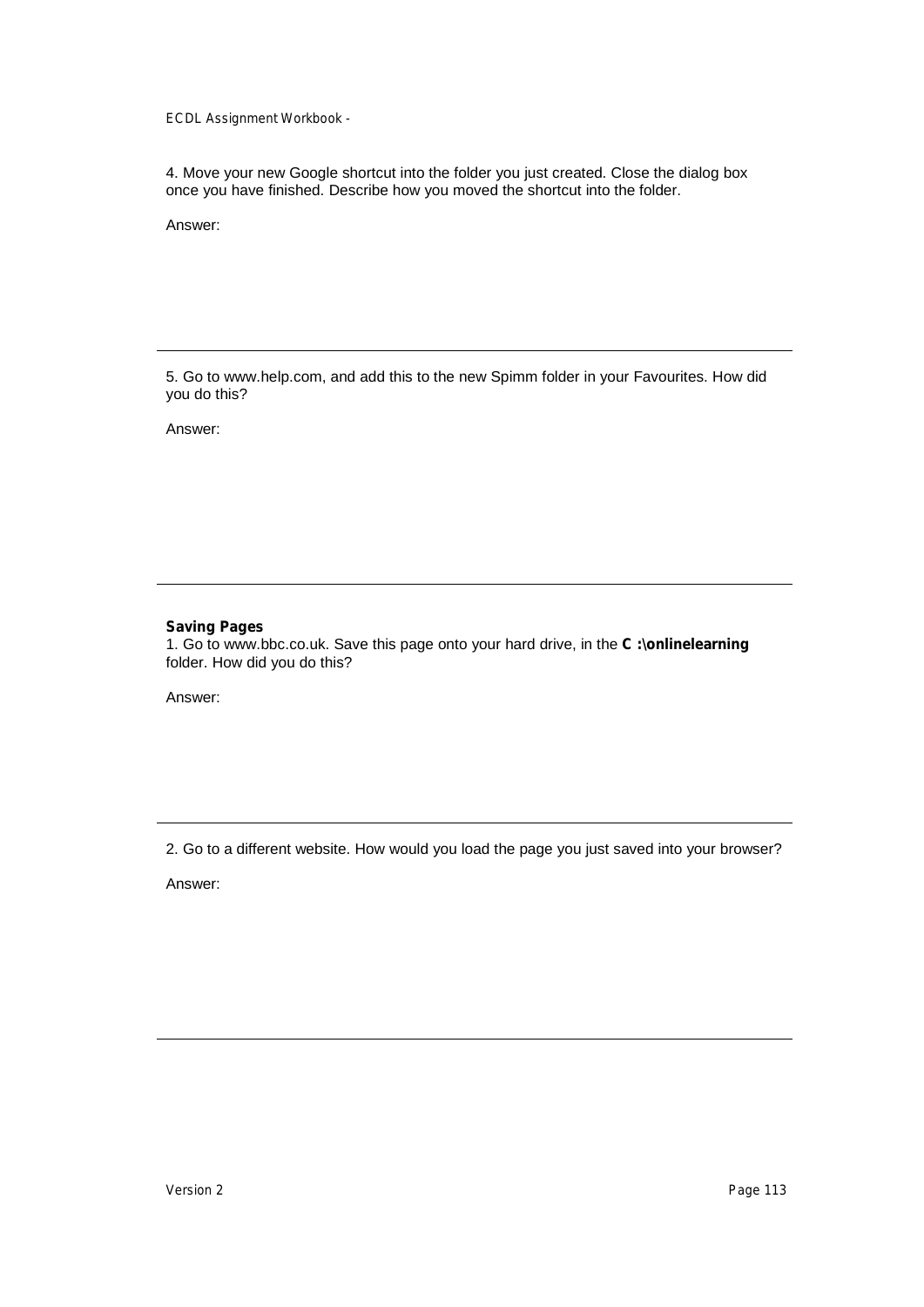## **Images**

1. Describe how you would stop images appearing on webpages.

Answer:

2. Switch off images using the method you described above, and go to **[www.channel4.com](http://www.channel4.com.)**. How would you display just one of the images again?

Answer:

3. Switch the images back on, and refresh the page to make sure they are back. Describe how you did this.

Answer:

# **Congratulations!**

You have completed the assignment on Viewing and Saving Web Pages.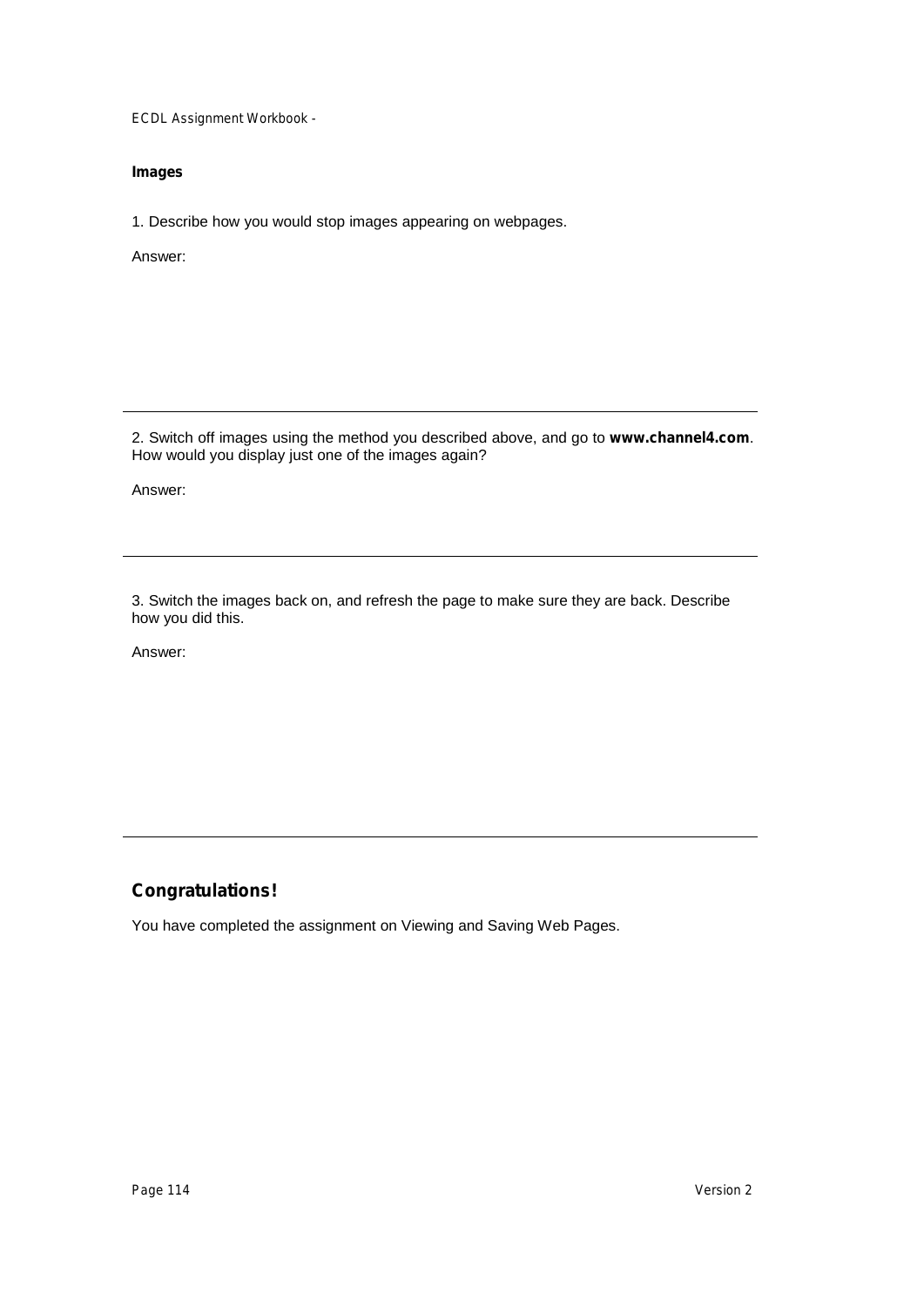# **8.4 Assignment 4 - Printing**

The aim of this assignment is to practise the lessons in the Printing section of ECDL Module 7.

## **Before you start**

Open Internet Explorer.

### **Printing**

1. Go to **[www.imdb.com](http://www.imdb.com.)**. Print two copies of the first page of this webpage. How did you do this?

Answer:

2. Go to **[www.museumoflondon.org.uk](http://www.museumoflondon.org.uk.)**. Print one copy of the right hand frame. Describe how you did this, including the steps you took.

Answer:

## **Page Setup**

1. Go to **[www.imdb.com](http://www.imdb.com)** again. Change the page orientation to Landscape, and increase every margin by 1 cm. How did you do this?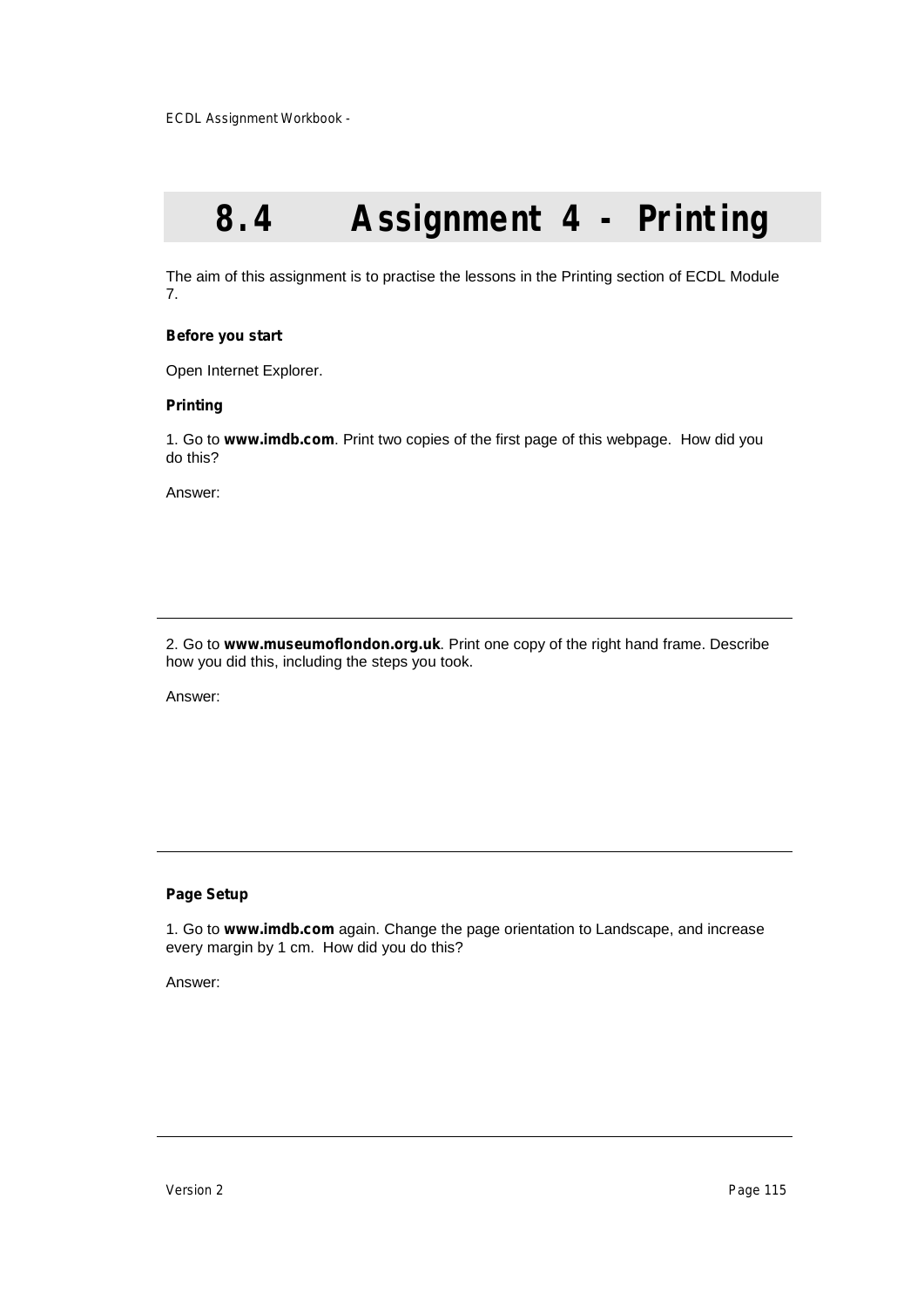2. Print out one copy of this webpage. Describe how you did this.

Answer:

# **Congratulations!**

You have completed the assignment on Printing.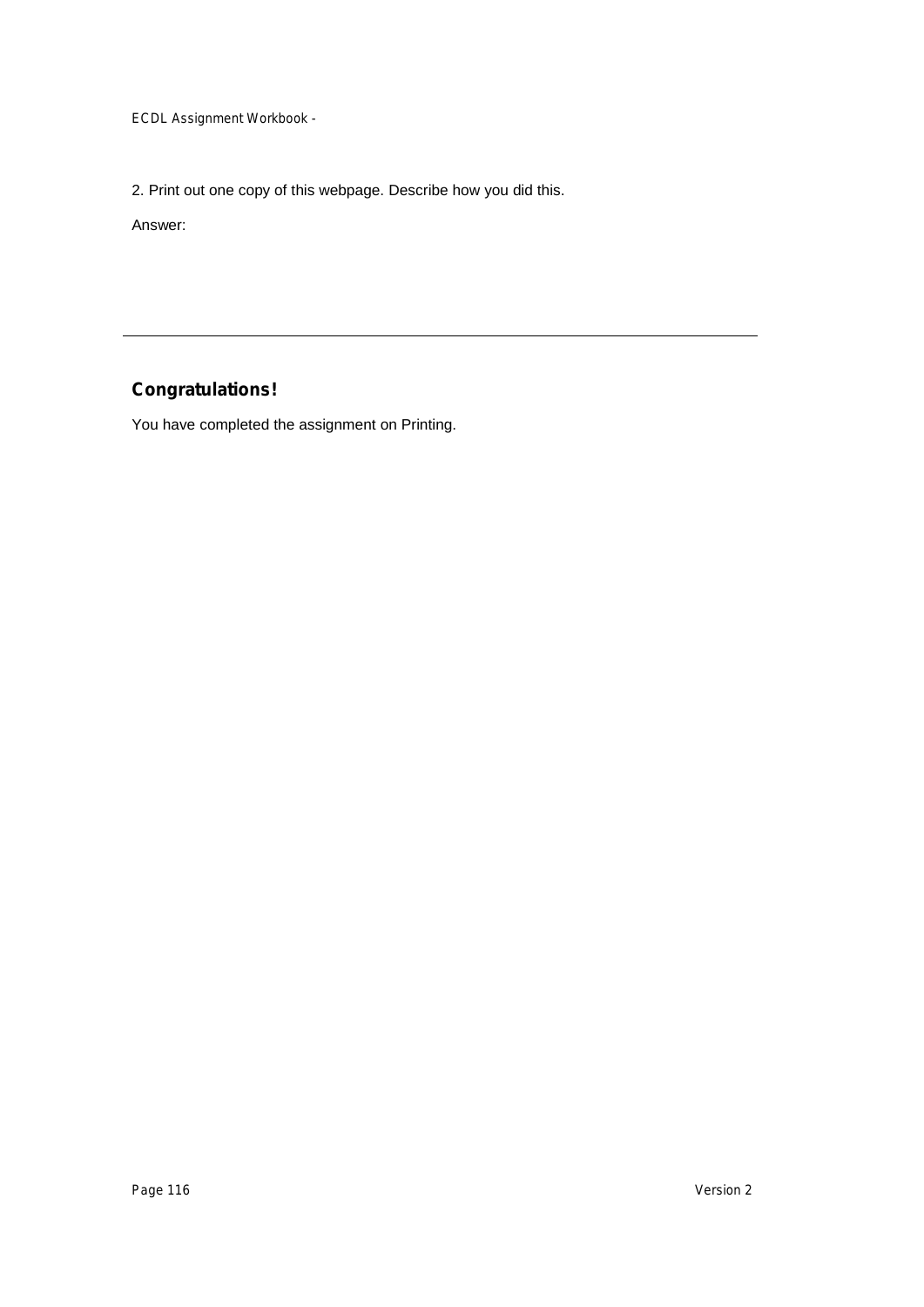# **8.5 Assignment 5 – Getting Started with Outlook**

The aim of this assignment is to practise the lessons in the Getting Started with Outlook section of ECDL Module 7.

### **Before you start**

Open Outlook.

### **Getting Started**

1. Type in which menu and menu item you used to start up Outlook.

Answer:

2. Display the Inbox. How did you do this?

Answer:

3. Open the Help box. Go to the Index tab, and type in the word **address**. What is the first highlighted topic to be displayed when you search?

Answer:

4. Go to the Contents tab of the Help box. What is the first Help item inside the Using Inbox topic?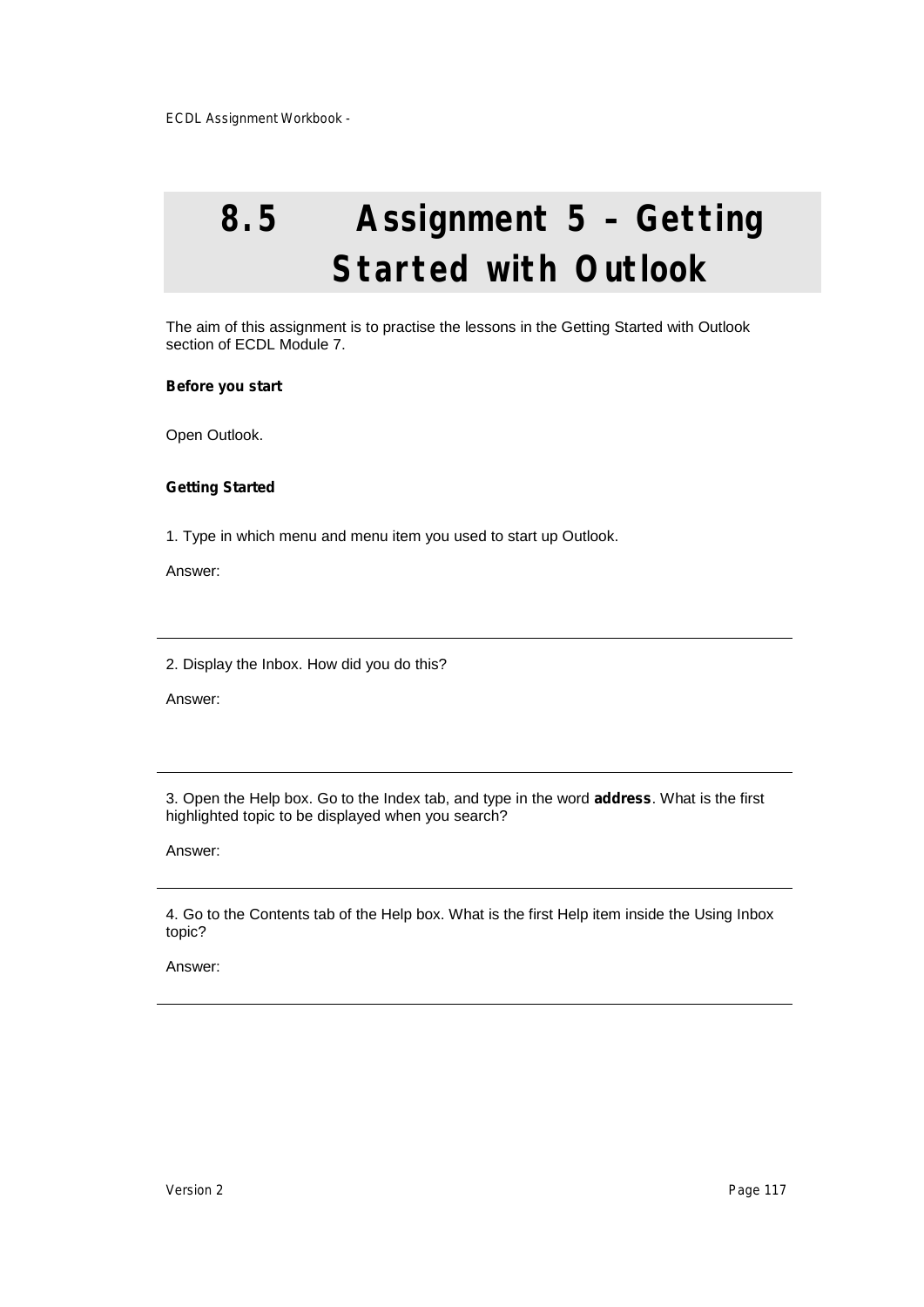## **Toolbars and Views**

1.Close the Help box.

In the Current View submenu on the View menu, which item would you click on to display the messages with a short preview underneath?

Answer:

2. How do you turn off the Standard toolbar? Make sure you turn it back on again if you turn it off.

Answer:

# **Congratulations!**

You have completed the assignment on Getting Started with Outlook.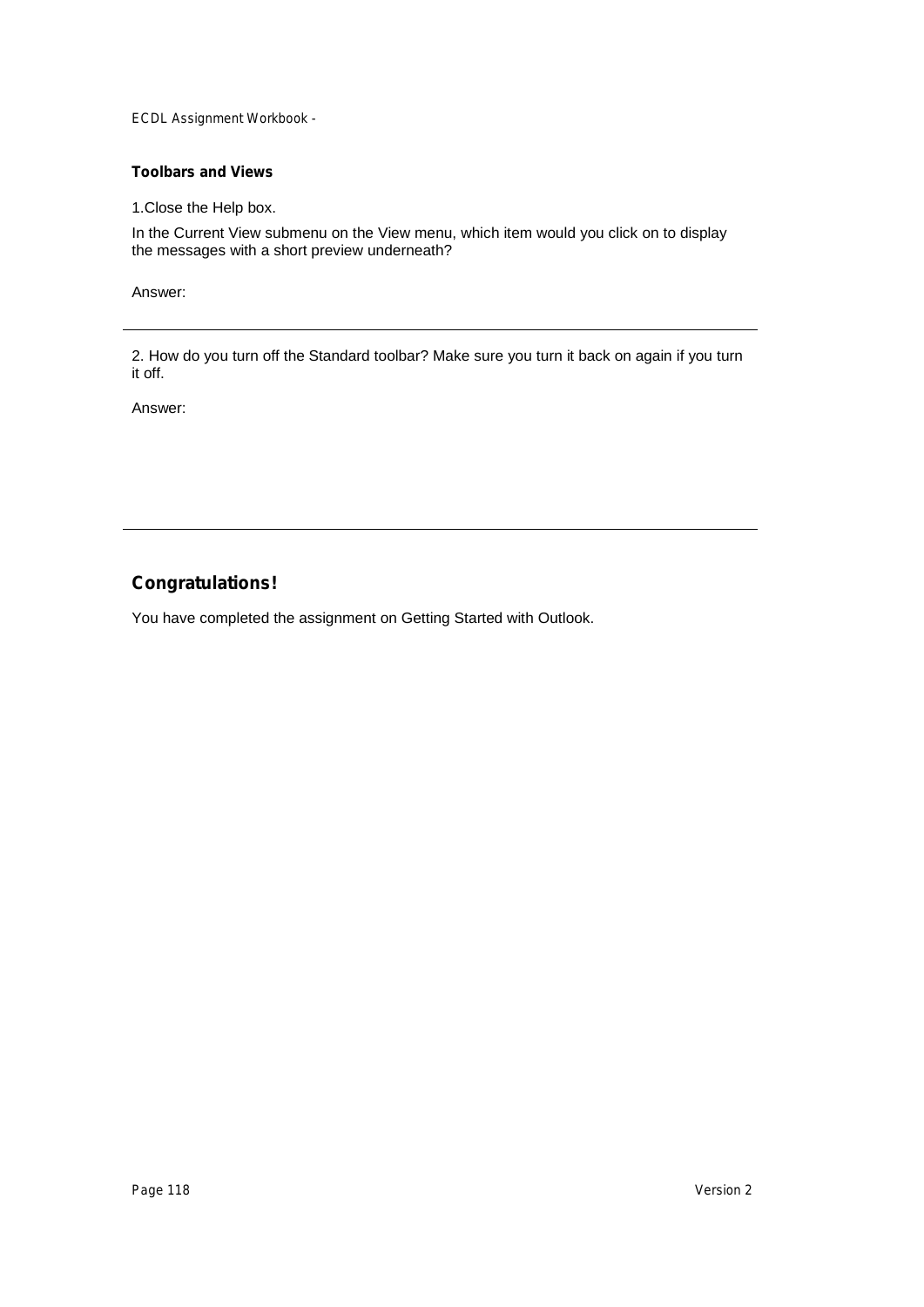# **8.6 Assignment 6 – Working with Email**

The aim of this assignment is to practise the lessons in the Working with Email section of ECDL Module 7.

### **Before you start**

Ensure that you are in the Inbox screen and that you can see the Outlook bar and the Folder List on the left hand side. (See Section **8.5.4 Viewing the Folders List** in the manual).

#### **Sending and Receiving Emails**

1. Create and send an email to **outlook@happy.co.uk**, with the subject line **Hello** and the message text **You're my friend now**. Describe how you did this.

Answer:

2. How do you know when you have received a reply to the email you just sent? Answer:

Answer:

3. Open up the reply you've been sent. What does it say?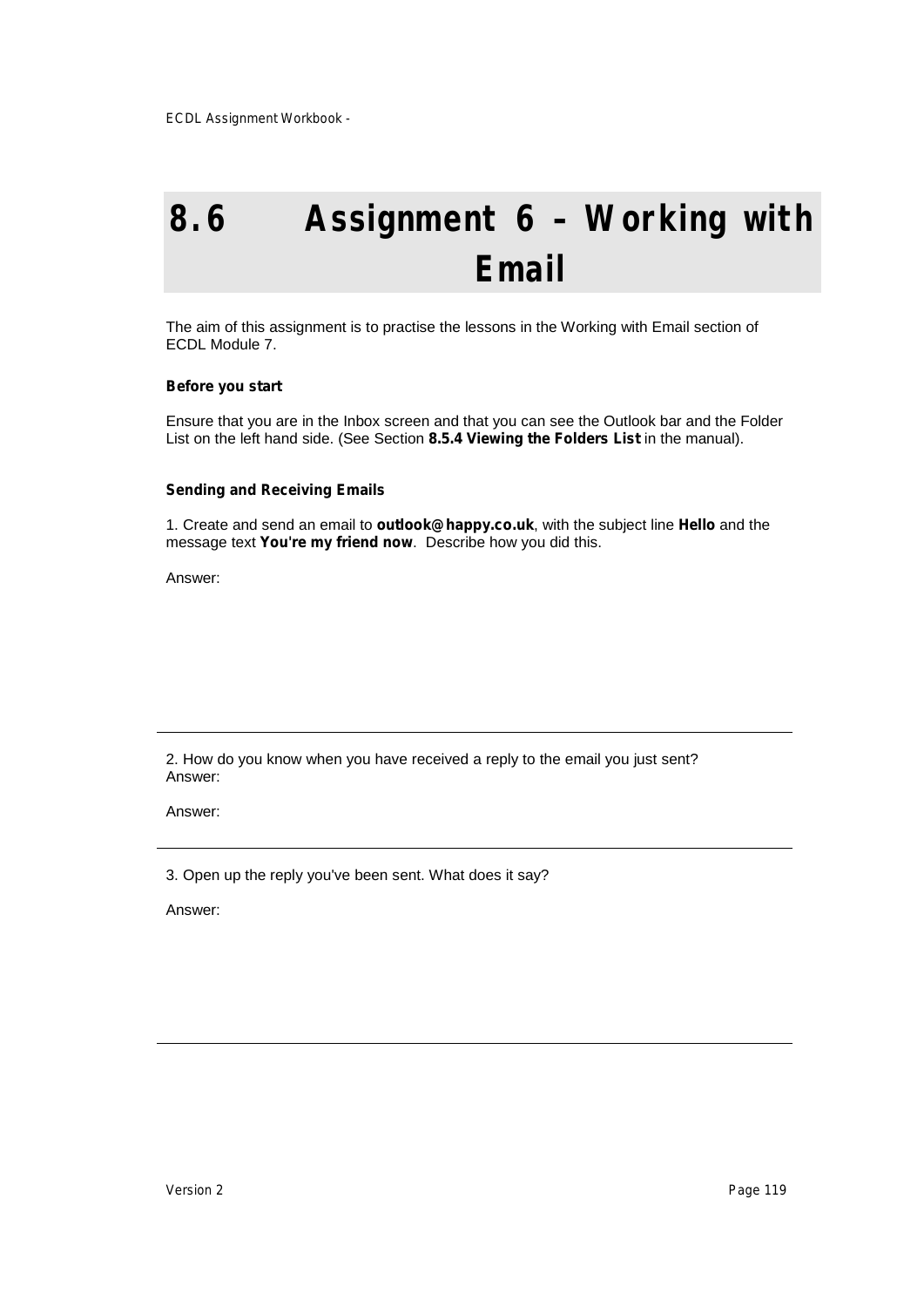4. Reply to the email, and add whatever message text you like. List the steps you took to do this, describing any icons you used.

Answer:

5. How would you forward the above reply to yourself. Without actually sending it, explain how you would forward the email, describing any icons you would use.

Answer:

6. How could you attach a file to an email before sending it? Explain below, describing any icons that you would use.

Answer:

7. Ensure you have only one email open. How could you copy some text from this email into a new blank email? List all the steps you would take below.

Answer:

## **Customising Emails**

1. Which menu and option would you use to create a signature that could be added to the bottom of every email you send?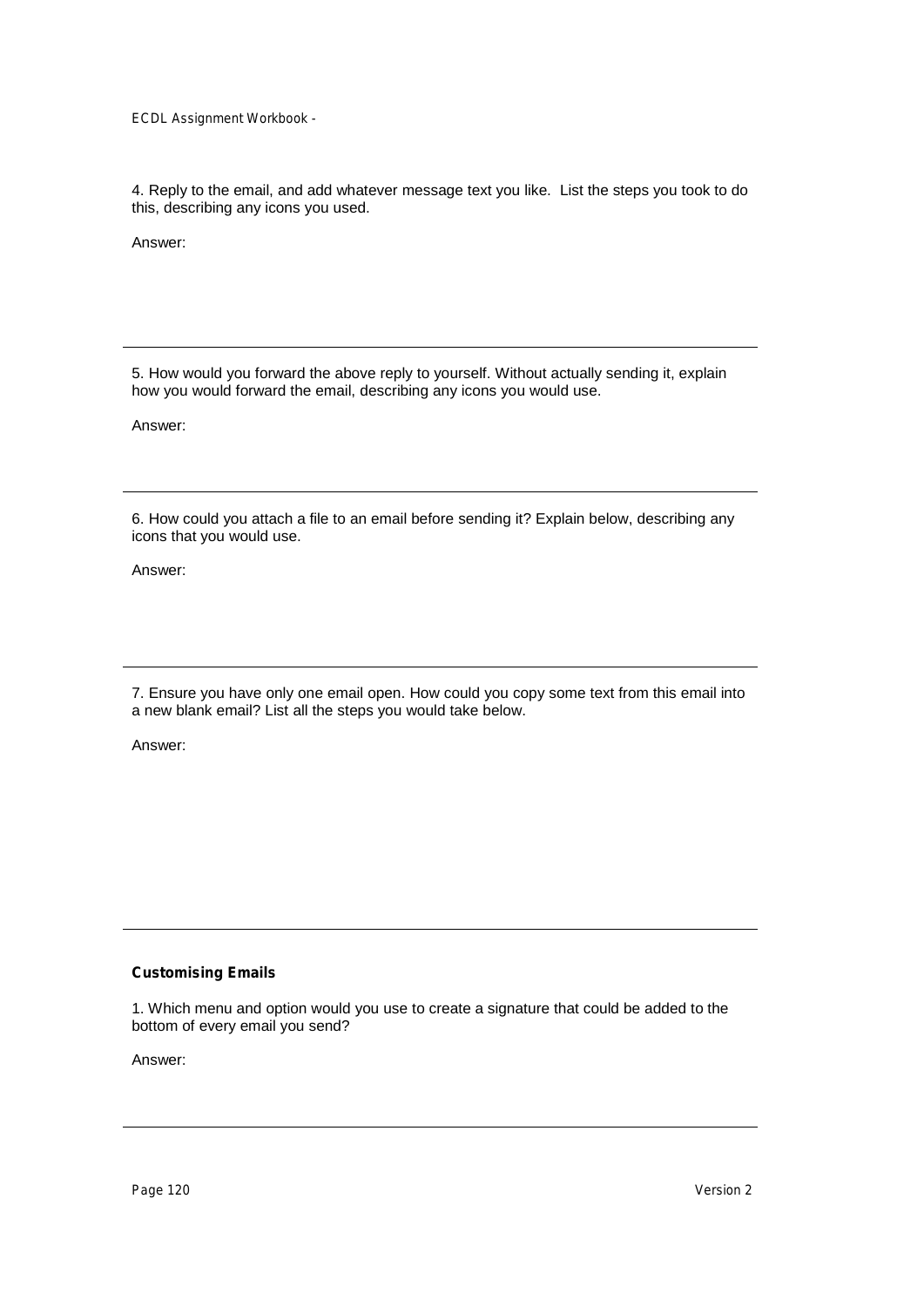2. Click on the menu and option you identified in the last question. In the dialog box that opens which tab do you need to be on to create a new signature?

Answer:

3. From this tab create a signature called Pamela with the words **Sincerely, Pamela Doove**. How did you create this signature?

Answer:

4. Imagine that you don't want this signature (or any other) to be added automatically to every email you send. Ensure that there is no signature added to the email that you send. Describe how you did this, listing all the steps you took.

Answer:

5. Create and send a new email to **outlook@happy.co.uk**, with the subject line **Orange Juice**, and insert the "Pamela" signature you created earlier. Describe how you added the signature.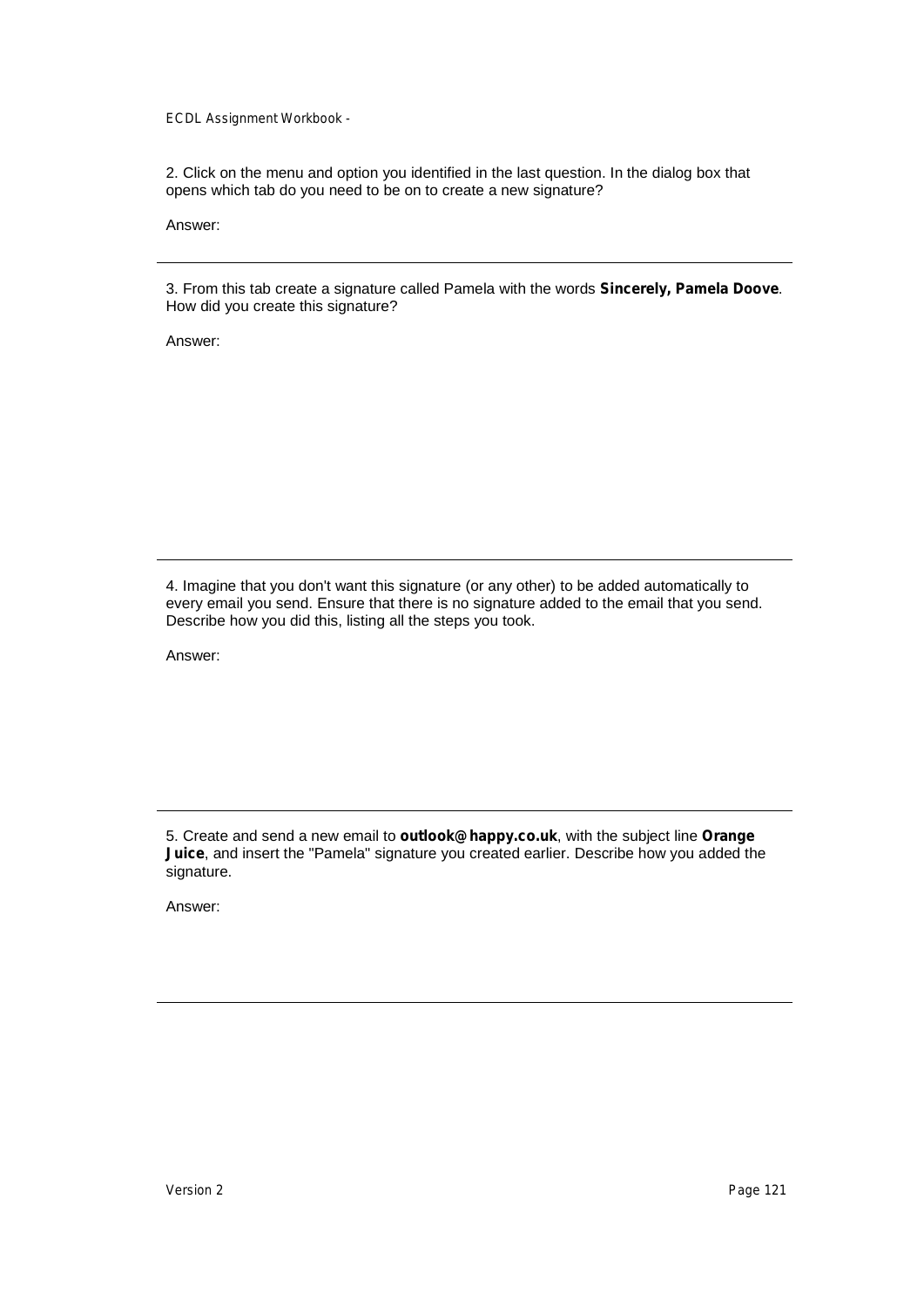## **Checking your Spelling**

1. Create a new email, and add the following message text (including mistakes):

## **Dear Fred, Please send me some more of that speccial stuff, we've neerly run out of it here, Yours sicnerely, Monty Pim**.

Which menu and menu option would you use to start checking the spelling of this email?

Answer:

2. Check the email for spelling mistakes, and correct/ignore where necessary. In the box below describe how you corrected the misspelling "speccial" to "special".

Answer:

3. How would you switch on the automatic spell checker? Make sure it is switched **off**.

Answer:

# **Congratulations!**

You have completed the assignment on Working with Email.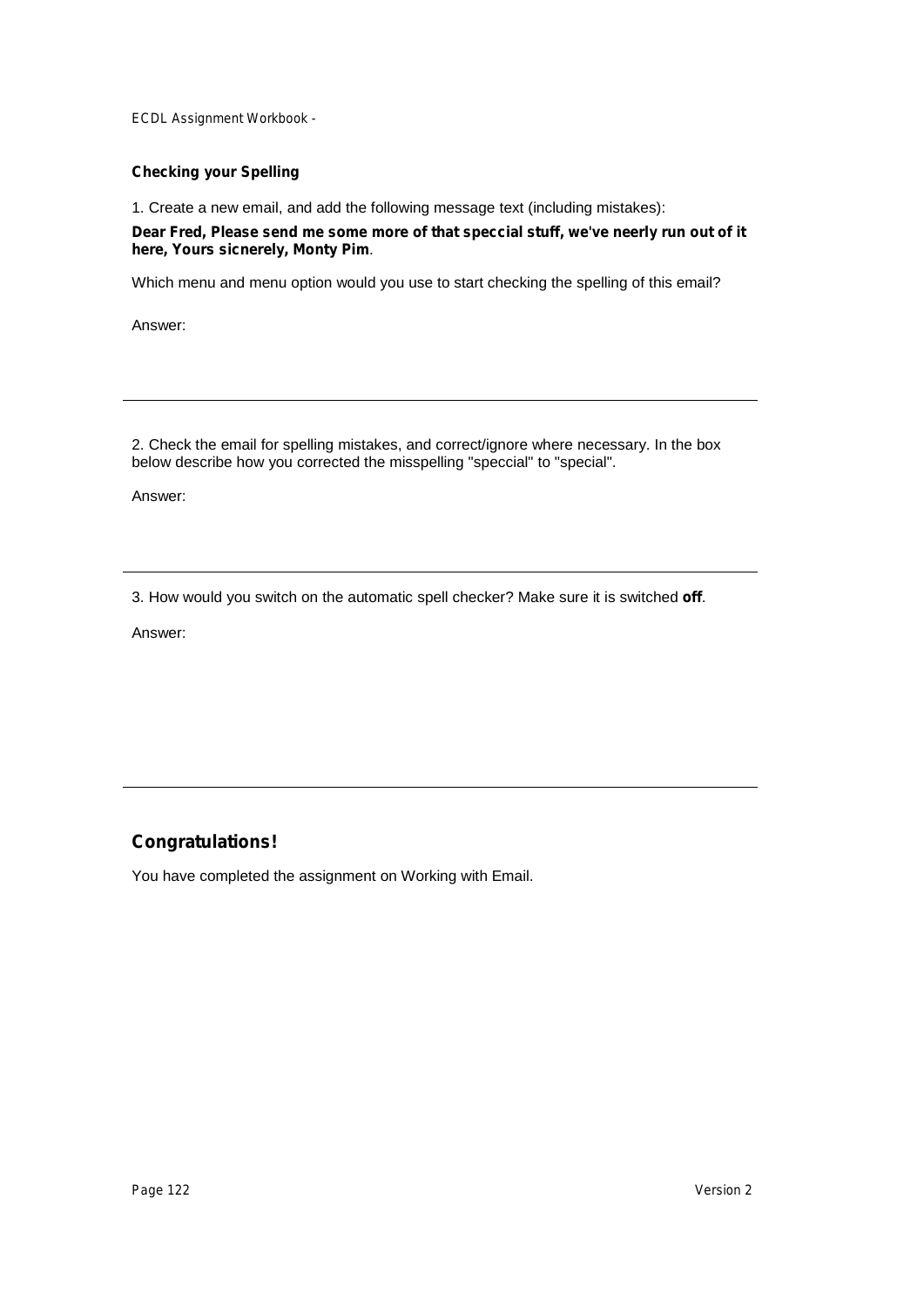# **Assignment 7 – Organising Your Emails**

The aim of this assignment is to practise the lessons in the Organising your Emails section of ECDL Module 7.

#### **Before you start**

Ensure that you are in the Inbox screen and that you can see the Outlook bar and the Folder List on the left hand side. (See Section **8.5.4 Viewing the Folders List** in the manual).

#### **Organising and Deleting Emails**

1. Create a new folder inside the Inbox, called **LocalEmails**. If asked, do not create a shortcut to it. How did you do this?

Answer:

2. Move your most recent email into the new folder. How did you do this?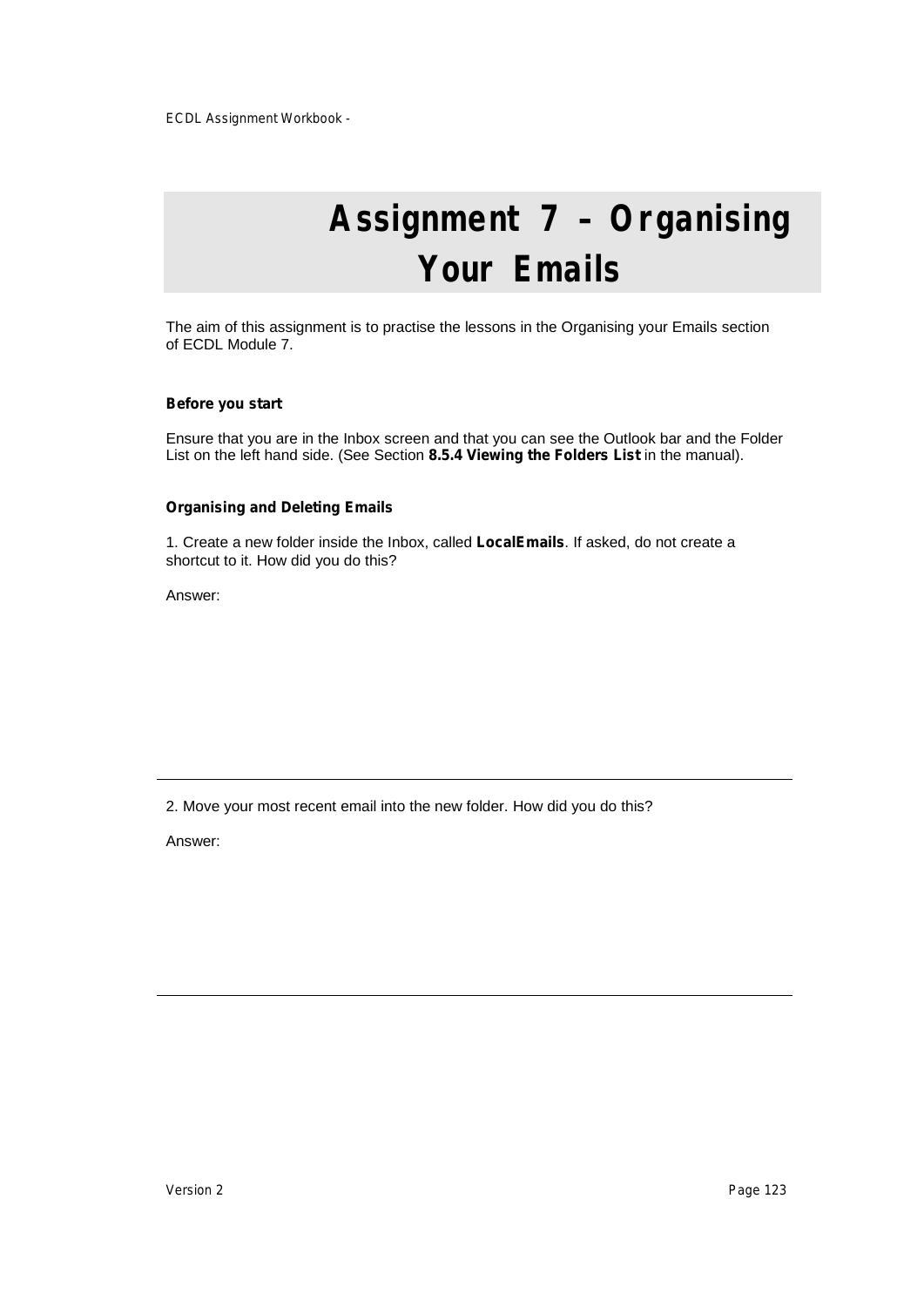3. Sort the emails by the **Subject** field. How did you do this?

Answer:

4. Delete your next most recent email. How did you do this?

Answer:

5. Retrieve the email you just deleted from the Deleted Items folder. Describe how you did this.

Answer:

6. Send an email to **outlook@happy.co.uk** with the subject line **Hello**. You should soon receive a reply to it. Delete this reply, and make sure it is permanently deleted. Describe how you made sure of this.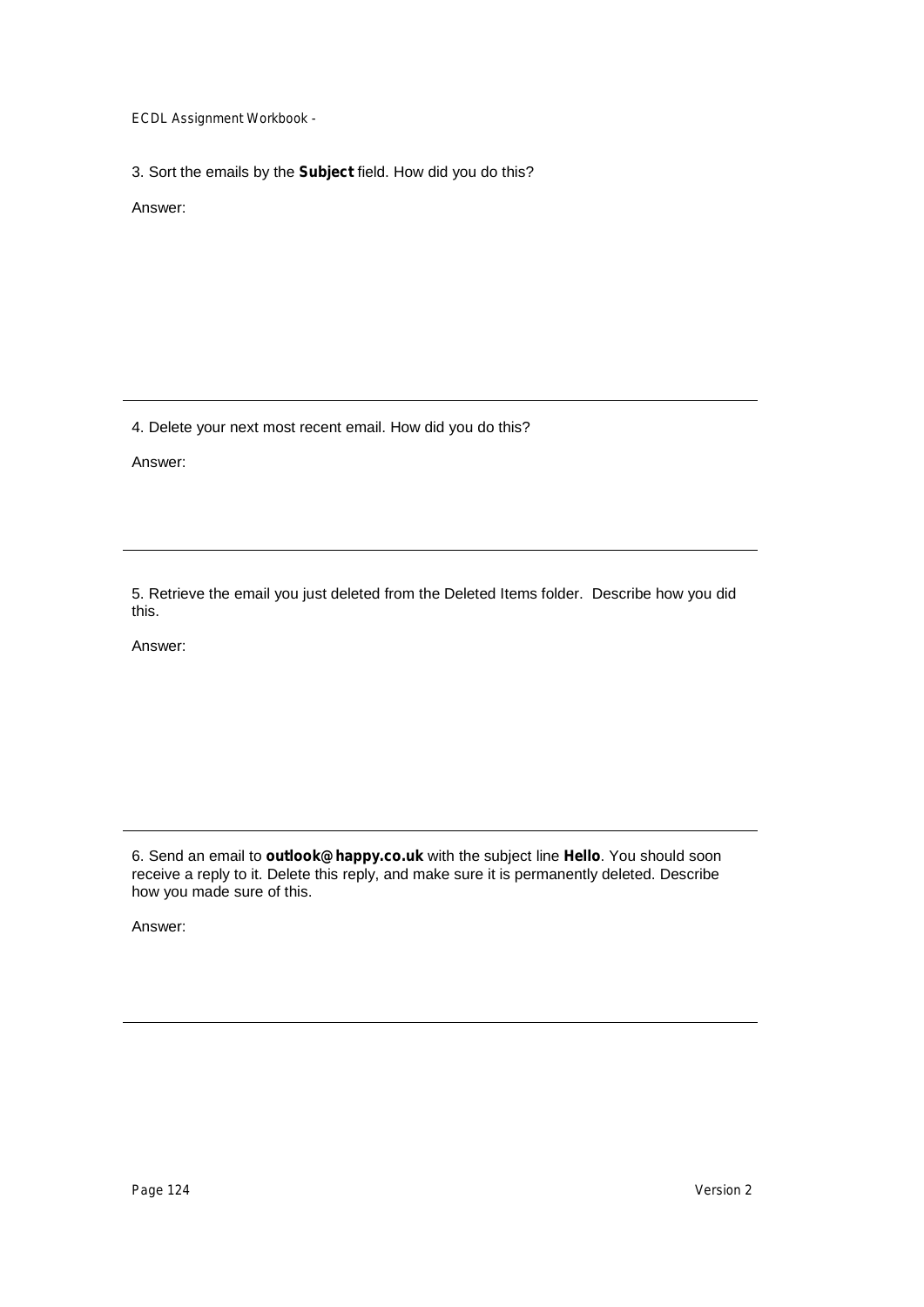## **Finding Emails**

1. Find all emails in your Inbox that contain the word **this**. How did you do this? List the steps you took below.

Answer:

2. Find all emails in your Inbox containing the word **not**, which were sent with Low Importance. How did you do this? List the steps you took in the box below.

Answer:

# **Congratulations!**

You have completed the assignment on Organising your Emails.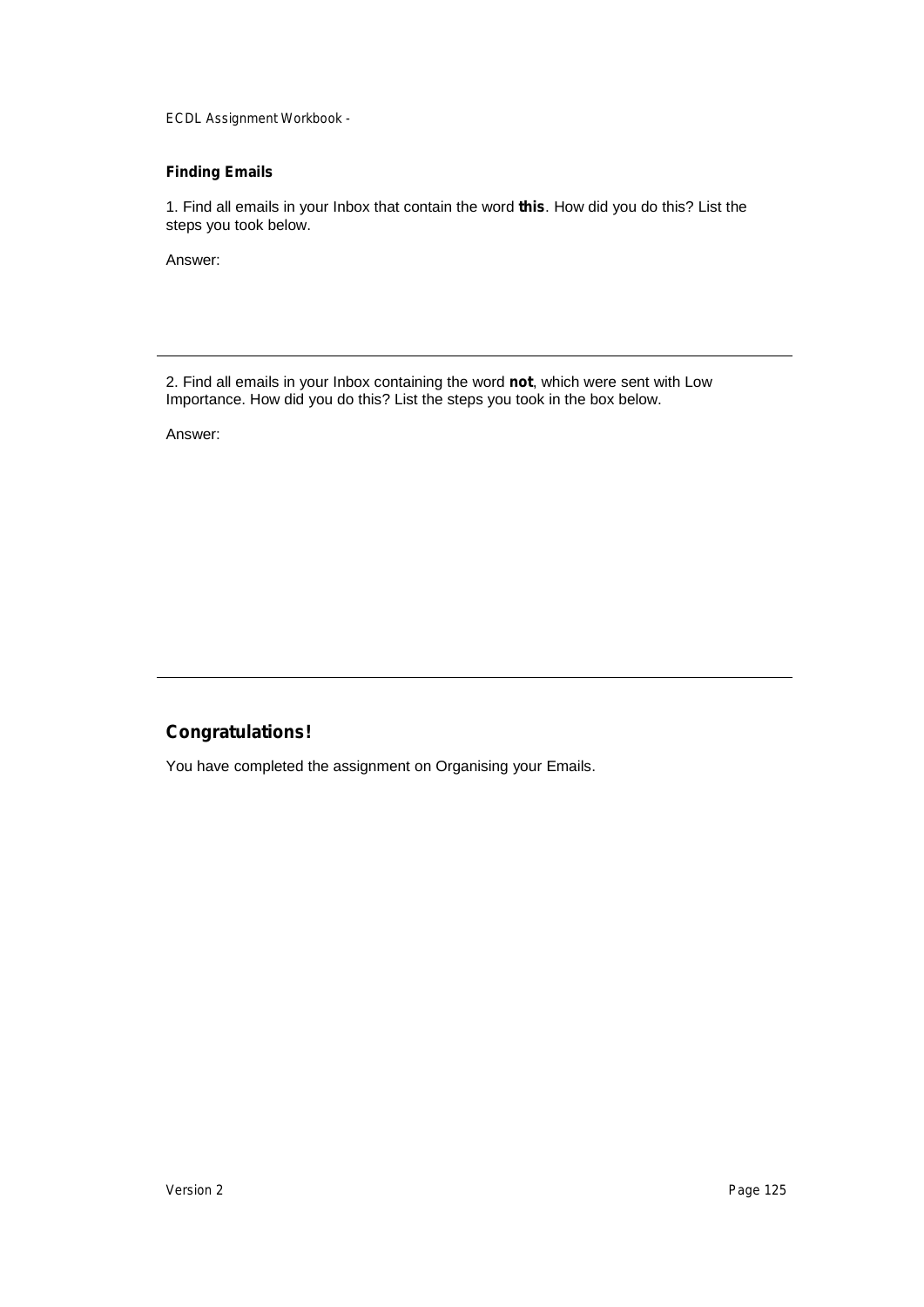# **8.8 Assignment 8 – Working with Contacts**

The aim of this assignment is to practise the lessons in the Working with Contacts section of ECDL Module 7.

### **Before you start**

Ensure that you are in the Inbox screen and that you can see the Outlook bar and the Folder List on the left hand side. (See Section **8.5.4 Viewing the Folders List** in the manual).

### **Creating Contacts**

1. Go to your Contacts folder. How did you do this?

Answer:

2. Create three new contacts with the following names and email addresses (making sure to save and close them):

Alfred Butler, alfred@batcave.com

Comic Book Guy, comicbookguy@androidsdungeon.com

Cup Jenkins, cup@jenkins.com

Describe how you created the Comic Book Guy contact.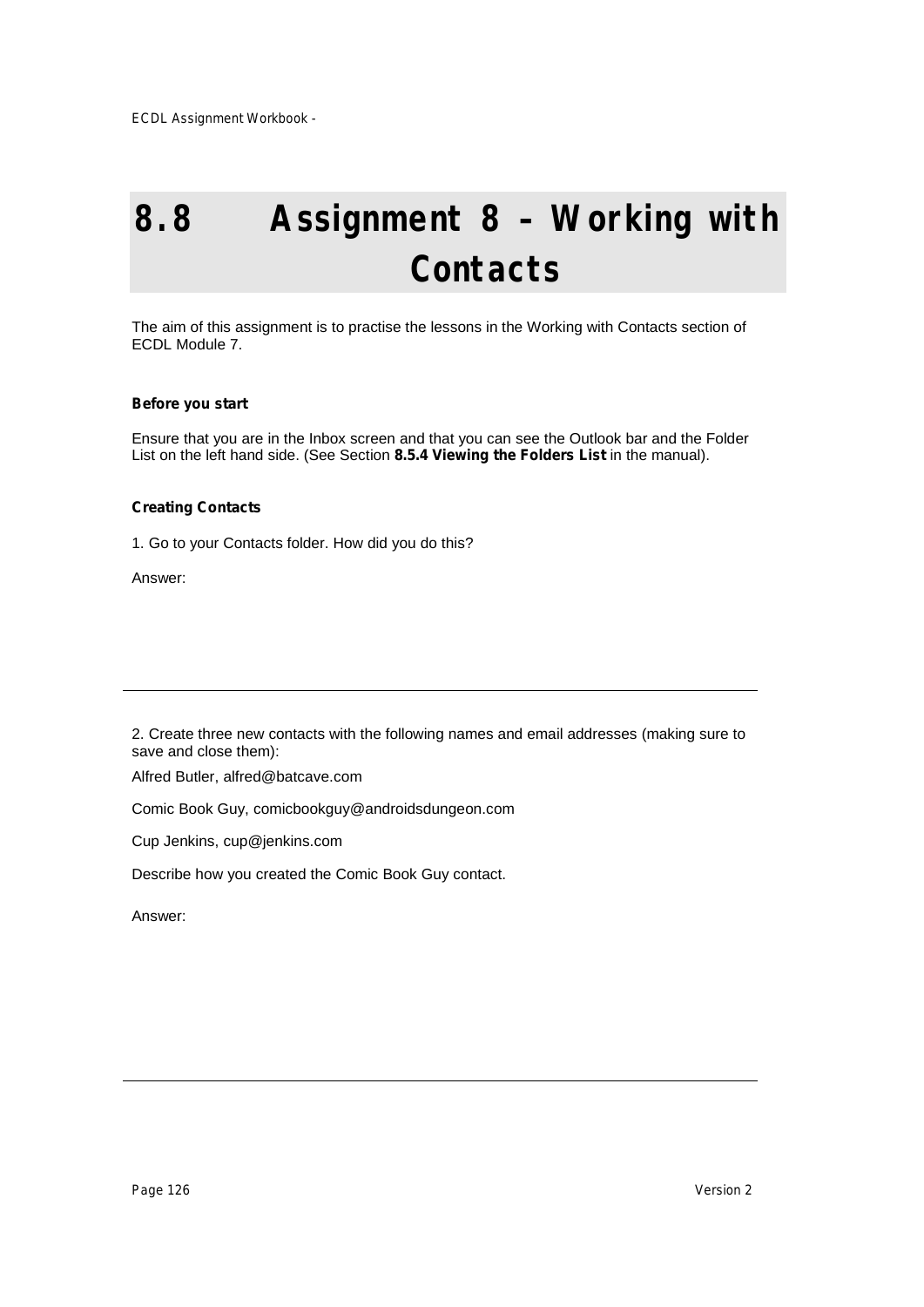3. Edit Comic Book Guy's details to include the job title Collector, then save and close the contact. Describe how you edited this contact.

Answer:

4. Delete the Comic Book Guy contact. Describe how you did this.

Answer:

5. Open an email from outlook@happy.co.uk. (If you do not have one already, send an email to outlook@happy.co.uk, with the subject line **Hello**, and you will shortly receive one in reply.)

Use this email to add the outlook@happy.co.uk address to your Contacts. Add any further details you feel are necessary. In the box below, describe how you did this.

Answer:

## **Address Book and Distribution Lists**

1. Open a new email. Describe how you would address this email to Outlook @happy.co.uk using the Address Book.